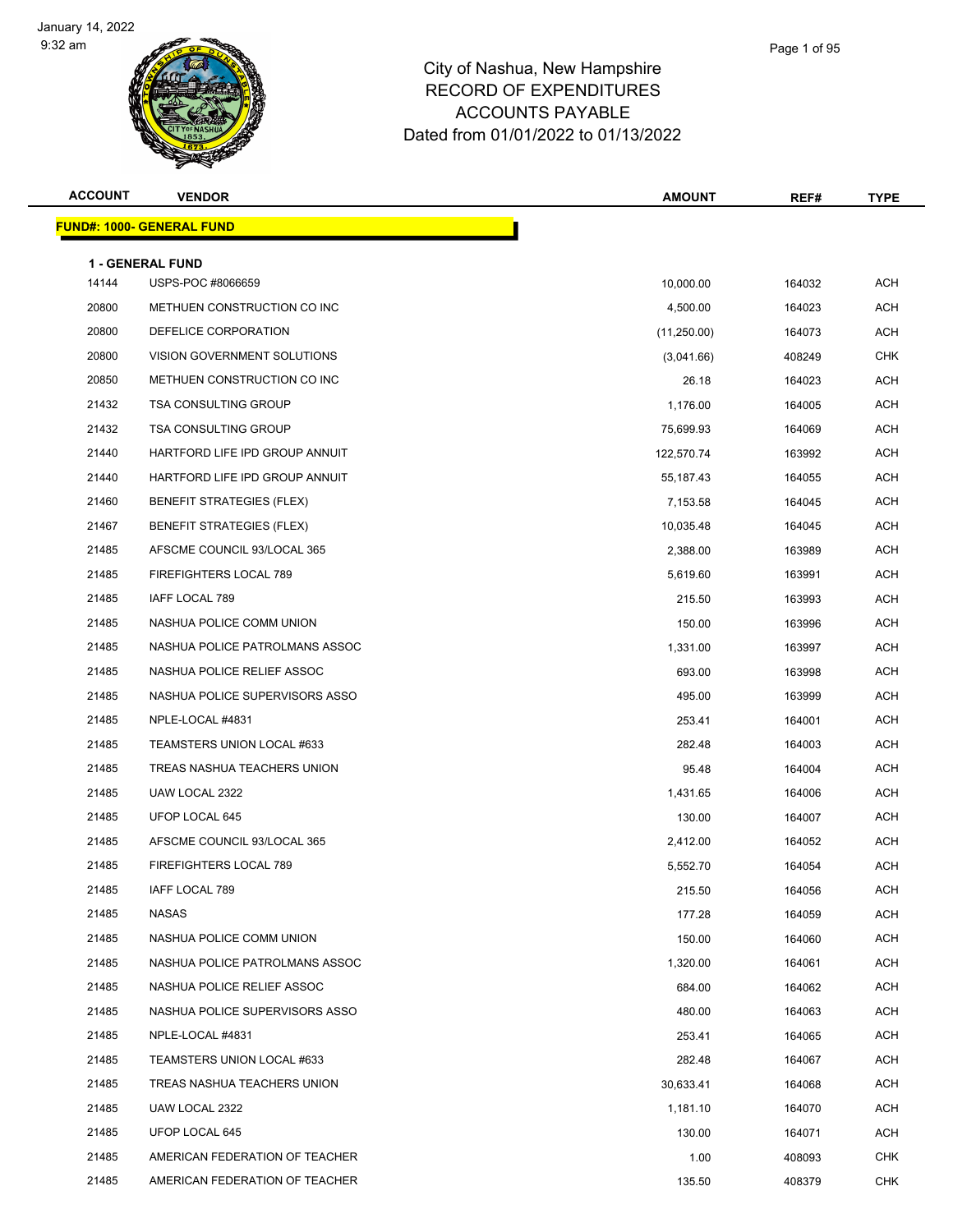

#### City of Nashua, New Hampshire RECORD OF EXPENDITURES ACCOUNTS PAYABLE Dated from 01/01/2022 to 01/13/2022

| <b>ACCOUNT</b> | <b>VENDOR</b>                     | <b>AMOUNT</b> | REF#   | <b>TYPE</b> |
|----------------|-----------------------------------|---------------|--------|-------------|
|                | <u> FUND#: 1000- GENERAL FUND</u> |               |        |             |
|                | 1 - GENERAL FUND                  |               |        |             |
| 21490          | UNITED WAY OF GREATER NASHUA      | 140.00        | 164008 | <b>ACH</b>  |
| 21490          | UNITED WAY OF GREATER NASHUA      | 140.00        | 164072 | <b>ACH</b>  |
| 21495          | <b>WAGE ASSIGNMENT</b>            | 300.00        | 163994 | <b>ACH</b>  |
| 21495          | <b>WAGE ASSIGNMENT</b>            | 104.00        | 163995 | <b>ACH</b>  |
| 21495          | <b>WAGE ASSIGNMENT</b>            | 259.00        | 164002 | <b>ACH</b>  |
| 21495          | <b>WAGE ASSIGNMENT</b>            | 300.00        | 164057 | <b>ACH</b>  |
| 21495          | <b>WAGE ASSIGNMENT</b>            | 104.00        | 164058 | <b>ACH</b>  |
| 21495          | <b>WAGE ASSIGNMENT</b>            | 259.00        | 164066 | <b>ACH</b>  |
| 21495          | <b>WAGE ASSIGNMENT</b>            | 1,111.50      | 408094 | <b>CHK</b>  |
| 21495          | <b>WAGE ASSIGNMENT</b>            | 100.00        | 408095 | <b>CHK</b>  |
| 21495          | <b>WAGE ASSIGNMENT</b>            | 155.00        | 408096 | <b>CHK</b>  |
| 21495          | <b>WAGE ASSIGNMENT</b>            | 110.00        | 408097 | <b>CHK</b>  |
| 21495          | <b>WAGE ASSIGNMENT</b>            | 796.00        | 408098 | <b>CHK</b>  |
| 21495          | <b>WAGE ASSIGNMENT</b>            | 1,111.50      | 408380 | <b>CHK</b>  |
| 21495          | <b>WAGE ASSIGNMENT</b>            | 100.00        | 408381 | <b>CHK</b>  |
| 21495          | <b>WAGE ASSIGNMENT</b>            | 155.00        | 408382 | <b>CHK</b>  |
| 21495          | <b>WAGE ASSIGNMENT</b>            | 110.00        | 408383 | <b>CHK</b>  |
| 21495          | <b>WAGE ASSIGNMENT</b>            | 826.65        | 408384 | <b>CHK</b>  |
| 21538          | NASHUA TEACHERS UNION             | 15.14         | 164000 | <b>ACH</b>  |
| 21538          | NASHUA TEACHERS UNION             | 2,287.40      | 164064 | <b>ACH</b>  |
| 21780          | <b>GAGNON, TERESA M</b>           | 596.90        | 408353 | <b>CHK</b>  |
| 21921          | STATE OF NH-MV                    | 17,035.88     | 163982 | ACH         |
| 21921          | STATE OF NH-MV                    | 26,891.86     | 163987 | <b>ACH</b>  |
| 21921          | STATE OF NH-MV                    | 18,855.88     | 163988 | <b>ACH</b>  |
| 21921          | STATE OF NH-MV                    | 13,895.54     | 164009 | <b>ACH</b>  |
| 21921          | STATE OF NH-MV                    | 14,104.66     | 164043 | <b>ACH</b>  |
| 21921          | STATE OF NH-MV                    | 10,301.14     | 164047 | <b>ACH</b>  |
| 21921          | STATE OF NH-MV                    | 28,247.51     | 164048 | <b>ACH</b>  |
| 21921          | STATE OF NH-MV                    | 12,173.07     | 164049 | <b>ACH</b>  |
| 21921          | STATE OF NH-MV                    | 27,718.69     | 164074 | <b>ACH</b>  |
|                | <b>TOTAL 1 - GENERAL FUND</b>     | \$507,056.50  |        |             |
|                | 102 - BOARD OF ALDERMEN           |               |        |             |
| 61100          | <b>OWLSTAMP VISUAL SOLUTIONS</b>  | 350.69        | 408416 | CHK         |
|                | TOTAL 102 - ROAPD OF ALDERMENT    | \$350.69      |        |             |

**TOTAL 102 - BOARD OF ALDERMEN \$350.69**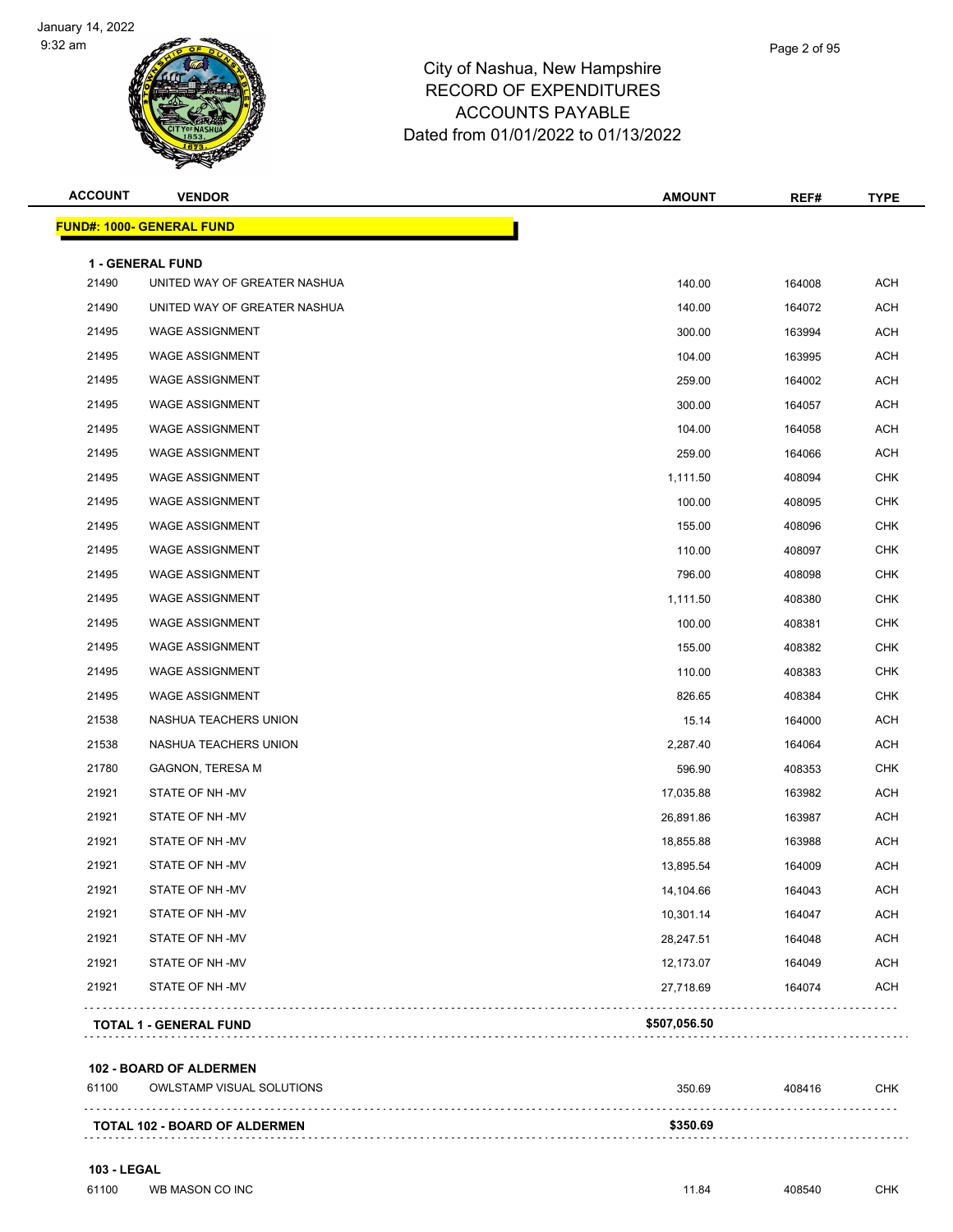

| <b>ACCOUNT</b>     | <b>VENDOR</b>                                 | <b>AMOUNT</b> | REF#   | <b>TYPE</b> |
|--------------------|-----------------------------------------------|---------------|--------|-------------|
|                    | <u> FUND#: 1000- GENERAL FUND</u>             |               |        |             |
| <b>103 - LEGAL</b> |                                               |               |        |             |
| 61807              | MATTHEW BENDER & CO INC                       | 116.43        | 408489 | <b>CHK</b>  |
| 61807              | THOMPSON-REUTERS                              | 10.68         | 408529 | <b>CHK</b>  |
|                    | <b>TOTAL 103 - LEGAL</b>                      | \$138.95      |        |             |
|                    | 107 - CITY CLERK                              |               |        |             |
| 61100              | WB MASON CO INC                               | 33.74         | 408540 | <b>CHK</b>  |
| 61299              | J P COOKE CO                                  | 1,341.15      | 408190 | <b>CHK</b>  |
|                    | <b>TOTAL 107 - CITY CLERK</b>                 | \$1,374.89    |        |             |
|                    | <b>109 - CIVIC &amp; COMMUNITY ACTIVITIES</b> |               |        |             |
| 56214              | HUMANE SOCIETY FOR GREATER                    | 8,256.75      | 408185 | <b>CHK</b>  |
|                    | TOTAL 109 - CIVIC & COMMUNITY ACTIVITIES      | \$8,256.75    |        |             |
|                    | <b>111 - HUMAN RESOURCES</b>                  |               |        |             |
| 55425              | PEOPLEFACTS LLC                               | 23.46         | 408508 | <b>CHK</b>  |
| 55425              | SPORTSENGINE INC                              | 51.00         | 408522 | <b>CHK</b>  |
| 61100              | WB MASON CO INC                               | 16.59         | 408250 | <b>CHK</b>  |
| 61100              | WB MASON CO INC                               | 16.99         | 408540 | <b>CHK</b>  |
|                    | <b>TOTAL 111 - HUMAN RESOURCES</b>            | \$108.04      |        |             |
| 113 - BENEFITS     |                                               |               |        |             |
| 59580              | STATE OF NEW HAMPSHIRE UC                     | 2,651.09      | 408418 | <b>CHK</b>  |
|                    | <b>TOTAL 113 - BENEFITS</b>                   | \$2,651.09    |        |             |
|                    | <b>118 - OTHER GENERAL GOVERNMENT</b>         |               |        |             |
| 54808              | NPAC CORPORATION                              | 24,530.60     | 408108 | <b>CHK</b>  |
|                    | <b>TOTAL 118 - OTHER GENERAL GOVERNMENT</b>   | \$24,530.60   |        |             |
|                    | <b>120 - TELECOMMUNICATIONS</b>               |               |        |             |
| 55109              | <b>COMCAST</b>                                | 484.79        | 408111 | <b>CHK</b>  |
| 55109              | CONSOLIDATED COMMUNICATIONS                   | 54.02         | 408113 | <b>CHK</b>  |
| 55109              | CONSOLIDATED COMMUNICATIONS                   | 1,114.63      | 408114 | <b>CHK</b>  |
| 55109              | PACIFIC TELEMANAGEMENT SERVICE                | 75.00         | 408214 | <b>CHK</b>  |
| 55109              | <b>FIRSTLIGHT</b>                             | 5,060.43      | 408409 | <b>CHK</b>  |
| 55118              | <b>COMCAST</b>                                | 313.73        | 408110 | <b>CHK</b>  |
|                    | <b>TOTAL 120 - TELECOMMUNICATIONS</b>         | \$7,102.60    |        |             |
|                    |                                               |               |        |             |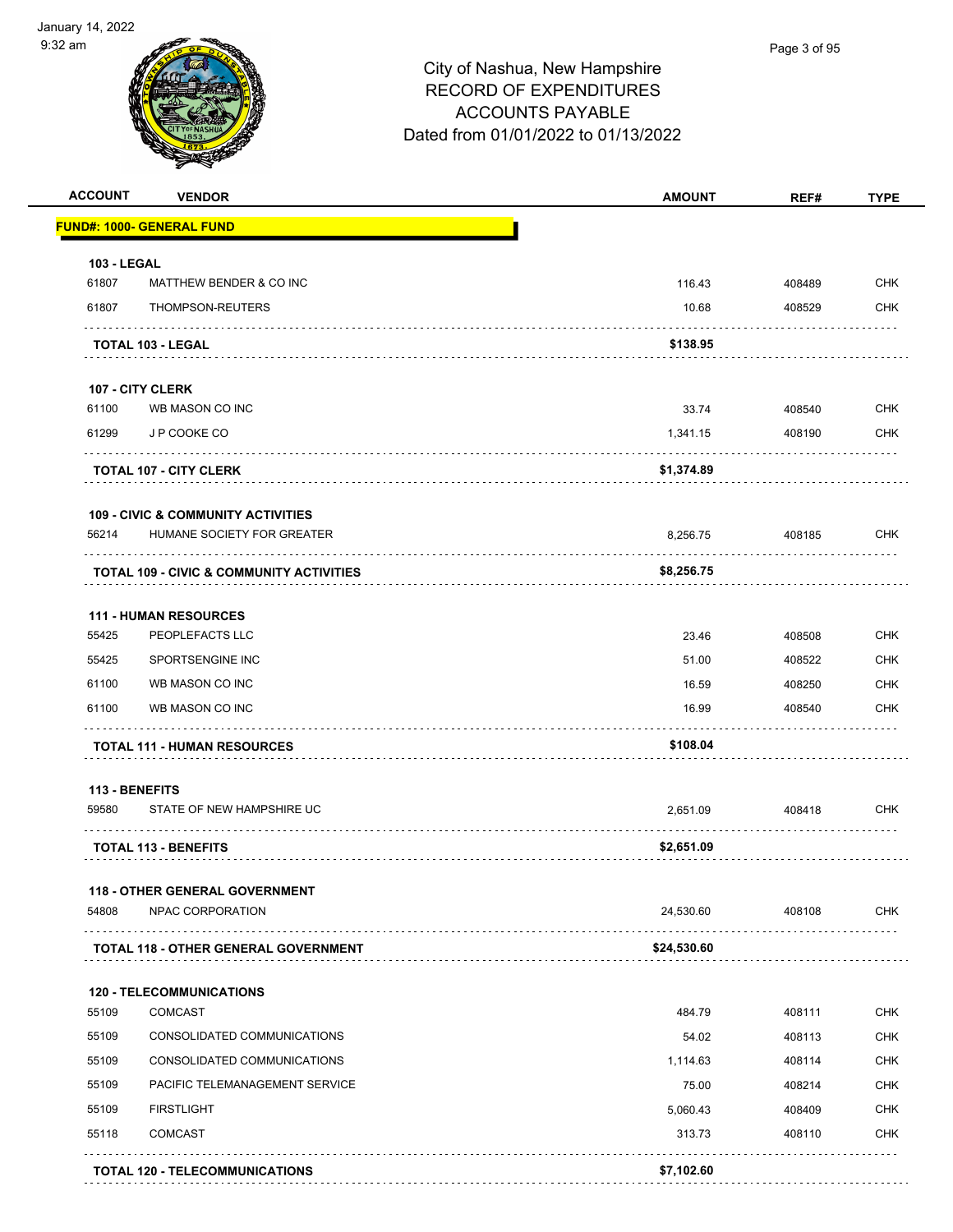

**126 - FINANCIAL SERVICES**

#### City of Nashua, New Hampshire RECORD OF EXPENDITURES ACCOUNTS PAYABLE Dated from 01/01/2022 to 01/13/2022

| <b>ACCOUNT</b> | <b>VENDOR</b>                             | <b>AMOUNT</b> | REF#   | <b>TYPE</b> |
|----------------|-------------------------------------------|---------------|--------|-------------|
|                | <b>FUND#: 1000- GENERAL FUND</b>          |               |        |             |
|                |                                           |               |        |             |
|                | <b>122 - INFORMATION TECHNOLOGY</b>       |               |        |             |
| 53142          | ALEXANDER GROUP LLC                       | 16,804.79     | 408139 | <b>CHK</b>  |
| 54407          | <b>CIVICPLUS</b>                          | 2,488.75      | 408450 | <b>CHK</b>  |
| 54421          | CONWAY TECHNOLOGY GROUP                   | 329.98        | 408158 | <b>CHK</b>  |
| 54421          | <b>XEROX FINANCIAL SERVICES</b>           | 592.94        | 408251 | <b>CHK</b>  |
| 54828          | US BANK EQUIPMENT FINANCE                 | 1,905.36      | 408538 | <b>CHK</b>  |
| 55118          | VERIZON WIRELESS-985557535                | 120.03        | 408129 | <b>CHK</b>  |
| 55607          | UNITED PARCEL SERVICE                     | 19.27         | 408128 | <b>CHK</b>  |
| 61100          | AMAZON CAPITAL SERV (CITY ACH)            | 20.92         | 164010 | <b>ACH</b>  |
| 71221          | AMAZON CAPITAL SERV (CITY ACH)            | 23.00         | 164010 | <b>ACH</b>  |
| 71221          | <b>DELL MARKETING LP</b>                  | 11,307.00     | 408162 | <b>CHK</b>  |
| 71221          | <b>DELL MARKETING LP</b>                  | 1,515.47      | 408458 | <b>CHK</b>  |
|                | <b>TOTAL 122 - INFORMATION TECHNOLOGY</b> | \$35,127.51   |        |             |
|                |                                           |               |        |             |

|       | -8-11 188 - 11:11:01:1 8-51:18-8    | 0.40.4470 |        |            |
|-------|-------------------------------------|-----------|--------|------------|
| 61100 | WB MASON CO INC                     | 510.74    | 408540 | <b>CHK</b> |
| 61100 | WB MASON CO INC                     | 11.30     | 408250 | CHK        |
| 61100 | AMAZON CAPITAL SERV (CITY ACH)      | 35.06     | 164075 | <b>ACH</b> |
| 61100 | AMAZON CAPITAL SERV (CITY ACH)      | 39.40     | 164010 | <b>ACH</b> |
| 55614 | SANDERS SEARCHES LLC                | 6,005.00  | 408227 | CHK        |
| 55607 | <b>MAILINGS UNLIMITED</b>           | 2,600.00  | 164046 | <b>ACH</b> |
| 55200 | <b>NHGFOA</b>                       | 50.00     | 408413 | CHK        |
| 42200 | <b>BARBARA TRINGO</b>               | 197.20    | 408244 | <b>CHK</b> |
| 42200 | <b>AGOSTINHO TAVARES</b>            | 238.20    | 408241 | CHK        |
| 42200 | SILVER STAR SERVICE CENTER INC      | 98.96     | 408238 | CHK        |
| 42200 | <b>ALAN W SHARPE</b>                | 67.20     | 408236 | CHK        |
| 42200 | PORSCHE OF BEACHWOOD                | 204.40    | 408221 | <b>CHK</b> |
| 42200 | <b>CHARLES PFLEGER</b>              | 46.20     | 408217 | <b>CHK</b> |
| 42200 | <b>DONALD MAYER</b>                 | 191.20    | 408197 | CHK        |
| 42200 | <b>JESSICA FEDELE</b>               | 48.40     | 408171 | CHK        |
| 41307 | <b>HILLSBOROUGH COUNTY REGISTRY</b> | 104.73    | 408182 | CHK        |

**TOTAL 126 - FINANCIAL SERVICES \$10,447.99**

**129 - CITY BUILDINGS** EVERSOURCE 4,009.68 408115 CHK LIBERTY UTILITIES - NH 1,355.97 408122 CHK LIBERTY UTILITIES - NH 755.02 408123 CHK SPRAGUE RESOURCES LP 2,659.40 408523 CHK PENNICHUCK WATER WORKS INC 591.74 408127 CHK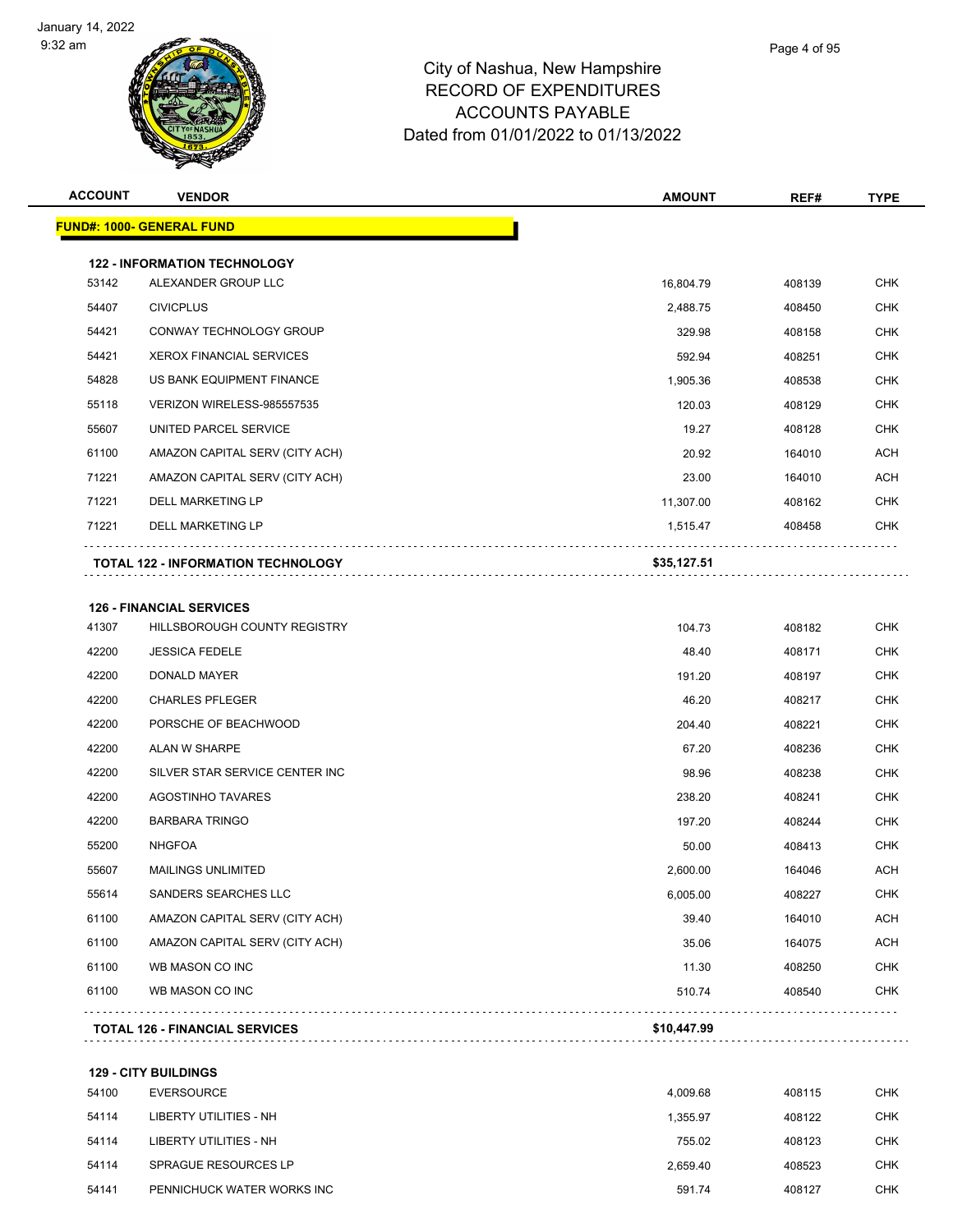

| Page 5 of 95 |
|--------------|
|              |

| <b>ACCOUNT</b> | <b>VENDOR</b>                     | <b>AMOUNT</b> | REF#   | <b>TYPE</b> |
|----------------|-----------------------------------|---------------|--------|-------------|
|                | <b>FUND#: 1000- GENERAL FUND</b>  |               |        |             |
|                | <b>129 - CITY BUILDINGS</b>       |               |        |             |
| 54243          | F W WEBB COMPANY                  | 29.62         | 408169 | <b>CHK</b>  |
| 54243          | TOTAL AIR SUPPLY INC              | 220.40        | 408243 | <b>CHK</b>  |
| 54280          | <b>REXEL USA INC</b>              | 175.82        | 164030 | <b>ACH</b>  |
| 54280          | <b>BATTERIES PLUS</b>             | 61.00         | 408145 | <b>CHK</b>  |
| 54280          | HOME DEPOT CREDIT SERVICE 3065    | 53.62         | 408477 | <b>CHK</b>  |
| 54280          | NASHUA WALLPAPER CO INC           | 36.56         | 408496 | <b>CHK</b>  |
| 61428          | AMAZON CAPITAL SERV (CITY ACH)    | 71.95         | 164075 | <b>ACH</b>  |
| 61428          | COAST MAINTENANCE SUPPLY CO       | 119.85        | 408156 | <b>CHK</b>  |
| 71025          | HOME DEPOT CREDIT SERVICE 3065    | 116.32        | 408477 | <b>CHK</b>  |
|                | <b>TOTAL 129 - CITY BUILDINGS</b> | \$10,256.95   |        |             |
|                | <b>130 - PURCHASING</b>           |               |        |             |
| 55500          | MASSACHUSETTS MUNICIPAL ASSOC     | 250.00        | 408488 | <b>CHK</b>  |
|                | <b>TOTAL 130 - PURCHASING</b>     | \$250.00      |        |             |
|                | 132 - ASSESSING                   |               |        |             |
| 55100          | VERIZON WIRELESS-342053899-004    | 200.05        | 408132 | <b>CHK</b>  |
| 55307          | <b>JESSICA MARCHANT</b>           | 23.69         | 408391 | <b>CHK</b>  |
| 61100          | <b>JENNIFER ZINS</b>              | 27.47         | 408398 | <b>CHK</b>  |
| 61100          | WB MASON CO INC                   | 168.80        | 408540 | <b>CHK</b>  |
| 61830          | <b>COSTAR REALTY INFORMATION</b>  | 398.59        | 408453 | <b>CHK</b>  |
| 61830          | LEXISNEXIS RISK DATA MGMT INC     | 130.00        | 408486 | <b>CHK</b>  |
|                | .<br><b>TOTAL 132 - ASSESSING</b> | \$948.60      |        |             |
|                |                                   |               |        |             |

| 61650                  | WB MASON CO INC | 338.88   | 408540 | СНК |
|------------------------|-----------------|----------|--------|-----|
|                        |                 |          |        |     |
| <b>TOTAL 134 - GIS</b> |                 | \$338.88 |        |     |

|       | <b>142 - WOODLAWN CEMETERY</b> |        |        |            |  |
|-------|--------------------------------|--------|--------|------------|--|
| 54100 | <b>EVERSOURCE</b>              | 249.42 | 408115 | <b>CHK</b> |  |
| 54107 | MCLAUGHLIN OIL CO              | 447.13 | 408201 | <b>CHK</b> |  |
| 54114 | LIBERTY UTILITIES - NH         | 326.50 | 408121 | <b>CHK</b> |  |
| 54114 | <b>SPRAGUE RESOURCES LP</b>    | 338.96 | 408523 | <b>CHK</b> |  |
| 54236 | AMAZON CAPITAL SERV (CITY ACH) | 34.99  | 164075 | <b>ACH</b> |  |
| 54236 | INNOVATIVE SECURITY SOLUTION   | 220.00 | 408189 | <b>CHK</b> |  |
| 54600 | <b>SANEL NAPA</b>              | 5.58   | 408233 | <b>CHK</b> |  |
| 61100 | WB MASON CO INC                | 192.68 | 408250 | <b>CHK</b> |  |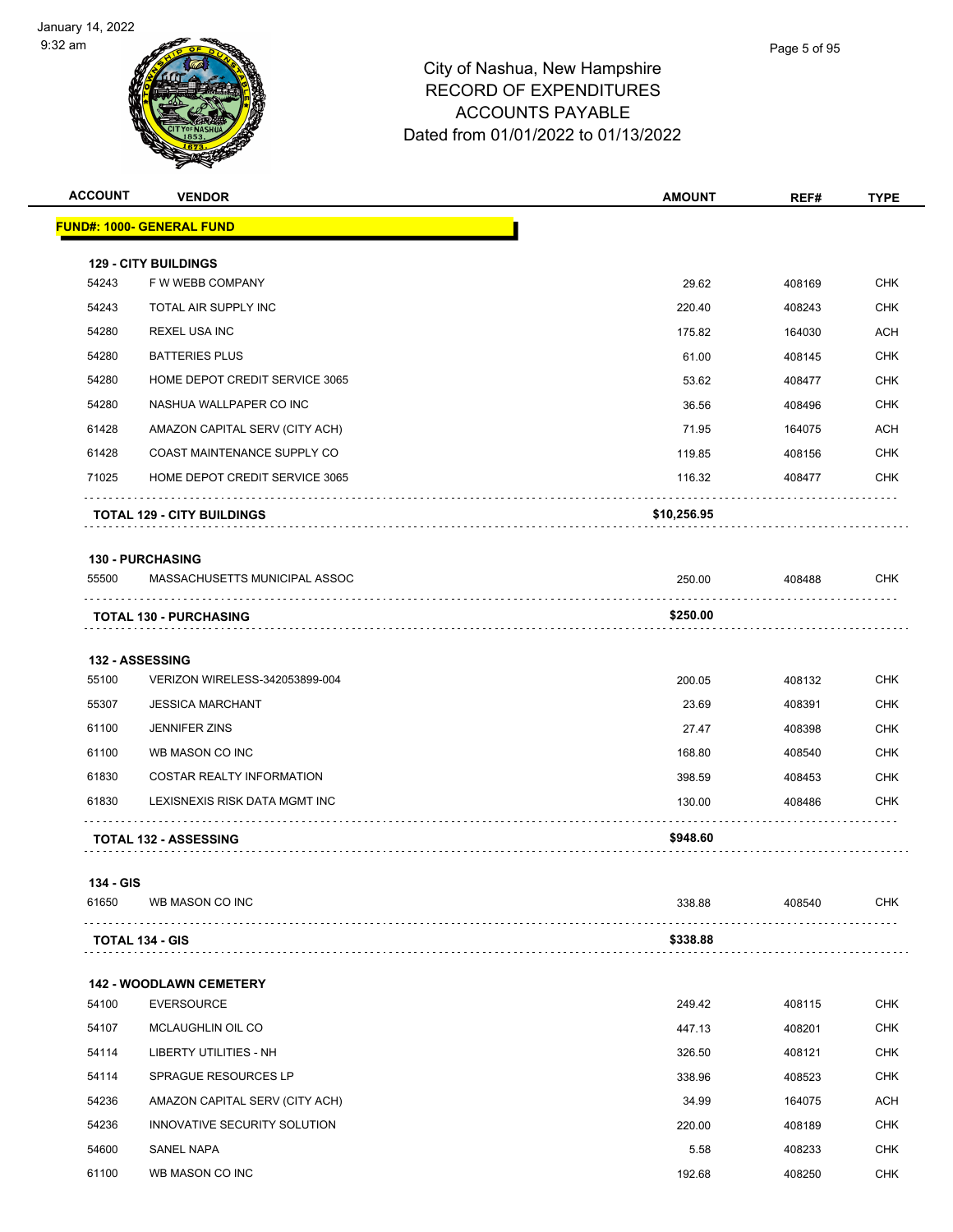

| <b>ACCOUNT</b> | <b>VENDOR</b>                                                        | <b>AMOUNT</b> | REF#   | <b>TYPE</b> |
|----------------|----------------------------------------------------------------------|---------------|--------|-------------|
|                | FUND#: 1000- GENERAL FUND                                            |               |        |             |
|                | <b>142 - WOODLAWN CEMETERY</b>                                       |               |        |             |
| 61142          | NORTHERN SAFETY CO INC                                               | 10.50         | 408210 | <b>CHK</b>  |
| 61499          | HOME DEPOT CREDIT SERVICE 3065                                       | 43.30         | 408183 | <b>CHK</b>  |
| 61705          | <b>MAYNARD &amp; LESIEUR INC</b>                                     | 619.08        | 408200 | CHK         |
| 61709          | SANEL NAPA                                                           | 54.65         | 408233 | <b>CHK</b>  |
|                | <b>TOTAL 142 - WOODLAWN CEMETERY</b>                                 | \$2,542.79    |        |             |
|                |                                                                      |               |        |             |
| 54100          | <b>144 - EDGEWOOD &amp; SUBURBAN CEMETERIES</b><br><b>EVERSOURCE</b> | 144.05        | 408115 | <b>CHK</b>  |
| 61549          | <b>GRIFFIN GREENHOUSE SUPPLIES</b>                                   | 753.21        | 408178 | <b>CHK</b>  |
|                |                                                                      |               |        |             |
|                | <b>TOTAL 144 - EDGEWOOD &amp; SUBURBAN CEMETERIES</b>                | \$897.26      |        |             |
| 150 - POLICE   |                                                                      |               |        |             |
| 53128          | GOFFWILSON P.A.                                                      | 5,995.00      | 408378 | <b>CHK</b>  |
| 53135          | DR NICOLE SAWYER PSYD PLLC                                           | 500.00        | 408234 | CHK         |
| 53999          | AAA CREDIT SCREENING SERV LLC                                        | 150.00        | 408425 | <b>CHK</b>  |
| 54100          | <b>EVERSOURCE</b>                                                    | 515.73        | 408080 | <b>CHK</b>  |
| 54100          | <b>EVERSOURCE</b>                                                    | 158.03        | 408115 | CHK         |
| 54114          | LIBERTY UTILITIES - NH                                               | 91.56         | 408090 | <b>CHK</b>  |
| 54114          | LIBERTY UTILITIES - NH                                               | 87.89         | 408119 | CHK         |
| 54114          | <b>SPRAGUE RESOURCES LP</b>                                          | 4,139.68      | 408523 | CHK         |
| 54141          | PENNICHUCK WATER WORKS INC                                           | 712.04        | 408127 | <b>CHK</b>  |
| 54243          | DENRON HALL PLUMBING & HVAC                                          | 2,182.35      | 408459 | <b>CHK</b>  |
| 54280          | NEW ENGLAND BACKFLOW INC                                             | 50.00         | 408498 | <b>CHK</b>  |
| 54407          | RELX INC DBA LEXISNEXIS                                              | 174.00        | 408225 | CHK         |
| 54407          | <b>CRASH DATA GROUP</b>                                              | 1,250.00      | 408455 | <b>CHK</b>  |
| 54487          | NEW ENGLAND PARTITION AND                                            | 1,150.00      | 164092 | <b>ACH</b>  |
| 54600          | SULLIVAN TIRE COMPANY                                                | 49.00         | 408240 | <b>CHK</b>  |
| 54600          | SULLIVAN TIRE COMPANY                                                | 42.00         | 408526 | <b>CHK</b>  |
| 54828          | US BANK EQUIPMENT FINANCE                                            | 1,108.25      | 408538 | <b>CHK</b>  |
| 54849          | CONSOLIDATED COMMUNICATIONS                                          | 343.00        | 408114 | <b>CHK</b>  |
| 54849          | CONSOLIDATED COMMUNICATIONS                                          | 43.86         | 408407 | <b>CHK</b>  |
| 54849          | VERIZON WIRELESS-286546928                                           | 1,680.44      | 408423 | <b>CHK</b>  |
| 55200          | NE ASSOC OF CHIEFS OF POLICE                                         | 100.00        | 408410 | <b>CHK</b>  |
| 55200          | TREASURER STATE OF NH                                                | 75.00         | 408419 | <b>CHK</b>  |
| 55307          | ALEXIS FRUZZETTI                                                     | 44.80         | 408102 | <b>CHK</b>  |
| 55400          | <b>GSPCC LLC</b>                                                     | 525.00        | 408176 | <b>CHK</b>  |
| 55607          | UNITED PARCEL SERVICE                                                | 19.09         | 408128 | <b>CHK</b>  |
| 55699          | NASHUA MILLYARD ASSOC INC                                            | 1,942.30      | 408205 | <b>CHK</b>  |
|                |                                                                      |               |        |             |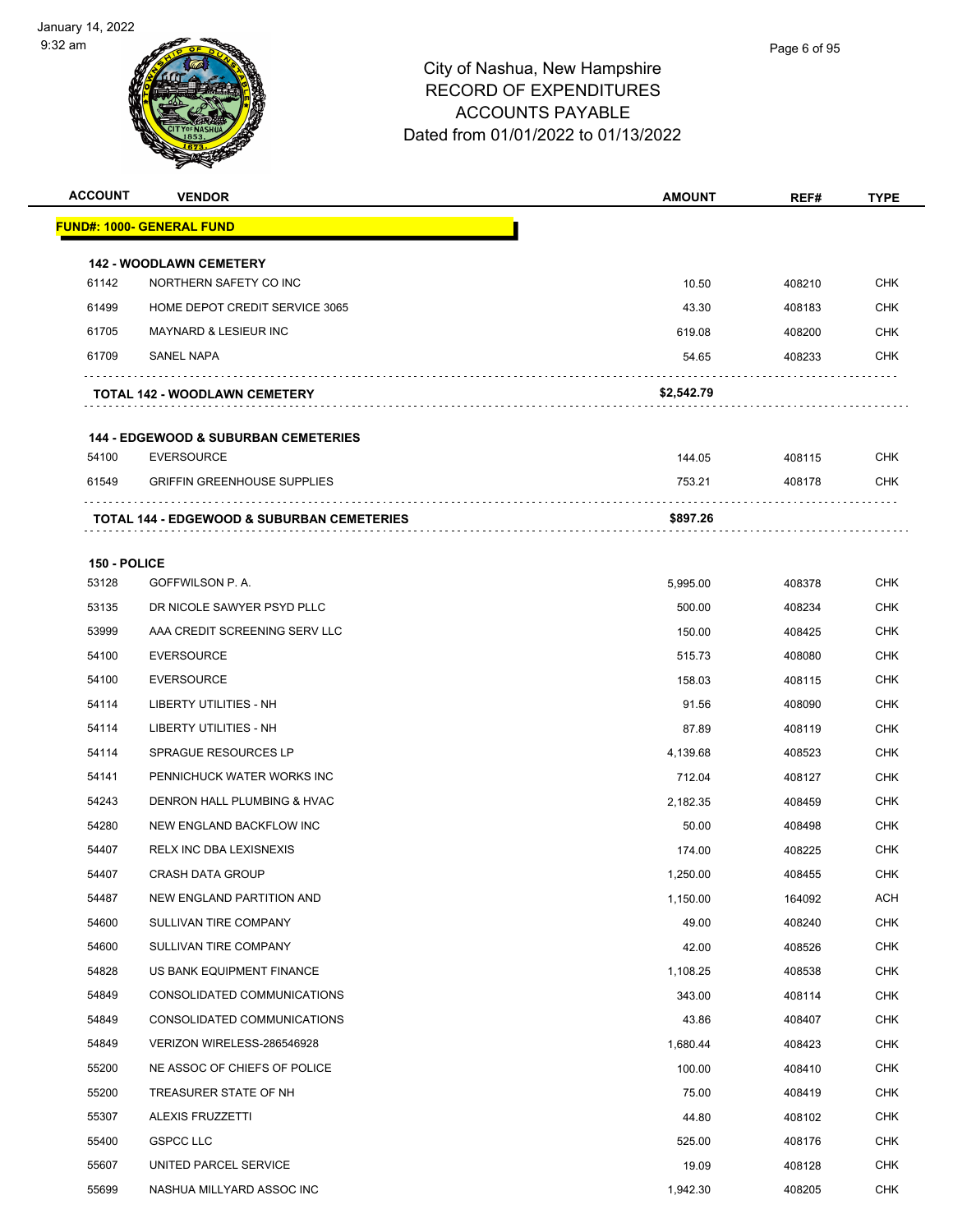

## City of Nashua, New Hamps RECORD OF EXPENDITUR ACCOUNTS PAYABLE Dated from 01/01/2022 to 01/13/2022

| shire      |  |  |  |
|------------|--|--|--|
| <b>RES</b> |  |  |  |

Page 7 of 95

| <b>ACCOUNT</b> | <b>VENDOR</b>                         | <b>AMOUNT</b> | REF#   | <b>TYPE</b> |
|----------------|---------------------------------------|---------------|--------|-------------|
|                | <b>FUND#: 1000- GENERAL FUND</b>      |               |        |             |
| 150 - POLICE   |                                       |               |        |             |
| 55699          | <b>CONNOR PERRY</b>                   | 360.00        | 408394 | <b>CHK</b>  |
| 55699          | CANAL ART & FRAMING                   | 369.12        | 408444 | <b>CHK</b>  |
| 55699          | NEW ENGLAND TRAUMA                    | 200.00        | 408501 | <b>CHK</b>  |
| 61100          | AMAZON CAPITAL SERV (CITY ACH)        | 232.21        | 164010 | <b>ACH</b>  |
| 61100          | AMAZON CAPITAL SERV (CITY ACH)        | 346.82        | 164075 | <b>ACH</b>  |
| 61100          | WB MASON CO INC                       | 658.11        | 408250 | CHK         |
| 61100          | WB MASON CO INC                       | 343.64        | 408540 | <b>CHK</b>  |
| 61107          | <b>EAST COAST EMERGENCY OUTFITTER</b> | 78.74         | 408166 | <b>CHK</b>  |
| 61107          | <b>BEN'S UNIFORMS</b>                 | 325.00        | 408437 | <b>CHK</b>  |
| 61107          | EAST COAST EMERGENCY OUTFITTER        | 178.06        | 408463 | <b>CHK</b>  |
| 61110          | ALECS SHOE STORE INC                  | 344.85        | 408138 | <b>CHK</b>  |
| 61110          | <b>CRYE PRECISION LLC</b>             | 389.20        | 408159 | <b>CHK</b>  |
| 61142          | TACTICAL MEDICAL SOLUTIONS INC        | 489.07        | 408527 | <b>CHK</b>  |
| 61299          | <b>ADAM ANDERSON</b>                  | 107.98        | 408100 | <b>CHK</b>  |
| 61299          | <b>KEVIN DELANEY</b>                  | 80.57         | 408101 | <b>CHK</b>  |
| 61299          | <b>BATTERIES PLUS</b>                 | 78.94         | 408145 | CHK         |
| 61428          | THE DURKIN CO INC                     | 853.06        | 408461 | <b>CHK</b>  |
| 61428          | HOME DEPOT CREDIT SERVICE 3073        | 229.00        | 408478 | <b>CHK</b>  |
| 61428          | <b>IMPERIAL DADE</b>                  | 539.74        | 408483 | <b>CHK</b>  |
| 61428          | NEVERETTS SEW & VAC INC               | 65.00         | 408497 | <b>CHK</b>  |
| 61650          | WB MASON CO INC                       | 779.80        | 408540 | <b>CHK</b>  |
| 61705          | MAYNARD & LESIEUR INC                 | 630.36        | 408198 | <b>CHK</b>  |
| 61799          | <b>FACTORY MOTOR PARTS</b>            | 635.80        | 164013 | <b>ACH</b>  |
| 61799          | <b>BEST FORD</b>                      | 322.98        | 408147 | <b>CHK</b>  |
| 61799          | CARPARTS DISTRIBUTION CENTER,         | 188.90        | 408152 | CHK         |
| 61799          | <b>BEST FORD</b>                      | 147.05        | 408439 | CHK         |
| 61799          | CARPARTS DISTRIBUTION CENTER,         | 119.32        | 408445 | <b>CHK</b>  |
| 61799          | DONOVAN EQUIPMENT CO INC              | 628.32        | 408460 | <b>CHK</b>  |
| 61799          | <b>INSIGHT</b>                        | 425.00        | 408484 | <b>CHK</b>  |
| 61799          | NORTHERN FOREIGN CAR PARTS INC        | 154.64        | 408503 | <b>CHK</b>  |
| 61799          | NYTECH SUPPLY CO                      | 439.48        | 408504 | <b>CHK</b>  |
| 61807          | ACCIDENT RECONSTRUCTION               | 59.00         | 408400 | <b>CHK</b>  |
| 71025          | SSV TOOLS LLC (SNAP-ON TOOLS)         | 125.00        | 408239 | <b>CHK</b>  |

#### **152 - FIRE**

| 53452 | HW STAFFING SOLUTIONS | 3.767.04 | 408186 | СНК |
|-------|-----------------------|----------|--------|-----|
| 53452 | HW STAFFING SOLUTIONS | 3.557.76 | 408482 | снк |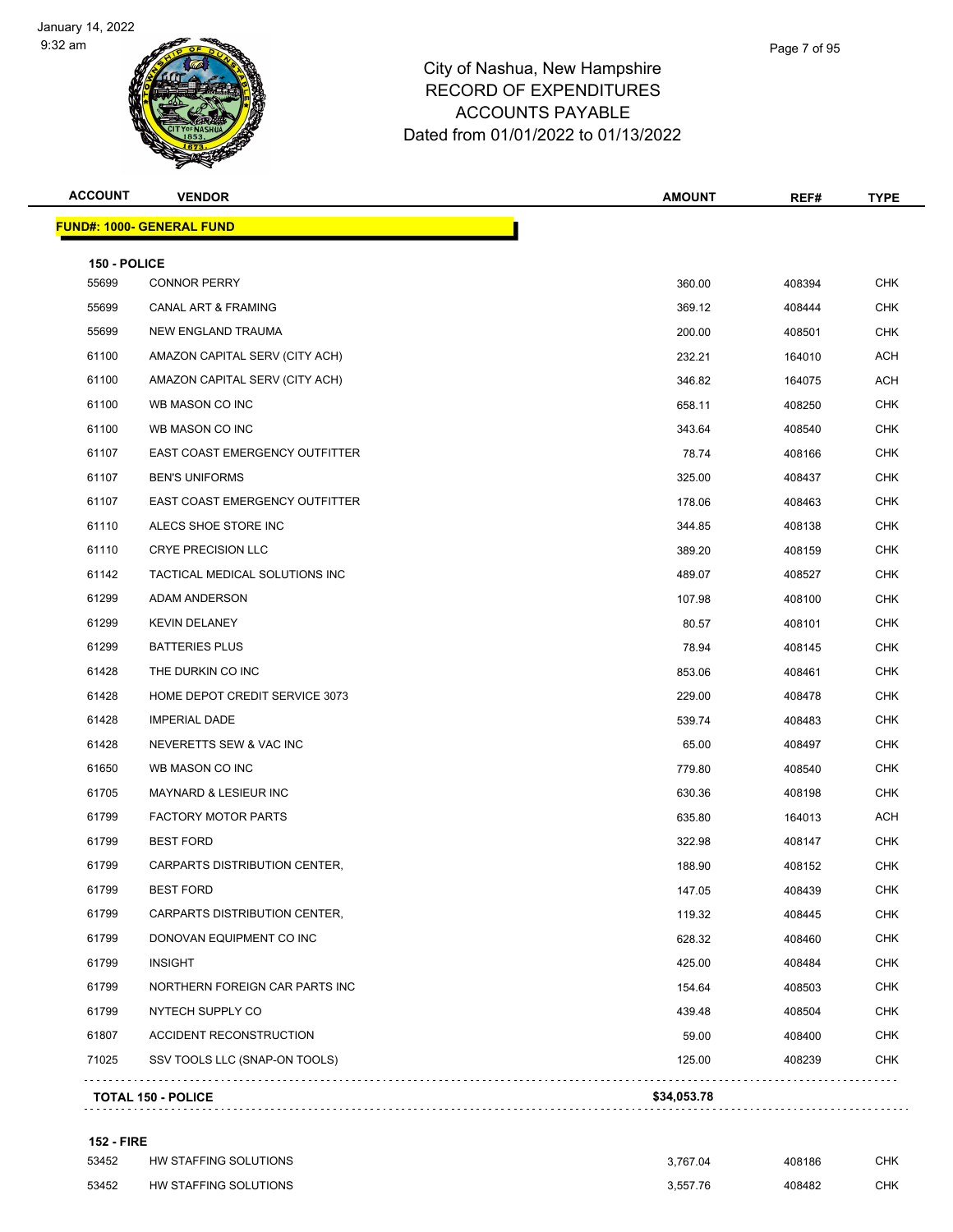

#### City of Nashua, New Ha RECORD OF EXPEND ACCOUNTS PAYABLE Dated from 01/01/2022 to 01/13/2022

| ampshire      |  |  |
|---------------|--|--|
| <b>ITURES</b> |  |  |
| RI F          |  |  |

Page 8 of 95

**ACCOUNT VENDOR AMOUNT REF# TYPE**

| ,我们也不会有什么?""我们的人,我们也不会有什么?""我们的人,我们也不会有什么?""我们的人,我们也不会有什么?""我们的人,我们也不会有什么?""我们的人 |  |  |
|----------------------------------------------------------------------------------|--|--|
|                                                                                  |  |  |
|                                                                                  |  |  |
|                                                                                  |  |  |

|                   | <b>FUND#: 1000- GENERAL FUND</b> |          |        |            |
|-------------------|----------------------------------|----------|--------|------------|
| <b>152 - FIRE</b> |                                  |          |        |            |
| 53455             | FIRE SERVICE TESTING CO INC      | 1,059.13 | 408467 | <b>CHK</b> |
| 54100             | <b>EVERSOURCE</b>                | 31.58    | 408080 | <b>CHK</b> |
| 54100             | <b>EVERSOURCE</b>                | 8,063.91 | 408115 | <b>CHK</b> |
| 54114             | LIBERTY UTILITIES - NH           | 459.68   | 408082 | <b>CHK</b> |
| 54114             | LIBERTY UTILITIES - NH           | 1,174.02 | 408117 | <b>CHK</b> |
| 54114             | <b>LIBERTY UTILITIES - NH</b>    | 254.98   | 408118 | <b>CHK</b> |
| 54114             | <b>LIBERTY UTILITIES - NH</b>    | 394.02   | 408124 | <b>CHK</b> |
| 54114             | SPRAGUE RESOURCES LP             | 4,090.03 | 408523 | <b>CHK</b> |
| 54141             | PENNICHUCK WATER WORKS INC       | 1,308.38 | 408127 | <b>CHK</b> |
| 54141             | NEW ENGLAND BACKFLOW INC         | 835.25   | 408498 | <b>CHK</b> |
| 54243             | AE MECHANICAL INC                | 199.90   | 408137 | <b>CHK</b> |
| 54280             | AMAZON CAPITAL SERV (CITY ACH)   | 205.98   | 164010 | ACH        |
| 54280             | <b>BATTERIES PLUS</b>            | 8.75     | 408145 | <b>CHK</b> |
| 54280             | AIR CLEANING SPECIALISTS OF NE   | 302.16   | 408428 | <b>CHK</b> |
| 54280             | <b>GRANITE STATE GLASS</b>       | 197.00   | 408473 | <b>CHK</b> |
| 54280             | HOME DEPOT CREDIT SERVICE 3065   | 90.19    | 408477 | <b>CHK</b> |
| 54280             | NASH CONSTRUCTION LLC            | 1,230.87 | 408493 | <b>CHK</b> |
| 54487             | <b>FASTENAL CO</b>               | 230.93   | 408170 | <b>CHK</b> |
| 54600             | SANEL NAPA                       | 242.06   | 408232 | <b>CHK</b> |
| 54600             | AT NEW HAMPSHIRE LLC             | 587.30   | 408434 | <b>CHK</b> |
| 54600             | <b>BEST FORD</b>                 | 34.54    | 408439 | <b>CHK</b> |
| 54600             | <b>FASTENAL CO</b>               | 40.06    | 408466 | <b>CHK</b> |
| 54600             | MINUTEMAN TRUCKS INC             | 333.86   | 408492 | <b>CHK</b> |
| 54600             | NORTHERN FOREIGN CAR PARTS INC   | 185.47   | 408503 | <b>CHK</b> |
| 55600             | <b>ALPHAGRAPHICS</b>             | 549.08   | 408432 | CHK        |
| 55699             | TRUE BLUE CLEANERS               | 53.35    | 408245 | <b>CHK</b> |
| 55699             | DAVE'S QUALITY DRY CLEANING      | 512.50   | 408457 | CHK        |
| 55699             | DYNAMIX CONSULTING GROUP LLC     | 7,511.83 | 408462 | <b>CHK</b> |
| 55699             | UNITED SITE SERVICES             | 145.97   | 408536 | <b>CHK</b> |
| 61100             | AMAZON CAPITAL SERV (CITY ACH)   | 55.56    | 164010 | ACH        |
| 61100             | WB MASON CO INC                  | 53.13    | 408540 | <b>CHK</b> |
| 61110             | BERGERON PROTECTIVE CLOTHING     | 489.00   | 408438 | <b>CHK</b> |
| 61110             | TURNOUTRENTAL LLC                | 235.00   | 408534 | <b>CHK</b> |
| 61307             | NEW ENGLAND KENWORTH             | 131.40   | 408207 | <b>CHK</b> |
| 61428             | COAST MAINTENANCE SUPPLY CO      | 401.78   | 408156 | <b>CHK</b> |
| 61428             | WB MASON CO INC                  | 128.62   | 408250 | <b>CHK</b> |
| 61428             | COAST MAINTENANCE SUPPLY CO      | 69.22    | 408451 | <b>CHK</b> |
| 61428             | WB MASON CO INC                  | 5.80     | 408540 | <b>CHK</b> |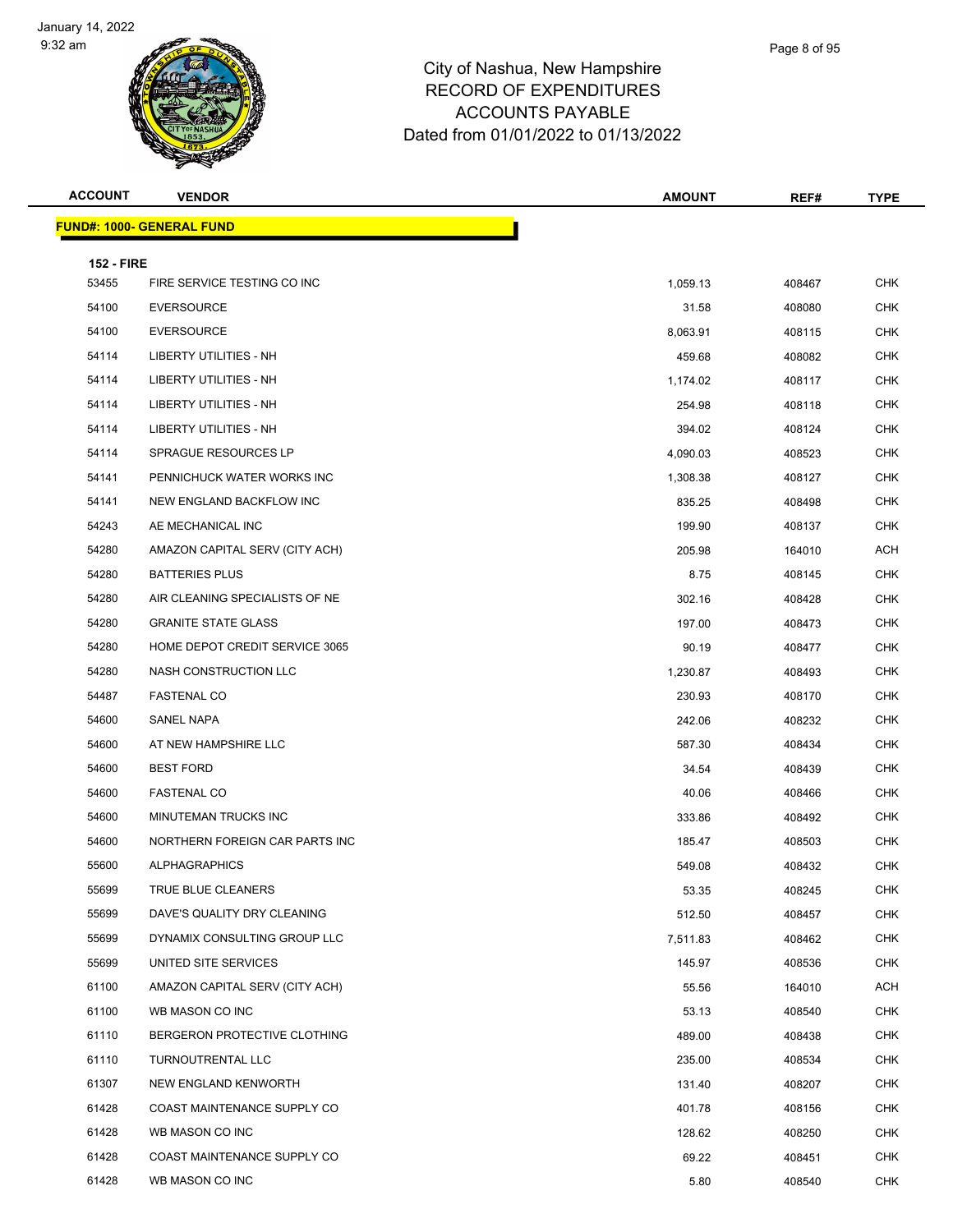

| <b>ACCOUNT</b>    | <b>VENDOR</b>                                    | <b>AMOUNT</b> | REF#   | <b>TYPE</b> |
|-------------------|--------------------------------------------------|---------------|--------|-------------|
|                   | <b>FUND#: 1000- GENERAL FUND</b>                 |               |        |             |
| <b>152 - FIRE</b> |                                                  |               |        |             |
| 61699             | POWER & TELEPHONE SUPPLY CO                      | 896.69        | 408223 | <b>CHK</b>  |
| 61709             | AT NEW HAMPSHIRE LLC                             | 34.74         | 408141 | <b>CHK</b>  |
| 61709             | NORTHERN FOREIGN CAR PARTS INC                   | 1,463.76      | 408503 | <b>CHK</b>  |
| 61799             | AT NEW HAMPSHIRE LLC                             | 677.58        | 408141 | <b>CHK</b>  |
| 61799             | <b>CHAPPELL TRACTOR SALES INC</b>                | 5.98          | 408154 | <b>CHK</b>  |
| 61799             | <b>MIKES CUSTOM KANVAS</b>                       | 40.00         | 408202 | <b>CHK</b>  |
| 61799             | NEW ENGLAND KENWORTH                             | 39.44         | 408207 | <b>CHK</b>  |
| 61799             | <b>BEST FORD</b>                                 | 1.06          | 408439 | <b>CHK</b>  |
| 61799             | MINUTEMAN TRUCKS INC                             | 761.22        | 408492 | <b>CHK</b>  |
| 61799             | <b>TOWNSEND FORD</b>                             | 59.82         | 408531 | <b>CHK</b>  |
| 61830             | <b>1ST RESPONDER NEWSPAPER</b>                   | 145.00        | 408399 | <b>CHK</b>  |
| 68335             | AMAZON CAPITAL SERV (CITY ACH)                   | 1,140.49      | 164075 | ACH         |
| 71400             | FIRE TECH & SAFETY OF NEW ENGL                   | 2,147.24      | 164078 | <b>ACH</b>  |
| 71432             | FIRE TECH & SAFETY OF NEW ENGL                   | 650.00        | 164078 | ACH         |
| 71432             | <b>BELTRONICS INC</b>                            | 28.17         | 408436 | <b>CHK</b>  |
| 71432             | COASTAL FIRE SYSTEMS INC                         | 3,530.48      | 408452 | <b>CHK</b>  |
|                   | <b>TOTAL 152 - FIRE</b>                          | \$50,848.76   |        |             |
|                   |                                                  |               |        |             |
| 55307             | <b>153 - BUILDING INSPECTION</b><br>DAWN MICHAUD | 156.24        | 408106 | <b>CHK</b>  |
| 55307             | <b>JEFFREY RICHARD</b>                           | 358.96        | 408109 | <b>CHK</b>  |
| 55307             | <b>MARK COLLINS</b>                              | 58.24         | 408389 | <b>CHK</b>  |
| 55421             | <b>NHBOA</b>                                     | 70.00         | 408412 | <b>CHK</b>  |
| 71999             | PHOENIX SCREEN PRINTING                          | 50.00         | 408218 | <b>CHK</b>  |
|                   | <b>TOTAL 153 - BUILDING INSPECTION</b>           | \$693.44      |        |             |
|                   |                                                  |               |        |             |
|                   | <b>155 - CODE ENFORCEMENT</b>                    |               |        |             |
| 55307             | <b>KYLE METCALF</b>                              | 296.80        | 164022 | <b>ACH</b>  |
|                   | <b>TOTAL 155 - CODE ENFORCEMENT</b>              | \$296.80      |        |             |
|                   | <b>156 - EMERGENCY MANAGEMENT</b>                |               |        |             |
| 68325             | <b>ALPHAGRAPHICS</b>                             | 214.67        | 408432 | <b>CHK</b>  |
|                   | <b>TOTAL 156 - EMERGENCY MANAGEMENT</b>          | \$214.67      |        |             |
|                   | <b>157 - CITYWIDE COMMUNICATIONS</b>             |               |        |             |
| 54100             | <b>EVERSOURCE</b>                                | 702.79        | 408080 | CHK         |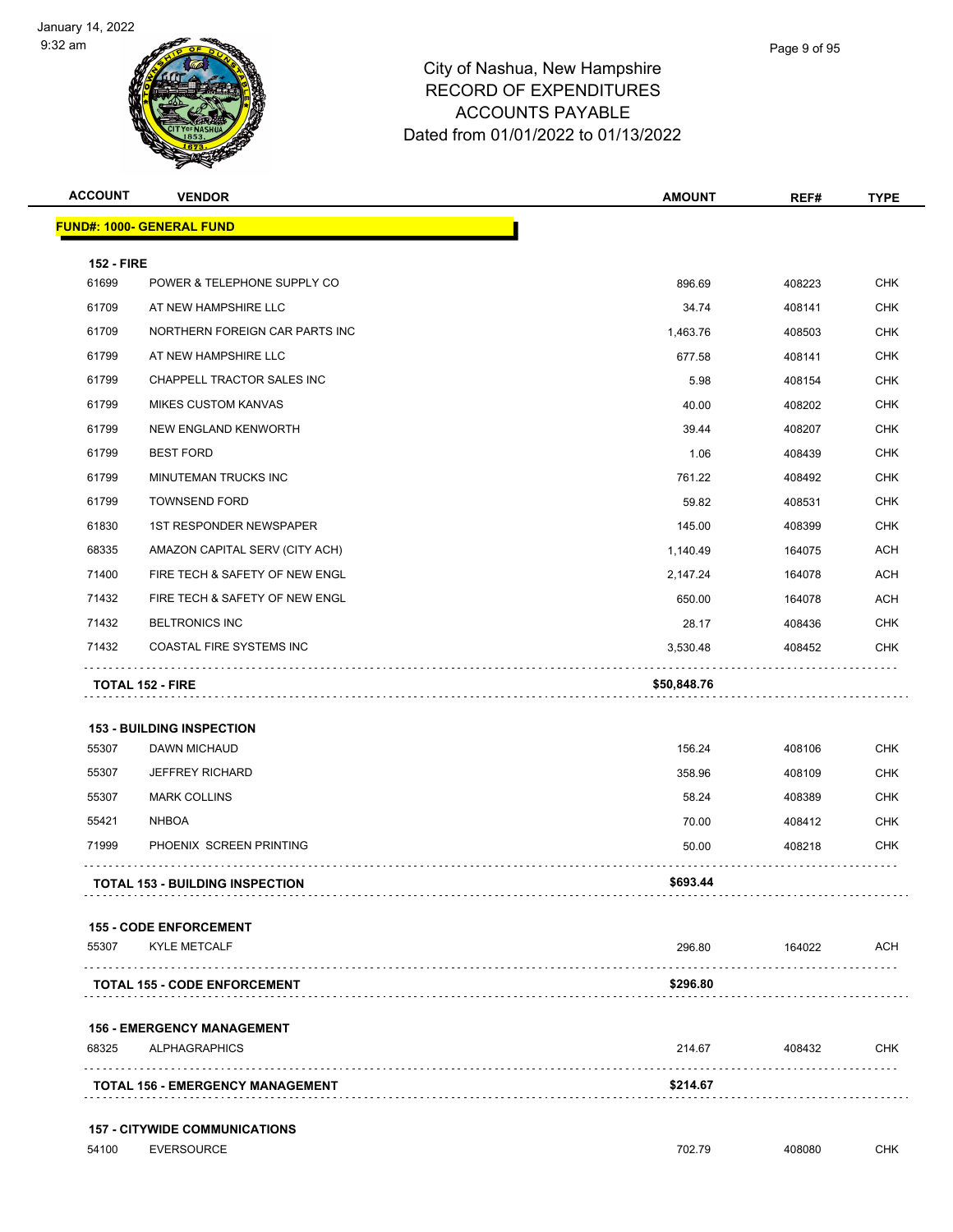



| <b>ACCOUNT</b> | <b>VENDOR</b>                                   | <b>AMOUNT</b> | REF#   | <b>TYPE</b> |
|----------------|-------------------------------------------------|---------------|--------|-------------|
|                | <b>FUND#: 1000- GENERAL FUND</b>                |               |        |             |
|                | <b>TOTAL 157 - CITYWIDE COMMUNICATIONS</b>      | \$702.79      |        |             |
|                | <b>158 - PARKING ENFORCEMENT</b>                |               |        |             |
| 54625          | 1ST PRIORITY TOWING & RECOVERY                  | 840.00        | 408134 | <b>CHK</b>  |
| 54625          | <b>BROADSIDE COLLISION LLC</b>                  | 1,360.00      | 408149 | <b>CHK</b>  |
| 54625          | D & R TOWING INC                                | 1,650.00      | 408161 | <b>CHK</b>  |
|                | <b>TOTAL 158 - PARKING ENFORCEMENT</b>          | \$3,850.00    |        |             |
|                | <b>159 - HYDRANT FEES-FIRE PROTECTION</b>       |               |        |             |
| 54835          | PENNICHUCK WATER WORKS INC                      | 283,090.96    | 408127 | <b>CHK</b>  |
|                | <b>TOTAL 159 - HYDRANT FEES-FIRE PROTECTION</b> | \$283,090.96  |        |             |
|                | <b>160 - PW-ADMIN &amp; ENGINEERING</b>         |               |        |             |
| 54100          | <b>EVERSOURCE</b>                               | 1,092.14      | 408080 | <b>CHK</b>  |
| 54114          | <b>SPRAGUE RESOURCES LP</b>                     | 201.03        | 408523 | <b>CHK</b>  |
| 54141          | PENNICHUCK WATER WORKS INC                      | 137.65        | 408127 | <b>CHK</b>  |
| 55307          | <b>ROBERT MEUNIER</b>                           | 104.16        | 408105 | <b>CHK</b>  |
| 55699          | THE NAGLER GROUP LLC                            | 261.80        | 164025 | ACH         |
|                | <b>TOTAL 160 - PW-ADMIN &amp; ENGINEERING</b>   | \$1,796.78    |        |             |
| 161 - STREETS  |                                                 |               |        |             |
| 54100          | <b>EVERSOURCE</b>                               | 3,980.51      | 408080 | <b>CHK</b>  |
| 54100          | <b>EVERSOURCE</b>                               | 1,808.99      | 408115 | <b>CHK</b>  |
| 54114          | <b>SPRAGUE RESOURCES LP</b>                     | 5,094.23      | 408523 | <b>CHK</b>  |
| 54141          | PENNICHUCK WATER WORKS INC                      | 1,072.32      | 408127 | <b>CHK</b>  |
| 54280          | AMAZON CAPITAL SERV (CITY ACH)                  | 45.39         | 164010 | <b>ACH</b>  |
| 54280          | <b>HOP SALES &amp; SERVICE</b>                  | 449.10        | 408479 | <b>CHK</b>  |
| 54280          | <b>WILDCO-PES</b>                               | 3,615.20      | 408541 | <b>CHK</b>  |
| 54492          | <b>SPRINT</b>                                   | 1,033.20      | 408686 | <b>CHK</b>  |
| 54600          | MCDEVITT TRUCKS INC                             | 21.88         | 164020 | <b>ACH</b>  |
| 54600          | HOWARD P FAIRFIELD LLC                          | 7,294.28      | 164081 | ACH         |
| 54600          | MCDEVITT TRUCKS INC                             | 56.35         | 164088 | <b>ACH</b>  |
| 54600          | AT NEW HAMPSHIRE LLC                            | 540.25        | 408141 | <b>CHK</b>  |
| 54600          | CARPARTS DISTRIBUTION CENTER,                   | 808.61        | 408152 | <b>CHK</b>  |
| 54600          | CHAPPELL TRACTOR SALES INC                      | 272.80        | 408154 | <b>CHK</b>  |
| 54600          | DONOVAN EQUIPMENT CO INC                        | 519.44        | 408164 | <b>CHK</b>  |
| 54600          | F W WEBB COMPANY                                | 109.65        | 408169 | <b>CHK</b>  |
| 54600          | <b>GRAINGER</b>                                 | 21.52         | 408175 | <b>CHK</b>  |
| 54600          | MILL METALS CORP                                | 890.00        | 408203 | <b>CHK</b>  |
|                |                                                 |               |        |             |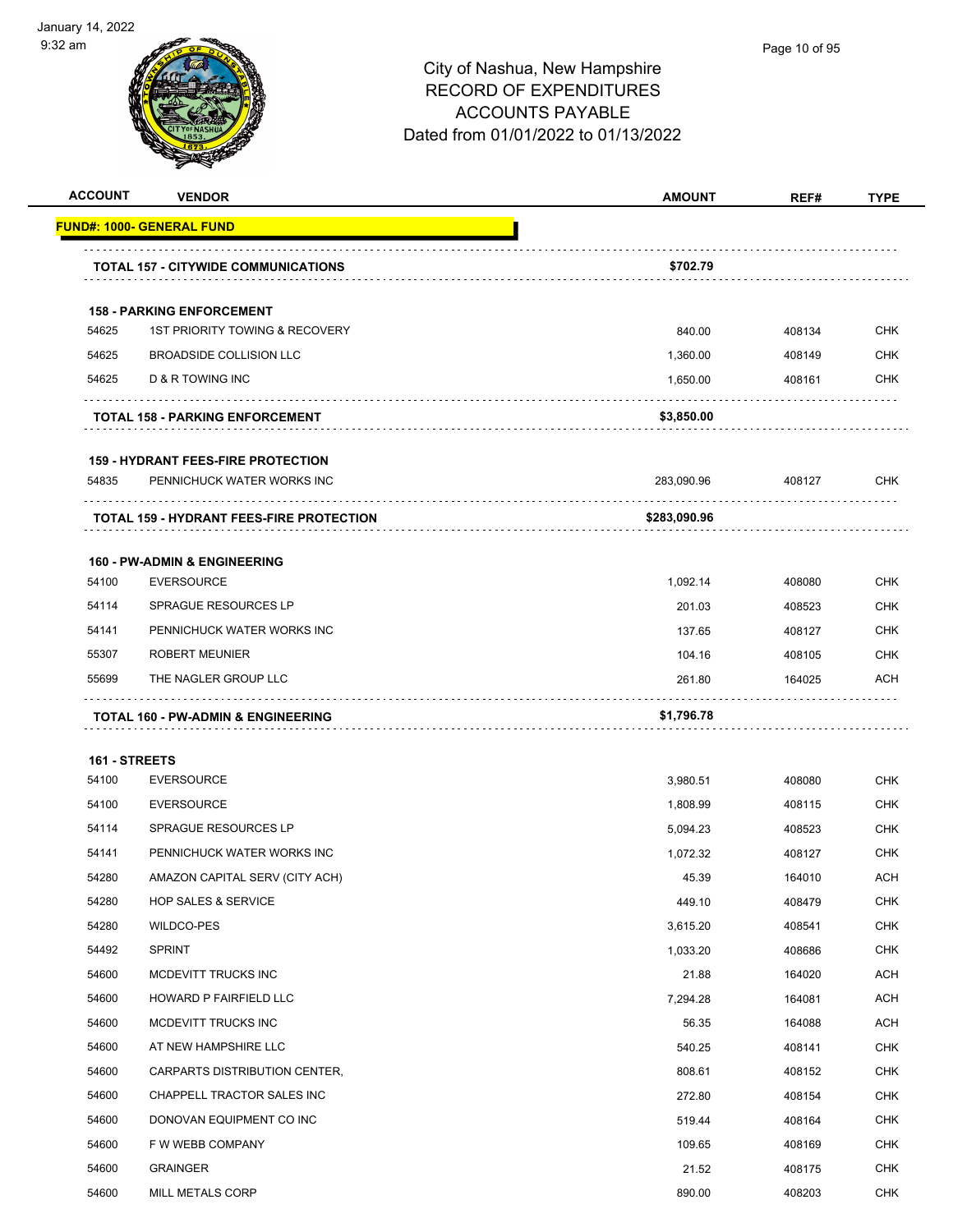

| <b>ACCOUNT</b> | <b>VENDOR</b>                      | <b>AMOUNT</b> | REF#   | <b>TYPE</b> |
|----------------|------------------------------------|---------------|--------|-------------|
|                | <b>FUND#: 1000- GENERAL FUND</b>   |               |        |             |
| 161 - STREETS  |                                    |               |        |             |
| 54600          | SANEL NAPA                         | 1,103.92      | 408231 | <b>CHK</b>  |
| 54600          | <b>CLEAN HARBORS ENVIRONMENTAL</b> | 300.27        | 408401 | <b>CHK</b>  |
| 54600          | AT NEW HAMPSHIRE LLC               | 768.92        | 408434 | <b>CHK</b>  |
| 54600          | <b>BEST FORD</b>                   | 5.72          | 408439 | <b>CHK</b>  |
| 54600          | CARPARTS DISTRIBUTION CENTER,      | 94.34         | 408445 | <b>CHK</b>  |
| 54600          | CHAPPELL TRACTOR SALES INC         | 75.24         | 408447 | CHK         |
| 54600          | DONOVAN EQUIPMENT CO INC           | 374.03        | 408460 | <b>CHK</b>  |
| 54600          | <b>GRAINGER</b>                    | 145.84        | 408472 | <b>CHK</b>  |
| 54600          | SANITARY EQUIPMENT CO INC          | 1,424.28      | 408518 | <b>CHK</b>  |
| 54600          | SOUTHWORTH-MILTON INC              | 56.22         | 408521 | <b>CHK</b>  |
| 55699          | PETE'S TIRE BARNS INC              | 623.80        | 408216 | <b>CHK</b>  |
| 61107          | ALECS SHOE STORE INC               | 220.00        | 408430 | <b>CHK</b>  |
| 61166          | AIRGAS USA LLC                     | 165.12        | 408429 | <b>CHK</b>  |
| 61299          | <b>GRAINGER</b>                    | 234.78        | 408175 | <b>CHK</b>  |
| 61299          | HOME DEPOT CREDIT SERVICE 3065     | 310.43        | 408183 | CHK         |
| 61299          | HOME DEPOT CREDIT SERVICE 3065     | 520.12        | 408477 | CHK         |
| 61300          | <b>GLOBAL MONTELLO GROUP CORP</b>  | 12,218.09     | 408471 | <b>CHK</b>  |
| 61507          | CONTINENTAL PAVING INC             | 128.50        | 408157 | <b>CHK</b>  |
| 61514          | <b>EASTERN MINERALS INC</b>        | 28,900.80     | 164012 | ACH         |
| 61514          | <b>EASTERN MINERALS INC</b>        | 2,377.44      | 164077 | <b>ACH</b>  |
| 61542          | PERMA LINE CORP OF NEW ENGLAND     | 1,524.05      | 408215 | <b>CHK</b>  |
| 61542          | PERMA LINE CORP OF NEW ENGLAND     | 815.15        | 408509 | <b>CHK</b>  |
| 61556          | M & M ELECTRICAL SUPPLY CO INC     | 433.50        | 164086 | ACH         |
| 61556          | OCEAN STATE SIGNAL CO              | 2,400.00      | 408212 | <b>CHK</b>  |
| 61560          | <b>FASTENAL CO</b>                 | 237.24        | 408170 | <b>CHK</b>  |
| 61560          | HOME DEPOT CREDIT SERVICE 3065     | 475.02        | 408183 | <b>CHK</b>  |
| 61560          | <b>FASTENAL CO</b>                 | 384.95        | 408466 | <b>CHK</b>  |
| 61705          | PETE'S TIRE BARNS INC              | 6,200.00      | 408216 | <b>CHK</b>  |
| 61705          | <b>MAYNARD &amp; LESIEUR INC</b>   | 223.00        | 408491 | <b>CHK</b>  |
| 61799          | <b>GRAINGER</b>                    | 98.90         | 408175 | <b>CHK</b>  |
| 61799          | CHAPPELL TRACTOR SALES INC         | (40.49)       | 408447 | <b>CHK</b>  |
| 61799          | <b>GRAINGER</b>                    | 16.92         | 408472 | <b>CHK</b>  |
| 71025          | <b>GRAINGER</b>                    | 41.28         | 408175 | <b>CHK</b>  |
| 71025          | SSV TOOLS LLC (SNAP-ON TOOLS)      | 18.30         | 408524 | <b>CHK</b>  |
| 71999          | <b>GRAINGER</b>                    | 119.60        | 408472 | <b>CHK</b>  |
|                | <b>TOTAL 161 - STREETS</b>         | \$90,629.00   |        |             |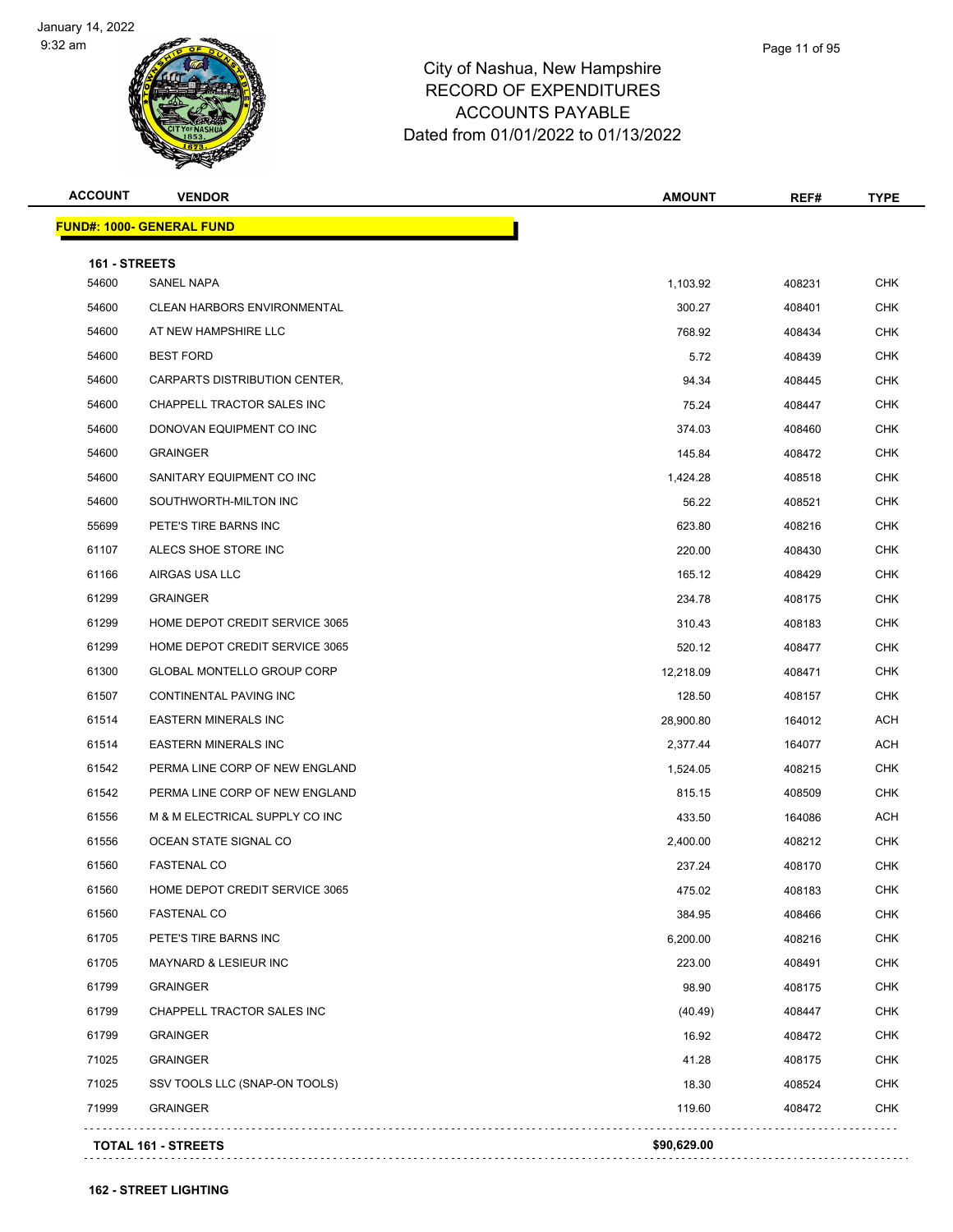

| <b>FUND#: 1000- GENERAL FUND</b><br><b>162 - STREET LIGHTING</b> |             |        |                                                                                                              |
|------------------------------------------------------------------|-------------|--------|--------------------------------------------------------------------------------------------------------------|
|                                                                  |             |        |                                                                                                              |
|                                                                  |             |        |                                                                                                              |
| <b>EVERSOURCE</b>                                                | 111.51      | 408080 | <b>CHK</b>                                                                                                   |
| <b>EVERSOURCE ENERGY</b>                                         | 133.33      | 408116 | <b>CHK</b>                                                                                                   |
| <b>TOTAL 162 - STREET LIGHTING</b>                               | \$244.84    |        |                                                                                                              |
| <b>166 - PARKING OPERATIONS</b>                                  |             |        |                                                                                                              |
| PENNICHUCK WATER WORKS INC                                       | 116.29      | 408127 | <b>CHK</b>                                                                                                   |
| THE DOTY GROUP INC                                               | 312.50      | 408165 | <b>CHK</b>                                                                                                   |
|                                                                  | 100.00      | 408511 | <b>CHK</b>                                                                                                   |
| NASHUA WALLPAPER CO INC                                          | 1.05        | 408206 | <b>CHK</b>                                                                                                   |
| <b>TOTAL 166 - PARKING OPERATIONS</b>                            | \$529.84    |        |                                                                                                              |
| <b>170 - HYDROELECTRIC OPERATIONS</b>                            |             |        |                                                                                                              |
| <b>EVERSOURCE</b>                                                | 27.67       | 408080 | <b>CHK</b>                                                                                                   |
| TRIANGLE PORTABLE SERVICES INC                                   | 266.00      | 408533 | <b>CHK</b>                                                                                                   |
| CONSOLIDATED COMMUNICATIONS                                      | 119.42      | 408112 | <b>CHK</b>                                                                                                   |
|                                                                  |             |        |                                                                                                              |
|                                                                  | 129.89      | 408402 |                                                                                                              |
| <b>TOTAL 170 - HYDROELECTRIC OPERATIONS</b>                      | \$542.98    |        | <b>CHK</b>                                                                                                   |
| <b>171 - COMMUNITY SERVICES</b>                                  |             |        |                                                                                                              |
| PENNICHUCK WATER WORKS INC                                       | 320.87      | 408127 |                                                                                                              |
| AMAZON CAPITAL SERV (CITY ACH)                                   | 124.20      | 164010 |                                                                                                              |
| WB MASON CO INC                                                  | 135.48      | 408250 |                                                                                                              |
| WB MASON CO INC                                                  | 72.28       | 408540 |                                                                                                              |
| <b>TOTAL 171 - COMMUNITY SERVICES</b>                            | \$652.83    |        |                                                                                                              |
| <b>172 - COMMUNITY HEALTH</b>                                    |             |        |                                                                                                              |
|                                                                  | 40.00       | 408414 |                                                                                                              |
| ALEXANDER GRANOK MD                                              | 900.00      | 408177 |                                                                                                              |
| ALEXANDER GRANOK MD                                              | 900.00      | 408474 |                                                                                                              |
| <b>MINT PRINTWORKS LLC</b>                                       | 533.14      | 408204 |                                                                                                              |
| <b>TOTAL 172 - COMMUNITY HEALTH</b>                              | \$2,373.14  |        |                                                                                                              |
| <b>173 - ENVIRONMENTAL HEALTH</b>                                |             |        |                                                                                                              |
| VERIZON WIRELESS-642274605                                       | 120.03<br>. | 408131 | <b>CHK</b><br><b>ACH</b><br><b>CHK</b><br><b>CHK</b><br><b>CHK</b><br><b>CHK</b><br><b>CHK</b><br>CHK<br>CHK |
|                                                                  |             |        |                                                                                                              |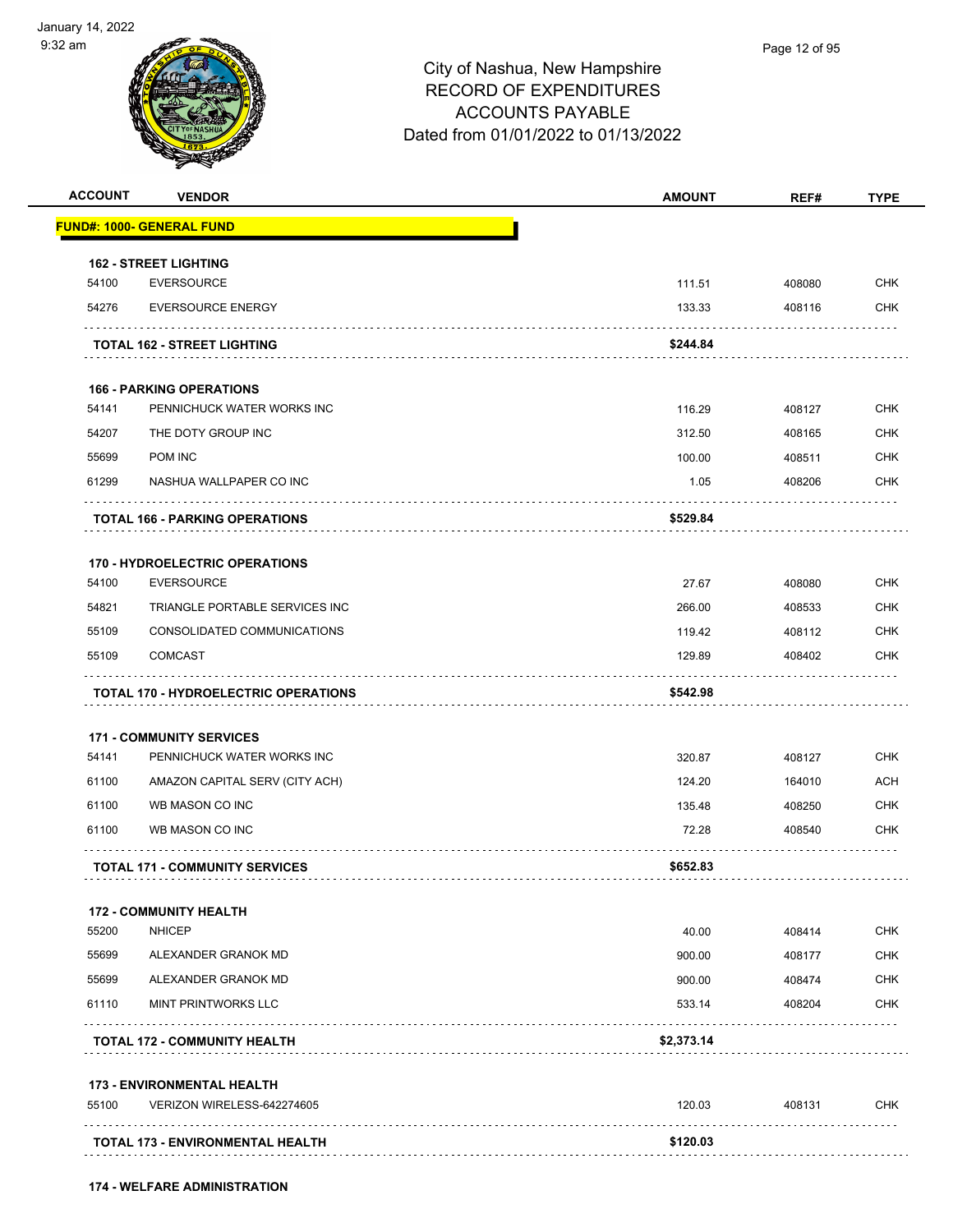

## City of Nashua, New Hampshire RECORD OF EXPENDITURES ACCOUNTS PAYABLE Dated from 01/01/2022 to 01/13/2022

| <b>ACCOUNT</b> | <b>VENDOR</b>                             | <b>AMOUNT</b> | REF#   | <b>TYPE</b> |
|----------------|-------------------------------------------|---------------|--------|-------------|
|                | <b>FUND#: 1000- GENERAL FUND</b>          |               |        |             |
|                | <b>174 - WELFARE ADMINISTRATION</b>       |               |        |             |
| 55307          | <b>IRAIDA MUNOZ</b>                       | 17.55         | 408392 | <b>CHK</b>  |
| 55307          | <b>JOANNE PEREZ</b>                       | 38.61         | 408393 | <b>CHK</b>  |
| 61299          | <b>ALPHAGRAPHICS</b>                      | 248.83        | 408140 | <b>CHK</b>  |
| 61807          | TREASURER STATE OF NH                     | 47.00         | 408420 | <b>CHK</b>  |
|                | <b>TOTAL 174 - WELFARE ADMINISTRATION</b> | \$351.99      |        |             |
|                | <b>175 - WELFARE ASSISTANCE</b>           |               |        |             |
| 55810          | 23-25 TEMPLE ST REALTY LLC                | 1,490.00      | 408355 | <b>CHK</b>  |
| 55810          | 43 ORANGE LLC                             | 1,525.00      | 408356 | <b>CHK</b>  |
| 55810          | <b>ESTATE OF LUIS NAVARRETE</b>           | 1,200.00      | 408358 | <b>CHK</b>  |
| 55810          | <b>LAMERAND ENTERPRISES</b>               | 920.00        | 408360 | <b>CHK</b>  |
| 55810          | <b>M325 REAL ESTATE LLC</b>               | 940.00        | 408361 | <b>CHK</b>  |
| 55810          | MCCHANDLER LLC                            | 1,180.00      | 408362 | <b>CHK</b>  |
| 55810          | NASHUA PLAZA HOUSING ASSOC LP             | 2,000.00      | 408363 | <b>CHK</b>  |
| 55810          | <b>GEORGE K RAUH</b>                      | 740.00        | 408364 | <b>CHK</b>  |
| 55810          | 23-25 TEMPLE ST REALTY LLC                | 740.00        | 408666 | <b>CHK</b>  |
| 55810          | HUTZ LLC                                  | 600.00        | 408669 | <b>CHK</b>  |
| 55810          | MICHAEL MUNOZ-RAMREZ                      | 1,565.94      | 408670 | <b>CHK</b>  |
| 55820          | ANCTIL ROCHETTE FUNERAL HOME              | 750.00        | 408357 | <b>CHK</b>  |
| 55820          | FARWELL FUNERAL SERVICE INC               | 750.00        | 408359 | <b>CHK</b>  |
| 55820          | ANCTIL ROCHETTE FUNERAL HOME              | 2,250.00      | 408667 | <b>CHK</b>  |
| 55820          | <b>CREMATION SOCIETY OF NH</b>            | 750.00        | 408668 | <b>CHK</b>  |
| 55822          | PETTY CASH                                | 5.00          | 408395 | <b>CHK</b>  |
|                | <b>TOTAL 175 - WELFARE ASSISTANCE</b>     | \$17,405.94   |        |             |

#### **177 - PARKS & RECREATION**

| 54100 | <b>EVERSOURCE</b>              | 42.05    | 408080 | CHK        |
|-------|--------------------------------|----------|--------|------------|
| 54100 | <b>EVERSOURCE</b>              | 1,831.99 | 408115 | <b>CHK</b> |
| 54114 | LIBERTY UTILITIES - NH         | 437.93   | 408091 | <b>CHK</b> |
| 54114 | SPRAGUE RESOURCES LP           | 1,382.48 | 408523 | <b>CHK</b> |
| 54141 | PENNICHUCK WATER WORKS INC     | 454.99   | 408127 | <b>CHK</b> |
| 54280 | <b>JP PEST SERVICES LLC</b>    | 192.60   | 164083 | ACH        |
| 54280 | <b>ID VIDEO SOLUTIONS</b>      | 1,140.00 | 408188 | <b>CHK</b> |
| 54280 | AFFILIATED HVAC SERVICES LLC   | 980.00   | 408427 | <b>CHK</b> |
| 54280 | <b>COUNTRYBROOK FARMS LLC</b>  | 910.00   | 408454 | <b>CHK</b> |
| 54280 | HOME DEPOT CREDIT SERVICE 3065 | 693.52   | 408477 | <b>CHK</b> |
| 54280 | JOHNSONS ELECTRIC SUPPLY INC   | 87.00    | 408485 | <b>CHK</b> |
| 54280 | <b>RAD SPORTS</b>              | 2,800.00 | 408514 | <b>CHK</b> |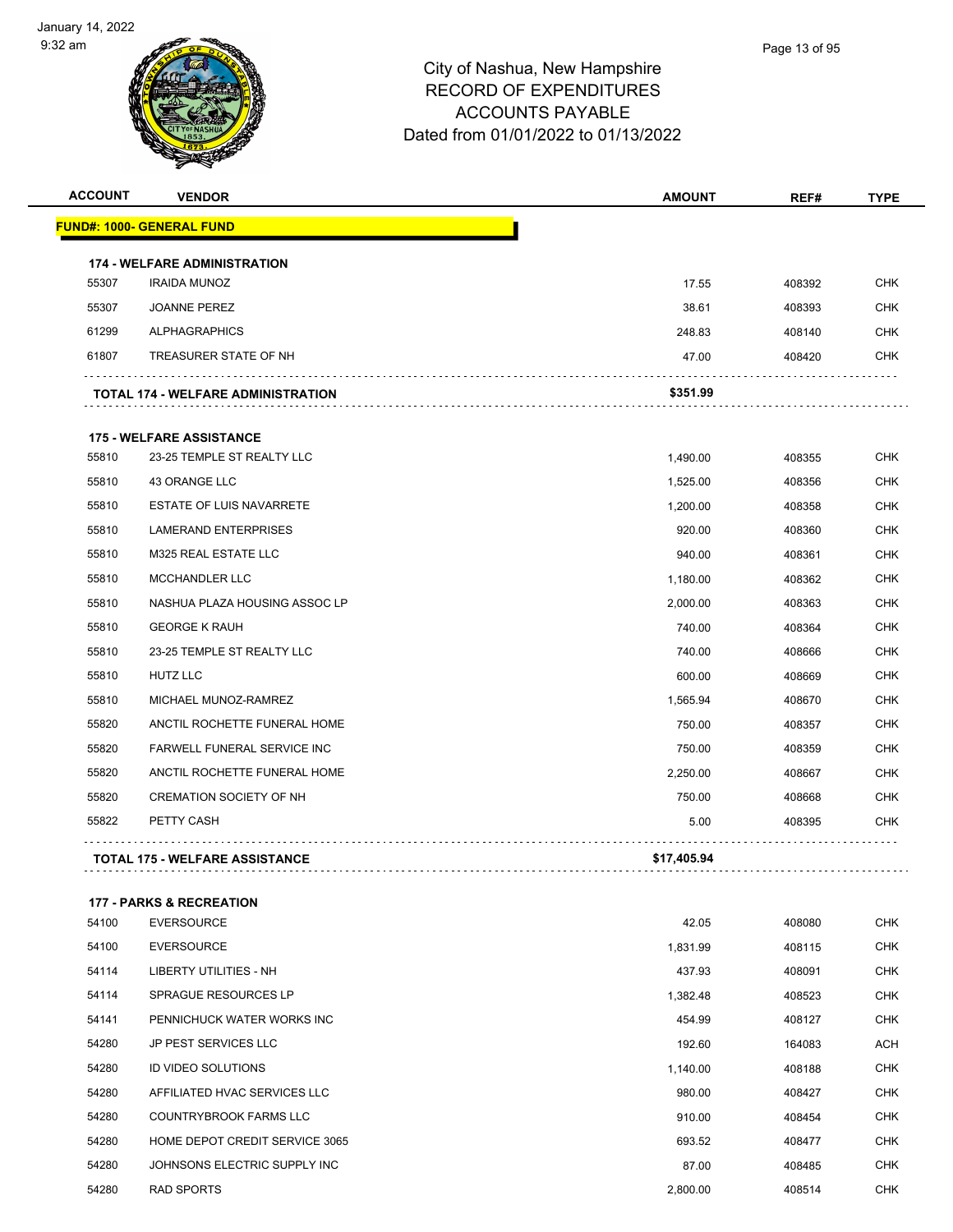

## City of Nashua, New Hampsh RECORD OF EXPENDITURES ACCOUNTS PAYABLE Dated from 01/01/2022 to 01/13/2022

| hire |  | - |  |
|------|--|---|--|
|      |  |   |  |
|      |  |   |  |

Page 14 of 95

| <b>ACCOUNT</b> | <b>VENDOR</b>                             | <b>AMOUNT</b> | REF#   | <b>TYPE</b> |
|----------------|-------------------------------------------|---------------|--------|-------------|
|                | <b>FUND#: 1000- GENERAL FUND</b>          |               |        |             |
|                | <b>177 - PARKS &amp; RECREATION</b>       |               |        |             |
| 54487          | <b>RBG INC</b>                            | 464.51        | 408515 | <b>CHK</b>  |
| 54600          | UNITED AG & TURF NE                       | 125.85        | 408535 | <b>CHK</b>  |
| 54821          | UNITED SITE SERVICES                      | 119.00        | 408246 | <b>CHK</b>  |
| 61100          | SAM'S CLUB DIRECT-0860                    | 77.50         | 408226 | <b>CHK</b>  |
| 61107          | PHOENIX SCREEN PRINTING                   | 665.50        | 408218 | <b>CHK</b>  |
| 61107          | ALECS SHOE STORE INC                      | 214.95        | 408430 | <b>CHK</b>  |
| 61300          | <b>GLOBAL MONTELLO GROUP CORP</b>         | 1,404.86      | 408471 | <b>CHK</b>  |
| 61705          | <b>MAYNARD &amp; LESIEUR INC</b>          | 730.46        | 408199 | <b>CHK</b>  |
| 61799          | <b>FACTORY MOTOR PARTS</b>                | 31.98         | 164013 | <b>ACH</b>  |
| 61799          | <b>BEST FORD</b>                          | 32.29         | 408147 | <b>CHK</b>  |
| 61799          | CARPARTS DISTRIBUTION CENTER,             | 659.02        | 408152 | <b>CHK</b>  |
| 61799          | LIONEL'S WHEEL ALIGNMENT INC              | 300.00        | 408194 | <b>CHK</b>  |
| 61799          | <b>SANEL NAPA</b>                         | 462.91        | 408228 | <b>CHK</b>  |
| 61799          | <b>SANEL NAPA</b>                         | 704.47        | 408231 | <b>CHK</b>  |
| 61799          | <b>CLEAN HARBORS ENVIRONMENTAL</b>        | 300.27        | 408401 | <b>CHK</b>  |
| 61799          | <b>BEST FORD</b>                          | 40.58         | 408439 | <b>CHK</b>  |
| 61799          | CARPARTS DISTRIBUTION CENTER,             | 673.77        | 408445 | <b>CHK</b>  |
| 61799          | CHAPPELL TRACTOR SALES INC                | 16.00         | 408447 | <b>CHK</b>  |
| 61799          | <b>TEXTRAIL TRAILER PARTS</b>             | 30.45         | 408528 | <b>CHK</b>  |
|                | <b>TOTAL 177 - PARKS &amp; RECREATION</b> | \$18,006.93   |        |             |

**179 - LIBRARY**

| 54114 | <b>LIBERTY UTILITIES - NH</b>      | 933.56   | 408081 | <b>CHK</b> |
|-------|------------------------------------|----------|--------|------------|
| 54114 | <b>SPRAGUE RESOURCES LP</b>        | 902.03   | 408523 | <b>CHK</b> |
| 54428 | PLYMOUTH ROCKET INC                | 1,375.00 | 408219 | <b>CHK</b> |
| 54428 | PACIFIC TELEMANAGEMENT SERVICE     | 58.00    | 408506 | <b>CHK</b> |
| 55200 | <b>NHLA</b>                        | 295.00   | 408415 | <b>CHK</b> |
| 55400 | <b>HOLLY KLUMP</b>                 | 79.00    | 408099 | <b>CHK</b> |
| 55400 | NEW ENGLAND LIBRARY ASSOC          | 45.00    | 408500 | <b>CHK</b> |
| 61100 | AMAZON CAPITAL SERV (CITY ACH)     | 234.38   | 164075 | ACH        |
| 61100 | WB MASON CO INC                    | 71.05    | 408540 | <b>CHK</b> |
| 61299 | <b>BRODART CO</b>                  | 16.07    | 408443 | <b>CHK</b> |
| 61299 | RACHEL GUALCO                      | 21.98    | 408513 | <b>CHK</b> |
| 61299 | WB MASON CO INC                    | 33.90    | 408540 | <b>CHK</b> |
| 61428 | WB MASON CO INC                    | 45.96    | 408540 | <b>CHK</b> |
| 61807 | INGRAM LIBRARY SERVICES LLC        | 546.99   | 164014 | ACH        |
| 61807 | <b>INGRAM LIBRARY SERVICES LLC</b> | 100.40   | 164082 | <b>ACH</b> |
| 61807 | <b>BAKER &amp; TAYLOR</b>          | 984.95   | 408144 | <b>CHK</b> |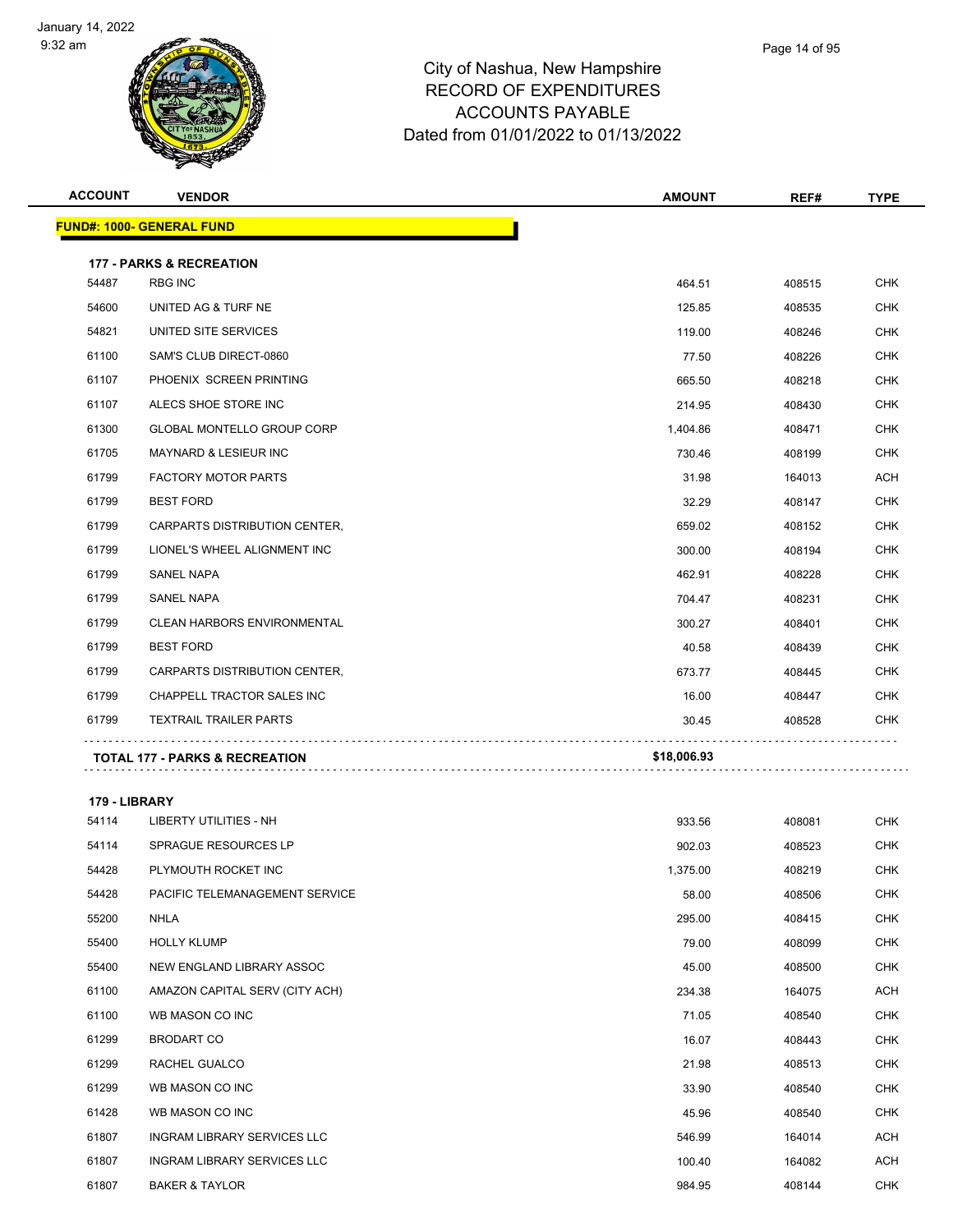

| <b>ACCOUNT</b>      | <b>VENDOR</b>                                                        | <b>AMOUNT</b> | REF#   | <b>TYPE</b> |
|---------------------|----------------------------------------------------------------------|---------------|--------|-------------|
|                     | <b>FUND#: 1000- GENERAL FUND</b>                                     |               |        |             |
| 179 - LIBRARY       |                                                                      |               |        |             |
| 61807               | <b>BAKER &amp; TAYLOR</b>                                            | 308.25        | 408435 | <b>CHK</b>  |
| 61807               | BLUE360 MEDIA LLC                                                    | 89.75         | 408442 | CHK         |
| 61807               | MASSACHUSETTS CONTINUING                                             | 203.50        | 408487 | <b>CHK</b>  |
| 61807               | MATTHEW BENDER & CO INC                                              | 356.53        | 408489 | <b>CHK</b>  |
| 61814               | MIDWEST TAPE LLC                                                     | 351.02        | 164024 | <b>ACH</b>  |
| 61814               | MIDWEST TAPE LLC                                                     | 303.53        | 164091 | ACH         |
| 61814               | <b>BAKER &amp; TAYLOR</b>                                            | 98.20         | 408435 | <b>CHK</b>  |
| 61830               | MIDWEST TAPE LLC                                                     | 9,000.00      | 164091 | <b>ACH</b>  |
| 68322               | AMAZON CAPITAL SERV (CITY ACH)                                       | 115.98        | 164075 | ACH         |
| 68322               | <b>ASHLEE LYKANSION</b>                                              | 62.62         | 408195 | <b>CHK</b>  |
| 71000               | AMAZON CAPITAL SERV (CITY ACH)                                       | 50.67         | 164075 | ACH         |
| 71221               | AMAZON CAPITAL SERV (CITY ACH)                                       | 925.18        | 164075 | <b>ACH</b>  |
| 71221               | SHI INTERNATIONAL CORP                                               | 1,634.00      | 408237 | <b>CHK</b>  |
|                     | TOTAL 179 - LIBRARY                                                  | \$19,242.50   |        |             |
|                     |                                                                      |               |        |             |
| 61100               | <b>181 - COMMUNITY DEVELOPMENT</b><br>AMAZON CAPITAL SERV (CITY ACH) | 27.98         | 164010 | <b>ACH</b>  |
| 61100               | WB MASON CO INC                                                      | 205.31        | 408250 | <b>CHK</b>  |
| 61100               | OWLSTAMP VISUAL SOLUTIONS                                            | 66.35         | 408416 | CHK         |
| 61100               | WB MASON CO INC                                                      | 68.70         | 408540 | <b>CHK</b>  |
| 61830               | THE TELEGRAPH                                                        | 156.00        | 408242 | CHK         |
|                     | <b>TOTAL 181 - COMMUNITY DEVELOPMENT</b>                             | \$524.34      |        |             |
|                     |                                                                      |               |        |             |
|                     | 182 - PLANNING AND ZONING                                            |               |        |             |
| 61242               | <b>TIGER SUPPLIES</b>                                                | 337.84        | 408530 | <b>CHK</b>  |
| 61807               | NASHUA REGIONAL PLANNING COMM                                        | 104.00        | 408495 | <b>CHK</b>  |
|                     | TOTAL 182 - PLANNING AND ZONING                                      | \$441.84      |        |             |
|                     | <b>183 - ECONOMIC DEVELOPMENT</b>                                    |               |        |             |
| 61830               | COSTAR REALTY INFORMATION                                            | 398.59        | 408453 | <b>CHK</b>  |
|                     | <b>TOTAL 183 - ECONOMIC DEVELOPMENT</b>                              | \$398.59      |        |             |
| <b>191 - SCHOOL</b> |                                                                      |               |        |             |
| 53128               | MATTHEW & LEAH DONAHUE                                               | 1,471.68      | 408290 | <b>CHK</b>  |
| 53128               | <b>WADLEIGH STARR &amp; PETERS PLLC</b>                              | 2,808.42      | 408657 | CHK         |
| 53600               | NASHUA ADULT LEARNING CENTER                                         | 33,000.00     | 408562 | <b>CHK</b>  |
| 53600               | LEARNWELL                                                            | 311.24        | 408615 | CHK         |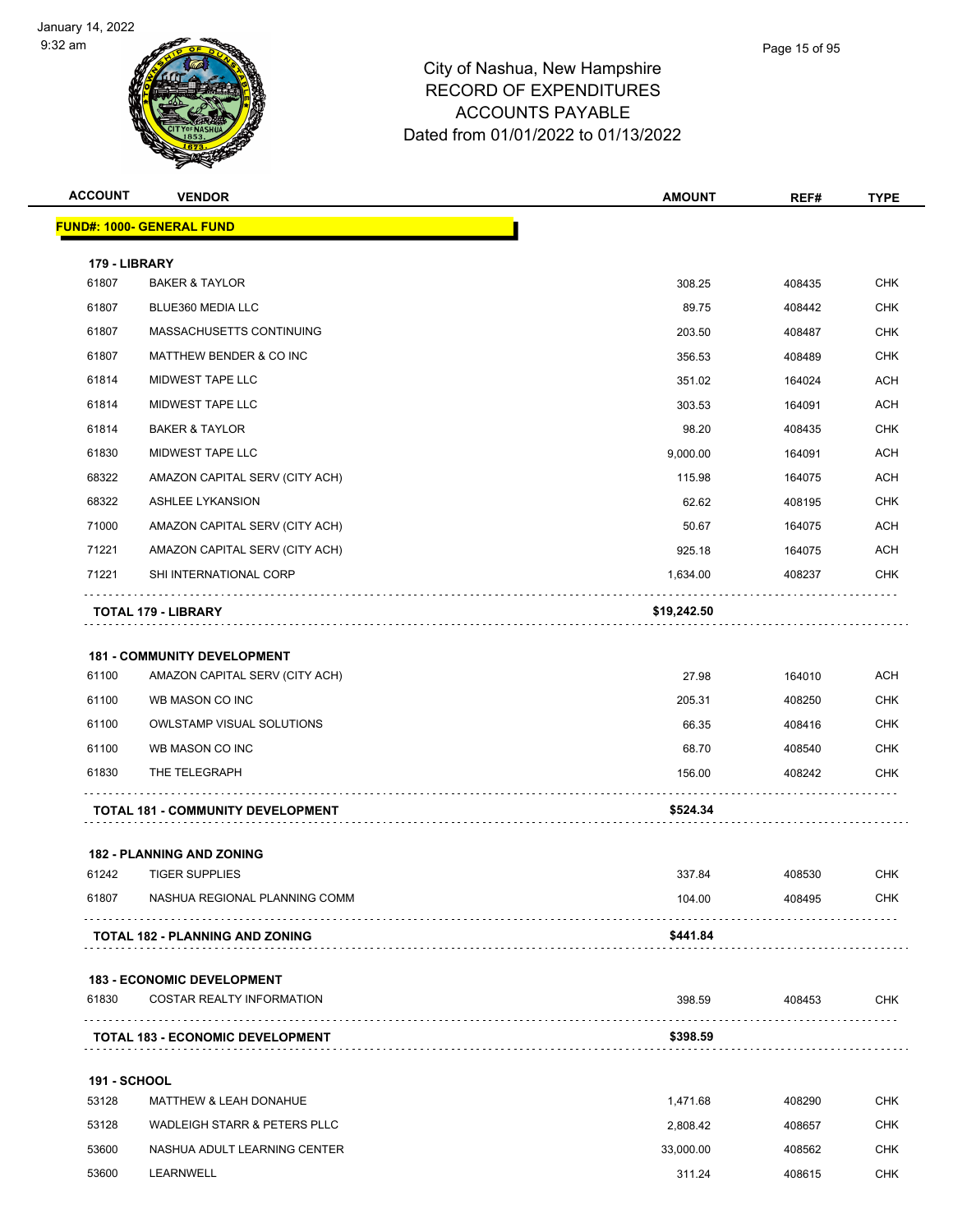

| Page 16 of 95 |
|---------------|
|               |

| <b>ACCOUNT</b>               | <b>VENDOR</b>                     | <b>AMOUNT</b> | REF#   | <b>TYPE</b> |
|------------------------------|-----------------------------------|---------------|--------|-------------|
|                              | <b>FUND#: 1000- GENERAL FUND</b>  |               |        |             |
|                              |                                   |               |        |             |
| <b>191 - SCHOOL</b><br>53614 | <b>CAREERSTAFF UNLIMITED</b>      | 1,633.50      | 408278 | <b>CHK</b>  |
| 53614                        | <b>INTERIM HEALTH CARE</b>        | 390.00        | 408309 | <b>CHK</b>  |
| 53614                        | AMY MCCARTNEY                     | 20,026.00     | 408320 | <b>CHK</b>  |
| 53614                        | CAREERSTAFF UNLIMITED             | 1,744.88      | 408573 | <b>CHK</b>  |
| 53614                        | <b>CLARK ASSOC</b>                | 37,699.40     | 408577 | <b>CHK</b>  |
| 53614                        | <b>GRANITE STATE ARTS ACADEMY</b> | 168.75        | 408596 | <b>CHK</b>  |
| 53614                        | LEARNWELL                         | 110.00        | 408615 | <b>CHK</b>  |
| 53628                        | FIRE PROTECTION TESTING LLC       | 375.00        | 408296 | <b>CHK</b>  |
| 53628                        | STATE OF NH CRIMINAL RECORDS      | 1,913.75      | 408559 | <b>CHK</b>  |
| 53628                        | TREASURER STATE OF NH             | 75.00         | 408560 | <b>CHK</b>  |
| 53628                        | MAS MEDICAL STAFFING              | 6,825.00      | 408622 | <b>CHK</b>  |
| 53628                        | MAXIM HEALTHCARE SERVICES INC     | 1,755.00      | 408623 | CHK         |
| 53628                        | PROCARE THERAPY                   | 12,211.87     | 408637 | <b>CHK</b>  |
| 53628                        | ROCKINGHAM CONTRACTING AND        | 7,560.00      | 408640 | <b>CHK</b>  |
| 53628                        | <b>SERESC</b>                     | 12,446.19     | 408645 | <b>CHK</b>  |
| 53628                        | WHITE BIRCH EDUCATIONAL           | 11,275.00     | 408661 | <b>CHK</b>  |
| 54100                        | <b>EVERSOURCE</b>                 | 18,434.95     | 408253 | <b>CHK</b>  |
| 54100                        | <b>EVERSOURCE</b>                 | 39,037.10     | 408549 | <b>CHK</b>  |
| 54114                        | LIBERTY UTILITIES - NH            | 2,767.96      | 408254 | CHK         |
| 54114                        | LIBERTY UTILITIES - NH            | 6,912.40      | 408255 | <b>CHK</b>  |
| 54114                        | LIBERTY UTILITIES - NH            | 8,741.39      | 408256 | <b>CHK</b>  |
| 54114                        | LIBERTY UTILITIES - NH            | 1,510.20      | 408257 | CHK         |
| 54114                        | LIBERTY UTILITIES - NH            | 3,453.45      | 408258 | <b>CHK</b>  |
| 54114                        | LIBERTY UTILITIES - NH            | 1,218.95      | 408259 | <b>CHK</b>  |
| 54114                        | LIBERTY UTILITIES - NH            | 1,761.89      | 408260 | <b>CHK</b>  |
| 54114                        | LIBERTY UTILITIES - NH            | 389.32        | 408261 | <b>CHK</b>  |
| 54114                        | LIBERTY UTILITIES - NH            | 1,673.53      | 408550 | <b>CHK</b>  |
| 54114                        | LIBERTY UTILITIES - NH            | 1,723.42      | 408551 | <b>CHK</b>  |
| 54114                        | LIBERTY UTILITIES - NH            | 2,068.27      | 408552 | <b>CHK</b>  |
| 54114                        | LIBERTY UTILITIES - NH            | 2,337.15      | 408553 | <b>CHK</b>  |
| 54114                        | LIBERTY UTILITIES - NH            | 5,197.29      | 408554 | CHK         |
| 54114                        | LIBERTY UTILITIES - NH            | 1,747.31      | 408555 | <b>CHK</b>  |
| 54114                        | LIBERTY UTILITIES - NH            | 1,349.21      | 408556 | <b>CHK</b>  |
| 54114                        | LIBERTY UTILITIES - NH            | 1,567.13      | 408557 | <b>CHK</b>  |
| 54114                        | SPRAGUE RESOURCES LP              | 36,869.52     | 408651 | <b>CHK</b>  |
| 54141                        | PENNICHUCK WATER WORKS INC        | 354.30        | 408262 | <b>CHK</b>  |
| 54141                        | PENNICHUCK WATER WORKS INC        | 2,366.84      | 408558 | CHK         |
| 54280                        | AMERICAN SPORTS FLOORS INC        | 953.00        | 408266 | <b>CHK</b>  |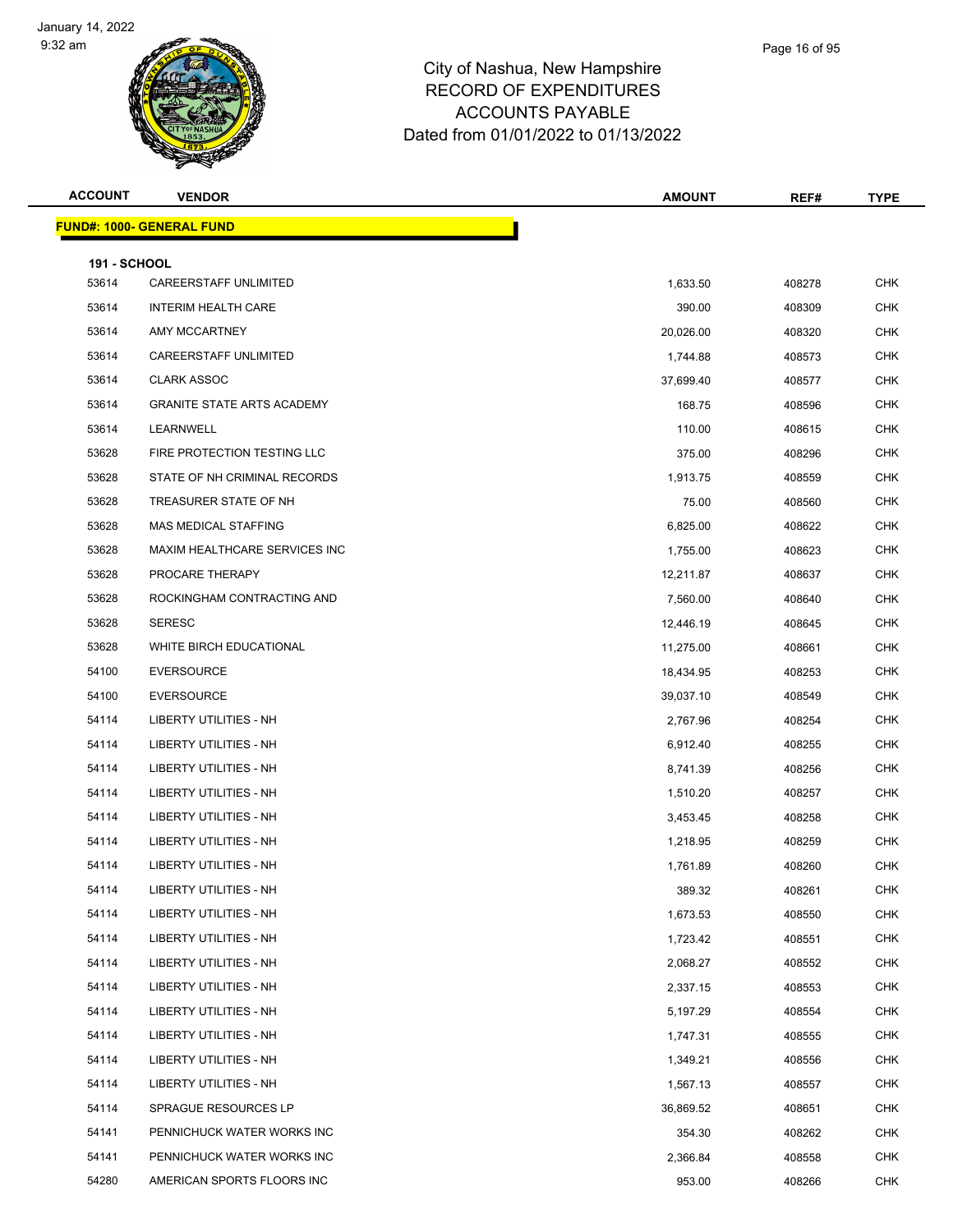

| Page 17 of 95 |  |
|---------------|--|
|               |  |

| <b>ACCOUNT</b>               | <b>VENDOR</b>                    | <b>AMOUNT</b>      | REF#             | <b>TYPE</b>              |
|------------------------------|----------------------------------|--------------------|------------------|--------------------------|
|                              | <b>FUND#: 1000- GENERAL FUND</b> |                    |                  |                          |
|                              |                                  |                    |                  |                          |
| <b>191 - SCHOOL</b><br>54280 | <b>GRAINGER</b>                  | 259.98             | 408300           | <b>CHK</b>               |
| 54280                        | MARVELL PLATE GLASS INC          | 181.85             | 408317           | <b>CHK</b>               |
| 54280                        | NASHUA WALLPAPER CO INC          | 9.99               | 408324           | <b>CHK</b>               |
| 54487                        | HOWARD P FAIRFIELD LLC           | 236.23             | 164036           | ACH                      |
| 54487                        | W D MATTHEWS MACHINERY CO        | 405.50             | 164039           | ACH                      |
| 54487                        | BOYER'S AUTO BODY & SALES INC    | 180.00             | 408275           | <b>CHK</b>               |
| 54487                        | <b>ACCESS AV</b>                 | 460.15             | 408561           | <b>CHK</b>               |
| 54600                        | ALLEGIANCE TRUCKS LLC            | 7,161.52           | 408264           | <b>CHK</b>               |
| 54600                        | AT NEW HAMPSHIRE LLC             | 2,640.42           | 408267           | <b>CHK</b>               |
| 54600                        | CARPARTS DISTRIBUTION CENTER,    | 28.76              | 408280           | <b>CHK</b>               |
| 54600                        | DONOVAN EQUIPMENT CO INC         | 145.60             | 408291           | <b>CHK</b>               |
| 54600                        | LIONEL'S ALIGNMENT               | 271.93             | 408315           | <b>CHK</b>               |
| 54600                        | <b>MAYNARD &amp; LESIEUR INC</b> |                    |                  | <b>CHK</b>               |
| 54600                        | <b>SANEL NAPA</b>                | 1,796.13<br>514.63 | 408318<br>408339 | <b>CHK</b>               |
|                              |                                  |                    |                  |                          |
| 55109<br>55109               | CONSOLIDATED COMMUNICATIONS      | 1,213.69           | 408114           | <b>CHK</b><br><b>CHK</b> |
|                              | CONSOLIDATED COMMUNICATIONS      | 1,079.78           | 408252           |                          |
| 55109                        | CONSOLIDATED COMMUNICATIONS      | 476.08             | 408542           | <b>CHK</b>               |
| 55109                        | CONSOLIDATED COMMUNICATIONS      | 44.16              | 408543           | <b>CHK</b>               |
| 55109                        | CONSOLIDATED COMMUNICATIONS      | 68.10              | 408544           | <b>CHK</b>               |
| 55109                        | CONSOLIDATED COMMUNICATIONS      | 43.86              | 408545           | <b>CHK</b>               |
| 55109                        | CONSOLIDATED COMMUNICATIONS      | 43.86              | 408546           | <b>CHK</b>               |
| 55109                        | CONSOLIDATED COMMUNICATIONS      | 372.62             | 408547           | <b>CHK</b>               |
| 55109                        | CONSOLIDATED COMMUNICATIONS      | 43.86              | 408548           | <b>CHK</b>               |
| 55200                        | <b>NHSBA</b>                     | 390.00             | 408633           | <b>CHK</b>               |
| 55307                        | <b>MARCIA BAGLEY</b>             | 158.00             | 408269           | <b>CHK</b>               |
| 55307                        | <b>MARCIA BAGLEY</b>             | 102.56             | 408565           | <b>CHK</b>               |
| 55307                        | CERISE BIENVENUE-BOSTON          | 85.82              | 408568           | <b>CHK</b>               |
| 55307                        | <b>JULIET CURRAN</b>             | 104.09             | 408580           | <b>CHK</b>               |
| 55307                        | DANIEL DONOVAN                   | 66.64              | 408582           | <b>CHK</b>               |
| 55307                        | <b>MEGAN DUPRAT</b>              | 36.40              | 408584           | CHK                      |
| 55307                        | <b>CHELSEY GILLIS</b>            | 41.44              | 408593           | <b>CHK</b>               |
| 55307                        | LISA GINGRAS                     | 152.01             | 408594           | <b>CHK</b>               |
| 55307                        | DONNA GRADY                      | 126.70             | 408595           | <b>CHK</b>               |
| 55307                        | <b>STACY HYNES</b>               | 119.72             | 408607           | CHK                      |
| 55307                        | <b>ALEXIS LECLAIR</b>            | 43.12              | 408616           | <b>CHK</b>               |
| 55307                        | RUTH LEVY-MEYER                  | 5.60               | 408617           | <b>CHK</b>               |
| 55307                        | <b>JUDITH LOFTUS</b>             | 115.64             | 408619           | <b>CHK</b>               |
| 55307                        | <b>ALISON MARTINEZ</b>           | 48.72              | 408621           | <b>CHK</b>               |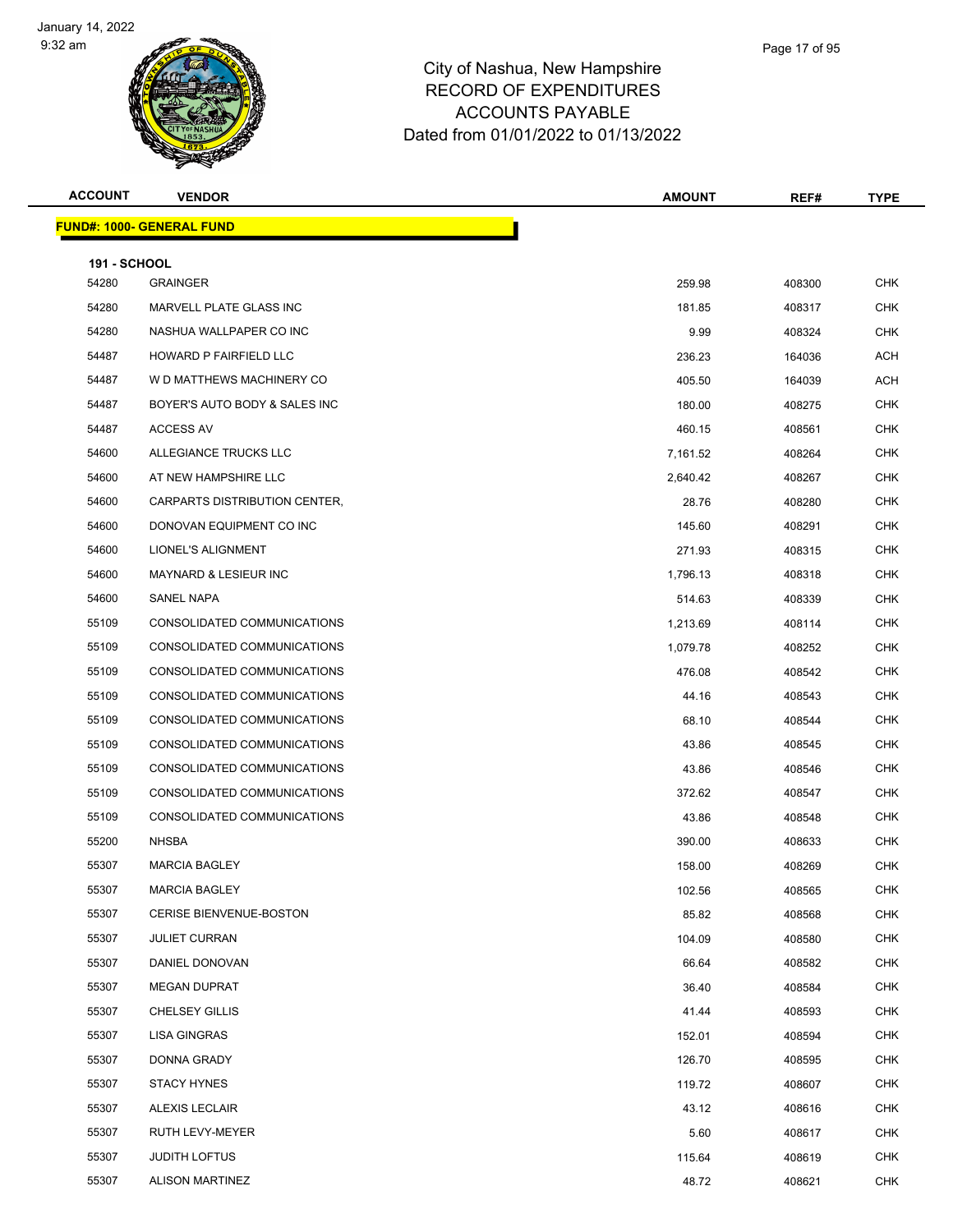

| Page 18 of 95 |
|---------------|
|               |

| <b>ACCOUNT</b>               | <b>VENDOR</b>                    | <b>AMOUNT</b> | REF#   | <b>TYPE</b> |
|------------------------------|----------------------------------|---------------|--------|-------------|
|                              | <b>FUND#: 1000- GENERAL FUND</b> |               |        |             |
|                              |                                  |               |        |             |
| <b>191 - SCHOOL</b><br>55307 | <b>GARTH MCKINNEY</b>            | 128.94        | 408625 | <b>CHK</b>  |
| 55307                        | ANGELA PETERSON                  | 46.20         | 408635 | <b>CHK</b>  |
| 55307                        | <b>SHAWN SMITH</b>               | 223.02        | 408648 | <b>CHK</b>  |
| 55307                        | RAQUEL TOMIC-BEARD               | 27.33         | 408653 | <b>CHK</b>  |
| 55400                        | <b>NECTFL</b>                    | 280.00        | 408325 | <b>CHK</b>  |
| 55400                        | <b>HEIDI GRANT</b>               | 100.00        | 408597 | <b>CHK</b>  |
| 55600                        | <b>JOSTENS INC</b>               | 26.20         | 408313 | <b>CHK</b>  |
| 55607                        | FORMAX - DIV BESCORP INC         | 186.00        | 408298 | <b>CHK</b>  |
| 55607                        | RESERVE ACCOUNT                  | 2,000.00      | 408336 | <b>CHK</b>  |
| 55607                        | <b>MELANIE LANDINO</b>           | 58.00         | 408614 | <b>CHK</b>  |
| 55635                        | NASHUA SCHOOL DISTRICT 42        | 2,605.00      | 164026 | <b>ACH</b>  |
| 55642                        | <b>MATTHEW MAZZATTO</b>          | 150.00        | 408319 | <b>CHK</b>  |
| 55642                        | <b>CHARLES SISSON</b>            | 90.00         | 408343 | <b>CHK</b>  |
| 55642                        | MATTHEW W SMETHURST              | 90.00         | 408345 | <b>CHK</b>  |
| 55642                        | <b>SEAN YOUNG</b>                | 90.00         | 408352 | <b>CHK</b>  |
| 55642                        | <b>KENNETH A BOURQUE</b>         | 200.00        | 408571 | <b>CHK</b>  |
| 55642                        | <b>EDWARD BOWERS</b>             | 70.00         | 408572 | <b>CHK</b>  |
| 55642                        | DAVE CHESTNUTT                   | 70.00         | 408576 | <b>CHK</b>  |
| 55642                        | ROBERT COLLETTI                  | 90.00         | 408578 | <b>CHK</b>  |
| 55642                        | KARL D DOWLING                   | 70.00         | 408583 | <b>CHK</b>  |
| 55642                        | <b>KENNETH GALICA</b>            | 95.00         | 408591 | <b>CHK</b>  |
| 55642                        | STEVE GREENWOOD                  | 150.00        | 408598 | <b>CHK</b>  |
| 55642                        | PAUL HAGEN                       | 95.00         | 408600 | <b>CHK</b>  |
| 55642                        | <b>LANCE HEDQUIST</b>            | 70.00         | 408603 | <b>CHK</b>  |
| 55642                        | DANIEL HURLEY JR                 | 160.00        | 408606 | <b>CHK</b>  |
| 55642                        | <b>BRIAN J KENNEDY</b>           | 130.00        | 408610 | <b>CHK</b>  |
| 55642                        | <b>JASON KOHM</b>                | 160.00        | 408612 | <b>CHK</b>  |
| 55642                        | PATRICK MCCARTHY                 | 90.00         | 408624 | <b>CHK</b>  |
| 55642                        | <b>EDWARD PETERSON</b>           | 70.00         | 408636 | <b>CHK</b>  |
| 55642                        | <b>BRIAN SAMOLYK</b>             | 90.00         | 408641 | <b>CHK</b>  |
| 55642                        | <b>KEVIN SIMONEAU</b>            | 150.00        | 408647 | <b>CHK</b>  |
| 55642                        | <b>DENNIS WILLIAM UPTON</b>      | 140.00        | 408654 | <b>CHK</b>  |
| 55642                        | <b>GREGG WEBER</b>               | 95.00         | 408660 | <b>CHK</b>  |
| 55642                        | <b>SEAN YOUNG</b>                | 150.00        | 408664 | <b>CHK</b>  |
| 55642                        | ANNE T ZWART                     | 95.00         | 408665 | <b>CHK</b>  |
| 55690                        | FIRST STUDENT INC                | 8,045.03      | 408588 | <b>CHK</b>  |
| 55691                        | <b>JESSICA FLAGLER</b>           | 672.00        | 408297 | <b>CHK</b>  |
| 55694                        | NASHUA CHILDRENS HOME            | 20,563.88     | 164096 | <b>ACH</b>  |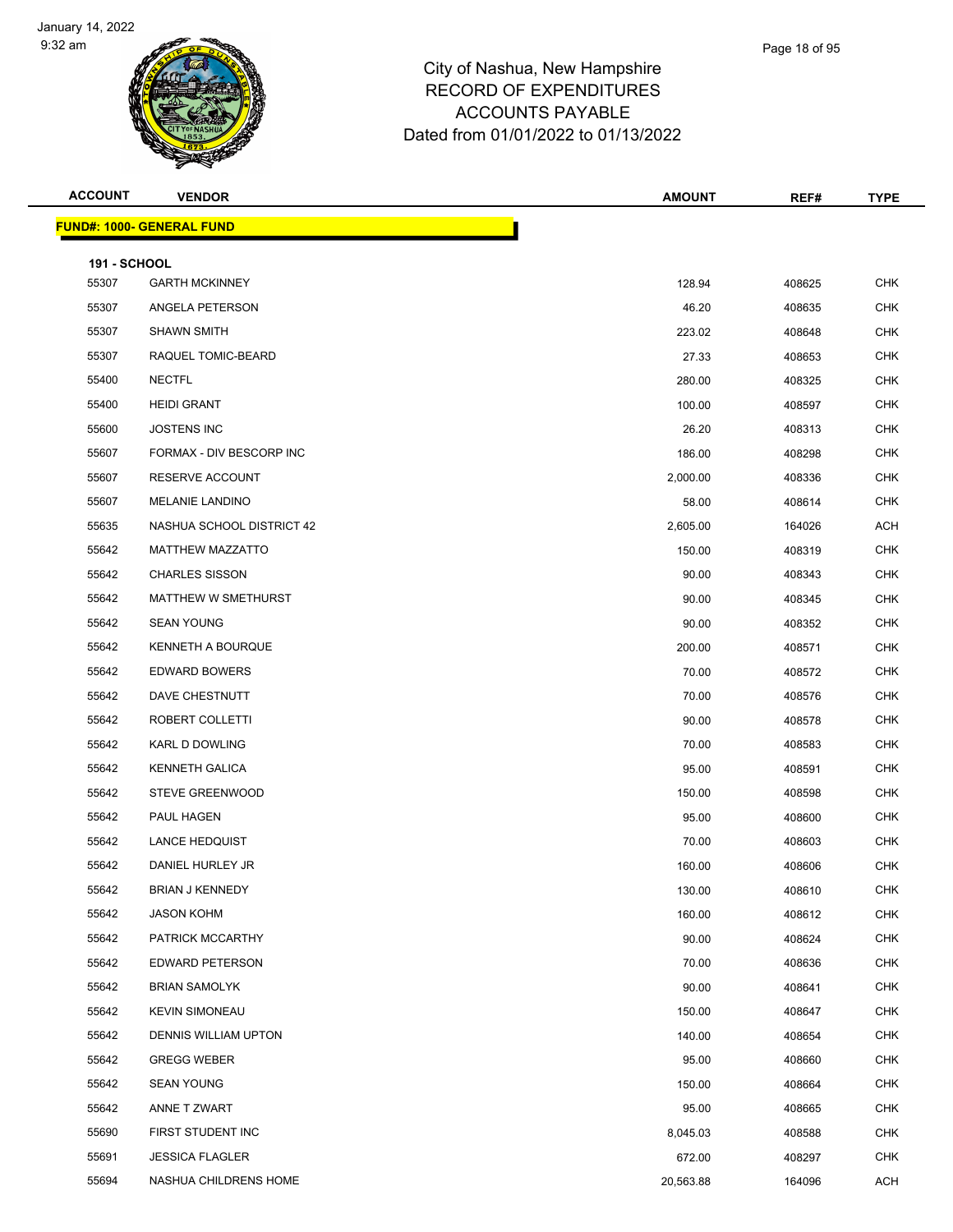

## City of Nashua, New Hampshire RECORD OF EXPENDITURES ACCOUNTS PAYABLE Dated from 01/01/2022 to 01/13/2022

Page 19 of 95

| <b>ACCOUNT</b>      | <b>VENDOR</b>                            | <b>AMOUNT</b> | REF#   | <b>TYPE</b> |
|---------------------|------------------------------------------|---------------|--------|-------------|
|                     | <u> FUND#: 1000- GENERAL FUND</u>        |               |        |             |
| <b>191 - SCHOOL</b> |                                          |               |        |             |
| 55694               | NASHUA ADULT LEARNING CENTER             | 29,400.00     | 408562 | <b>CHK</b>  |
| 55694               | <b>BECOTTE GETTING A'S</b>               | 4,235.00      | 408567 | CHK         |
| 55694               | <b>BOOTHBY THERAPY SERVICES LLC</b>      | 1,980.00      | 408570 | <b>CHK</b>  |
| 55694               | <b>CEDARCREST INC</b>                    | 5,551.04      | 408575 | CHK         |
| 55694               | <b>CREST COLLABORATIVE</b>               | 52,852.00     | 408579 | <b>CHK</b>  |
| 55694               | EASTER SEALS OF NEW HAMPSHIRE            | 8,475.00      | 408585 | CHK         |
| 55694               | HILLCREST EDUCATIONAL CENTERS            | 3,238.18      | 408604 | CHK         |
| 55694               | FLLAC EDUCATIONAL COLLABORATIV           | 300.00        | 408611 | <b>CHK</b>  |
| 55694               | LIGHTHOUSE SCHOOL INC                    | 87,739.36     | 408618 | <b>CHK</b>  |
| 55694               | <b>MELMARK NEW ENGLAND</b>               | 129,363.41    | 408626 | <b>CHK</b>  |
| 55694               | MILLCREEK REHABILITATION CTRS            | 1,520.00      | 408627 | CHK         |
| 55694               | <b>MARLENE S MORGAN</b>                  | 750.00        | 408629 | CHK         |
| 55694               | <b>REGIONAL SERVICES &amp; EDUCATION</b> | 21,351.65     | 408639 | <b>CHK</b>  |
| 55694               | <b>SEVEN HILLS</b>                       | 1,567.15      | 408646 | CHK         |
| 55694               | SPAULDING ACADEMY & FAMILY SER           | 388.36        | 408649 | <b>CHK</b>  |
| 55694               | <b>VALLEY COLLABORATIVE</b>              | 22,065.00     | 408655 | <b>CHK</b>  |
| 55699               | <b>ROBIN P MCMENIMAN</b>                 | 700.00        | 408321 | CHK         |
| 55699               | AUDREY VARGA                             | 787.50        | 408656 | <b>CHK</b>  |
| 61100               | (SCHOOL ACH) AMAZON CAPITAL SE           | 1,766.08      | 164035 | ACH         |
| 61100               | (SCHOOL ACH) AMAZON CAPITAL SE           | 115.82        | 164094 | ACH         |
| 61100               | SCHOOL SPECIALTY LLC                     | 49.90         | 408342 | <b>CHK</b>  |
| 61100               | WB MASON CO INC                          | 2,469.09      | 408351 | CHK         |
| 61100               | KONICA MINOLTA BUSINESS                  | 47.29         | 408613 | <b>CHK</b>  |
| 61100               | WB MASON CO INC                          | 1,451.50      | 408659 | <b>CHK</b>  |
| 61135               | (SCHOOL ACH) AMAZON CAPITAL SE           | 3,420.02      | 164035 | ACH         |
| 61135               | (SCHOOL ACH) AMAZON CAPITAL SE           | 690.99        | 164094 | <b>ACH</b>  |
| 61135               | <b>FRANCINE BROWN</b>                    | 28.85         | 408276 | CHK         |
| 61135               | CAROLINA BIOLOGICAL SUPPLY CO            | 157.85        | 408279 | <b>CHK</b>  |
| 61135               | CARPARTS DISTRIBUTION CENTER,            | 11.88         | 408280 | <b>CHK</b>  |
| 61135               | FIRE MOUNTAIN GEMS                       | 242.54        | 408295 | <b>CHK</b>  |
| 61135               | PITSCO EDUCATION LLC                     | 21.95         | 408330 | <b>CHK</b>  |
| 61135               | POSITIVE PROMOTIONS INC                  | 123.45        | 408331 | <b>CHK</b>  |
| 61135               | SANE                                     | 1,534.93      | 408338 | <b>CHK</b>  |
| 61135               | SCHOOL SPECIALTY LLC                     | 1,118.23      | 408342 | <b>CHK</b>  |
| 61135               | UNITED ART & EDUCATION                   | 426.00        | 408348 | <b>CHK</b>  |
| 61135               | WALMART                                  | 109.02        | 408350 | <b>CHK</b>  |
| 61135               | WB MASON CO INC                          | 3,437.13      | 408351 | <b>CHK</b>  |
| 61135               | <b>CURRICULUM ASSOC LLC</b>              | 87.92         | 408581 | <b>CHK</b>  |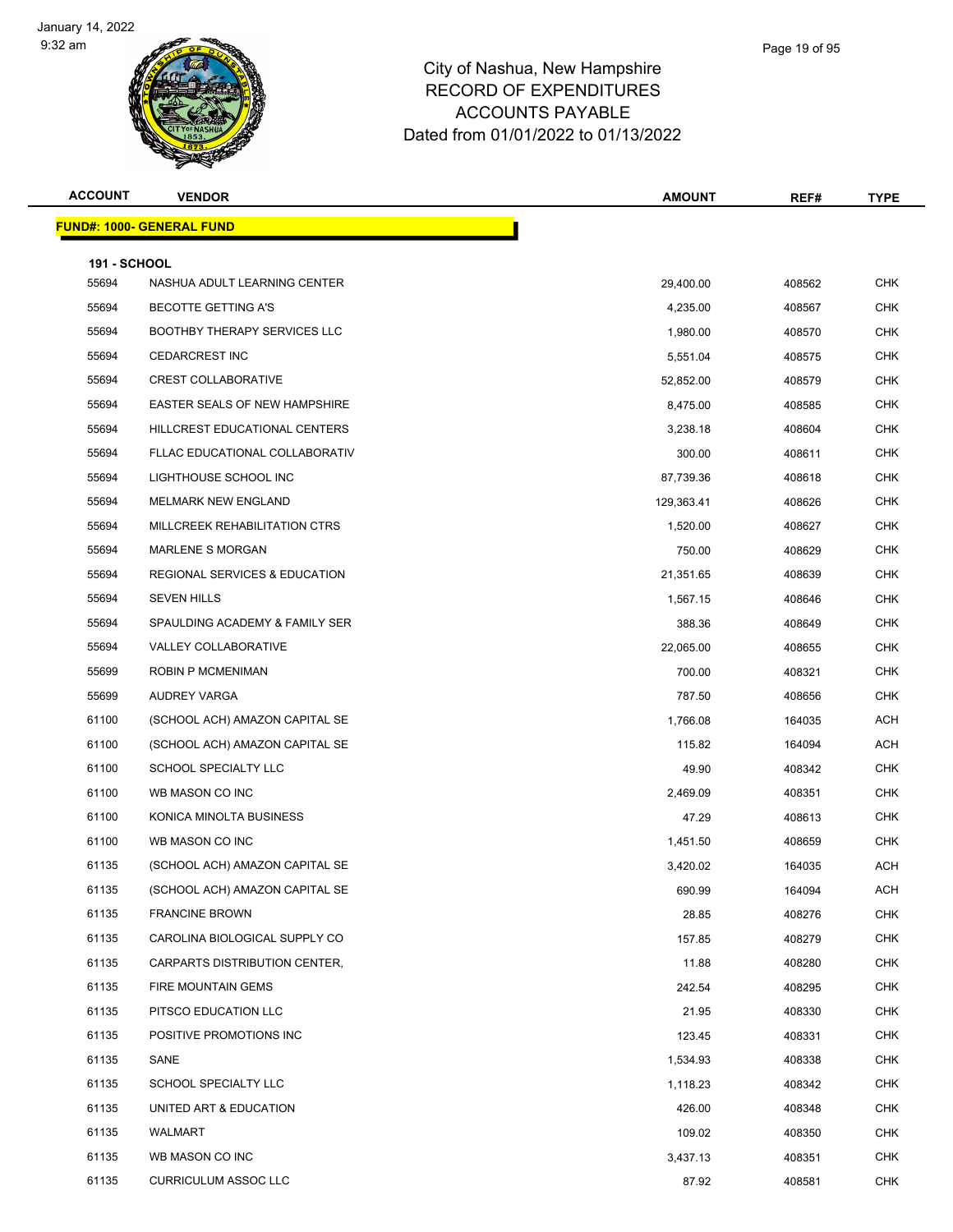

| Page 20 of 95 |  |
|---------------|--|
|               |  |

| <b>ACCOUNT</b>               | <b>VENDOR</b>                     | <b>AMOUNT</b> | REF#   | <b>TYPE</b> |
|------------------------------|-----------------------------------|---------------|--------|-------------|
|                              | <u> FUND#: 1000- GENERAL FUND</u> |               |        |             |
|                              |                                   |               |        |             |
| <b>191 - SCHOOL</b><br>61135 | FREESTYLE PHOTOGRAPHIC SUPPLIE    | 61.56         | 408590 | <b>CHK</b>  |
| 61135                        | <b>GENERAL LINEN SERVICE INC</b>  | 195.81        | 408592 | <b>CHK</b>  |
| 61135                        | <b>STACEY GRIGAS-LEWIS</b>        | 69.19         | 408599 | <b>CHK</b>  |
| 61135                        | <b>HANNAFORD</b>                  | 16.74         | 408602 | <b>CHK</b>  |
| 61135                        | HOME DEPOT CREDIT SERVICES        | 37.63         | 408605 | <b>CHK</b>  |
| 61135                        | KONICA MINOLTA BUSINESS           | 87.18         | 408613 | <b>CHK</b>  |
| 61135                        | MARKET BASKET ACCT 2589096        | 270.97        | 408620 | <b>CHK</b>  |
| 61135                        | <b>NCS PEARSON</b>                | 189.00        | 408632 | <b>CHK</b>  |
| 61135                        | SCHOOL SPECIALTY LLC              | 23.78         | 408644 | <b>CHK</b>  |
| 61135                        | SULLIVAN BEAUTY INC               | 2,735.91      | 408652 | <b>CHK</b>  |
| 61135                        | WALMART                           | 29.48         | 408658 | <b>CHK</b>  |
| 61135                        | WB MASON CO INC                   | 59.98         | 408659 | <b>CHK</b>  |
| 61135                        | <b>WILSON LANGUAGE</b>            | 59.20         | 408662 | <b>CHK</b>  |
| 61142                        | (SCHOOL ACH) AMAZON CAPITAL SE    | 107.02        | 164094 | ACH         |
| 61142                        | SCHOOL NURSE SUPPLY INC           | 35.10         | 408341 | <b>CHK</b>  |
| 61142                        | WB MASON CO INC                   | 194.41        | 408351 | <b>CHK</b>  |
| 61249                        | MHS MULTI HEALTH SERVICES         | 5,775.00      | 408322 | <b>CHK</b>  |
| 61249                        | PAR, INC                          | 935.00        | 408329 | <b>CHK</b>  |
| 61249                        | <b>NCS PEARSON</b>                | (110.98)      | 408632 | <b>CHK</b>  |
| 61299                        | (SCHOOL ACH) AMAZON CAPITAL SE    | 32.50         | 164035 | ACH         |
| 61299                        | <b>B &amp; S LOCKSMITHS INC</b>   | 42.00         | 408268 | <b>CHK</b>  |
| 61299                        | BUDGET 1 HR. SIGN CTR., INC.      | 625.00        | 408277 | <b>CHK</b>  |
| 61299                        | <b>FASTENAL CO</b>                | 124.59        | 408294 | <b>CHK</b>  |
| 61299                        | HOME DEPOT CREDIT SERVICES        | 898.55        | 408305 | <b>CHK</b>  |
| 61299                        | ARCSOURCE INC                     | 53.20         | 408563 | <b>CHK</b>  |
| 61299                        | <b>FASTENAL CO</b>                | 45.35         | 408586 | <b>CHK</b>  |
| 61407                        | M & M ELECTRICAL SUPPLY CO INC    | 181.67        | 164037 | ACH         |
| 61407                        | REXEL USA INC                     | 1,416.37      | 164038 | ACH         |
| 61407                        | REXEL USA INC                     | 134.04        | 164097 | ACH         |
| 61407                        | INTERSTATE ALL BATTERY CENTER     | 128.00        | 408310 | <b>CHK</b>  |
| 61414                        | F W WEBB COMPANY                  | 429.26        | 408293 | <b>CHK</b>  |
| 61414                        | <b>HAJOCA CORPORATION</b>         | 827.62        | 408302 | <b>CHK</b>  |
| 61414                        | <b>HAJOCA CORPORATION</b>         | 404.45        | 408601 | <b>CHK</b>  |
| 61428                        | NASHUA WALLPAPER CO INC           | 155.99        | 408324 | <b>CHK</b>  |
| 61428                        | NASHUA WALLPAPER CO INC           | 252.89        | 408631 | <b>CHK</b>  |
| 61599                        | ROBERT W CHAMPAGNE                | 560.00        | 408337 | <b>CHK</b>  |
| 61814                        | (SCHOOL ACH) AMAZON CAPITAL SE    | 289.15        | 164035 | ACH         |
| 61814                        | NORWOOD HOUSE PRESS               | 388.05        | 408327 | <b>CHK</b>  |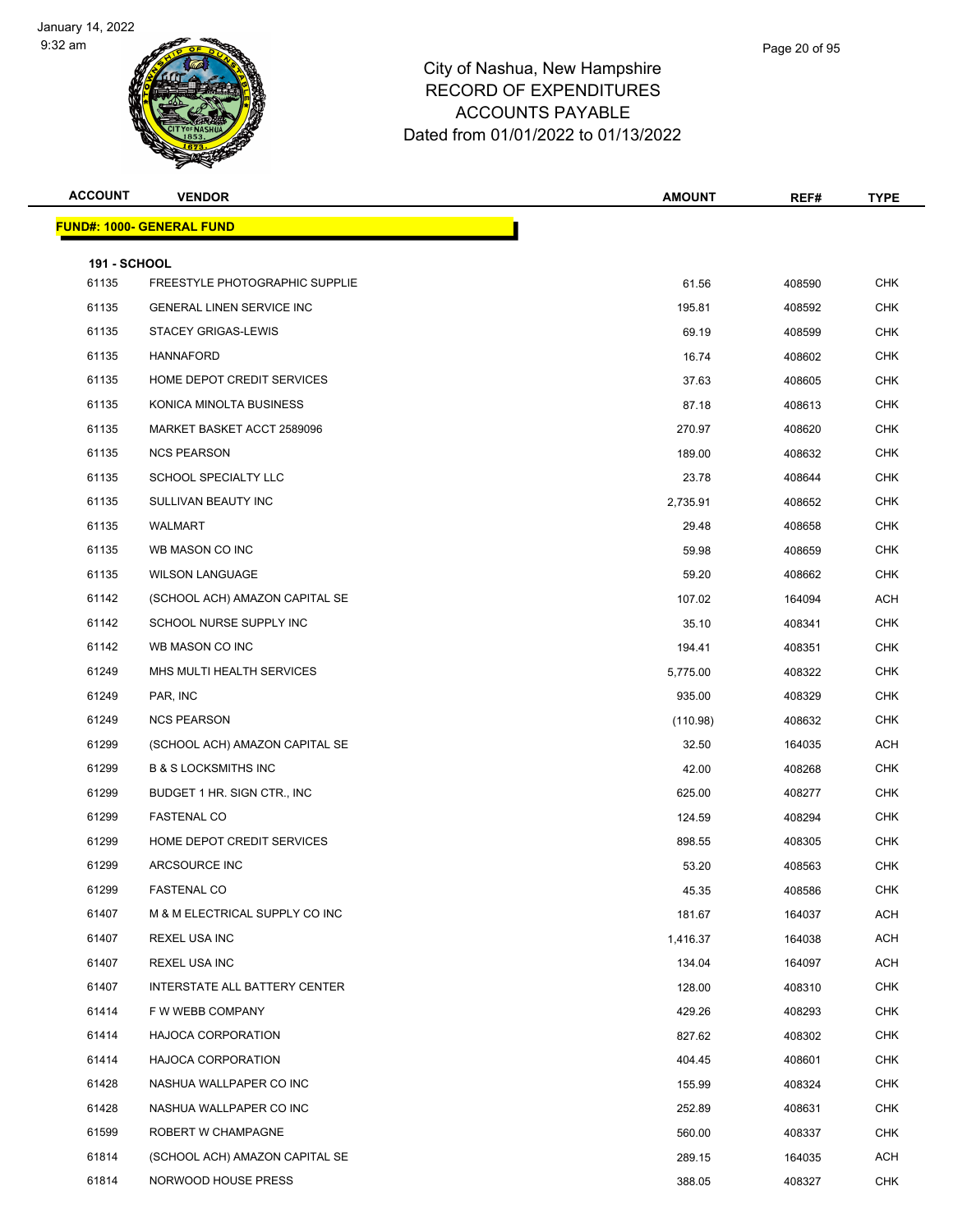

| <b>ACCOUNT</b>      | <b>VENDOR</b>                                                      |               | <b>AMOUNT</b>  | REF#   | <b>TYPE</b> |
|---------------------|--------------------------------------------------------------------|---------------|----------------|--------|-------------|
|                     | <b>FUND#: 1000- GENERAL FUND</b>                                   |               |                |        |             |
| <b>191 - SCHOOL</b> |                                                                    |               |                |        |             |
| 61814               | FOLLETT SCHOOL SOLUTIONS INC                                       |               | 154.99         | 408589 | <b>CHK</b>  |
| 61814               | <b>JUNIOR LIBRARY GUILD</b>                                        |               | 255.50         | 408609 | <b>CHK</b>  |
| 61814               | PERMA-BOUND                                                        |               | 561.54         | 408634 | <b>CHK</b>  |
| 61821               | <b>STACEY GRIGAS-LEWIS</b>                                         |               | 17.94          | 408599 | <b>CHK</b>  |
| 61830               | SCHOLASTIC MAGAZINE                                                |               | 730.99         | 408340 | <b>CHK</b>  |
| 61830               | SCHOLASTIC MAGAZINE                                                |               | 27.45          | 408642 | <b>CHK</b>  |
| 61875               | (SCHOOL ACH) AMAZON CAPITAL SE                                     |               | 178.32         | 164035 | <b>ACH</b>  |
| 61875               | <b>SCHOLASTIC MAGAZINE</b>                                         |               | 130.90         | 408340 | <b>CHK</b>  |
| 71800               | WB MASON CO INC                                                    |               | 1,199.75       | 408659 | <b>CHK</b>  |
| 71999               | (SCHOOL ACH) AMAZON CAPITAL SE                                     |               | 78.63          | 164035 | <b>ACH</b>  |
| 71999               | (SCHOOL ACH) AMAZON CAPITAL SE                                     |               | (65.88)        | 164094 | <b>ACH</b>  |
|                     | <b>TOTAL 191 - SCHOOL</b>                                          |               | \$763,736.90   |        |             |
|                     | <b>193 - DEBT SERVICE</b>                                          |               |                |        |             |
| 75100               | US BANK (091000022)                                                |               | 950,000.00     | 164042 | <b>ACH</b>  |
| 75200               | US BANK (091000022)                                                |               | 403,500.00     | 164040 | <b>ACH</b>  |
| 75200               | US BANK (091000022)                                                |               | 285,252.50     | 164042 | <b>ACH</b>  |
| 75300               | <b>US BANK</b>                                                     |               | 3,500.00       | 408247 | <b>CHK</b>  |
|                     | <b>TOTAL 193 - DEBT SERVICE</b>                                    |               | \$1,642,252.50 |        |             |
|                     | <b>TOTAL FUND 1000 - GENERAL FUND</b>                              |               | \$3,545,382.26 |        |             |
|                     |                                                                    |               |                |        |             |
|                     | <b>FUND#: 1001- GENERAL FUND -CAP IMPROVEMENTS</b>                 |               |                |        |             |
| <b>191 - SCHOOL</b> |                                                                    |               |                |        |             |
| 81100               | COMM-TRACT CORP                                                    | 1075.91.21.30 | 5,736.18       | 408284 | CHK         |
|                     | <b>TOTAL 191 - SCHOOL</b>                                          |               | \$5,736.18     |        |             |
|                     | <b>TOTAL FUND 1001 - GENERAL FUND -CAP IMPROVEMENTS</b>            |               | \$5,736.18     |        |             |
|                     | <b>FUND#: 1010- GENERAL FUND PY ESCROWS</b>                        |               |                |        |             |
|                     |                                                                    |               |                |        |             |
| 61100               | <b>102 - BOARD OF ALDERMEN</b><br><b>OWLSTAMP VISUAL SOLUTIONS</b> |               | 43.91          | 408416 | <b>CHK</b>  |
|                     | <b>TOTAL 102 - BOARD OF ALDERMEN</b>                               |               | \$43.91        |        |             |
|                     | <b>109 - CIVIC &amp; COMMUNITY ACTIVITIES</b>                      |               |                |        |             |
| 56200               | FORTIN GAGE LTD LLC                                                |               | 100.95         | 408469 | CHK         |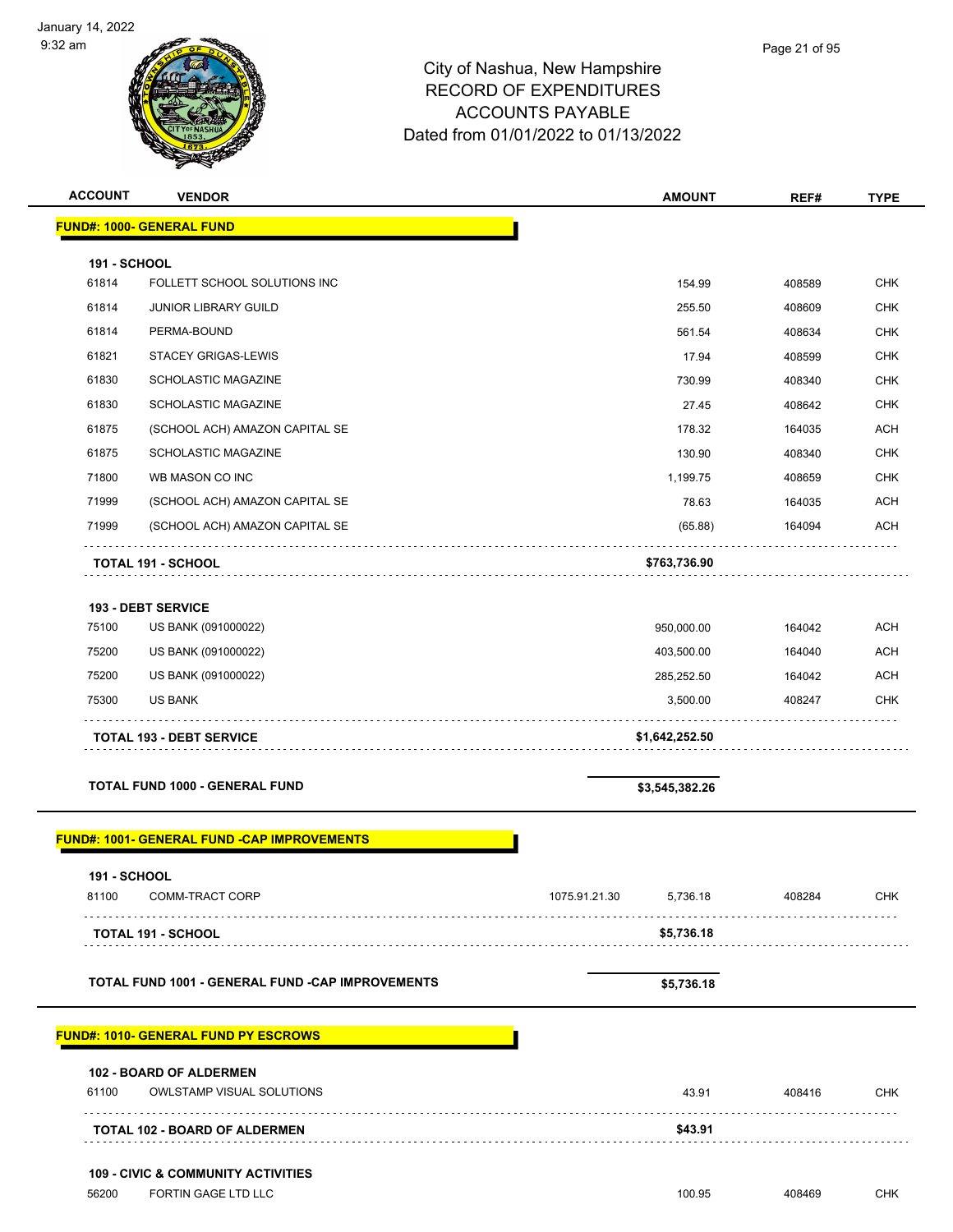|                     | <b>VENDOR</b>                                              |               | <b>AMOUNT</b> | REF#   | <b>TYPE</b> |
|---------------------|------------------------------------------------------------|---------------|---------------|--------|-------------|
|                     | <b>FUND#: 1010- GENERAL FUND PY ESCROWS</b>                |               |               |        |             |
|                     | <b>TOTAL 109 - CIVIC &amp; COMMUNITY ACTIVITIES</b>        |               | \$100.95      |        |             |
|                     | <b>171 - COMMUNITY SERVICES</b>                            |               |               |        |             |
|                     | EPIPATH CONSULTING LLC                                     |               | 900.00        | 408168 | <b>CHK</b>  |
|                     | <b>TOTAL 171 - COMMUNITY SERVICES</b>                      |               | \$900.00      | .      |             |
|                     | <b>172 - COMMUNITY HEALTH</b>                              |               |               |        |             |
|                     | PATRICIA GLASTETTER                                        |               | 15.68         | 164079 | <b>ACH</b>  |
|                     | JOCELYN BOURQUE                                            |               | 31.36         | 408387 | <b>CHK</b>  |
|                     | <b>JENNIFER SWABOWICZ</b>                                  |               | 23.97         | 408397 | <b>CHK</b>  |
|                     | KIMBERLY BERNARD                                           |               | 99.00         | 408104 | <b>CHK</b>  |
|                     | AMAZON CAPITAL SERV (CITY ACH)                             |               | 29.98         | 164010 | <b>ACH</b>  |
|                     | AMAZON CAPITAL SERV (CITY ACH)                             |               | 629.84        | 164010 | <b>ACH</b>  |
|                     | ORASURE TECHNOLOGIES INC                                   |               | 564.16        | 408505 | <b>CHK</b>  |
|                     | <b>TOTAL 172 - COMMUNITY HEALTH</b>                        |               | \$1,393.99    |        |             |
|                     |                                                            |               |               |        |             |
|                     | <b>183 - ECONOMIC DEVELOPMENT</b>                          |               |               |        |             |
|                     | <b>ICON ARCHITECTURE INC</b>                               |               | 17,160.00     | 408187 | <b>CHK</b>  |
|                     | <b>TOTAL 183 - ECONOMIC DEVELOPMENT</b>                    |               | \$17,160.00   |        |             |
| <b>191 - SCHOOL</b> |                                                            |               |               |        |             |
|                     | REXEL USA INC                                              | 1075.91.21.30 | 201.81        | 164038 | <b>ACH</b>  |
|                     | M & M ELECTRICAL SUPPLY CO INC                             | 1075.91.21.30 | 137.55        | 164095 | <b>ACH</b>  |
|                     | REXEL USA INC                                              | 1075.91.21.30 | 383.68        | 164097 | <b>ACH</b>  |
|                     | F W WEBB COMPANY                                           | 1075.91.21.30 | 118.08        | 408293 | <b>CHK</b>  |
|                     | <b>TOTAL 191 - SCHOOL</b>                                  |               | \$841.12      |        |             |
|                     | TOTAL FUND 1010 - GENERAL FUND PY ESCROWS                  |               | \$20,439.97   |        |             |
|                     | <b>FUND#: 1020- GENERAL FUND-PY ENCUMBRANCES</b>           |               |               |        |             |
|                     |                                                            |               |               |        |             |
|                     | <b>129 - CITY BUILDINGS</b><br>DENRON HALL PLUMBING & HVAC |               | 5,789.64      | 408163 | <b>CHK</b>  |
|                     | <b>TOTAL 129 - CITY BUILDINGS</b>                          |               | \$5,789.64    |        |             |
|                     |                                                            |               |               |        |             |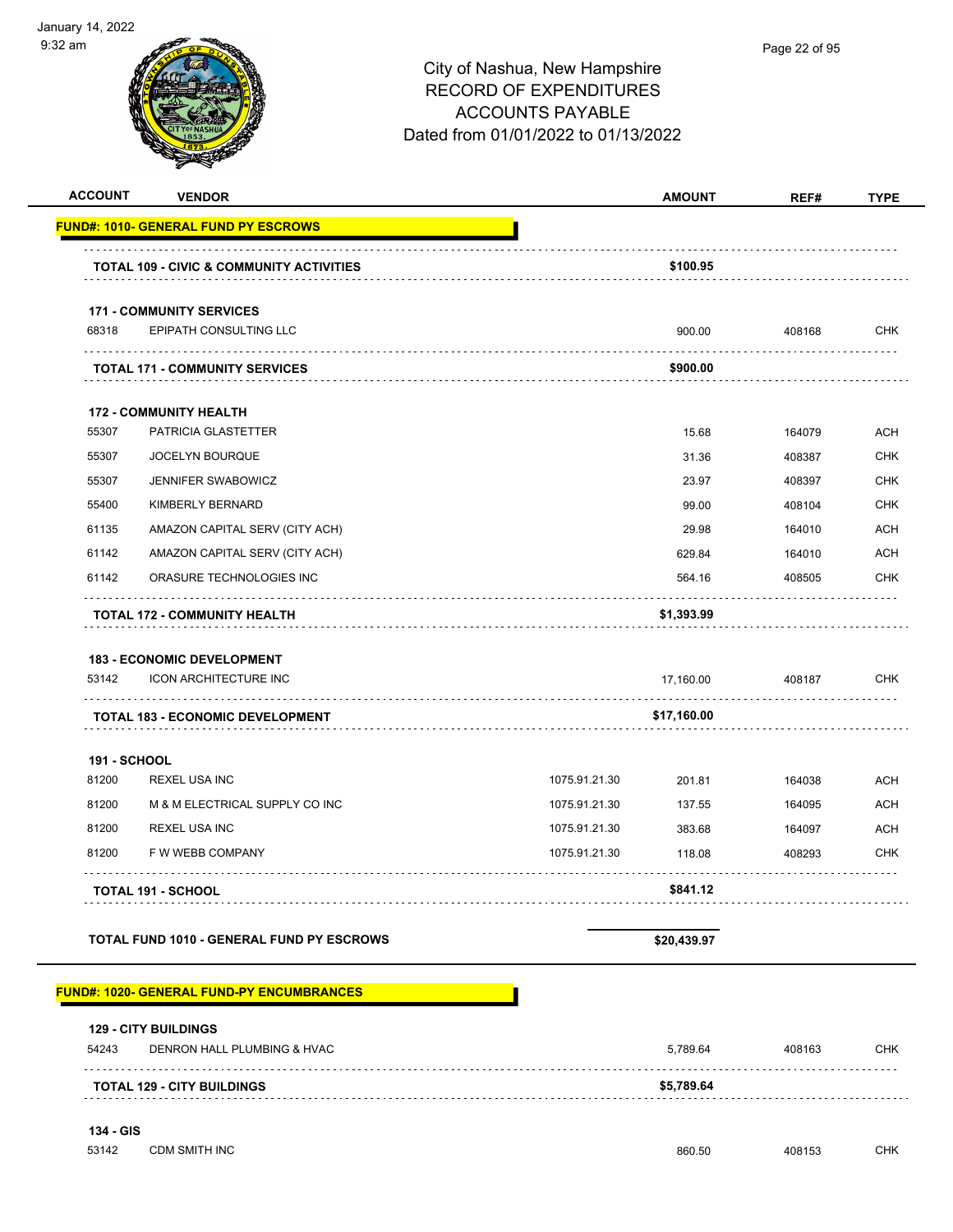

| <b>ACCOUNT</b>      | <b>VENDOR</b>                                         | <b>AMOUNT</b> | REF#   | <b>TYPE</b> |
|---------------------|-------------------------------------------------------|---------------|--------|-------------|
|                     | <b>FUND#: 1020- GENERAL FUND-PY ENCUMBRANCES</b>      |               |        |             |
|                     | <b>TOTAL 134 - GIS</b>                                | \$860.50      |        |             |
|                     |                                                       |               |        |             |
| <b>152 - FIRE</b>   |                                                       |               |        |             |
| 61110               | BERGERON PROTECTIVE CLOTHING                          | 4,255.20      | 408146 | <b>CHK</b>  |
| 61110               | BERGERON PROTECTIVE CLOTHING                          | 21,259.83     | 408438 | <b>CHK</b>  |
|                     | <b>TOTAL 152 - FIRE</b>                               | \$25,515.03   |        |             |
| <b>191 - SCHOOL</b> |                                                       |               |        |             |
| 53628               | <b>RELIABLE IT</b>                                    | 325.00        | 408335 | <b>CHK</b>  |
| 53628               | MSB CONSULTING GROUP LLC                              | 589.28        | 408630 | <b>CHK</b>  |
| 61135               | SCHOOL DATEBOOKS INC                                  | 1,615.20      | 408643 | <b>CHK</b>  |
|                     | <b>TOTAL 191 - SCHOOL</b>                             | \$2,529.48    |        |             |
|                     |                                                       |               |        |             |
|                     | <b>TOTAL FUND 1020 - GENERAL FUND-PY ENCUMBRANCES</b> | \$34,694.65   |        |             |
|                     | <b>FUND#: 2100- FOOD SERVICES FUND</b>                |               |        |             |
| 53628               | HW STAFFING SOLUTIONS                                 | 1,138.58      | 408307 | <b>CHK</b>  |
| 55307               | LISA BORDELEAU                                        | 60.76         | 408274 | <b>CHK</b>  |
| 55307               | PAMELA CORREA                                         | 40.88         | 408285 | <b>CHK</b>  |
| 55307               | <b>KAREN GUSTIN</b>                                   | 34.72         | 408301 | <b>CHK</b>  |
| 55307               | PAULE RALPH                                           | 41.02         | 408334 | <b>CHK</b>  |
| 55307               | <b>ODETTE SLOSEK</b>                                  | 64.82         | 408344 | <b>CHK</b>  |
| 55400               | <b>HRFOODSAFE</b>                                     | 2,261.90      | 408306 | <b>CHK</b>  |
| 61100               | WB MASON CO INC                                       | (66.39)       | 408351 | <b>CHK</b>  |
| 61214               | BELLAVANCE BEVERAGE CO INC                            | 1,204.38      | 408271 | <b>CHK</b>  |
| 61214               | <b>BIMBO BAKERIES USA</b>                             | 877.42        | 408272 | <b>CHK</b>  |
| 61214               | COCA COLA BOTTLING CO                                 | 156.25        | 408283 | <b>CHK</b>  |
| 61214               | DEAN FOODS COMPANY                                    | 16,663.83     | 408289 | CHK         |
| 61214               | GILLS PIZZA CO                                        | 3,013.20      | 408299 | <b>CHK</b>  |
| 61214               | <b>M SAUNDERS INC</b>                                 | 4,263.42      | 408316 | <b>CHK</b>  |
| 61214               | NORTHCENTER FOODS                                     | 51,090.60     | 408326 | <b>CHK</b>  |
| 61299               | <b>IMPERIAL BAG &amp; PAPER CO LLC</b>                | 13,233.97     | 408308 | <b>CHK</b>  |
| 61299               | WB MASON CO INC                                       | 9,538.48      | 408351 | <b>CHK</b>  |
|                     | TOTAL FUND 2100 - FOOD SERVICES FUND                  | \$103,617.84  |        |             |

#### **FUND#: 2212- ATHLETICS REVENUE FUND**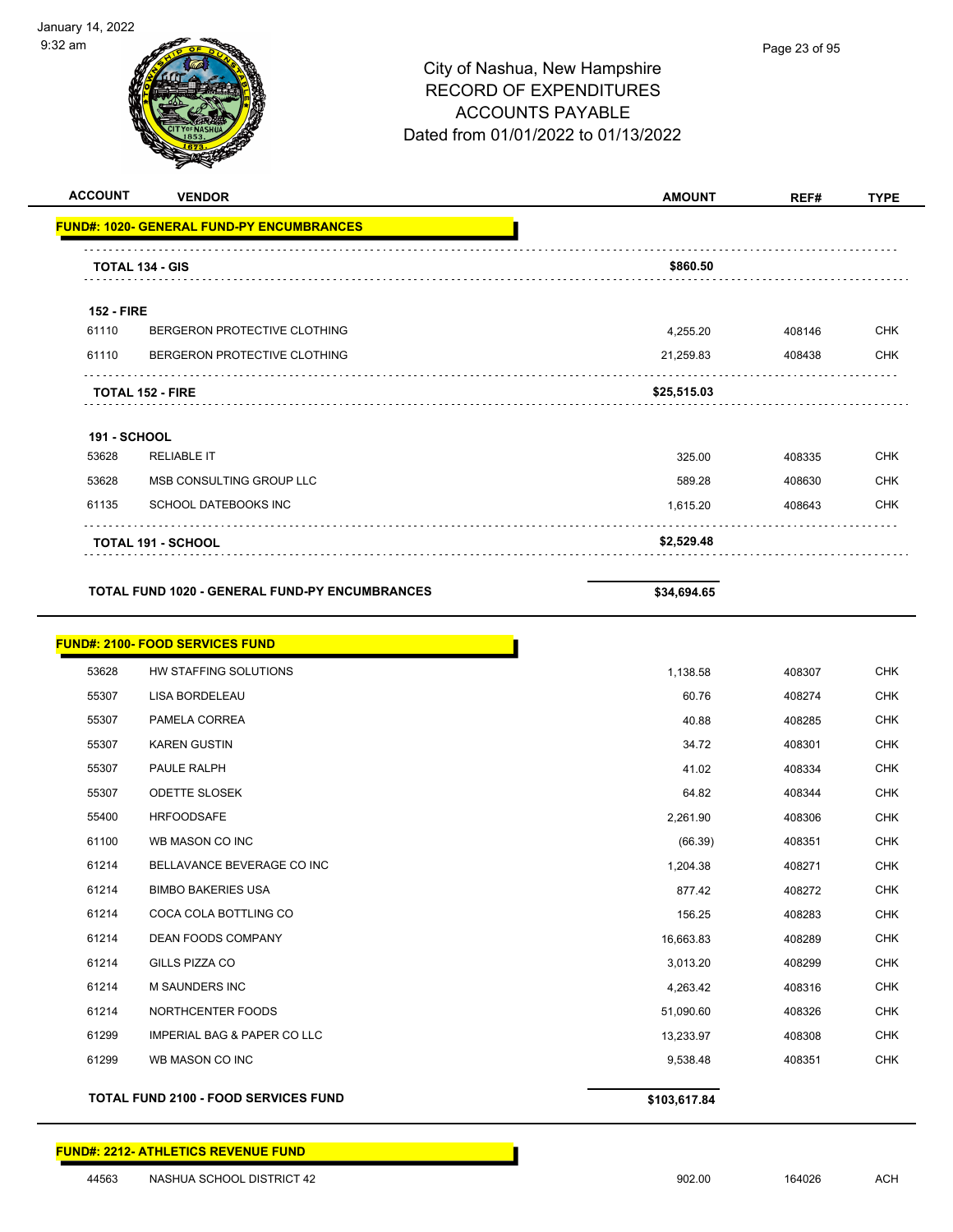

| <b>ACCOUNT</b> | <b>VENDOR</b>                                          | <b>AMOUNT</b> | REF#   | <b>TYPE</b> |
|----------------|--------------------------------------------------------|---------------|--------|-------------|
|                | <b>FUND#: 2212- ATHLETICS REVENUE FUND</b>             |               |        |             |
| 61107          | SWIMCAPZ.COM                                           | 371.00        | 408346 | <b>CHK</b>  |
|                | <b>TOTAL FUND 2212 - ATHLETICS REVENUE FUND</b>        | \$1,273.00    |        |             |
|                |                                                        |               |        |             |
|                | <b>FUND#: 2222- AFTER SCHOOL PROGRAM</b>               |               |        |             |
| 61299          | MINT PRINTWORKS LLC                                    | 1,150.00      | 408323 | <b>CHK</b>  |
|                | <b>TOTAL FUND 2222 - AFTER SCHOOL PROGRAM</b>          | \$1,150.00    |        |             |
|                | <b>FUND#: 2503- PARKS &amp; REC PROGRAMS FUND</b>      |               |        |             |
| 61128          | <b>BSN SPORTS LLC</b>                                  | 3,158.90      | 408150 | <b>CHK</b>  |
|                | <b>TOTAL FUND 2503 - PARKS &amp; REC PROGRAMS FUND</b> | \$3,158.90    |        |             |
|                |                                                        |               |        |             |
|                | <b>FUND#: 2505- PEG ACCESS CHANNELS FUND</b>           |               |        |             |
| 54100          | <b>EVERSOURCE</b>                                      | 303.37        | 408080 | <b>CHK</b>  |
| 54114          | <b>SPRAGUE RESOURCES LP</b>                            | 55.84         | 408523 | <b>CHK</b>  |
| 54141          | PENNICHUCK WATER WORKS INC                             | 37.54         | 408127 | <b>CHK</b>  |
| 55699          | <b>COMCAST</b>                                         | 10.40         | 408110 | <b>CHK</b>  |
| 55699          | AARDVARK THE DEAN OF CLEAN                             | 195.00        | 408135 | <b>CHK</b>  |
| 71000          | VERIZON WIRELESS - 842409319                           | 80.02         | 408424 | <b>CHK</b>  |
|                | <b>TOTAL FUND 2505 - PEG ACCESS CHANNELS FUND</b>      | \$682.17      |        |             |
|                | <b>FUND#: 2506- HUNT BLDG FACILITY RENTAL FUND</b>     |               |        |             |
| 53628          | <b>COMCAST</b>                                         | 136.46        | 408110 | <b>CHK</b>  |
| 54100          | <b>EVERSOURCE</b>                                      | 477.17        | 408115 | <b>CHK</b>  |
| 54114          | SPRAGUE RESOURCES LP                                   | 490.57        | 408523 | <b>CHK</b>  |
| 54200          | HOMEPLUS CLEANING                                      | 375.00        | 408184 | <b>CHK</b>  |
| 54487          | DENRON HALL PLUMBING & HVAC                            | 200.39        | 408163 | CHK         |
| 61100          | AMAZON CAPITAL SERV (CITY ACH)                         | 64.97         | 164010 | <b>ACH</b>  |
|                | TOTAL FUND 2506 - HUNT BLDG FACILITY RENTAL FUND       | \$1,744.56    |        |             |
|                | <b>FUND#: 2507- FIRE TRAINING FACILITY RENTAL</b>      |               |        |             |
| 54821          | UNITED SITE SERVICES                                   | 145.97        | 408246 | <b>CHK</b>  |
|                | <b>TOTAL FUND 2507 - FIRE TRAINING FACILITY RENTAL</b> | \$145.97      |        |             |
|                |                                                        |               |        |             |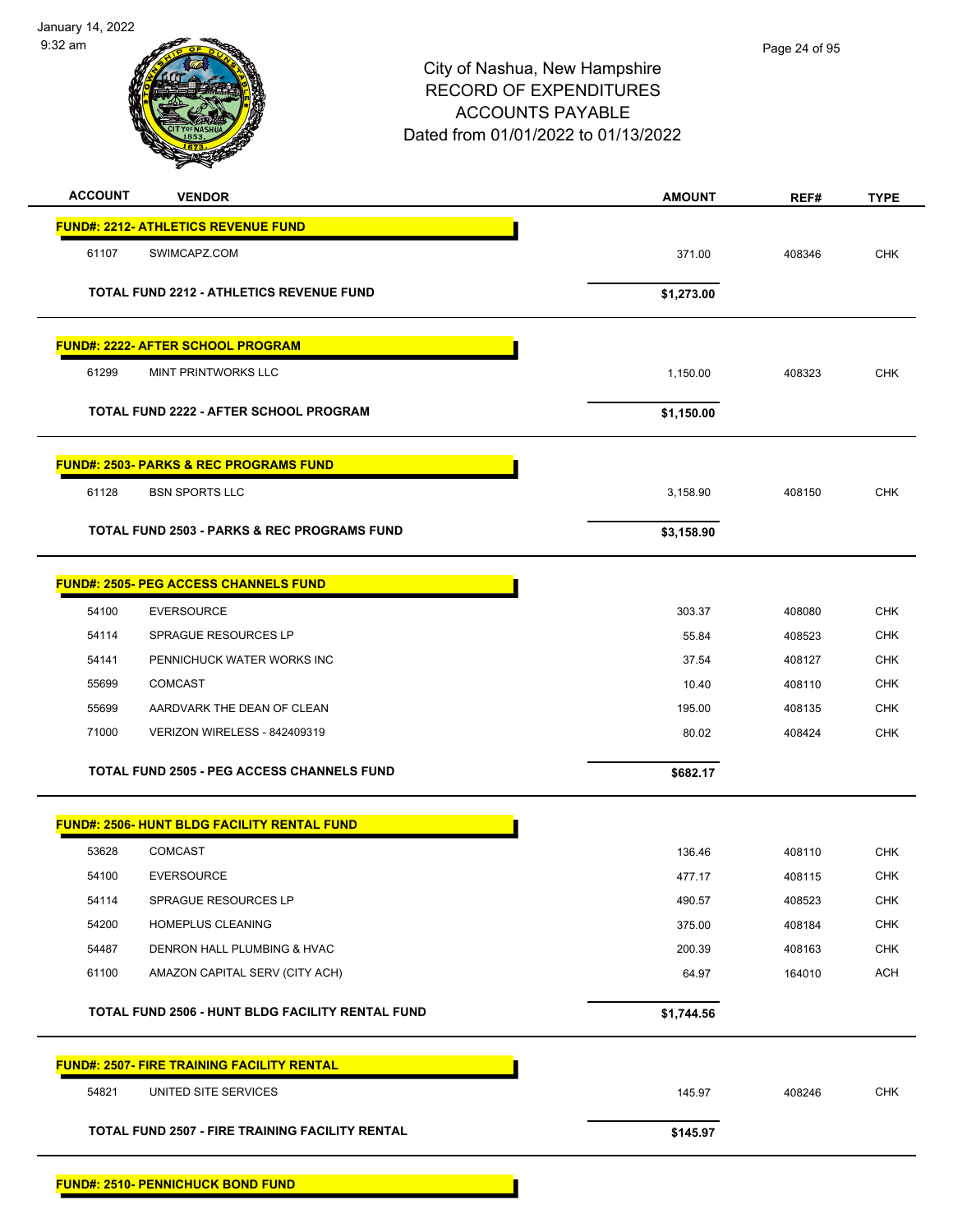January 14, 2022 9:32 am



#### City of Nashua, New Hampshire RECORD OF EXPENDITURES ACCOUNTS PAYABLE Dated from 01/01/2022 to 01/13/2022

| <b>ACCOUNT</b> | <b>VENDOR</b>                                      |               | <b>AMOUNT</b>  | REF#   | <b>TYPE</b> |
|----------------|----------------------------------------------------|---------------|----------------|--------|-------------|
|                | <b>FUND#: 2510- PENNICHUCK BOND FUND</b>           |               |                |        |             |
| 75100          | US BANK (091000022)                                |               | 3,795,000.00   | 164041 | <b>ACH</b>  |
| 75200          | US BANK (091000022)                                |               | 2,485,215.12   | 164041 | <b>ACH</b>  |
|                | <b>TOTAL FUND 2510 - PENNICHUCK BOND FUND</b>      |               | \$6,280,215.12 |        |             |
|                | <b>FUND#: 3035- FEMA DISASTER ASSIST GRANTS</b>    |               |                |        |             |
| 53452          | <b>LEDDY GROUP</b>                                 | 20.1010.126   | 1,843.20       | 164017 | <b>ACH</b>  |
| 53452          | LEDDY GROUP                                        | 20.1010.126   | 1,024.00       | 164085 | <b>ACH</b>  |
|                | TOTAL FUND 3035 - FEMA DISASTER ASSIST GRANTS      |               | \$2,867.20     |        |             |
|                | <b>FUND#: 3050- POLICE GRANTS FUND</b>             |               |                |        |             |
| 71000          | AMAZON CAPITAL SERV (CITY ACH)                     | 50.1001.22.09 | 1,855.50       | 164075 | <b>ACH</b>  |
|                | <b>TOTAL FUND 3050 - POLICE GRANTS FUND</b>        |               | \$1,855.50     |        |             |
|                | <b>FUND#: 3068- COMMUNITY SERVICES GRANTS FUND</b> |               |                |        |             |
| 53145          | UNIVERSITY SYSTEM                                  | 71.1099.22.01 | 7,800.00       | 408537 | <b>CHK</b>  |
| 53628          | EPIPATH CONSULTING LLC                             | 71.1004.22.01 | 37.50          | 408168 | <b>CHK</b>  |
| 53628          | EPIPATH CONSULTING LLC                             | 71.1005.22.01 | 262.50         | 408168 | <b>CHK</b>  |
| 55300          | ABIMANA NGIRA                                      | 71.1099.21.01 | 23.48          | 164093 | <b>ACH</b>  |
| 55421          | <b>LEAH ELLIOTT</b>                                | 71.1004.22.02 | 100.00         | 408390 | <b>CHK</b>  |
| 55600          | <b>ALPHAGRAPHICS</b>                               | 71.1005.22.01 | 69.50          | 408140 | <b>CHK</b>  |
| 55699          | EPIPATH CONSULTING LLC                             | 71.1004.22.05 | 262.50         | 408168 | <b>CHK</b>  |
| 61100          | AMAZON CAPITAL SERV (CITY ACH)                     | 71.1004.22.01 | 89.88          | 164010 | <b>ACH</b>  |
| 61100          | AMAZON CAPITAL SERV (CITY ACH)                     | 71.1004.22.02 | 29.26          | 164010 | <b>ACH</b>  |
| 61135          | POSITIVE PROMOTIONS INC                            | 71.1004.21.07 | 520.00         | 408222 | <b>CHK</b>  |
| 61250          | <b>OUTFRONT MEDIA LLC</b>                          | 71.1004.22.01 | 1,600.00       | 164028 | <b>ACH</b>  |
| 61910          | JANE GOODMAN                                       | 71.1007.21.01 | 271.93         | 408103 | <b>CHK</b>  |
| 61917          | <b>BOBBIE BAGLEY</b>                               | 71.1099.22.01 | 33.84          | 408143 | <b>CHK</b>  |
| 68332          | PALMERS CLEANERS INC                               | 71.1004.22.10 | 24.50          | 408507 | <b>CHK</b>  |
| 68350          | LISA VASQUEZ                                       | 71.1004.22.02 | 25.00          | 408248 | <b>CHK</b>  |
| 68350          | LEAH ELLIOTT                                       | 71.1004.22.02 | 50.00          | 408390 | <b>CHK</b>  |
|                | TOTAL FUND 3068 - COMMUNITY SERVICES GRANTS FUND   |               | \$11,199.89    |        |             |

**FUND#: 3070- COMMUNITY HEALTH GRANTS FUND**

61250 OUTFRONT MEDIA LLC 72.1003.22.01 1,400.00 164028 ACH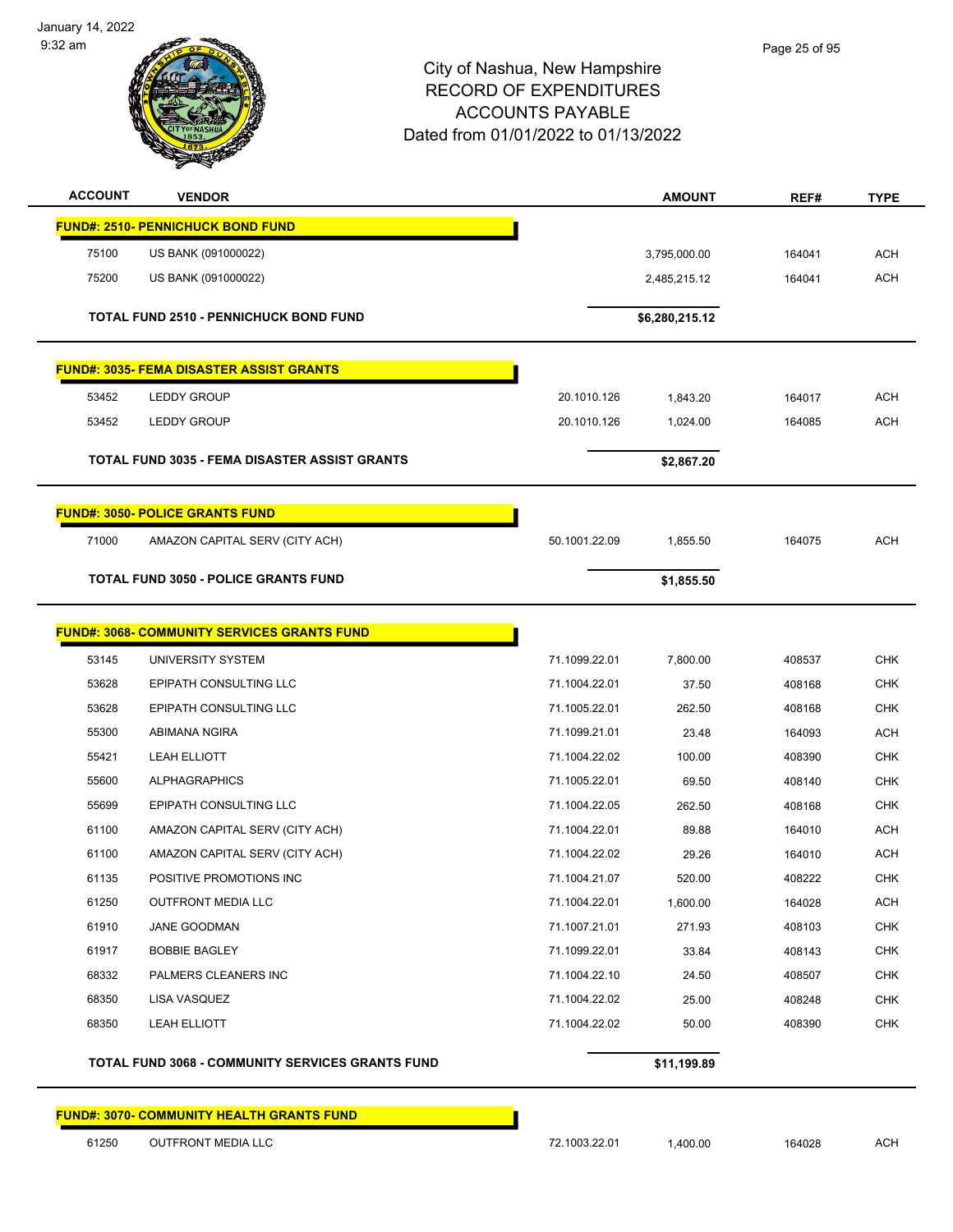| <b>ACCOUNT</b> | <b>VENDOR</b>                                  |                | <b>AMOUNT</b> | REF#   | <b>TYPE</b> |
|----------------|------------------------------------------------|----------------|---------------|--------|-------------|
|                | TOTAL FUND 3070 - COMMUNITY HEALTH GRANTS FUND |                | \$1,400.00    |        |             |
|                | <b>FUND#: 3090- URBAN PROGRAM GRANTS FUND</b>  |                |               |        |             |
| 55307          | <b>LAWRENCE PHILLIPS JR</b>                    | 1092.20.10.20  | 318.64        | 164029 | ACH         |
| 55307          | <b>MICHAEL JUNGERS</b>                         | 8400.22.50.500 | 17.92         | 164084 | ACH         |
| 55614          | HILLSBOROUGH COUNTY REGISTRY                   | 1092.20.10.50  | 123.18        | 408476 | <b>CHK</b>  |
| 55614          | HILLSBOROUGH COUNTY REGISTRY                   | 8400.22.10.100 | 16.53         | 408476 | <b>CHK</b>  |
|                | TOTAL FUND 3090 - URBAN PROGRAM GRANTS FUND    |                | \$476.27      |        |             |
|                | <b>FUND#: 3120- TRANSIT GRANTS FUND</b>        |                |               |        |             |
| 53125          | <b>GREENMAN-PEDERSEN INC</b>                   | 5339.19.90.02  | 26,685.00     | 408475 | <b>CHK</b>  |
| 54100          | <b>EVERSOURCE</b>                              | 5307.22.10.17  | 1,122.49      | 408080 | <b>CHK</b>  |
| 54100          | <b>EVERSOURCE</b>                              | 5307.22.10.19  | 357.40        | 408115 | CHK         |
| 54114          | <b>SPRAGUE RESOURCES LP</b>                    | 5307.22.10.17  | 206.61        | 408523 | CHK         |
| 54114          | <b>SPRAGUE RESOURCES LP</b>                    | 5307.22.10.18  | 568.07        | 408523 | <b>CHK</b>  |
| 54141          | PENNICHUCK WATER WORKS INC                     | 5307.22.10.17  | 137.66        | 408127 | <b>CHK</b>  |
| 54141          | PENNICHUCK WATER WORKS INC                     | 5307.22.10.18  | 312.13        | 408127 | CHK         |
| 54141          | PENNICHUCK WATER WORKS INC                     | 5307.22.10.19  | 37.11         | 408127 | CHK         |
| 54200          | BILLS WORLD CLASS CLEANING SER                 | 5307.22.40.20  | 1,300.00      | 408148 | CHK         |
| 54407          | ROUTEMATCH SOFTWARE INC                        | 5307.22.40.35  | 23,575.23     | 408516 | <b>CHK</b>  |
| 54407          | ROUTEMATCH SOFTWARE INC                        | 5307.22.40.40  | 16,806.16     | 408516 | CHK         |
| 55109          | CONSOLIDATED COMMUNICATIONS                    | 5307.22.10.10  | 70.00         | 408404 | <b>CHK</b>  |
| 55699          | JOHNSON CONTROLS SECURITY                      | 5307.22.40.20  | 120.00        | 408191 | CHK         |
| 55699          | JOHNSON CONTROLS SECURITY                      | 5307.22.40.20  | 120.00        | 408192 | CHK         |
| 55699          | JOHNSON CONTROLS SECURITY                      | 5307.22.40.20  | 133.12        | 408193 | <b>CHK</b>  |
| 55699          | BILLS WORLD CLASS CLEANING SER                 | 5307.22.40.20  | 520.00        | 408440 | CHK         |
| 61100          | WB MASON CO INC                                | 5307.22.10.30  | 30.93         | 408540 | CHK         |
| 61107          | CINTAS #016                                    | 5307.22.40.20  | 79.88         | 408449 | <b>CHK</b>  |
| 61299          | <b>BLUE RESERVE WATER</b>                      | 5307.22.10.10  | 63.00         | 408441 | CHK         |
| 61299          | AMAZON CAPITAL SERV (CITY ACH)                 | 5307.22.10.30  | 27.84         | 164010 | ACH         |
| 61299          | <b>SANEL NAPA</b>                              | 5307.22.10.30  | 215.79        | 408230 | <b>CHK</b>  |
| 61299          | HOME DEPOT CREDIT SERVICE 3065                 | 5307.22.10.30  | 262.25        | 408477 | <b>CHK</b>  |
| 61299          | WB MASON CO INC                                | 5307.22.10.30  | 82.98         | 408540 | CHK         |
| 61299          | HOME DEPOT CREDIT SERVICE 3065                 | 5307.22.40.50  | 24.45         | 408183 | CHK         |
| 61299          | ARCSOURCE INC                                  | 5307.22.40.50  | 142.23        | 408433 | <b>CHK</b>  |
| 61299          | HOME DEPOT CREDIT SERVICE 3065                 | 5307.22.40.50  | 57.98         | 408477 | CHK         |
| 61799          | <b>GILLIG LLC</b>                              | 5307.22.40.35  | 186.57        | 408174 | CHK         |
| 61799          | SANEL NAPA                                     | 5307.22.40.35  | 433.18        | 408230 | CHK         |
| 61799          | <b>CUMMINS SALES AND SERVICE</b>               | 5307.22.40.35  | 903.76        | 408456 | <b>CHK</b>  |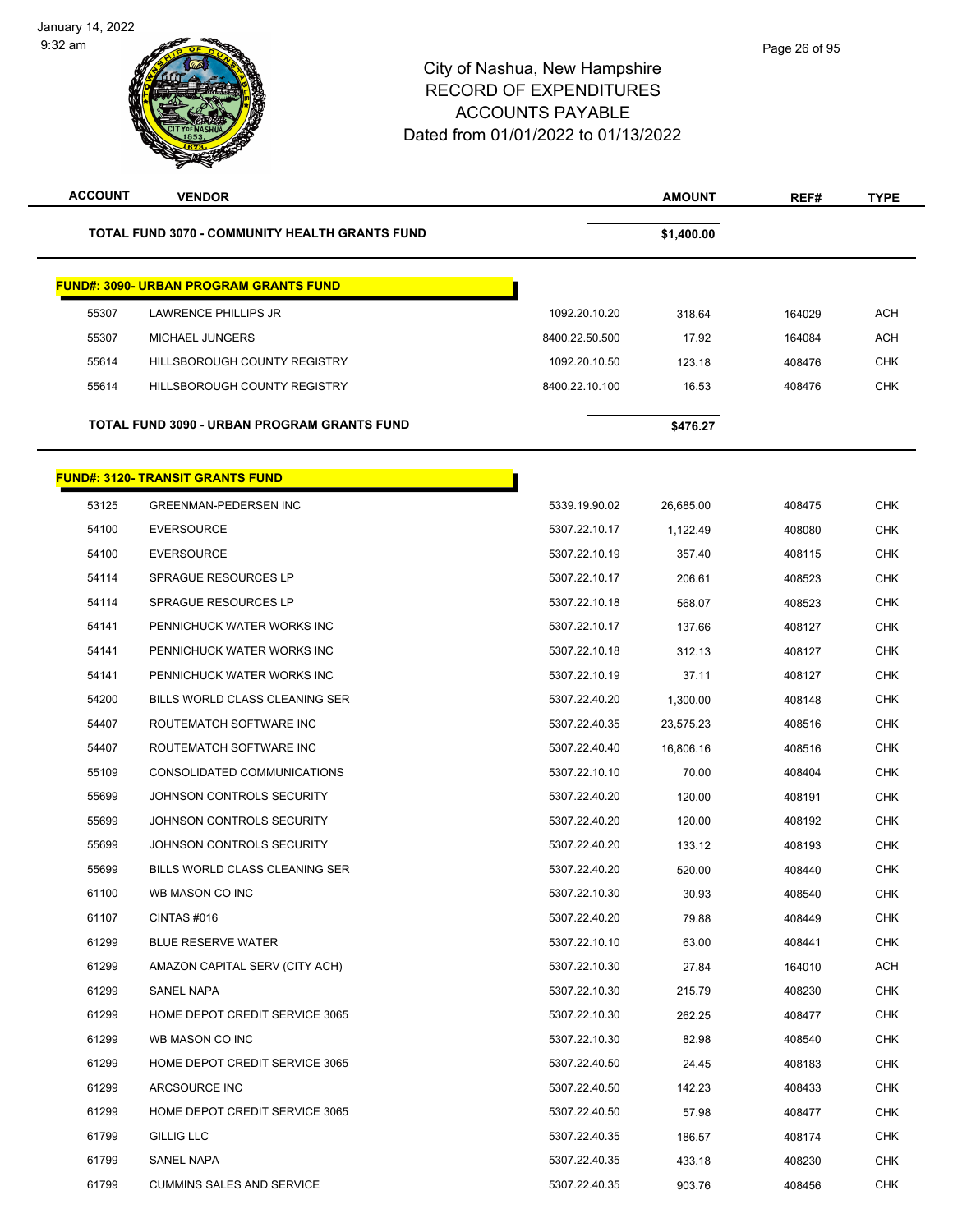

Page 27 of 95

| <b>ACCOUNT</b> | <b>VENDOR</b>                                |                 | <b>AMOUNT</b> | REF#   | <b>TYPE</b> |
|----------------|----------------------------------------------|-----------------|---------------|--------|-------------|
|                | <b>FUND#: 3120- TRANSIT GRANTS FUND</b>      |                 |               |        |             |
| 61799          | <b>GILLIG LLC</b>                            | 5307.22.40.35   | 1,109.72      | 408470 | <b>CHK</b>  |
| 61799          | NEW ENGLAND KENWORTH                         | 5307.22.40.35   | 311.16        | 408499 | <b>CHK</b>  |
| 61799          | <b>SANEL NAPA</b>                            | 5307.22.40.40   | 46.30         | 408230 | <b>CHK</b>  |
| 61799          | ALLEN MELLO DODGE INC                        | 5307.22.40.40   | 48.84         | 408431 | <b>CHK</b>  |
| 61799          | HUDSON BUS SALES LLC                         | 5307.22.40.40   | 51.55         | 408481 | <b>CHK</b>  |
| 61799          | <b>SANEL NAPA</b>                            | 5307.22.40.50   | 24.80         | 408230 | <b>CHK</b>  |
| 61799          | <b>GRAINGER</b>                              | 5307.22.40.55   | 333.56        | 408175 | <b>CHK</b>  |
| 61799          | <b>SANEL NAPA</b>                            | 5307.22.40.55   | 55.13         | 408230 | <b>CHK</b>  |
| 81500          | AMAZON CAPITAL SERV (CITY ACH)               | 5339.21.90.03   | 145.90        | 164075 | <b>ACH</b>  |
|                | <b>TOTAL FUND 3120 - TRANSIT GRANTS FUND</b> |                 | \$76,708.78   |        |             |
|                |                                              |                 |               |        |             |
|                | <b>FUND#: 3800- SCHOOL GRANTS FUND</b>       |                 |               |        |             |
| 53614          | <b>INTERIM HEALTH CARE</b>                   | 91.39521.021210 | 4,081.00      | 408309 | <b>CHK</b>  |
| 53614          | <b>INTERIM HEALTH CARE</b>                   | 91.39521.021210 | 2,411.00      | 408608 | <b>CHK</b>  |
| 53614          | <b>CUMBERLAND THERAPY SERVICES</b>           | 91.39521.022190 | 8,221.40      | 408286 | <b>CHK</b>  |
| 53628          | CASSIE YACKLEY, PSY.D PLLC                   | 91.34921.992210 | 1,125.00      | 408281 | <b>CHK</b>  |
| 53628          | YMCA OF GREATER NASHUA                       | 91.34921.992210 | 9,520.00      | 408663 | <b>CHK</b>  |
| 53628          | <b>BAYSTATE INTERPRETING</b>                 | 91.37720.991265 | 111.00        | 408566 | <b>CHK</b>  |
| 53628          | <b>BAYSTATE INTERPRETING</b>                 | 91.37722.991265 | 501.25        | 408566 | <b>CHK</b>  |
| 53628          | THE CARROLL CENTER FOR THE BLI               | 91.39521.021210 | 2,501.25      | 408574 | <b>CHK</b>  |
| 53628          | ASCENTRIA COMMUNITY SERVICES                 | 91.39521.021241 | 116.00        | 408564 | <b>CHK</b>  |
| 53628          | <b>BAYSTATE INTERPRETING</b>                 | 91.39521.021241 | 26.25         | 408566 | <b>CHK</b>  |
| 53628          | BAYADA HOME HEALTH CARE INC                  | 91.39522.022190 | 1,137.50      | 408270 | <b>CHK</b>  |
| 53628          | <b>BOOTHBY THERAPY SERVICES LLC</b>          | 91.39522.022190 | 1,994.99      | 408273 | <b>CHK</b>  |
| 53628          | WHITE BIRCH EDUCATIONAL                      | 91.39522.022190 | 440.00        | 408661 | <b>CHK</b>  |
| 53628          | BIRCH BEHAVIORAL THERAPY                     | 91.39821.991210 | 6,630.75      | 408569 | CHK         |
| 53628          | SPEAK EASY SLP                               | 91.39822.022140 | 4,777.50      | 408650 | <b>CHK</b>  |
| 53628          | MAS MEDICAL STAFFING                         | 91.39822.991100 | 2,306.25      | 408622 | <b>CHK</b>  |
| 53628          | RECREATIONAL EDUCATION CTR                   | 91.39822.991100 | 10,562.50     | 408638 | <b>CHK</b>  |
| 55300          | <b>MEGAN DANIELS</b>                         | 91.37622.991244 | 64.43         | 408287 | <b>CHK</b>  |
| 55500          | MINUTEMAN PRESS OF NASHUA                    | 91.35322.991600 | 3,281.70      | 408628 | <b>CHK</b>  |
| 55690          | <b>CHADWICK EVANS</b>                        | 91.37622.991244 | 79.30         | 408292 | <b>CHK</b>  |
| 61135          | WB MASON CO INC                              | 91.31120.162200 | 83.70         | 408351 | <b>CHK</b>  |
| 61135          | (SCHOOL ACH) AMAZON CAPITAL SE               | 91.35020.992210 | 30.24         | 164035 | ACH         |

 (SCHOOL ACH) AMAZON CAPITAL SE 91.35020.992210 1,663.00 164094 ACH (SCHOOL ACH) AMAZON CAPITAL SE 91.37622.231249 482.35 164094 ACH (SCHOOL ACH) AMAZON CAPITAL SE 91.03950.021210 373.67 164035 ACH PYRAMID EDUCATIONAL CONSULTS. 91.03959.021210 86.90 408333 CHK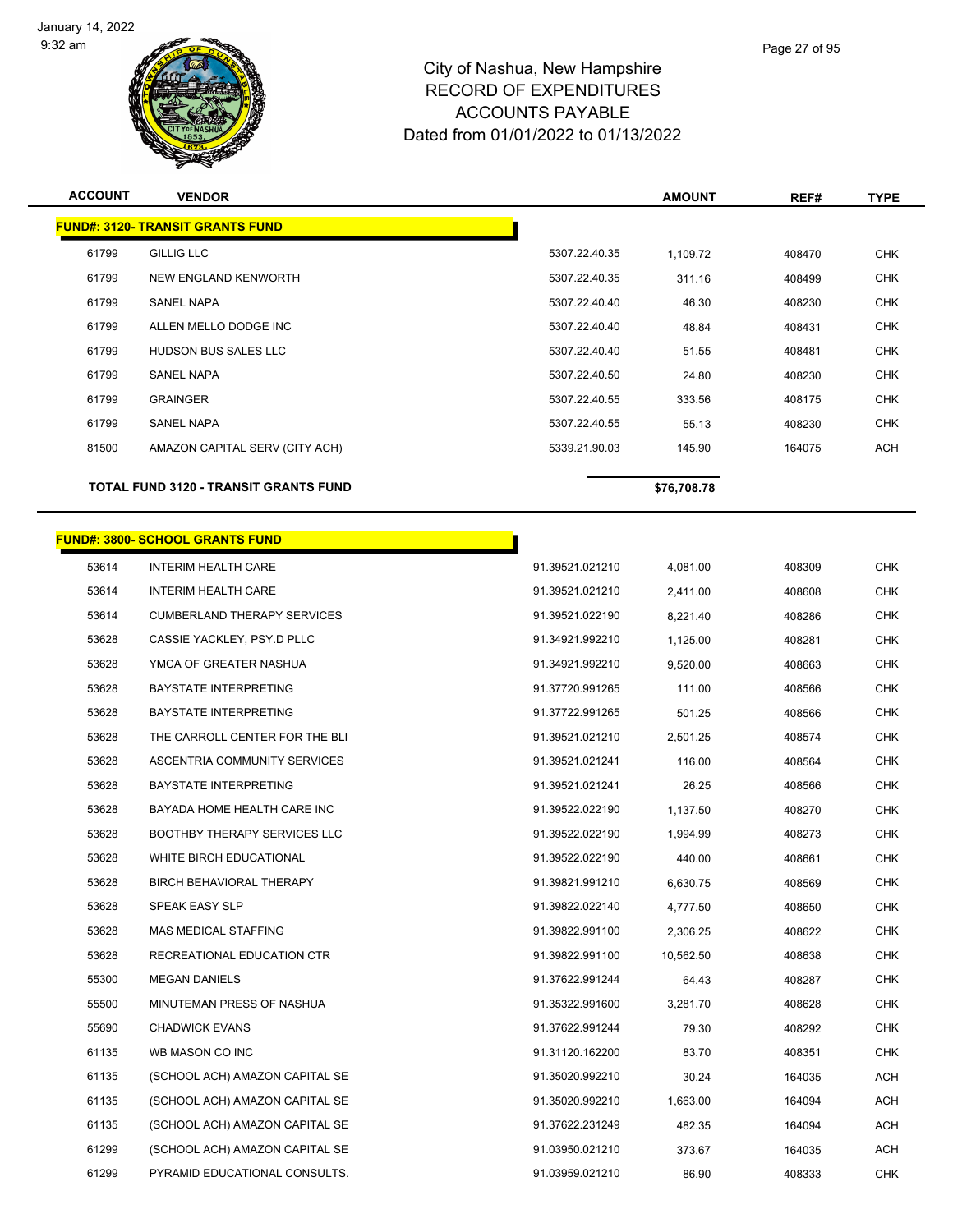

| <b>ACCOUNT</b> | <b>VENDOR</b>                                     |                 | <b>AMOUNT</b> | REF#   | <b>TYPE</b> |
|----------------|---------------------------------------------------|-----------------|---------------|--------|-------------|
|                | <b>FUND#: 3800- SCHOOL GRANTS FUND</b>            |                 |               |        |             |
| 61299          | SCHOOL SPECIALTY LLC                              | 91.03959.021210 | 20.78         | 408342 | <b>CHK</b>  |
| 61299          | WB MASON CO INC                                   | 91.34522.991490 | 333.82        | 408351 | <b>CHK</b>  |
| 61299          | WB MASON CO INC                                   | 91.35322.991600 | 827.90        | 408351 | <b>CHK</b>  |
| 61299          | (SCHOOL ACH) AMAZON CAPITAL SE                    | 91.37622.231240 | (38.98)       | 164035 | <b>ACH</b>  |
| 61299          | (SCHOOL ACH) AMAZON CAPITAL SE                    | 91.37622.231240 | 39.97         | 164094 | <b>ACH</b>  |
| 61299          | WB MASON CO INC                                   | 91.37622.231240 | 73.22         | 408659 | <b>CHK</b>  |
| 61299          | (SCHOOL ACH) AMAZON CAPITAL SE                    | 91.37622.231249 | 131.29        | 164035 | <b>ACH</b>  |
| 61299          | <b>CENGAGE LEARNING INC</b>                       | 91.39022.041300 | 1,118.15      | 408282 | <b>CHK</b>  |
| 61299          | <b>LEARNING A-Z</b>                               | 91.39521.021210 | 354.00        | 408314 | <b>CHK</b>  |
| 61299          | J W PEPPER & SON INC                              | 91.39821.992130 | 114.69        | 408311 | <b>CHK</b>  |
| 71999          | FILTER SALES & SERVICE INC                        | 91.39822.992690 | 193.08        | 408587 | <b>CHK</b>  |
|                | <b>TOTAL FUND 3800 - SCHOOL GRANTS FUND</b>       |                 | \$65,776.85   |        |             |
|                | <b>FUND#: 3810- FOOD SERVICE GRANTS FUND</b>      |                 |               |        |             |
| 61214          | M SAUNDERS INC                                    | 91.30922.093120 | 481.85        | 408316 | <b>CHK</b>  |
| 61214          | <b>M SAUNDERS INC</b>                             | 91.30922.113120 | 610.10        | 408316 | <b>CHK</b>  |
| 61214          | <b>M SAUNDERS INC</b>                             | 91.30922.123120 | 625.15        | 408316 | <b>CHK</b>  |
| 61214          | M SAUNDERS INC                                    | 91.30922.143120 | 849.80        | 408316 | <b>CHK</b>  |
| 61214          | M SAUNDERS INC                                    | 91.30922.153120 | 665.10        | 408316 | <b>CHK</b>  |
| 61214          | M SAUNDERS INC                                    | 91.30922.163120 | 966.80        | 408316 | <b>CHK</b>  |
| 61214          | <b>M SAUNDERS INC</b>                             | 91.30922.203120 | 592.20        | 408316 | <b>CHK</b>  |
| 61299          | WB MASON CO INC                                   | 91.30922.093120 | 22.53         | 408351 | <b>CHK</b>  |
| 61299          | <b>IMPERIAL BAG &amp; PAPER CO LLC</b>            | 91.30922.113120 | 149.20        | 408308 | <b>CHK</b>  |
|                | <b>TOTAL FUND 3810 - FOOD SERVICE GRANTS FUND</b> |                 | \$4,962.73    |        |             |
|                | <b>FUND#: 4010- MOTOR VEHICLE ADMIN FUND</b>      |                 |               |        |             |
| 71221          | INTERWARE DEVELOPMENT CO INC                      |                 | 6,600.00      | 164015 | <b>ACH</b>  |
| 71221          | AMAZON CAPITAL SERV (CITY ACH)                    |                 | 533.43        | 164075 | <b>ACH</b>  |
|                | TOTAL FUND 4010 - MOTOR VEHICLE ADMIN FUND        |                 | \$7,133.43    |        |             |
|                | <b>FUND#: 4025- DOJ DRUG FORFEITURE FUND</b>      |                 |               |        |             |
| 55118          | VERIZON WIRELESS-785728687                        |                 | 397.61        | 408422 | <b>CHK</b>  |
| 55699          | <b>COMCAST</b>                                    |                 | 376.05        | 408403 | <b>CHK</b>  |
| 55699          | <b>TRANSUNION RISK &amp; ALTERNATIVE</b>          |                 | 245.10        | 408532 | <b>CHK</b>  |
| 61799          | NORTHERN FOREIGN CAR PARTS INC                    |                 | 124.95        | 408503 | <b>CHK</b>  |
|                |                                                   |                 |               |        |             |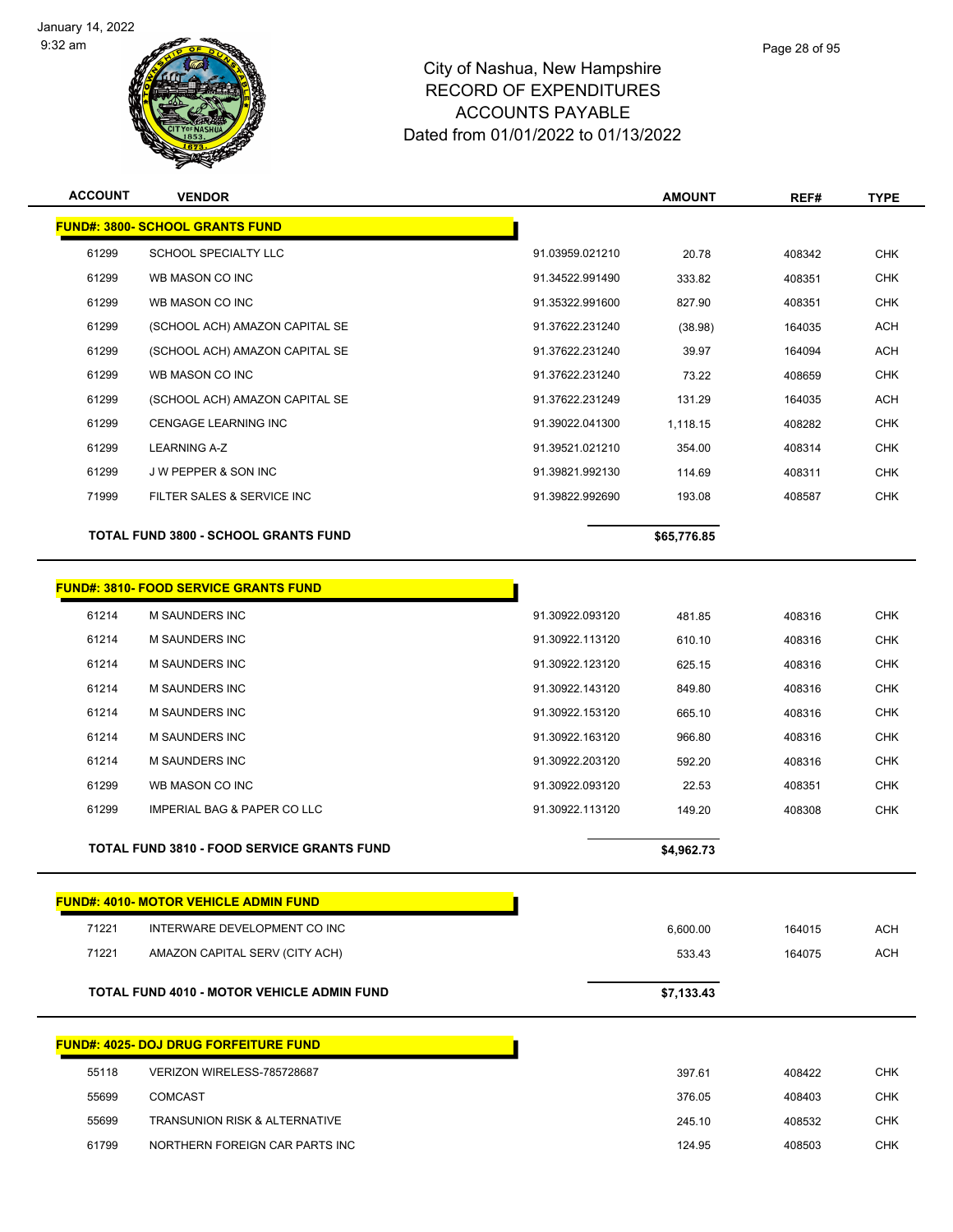| <b>ACCOUNT</b><br><b>VENDOR</b>                      | <b>AMOUNT</b>              | REF#   | <b>TYPE</b> |
|------------------------------------------------------|----------------------------|--------|-------------|
| TOTAL FUND 4025 - DOJ DRUG FORFEITURE FUND           | \$1,143.71                 |        |             |
| <b>FUND#: 4053- FIRE REGIONAL HAZMAT FUND</b>        |                            |        |             |
| 71000<br>ATLANTIC SAFETY PRODUCTS                    | 1,470.00                   | 408142 | <b>CHK</b>  |
| TOTAL FUND 4053 - FIRE REGIONAL HAZMAT FUND          | \$1,470.00                 |        |             |
| <b>FUND#: 4080- NASHUA CONSERVATION FUND</b>         |                            |        |             |
| 53142<br>NASHUA REGIONAL PLANNING COMM               | 140.00                     | 408495 | <b>CHK</b>  |
| <b>TOTAL FUND 4080 - NASHUA CONSERVATION FUND</b>    | \$140.00                   |        |             |
| <b>FUND#: 4085- NASHUA RIVERWALK TIF DISTRICT</b>    |                            |        |             |
| 53107<br>VANASSE HANGEN BRUSTLIN INC                 | 32,863.14                  | 408539 | <b>CHK</b>  |
| 75290<br>US BANK (091000022)                         | 4,100.00                   | 164040 | <b>ACH</b>  |
| TOTAL FUND 4085 - NASHUA RIVERWALK TIF DISTRICT      | \$36,963.14                |        |             |
| FUND#: 4090- LIB-LOST/DAMAGED BOOK FINES             |                            |        |             |
| MIDWEST TAPE LLC<br>61814                            | 18.44                      | 164024 | <b>ACH</b>  |
| 61814<br>AMAZON CAPITAL SERV (CITY ACH)              | 69.95                      | 164075 | <b>ACH</b>  |
| 61814<br>MIDWEST TAPE LLC                            | 16.44                      | 164091 | <b>ACH</b>  |
| <b>TOTAL FUND 4090 - LIB-LOST/DAMAGED BOOK FINES</b> | \$104.83                   |        |             |
| <b>FUND#: 5000- CAP PROJECTS-GEN GOVT BLDGS</b>      |                            |        |             |
| 81200<br><b>GATE CITY ELECTRIC</b>                   | 2215.29.22.30<br>1,645.00  | 408173 | <b>CHK</b>  |
| TOTAL FUND 5000 - CAP PROJECTS-GEN GOVT BLDGS        | \$1,645.00                 |        |             |
| <b>FUND#: 5005- CAP PROJECTS-GEN GOVT</b>            |                            |        |             |
| 53415<br>VISION GOVERNMENT SOLUTIONS                 | 2300.32.20.10<br>30,416.67 | 408249 | <b>CHK</b>  |
| TOTAL FUND 5005 - CAP PROJECTS-GEN GOVT              | \$30,416.67                |        |             |
| <b>FUND#: 5050- CAP PROJECTS-COMMUNICATIONS</b>      |                            |        |             |
| 55421<br>PETER CINFO                                 | 2008.57.15.01<br>1,475.93  | 408388 | <b>CHK</b>  |
| TOTAL FUND 5050 - CAP PROJECTS-COMMUNICATIONS        | \$1,475.93                 |        |             |
| FUND#: 5090- CAPITAL PROJECTS-HYDROELECTRIC          |                            |        |             |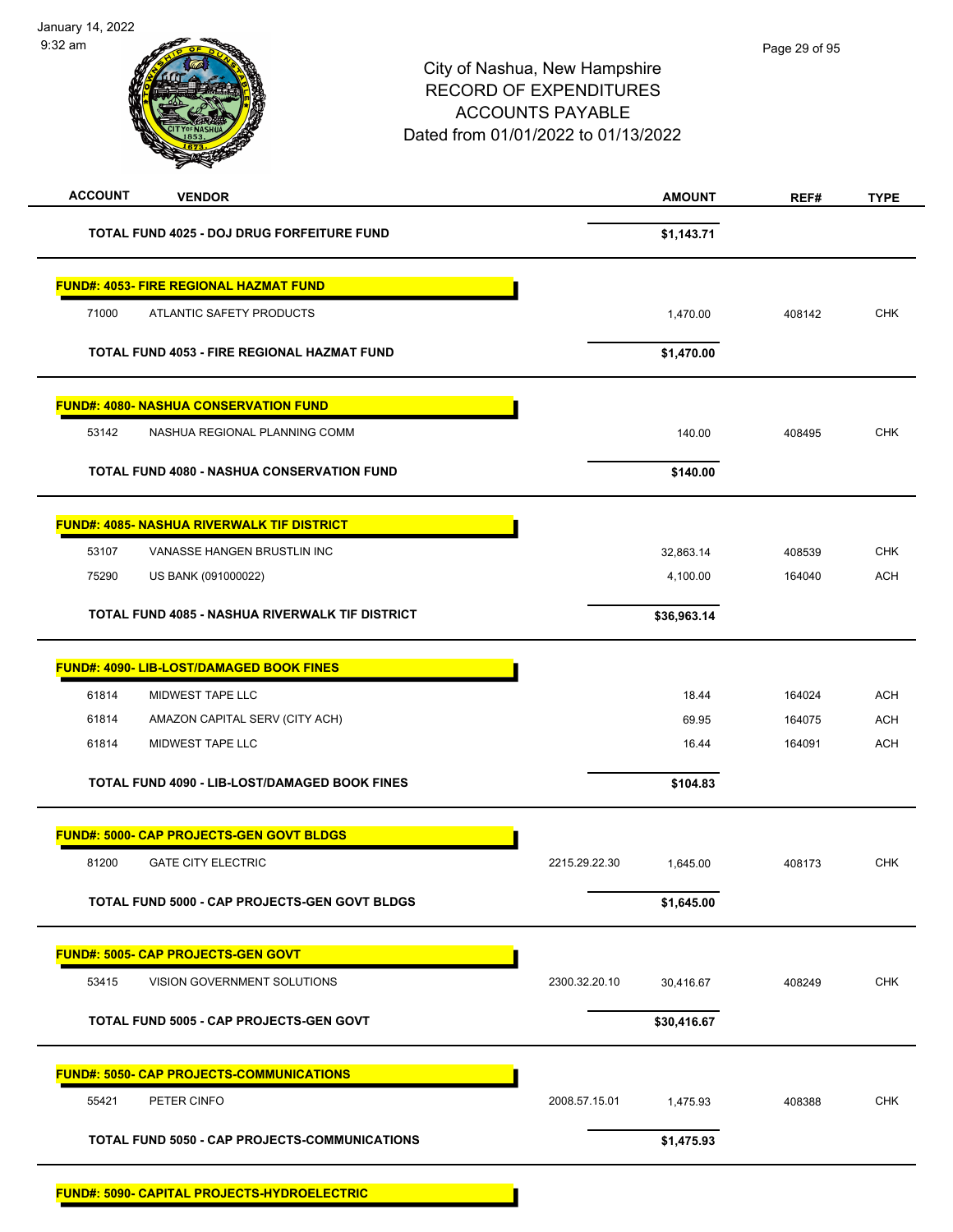January 14, 2022 9:32 am



| <b>ACCOUNT</b> | <b>VENDOR</b>                                         |               | <b>AMOUNT</b>  | REF#   | <b>TYPE</b> |
|----------------|-------------------------------------------------------|---------------|----------------|--------|-------------|
|                | <b>FUND#: 5090- CAPITAL PROJECTS-HYDROELECTRIC</b>    |               |                |        |             |
| 81200          | NORMANDEAU ASSOCIATES INC                             | 2201.70.20.30 | 1,353.50       | 164027 | ACH         |
| 81200          | NORMANDEAU ASSOCIATES INC                             | 2202.70.20.30 | 346.00         | 164027 | <b>ACH</b>  |
|                |                                                       |               |                |        |             |
|                | TOTAL FUND 5090 - CAPITAL PROJECTS-HYDROELECTRIC      |               | \$1,699.50     |        |             |
|                | <b>FUND#: 5200- CAPITAL PROJECTS-PUBLIC WORKS</b>     |               |                |        |             |
| 81704          | S W COLE ENGINEERING INC                              | 2055.60.19.30 | 2,625.00       | 408517 | <b>CHK</b>  |
|                |                                                       |               |                |        |             |
|                | TOTAL FUND 5200 - CAPITAL PROJECTS-PUBLIC WORKS       |               | \$2,625.00     |        |             |
|                | <b>FUND#: 5700- CAP PROJECTS-BROAD ST PARKWAY</b>     |               |                |        |             |
| 81700          | HAYNER / SWANSON INC                                  | 1061.60.05.65 | 5,067.25       | 164080 | <b>ACH</b>  |
| 81700          | PENNICHUCK WATER WORKS INC                            | 1061.60.07.55 | 660.96         | 408417 | CHK         |
| 81700          | <b>LIBERTY UTILITIES - NH</b>                         | 1061.60.11.10 | 153.38         | 408125 | <b>CHK</b>  |
| 81700          | PENNICHUCK WATER WORKS INC                            | 1061.60.11.10 | 59.16          | 408127 | <b>CHK</b>  |
| 81700          | <b>SPRAGUE RESOURCES LP</b>                           | 1061.60.11.10 | 102.55         | 408523 | <b>CHK</b>  |
|                | TOTAL FUND 5700 - CAP PROJECTS-BROAD ST PARKWAY       |               | \$6,043.30     |        |             |
|                |                                                       |               |                |        |             |
|                | <b>FUND#: 5800- SCHOOL CAPITAL PROJECTS FUND</b>      |               |                |        |             |
| 81200          | <b>HARRIMAN ASSOCIATES</b>                            | 1175.91.19.31 | 21,079.03      | 408303 | <b>CHK</b>  |
| 81200          | HARVEY CONSTRUCTION CORP                              | 1175.91.19.31 | 947,611.45     | 408304 | <b>CHK</b>  |
| 81200          | JOHN TURNER CONSULTING INC                            | 1175.91.19.31 | 2,067.50       | 408312 | CHK         |
| 81200          | PAGE STREET LEASING LLC                               | 1175.91.19.31 | 95.00          | 408328 | CHK         |
| 81200          | TURNER BUILDING SCIENCE LLC                           | 1175.91.19.31 | 6.101.17       | 408347 | <b>CHK</b>  |
| 81200          | VANASSE & ASSOCIATES                                  | 1175.91.19.31 | 2.333.82       | 408349 | CHK         |
| 81200          | ALLIED UNIVERSAL TECHNOLOGY                           | 1175.91.19.32 | 2,620.00       | 408265 | <b>CHK</b>  |
| 81200          | PRO AV SYSTEMS INC                                    | 1175.91.19.32 | 72,448.60      | 408332 | <b>CHK</b>  |
| 81200          | TURNER BUILDING SCIENCE LLC                           | 1175.91.19.32 | 3,974.12       | 408347 | <b>CHK</b>  |
| 81200          | <b>HARRIMAN ASSOCIATES</b>                            | 1175.91.19.33 | 30,415.52      | 408303 | <b>CHK</b>  |
| 81200          | VANASSE & ASSOCIATES                                  | 1175.91.19.33 | 2,661.14       | 408349 | <b>CHK</b>  |
|                | <b>TOTAL FUND 5800 - SCHOOL CAPITAL PROJECTS FUND</b> |               | \$1,091,407.35 |        |             |
|                |                                                       |               |                |        |             |
|                | FUND#: 6000- SOLID WASTE FUND                         |               |                |        |             |
| 54100          | <b>EVERSOURCE</b>                                     |               | 1,425.91       | 408080 | CHK         |
| 54141          | PENNICHUCK WATER WORKS INC                            |               | 413.20         | 408127 | <b>CHK</b>  |
| 54200          | BILLS WORLD CLASS CLEANING SER                        |               | 780.00         | 408148 | CHK         |
| 54280          | <b>GRAINGER</b>                                       |               | 170.09         | 408175 | <b>CHK</b>  |
| 54280          | HOME DEPOT CREDIT SERVICE 3065                        |               | 363.81         | 408183 | <b>CHK</b>  |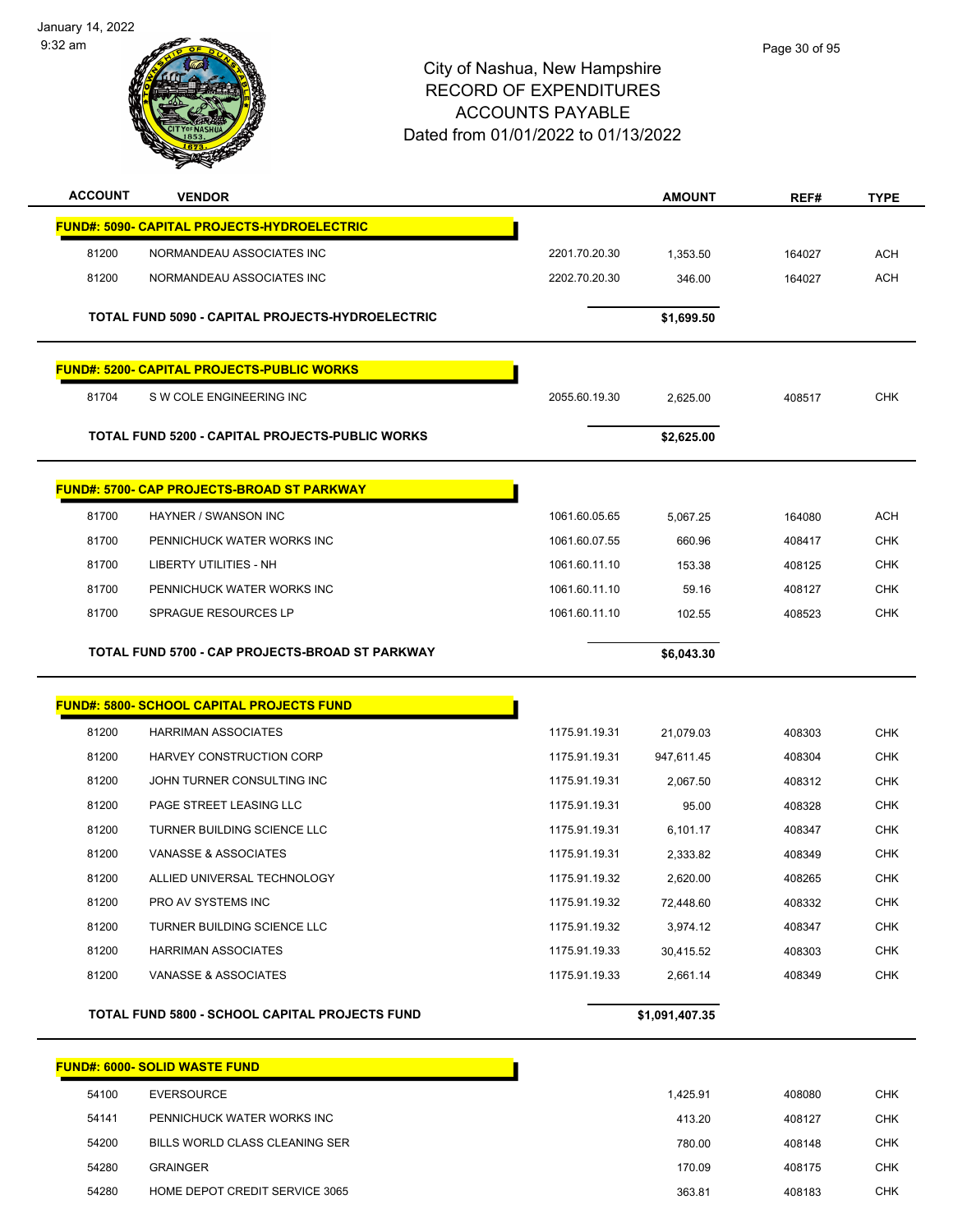

| Page 31 of 95 |
|---------------|
|               |

| <b>ACCOUNT</b> | <b>VENDOR</b>                        |               | <b>AMOUNT</b> | REF#   | <b>TYPE</b> |
|----------------|--------------------------------------|---------------|---------------|--------|-------------|
|                | <b>FUND#: 6000- SOLID WASTE FUND</b> |               |               |        |             |
| 54492          | <b>SPRINT</b>                        |               | 151.20        | 408686 | <b>CHK</b>  |
| 54600          | MCDEVITT TRUCKS INC                  |               | 101.02        | 164020 | <b>ACH</b>  |
| 54600          | MCNEILUS TRUCK & MANUFACTURING       |               | 1,596.95      | 164021 | ACH         |
| 54600          | AMAZON CAPITAL SERV (CITY ACH)       |               | 319.15        | 164075 | <b>ACH</b>  |
| 54600          | HOWARD P FAIRFIELD LLC               |               | 71.16         | 164081 | ACH         |
| 54600          | MCDEVITT TRUCKS INC                  |               | 70.38         | 164088 | ACH         |
| 54600          | MCNEILUS TRUCK & MANUFACTURING       |               | 991.70        | 164089 | <b>ACH</b>  |
| 54600          | AT NEW HAMPSHIRE LLC                 |               | (126.68)      | 408141 | <b>CHK</b>  |
| 54600          | <b>GRAINGER</b>                      |               | 239.55        | 408175 | <b>CHK</b>  |
| 54600          | MILL METALS CORP                     |               | 71.90         | 408203 | <b>CHK</b>  |
| 54600          | O'REILLY AUTO PARTS                  |               | 2.69          | 408211 | CHK         |
| 54600          | <b>SANEL NAPA</b>                    |               | 160.55        | 408231 | <b>CHK</b>  |
| 54600          | <b>CLEAN HARBORS ENVIRONMENTAL</b>   |               | 300.27        | 408401 | <b>CHK</b>  |
| 54600          | <b>GRAINGER</b>                      |               | 15.31         | 408472 | <b>CHK</b>  |
| 54600          | SOUTHWORTH-MILTON INC                |               | 3,442.28      | 408521 | <b>CHK</b>  |
| 55421          | TREASURER STATE OF NH                |               | 75.00         | 408386 | CHK         |
| 55607          | UNITED PARCEL SERVICE                |               | 15.45         | 408128 | <b>CHK</b>  |
| 55607          | UNITED PARCEL SERVICE                |               | 15.50         | 408421 | <b>CHK</b>  |
| 55699          | CYN ENVIROMENTAL SERVICES            |               | 385.00        | 164011 | <b>ACH</b>  |
| 55699          | <b>ACTION KING SERVICES</b>          |               | 330.00        | 408136 | <b>CHK</b>  |
| 55699          | NORTH COAST SERVICES LLC             |               | 1,527.28      | 408209 | CHK         |
| 55699          | ONDUS MECHANICAL & APPLIANCE         |               | 770.00        | 408213 | <b>CHK</b>  |
| 55699          | <b>ACTION KING SERVICES</b>          |               | 225.00        | 408426 | <b>CHK</b>  |
| 55699          | NORTH COAST SERVICES LLC             |               | 1,798.46      | 408502 | <b>CHK</b>  |
| 61100          | NEW HAMPSHIRE CLOCKS                 |               | 167.00        | 408208 | <b>CHK</b>  |
| 61100          | WB MASON CO INC                      |               | 114.55        | 408540 | <b>CHK</b>  |
| 61107          | <b>CINTAS #016</b>                   |               | 47.85         | 408155 | <b>CHK</b>  |
| 61110          | ALECS SHOE STORE INC                 |               | 90.00         | 408430 | <b>CHK</b>  |
| 61307          | SHATTUCK MALONE OIL CO               |               | 1,730.66      | 408520 | <b>CHK</b>  |
| 61428          | WB MASON CO INC                      |               | 699.48        | 408540 | <b>CHK</b>  |
| 61705          | MAYNARD & LESIEUR INC                |               | 1,976.40      | 408490 | <b>CHK</b>  |
| 71000          | SOUTHWORTH-MILTON INC                |               | 450.00        | 408521 | <b>CHK</b>  |
| 75200          | US BANK (091000022)                  |               | 3,900.00      | 164040 | <b>ACH</b>  |
| 81500          | SOUTHWORTH-MILTON INC                | 2404.68.22.40 | 485,450.00    | 408521 | <b>CHK</b>  |
|                |                                      |               |               |        |             |

**TOTAL FUND 6000 - SOLID WASTE FUND \$510,328.07** 

#### **FUND#: 6200- WASTEWATER FUND**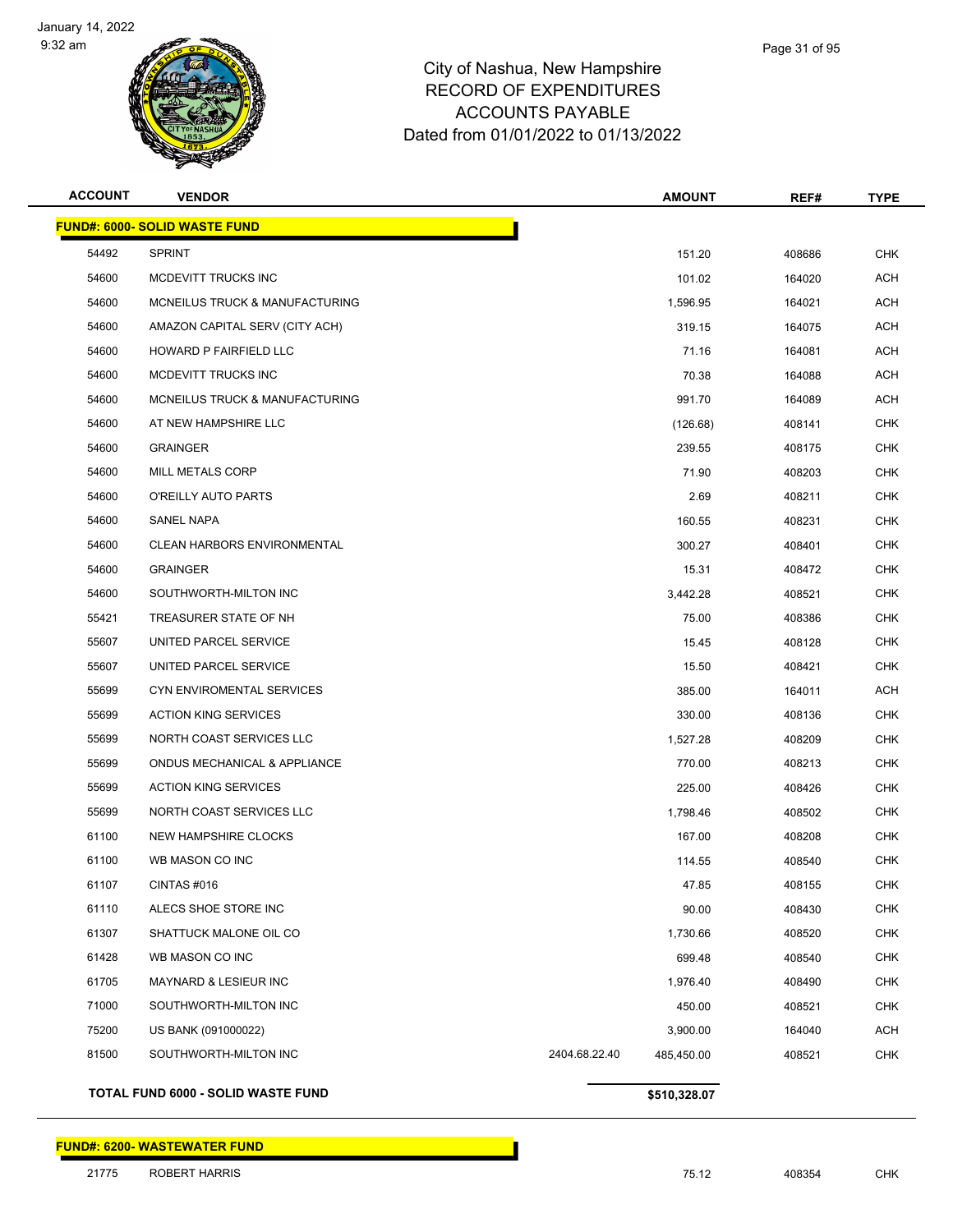

| <b>ACCOUNT</b> | <b>VENDOR</b>                       | <b>AMOUNT</b> | REF#   | <b>TYPE</b> |
|----------------|-------------------------------------|---------------|--------|-------------|
|                | <b>FUND#: 6200- WASTEWATER FUND</b> |               |        |             |
| 44597          | HILLSBOROUGH COUNTY REGISTRY        | 2.53          | 408182 | <b>CHK</b>  |
| 53107          | <b>WRIGHT-PIERCE</b>                | 6,533.39      | 164034 | <b>ACH</b>  |
| 53107          | EASTERN ANALYTICAL INC              | 438.25        | 408167 | CHK         |
| 53107          | EASTERN ANALYTICAL INC              | 32.50         | 408464 | <b>CHK</b>  |
| 53107          | <b>FLOW ASSESSMENT SERVICES LLC</b> | 7,000.00      | 408468 | <b>CHK</b>  |
| 53467          | <b>MAILINGS UNLIMITED</b>           | 8,463.83      | 164019 | ACH         |
| 53467          | <b>MAILINGS UNLIMITED</b>           | 519.55        | 164087 | <b>ACH</b>  |
| 53467          | PENNICHUCK WATER WORKS INC          | 10,150.80     | 408126 | <b>CHK</b>  |
| 54100          | EVERSOUCE-POWER SUPPLY              | 53,341.16     | 408079 | <b>CHK</b>  |
| 54100          | <b>EVERSOURCE</b>                   | 325.68        | 408080 | <b>CHK</b>  |
| 54100          | <b>EVERSOURCE</b>                   | 1,346.27      | 408115 | CHK         |
| 54114          | LIBERTY UTILITIES - NH              | 3,194.73      | 408083 | <b>CHK</b>  |
| 54114          | <b>LIBERTY UTILITIES - NH</b>       | 1,061.87      | 408084 | CHK         |
| 54114          | <b>LIBERTY UTILITIES - NH</b>       | 3,741.08      | 408085 | <b>CHK</b>  |
| 54114          | LIBERTY UTILITIES - NH              | 1,230.45      | 408086 | <b>CHK</b>  |
| 54114          | LIBERTY UTILITIES - NH              | 62.76         | 408087 | CHK         |
| 54114          | LIBERTY UTILITIES - NH              | 71.26         | 408088 | <b>CHK</b>  |
| 54114          | LIBERTY UTILITIES - NH              | 70.63         | 408089 | CHK         |
| 54114          | LIBERTY UTILITIES - NH              | 67.18         | 408092 | <b>CHK</b>  |
| 54114          | LIBERTY UTILITIES - NH              | 62.59         | 408120 | <b>CHK</b>  |
| 54114          | SPRAGUE RESOURCES LP                | 12,345.78     | 408523 | CHK         |
| 54141          | PENNICHUCK WATER WORKS INC          | 2,939.59      | 408127 | <b>CHK</b>  |
| 54487          | M & M ELECTRICAL SUPPLY CO INC      | 2,357.93      | 164018 | ACH         |
| 54487          | M & M ELECTRICAL SUPPLY CO INC      | 2,264.79      | 164086 | <b>ACH</b>  |
| 54487          | F W WEBB COMPANY                    | 887.78        | 408169 | CHK         |
| 54487          | <b>FASTENAL CO</b>                  | 280.65        | 408170 | <b>CHK</b>  |
| 54487          | <b>GRAINGER</b>                     | 1,008.68      | 408175 | <b>CHK</b>  |
| 54487          | <b>GRAINGER</b>                     | 124.24        | 408472 | <b>CHK</b>  |
| 54492          | <b>SPRINT</b>                       | 75.60         | 408686 | <b>CHK</b>  |
| 54600          | AT NEW HAMPSHIRE LLC                | 139.61        | 408141 | <b>CHK</b>  |
| 54600          | <b>CUES INC</b>                     | 952.50        | 408160 | <b>CHK</b>  |
| 54600          | <b>SANEL NAPA</b>                   | 158.96        | 408229 | <b>CHK</b>  |
| 54600          | <b>SANEL NAPA</b>                   | 8.56          | 408231 | <b>CHK</b>  |
| 54600          | <b>CLEAN HARBORS ENVIRONMENTAL</b>  | 300.25        | 408401 | <b>CHK</b>  |
| 54600          | <b>BEST FORD</b>                    | (228.00)      | 408439 | <b>CHK</b>  |
| 54600          | SANITARY EQUIPMENT CO INC           | 2,314.70      | 408518 | <b>CHK</b>  |
| 54828          | US BANK EQUIPMENT FINANCE           | 123.14        | 408538 | <b>CHK</b>  |
| 55109          | CONSOLIDATED COMMUNICATIONS         | 517.05        | 408114 | CHK         |
| 55109          | CONSOLIDATED COMMUNICATIONS         | 47.33         | 408405 | <b>CHK</b>  |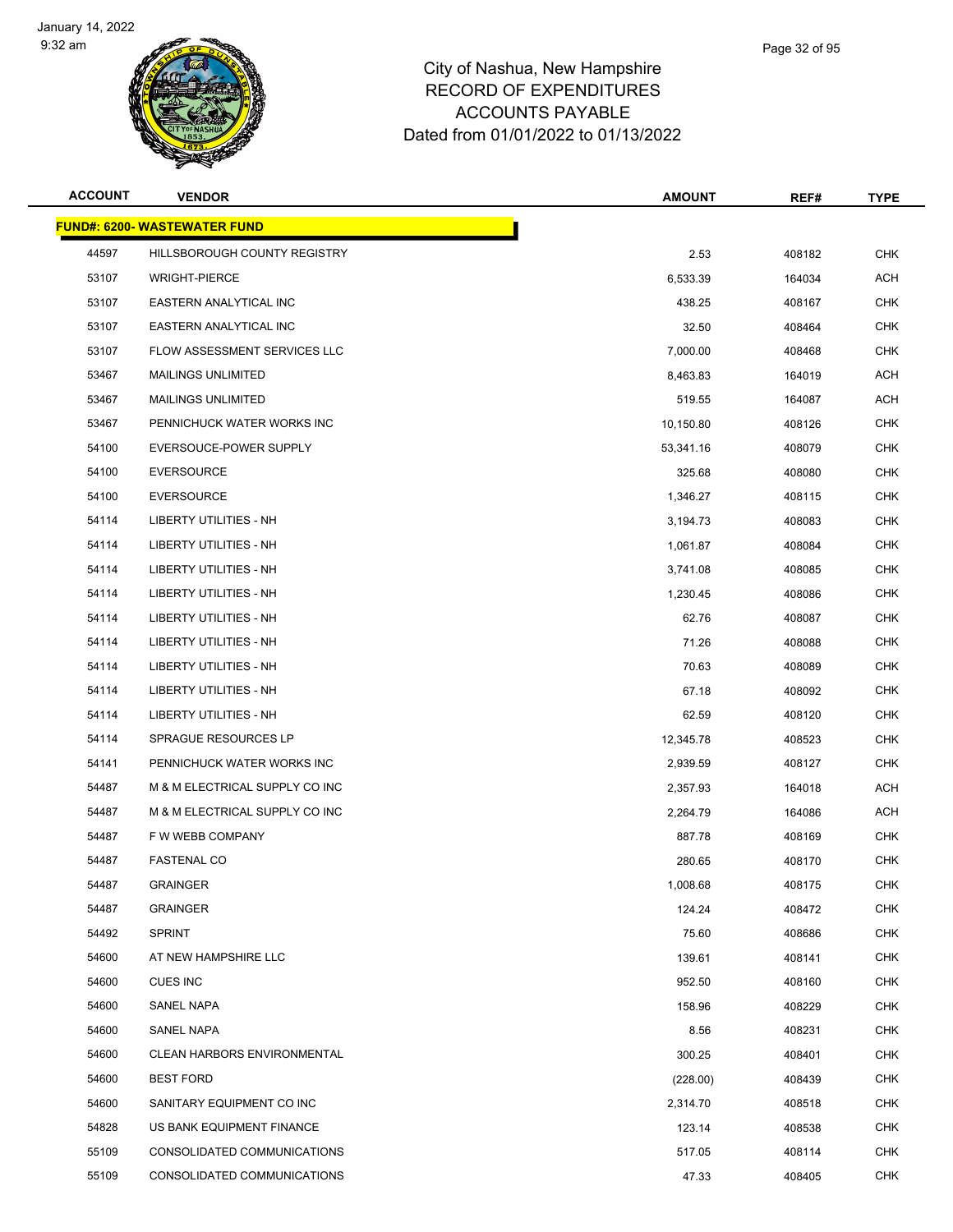

| Page 33 of 95 |
|---------------|
|               |

| <b>ACCOUNT</b> | <b>VENDOR</b>                             |               | <b>AMOUNT</b> | REF#   | <b>TYPE</b> |
|----------------|-------------------------------------------|---------------|---------------|--------|-------------|
|                | <b>FUND#: 6200- WASTEWATER FUND</b>       |               |               |        |             |
| 55109          | CONSOLIDATED COMMUNICATIONS               |               | 47.33         | 408406 | <b>CHK</b>  |
| 55109          | <b>FIRSTLIGHT</b>                         |               | 170.55        | 408409 | <b>CHK</b>  |
| 55118          | VERIZON WIRELESS-342053899-003            |               | 120.03        | 408130 | <b>CHK</b>  |
| 55200          | WATER ENVIRONMENT FEDERATION              |               | 360.00        | 408133 | <b>CHK</b>  |
| 55421          | <b>NEIWPCC</b>                            |               | 75.00         | 408411 | <b>CHK</b>  |
| 55514          | TREASURER STATE OF NH                     |               | 500.00        | 408385 | <b>CHK</b>  |
| 55699          | JOHNSON CONTROLS INC                      |               | 5,666.92      | 164016 | <b>ACH</b>  |
| 55699          | M B MAINTENANCE INC                       |               | 225.00        | 408196 | <b>CHK</b>  |
| 55699          | PROGRESSIVE ALARM SERVICES INC            |               | 3,290.00      | 408224 | <b>CHK</b>  |
| 55699          | <b>CRYSTAL ROCK</b>                       |               | 227.73        | 408408 | <b>CHK</b>  |
| 55699          | CHEMSERVE ENVIRONMENTAL ANALYS            |               | 207.50        | 408448 | <b>CHK</b>  |
| 55699          | PROGRESSIVE ALARM SERVICES INC            |               | 2,373.20      | 408512 | <b>CHK</b>  |
| 61100          | WB MASON CO INC                           |               | (28.41)       | 408250 | <b>CHK</b>  |
| 61107          | CINTAS#016                                |               | 293.55        | 408155 | <b>CHK</b>  |
| 61107          | CINTAS#016                                |               | 293.55        | 408449 | <b>CHK</b>  |
| 61149          | <b>HACH COMPANY</b>                       |               | 283.75        | 408179 | <b>CHK</b>  |
| 61149          | <b>HEALTH &amp; SAFETY SVCS UNLIMITED</b> |               | 185.00        | 408181 | <b>CHK</b>  |
| 61149          | <b>EMD MILLIPORE CORPORATION</b>          |               | 1,307.00      | 408465 | <b>CHK</b>  |
| 61156          | <b>BORDEN &amp; REMINGTON CORP</b>        |               | 3,604.78      | 164076 | ACH         |
| 61156          | POLYDYNE INC                              |               | 11,522.08     | 408220 | <b>CHK</b>  |
| 61156          | POLYDYNE INC                              |               | 52,111.33     | 408510 | <b>CHK</b>  |
| 61299          | AMAZON CAPITAL SERV (CITY ACH)            |               | 62.97         | 164075 | <b>ACH</b>  |
| 61299          | F W WEBB COMPANY                          |               | 40.69         | 408169 | <b>CHK</b>  |
| 61299          | <b>GRAINGER</b>                           |               | 45.30         | 408175 | <b>CHK</b>  |
| 61299          | HOME DEPOT CREDIT SERVICE 3065            |               | 68.62         | 408183 | <b>CHK</b>  |
| 61299          | <b>SANEL NAPA</b>                         |               | 68.61         | 408229 | <b>CHK</b>  |
| 61299          | ARCSOURCE INC                             |               | 1,044.75      | 408433 | CHK         |
| 61299          | <b>FASTENAL CO</b>                        |               | 718.84        | 408466 | <b>CHK</b>  |
| 61299          | HOME DEPOT CREDIT SERVICE 3065            |               | 109.54        | 408477 | <b>CHK</b>  |
| 71000          | F W WEBB COMPANY                          |               | 5,241.04      | 408169 | <b>CHK</b>  |
| 71000          | <b>CHADWICK BAROSS INC</b>                |               | 1,320.00      | 408446 | <b>CHK</b>  |
| 71025          | M & M ELECTRICAL SUPPLY CO INC            |               | 339.85        | 164018 | <b>ACH</b>  |
| 71025          | M & M ELECTRICAL SUPPLY CO INC            |               | 10.94         | 164086 | <b>ACH</b>  |
| 71025          | <b>GRAINGER</b>                           |               | 112.77        | 408472 | CHK         |
| 81200          | FIRST ELECTRIC MOTOR SERVICE              |               | 4,359.00      | 408172 | <b>CHK</b>  |
| 81300          | <b>WALDRON ENGINEERING &amp;</b>          | 2044.69.18.30 | 1,472.22      | 164033 | ACH         |
| 81700          | DEFELICE CORPORATION                      | 2035.69.21.30 | 112,500.00    | 164073 | <b>ACH</b>  |
|                | TOTAL FUND 6200 - WASTEWATER FUND         |               | \$334,761.80  |        |             |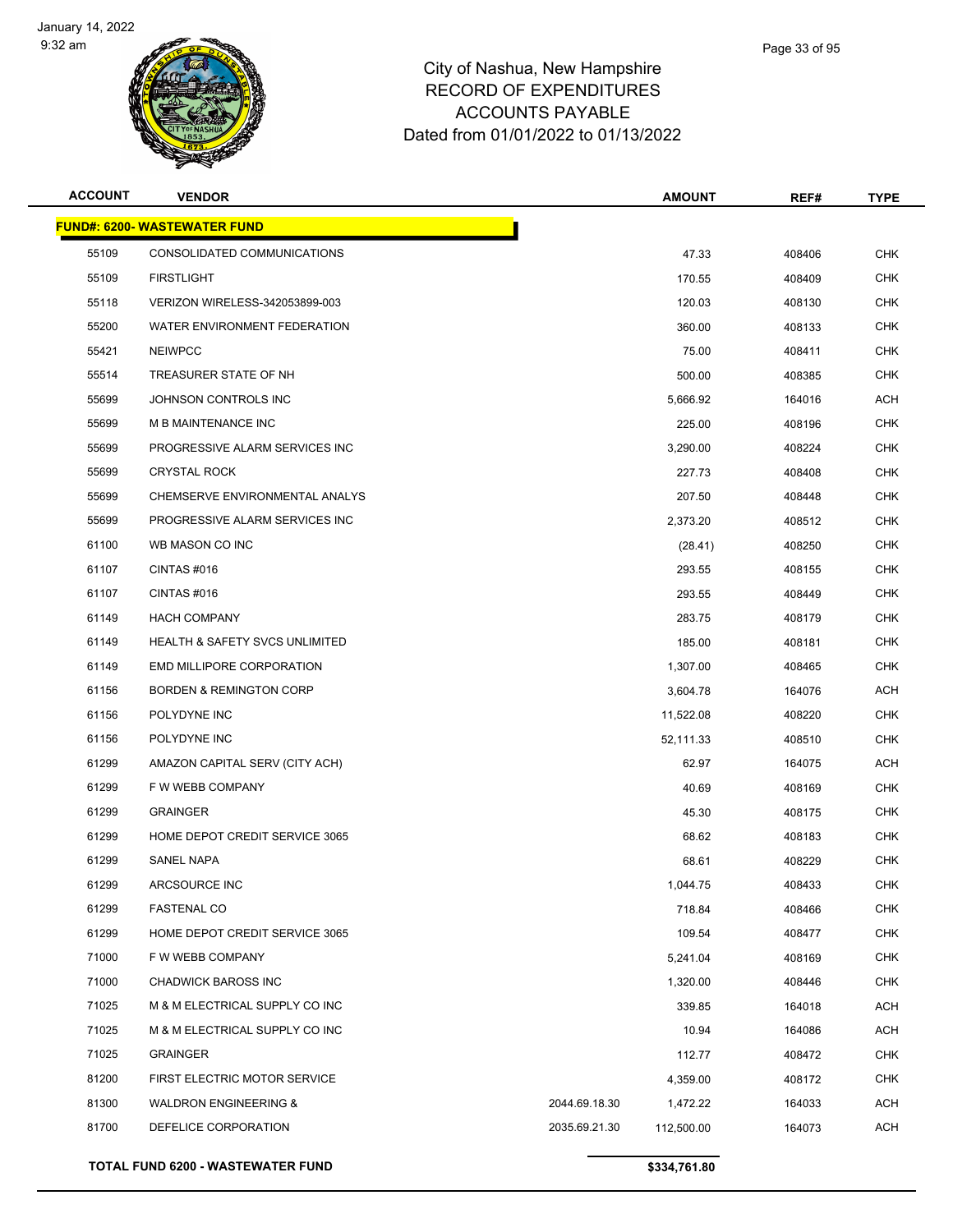

| <b>ACCOUNT</b> | <b>VENDOR</b>                                    | <b>AMOUNT</b> | REF#   | <b>TYPE</b> |
|----------------|--------------------------------------------------|---------------|--------|-------------|
|                | <b>FUND#: 6500- PROPERTY &amp; CASUALTY FUND</b> |               |        |             |
| 54267          | SECURITY MONITORING SERVICES                     | 50.00         | 408235 | <b>CHK</b>  |
| 59120          | USI INSURANCE SERVICES LLC                       | 742.50        | 164031 | ACH         |
| 59207          | APPLE NASHUA LLC                                 | 992.89        | 408365 | <b>CHK</b>  |
| 59207          | APPLE THERAPY MANCHESTER                         | 1,078.34      | 408366 | CHK         |
| 59207          | DARTMOUTH HITCHCOCK CLINIC                       | 374.00        | 408367 | <b>CHK</b>  |
| 59207          | FOUNDATION MEDICAL PARTNERS                      | 300.00        | 408368 | <b>CHK</b>  |
| 59207          | FOUR SEASONS ORTHOPEDIC CENTER                   | 801.00        | 408369 | <b>CHK</b>  |
| 59207          | <b>HEALTHLIFE PHARMACY SERVICES</b>              | 77.04         | 408370 | CHK         |
| 59207          | NEW ENGLAND LIFE CARE INC                        | 25,863.36     | 408371 | CHK         |
| 59207          | PAIN SOLUTIONS PLLC                              | 425.00        | 408372 | CHK         |
| 59207          | PARENT CHIROPRACTIC CENTER                       | 1,495.00      | 408373 | CHK         |
| 59207          | PERFORMANCE REHAB INC                            | 1,150.00      | 408374 | <b>CHK</b>  |
| 59207          | SO NH REGIONAL MEDICAL CENTER                    | 1,260.75      | 408375 | CHK         |
| 59207          | ST JOSEPH HOSPITAL                               | 888.00        | 408376 | CHK         |
| 59207          | STONERIVER PHARMACY SOLUTIONS                    | 208.89        | 408377 | CHK         |
| 59207          | AMOSKEAG ANETHESIA PLLC                          | 3,163.50      | 408671 | <b>CHK</b>  |
| 59207          | AMRAMP NH & ME                                   | 500.00        | 408672 | <b>CHK</b>  |
| 59207          | <b>CONVENIENTMD LLC</b>                          | 422.42        | 408673 | CHK         |
| 59207          | DARTMOUTH HITCHCOCK CLINIC                       | 2,056.00      | 408674 | CHK         |
| 59207          | FOUNDATION MEDICAL PARTNERS                      | 347.00        | 408675 | <b>CHK</b>  |
| 59207          | FOUR SEASONS ORTHOPEDIC CENTER                   | 3,387.75      | 408676 | CHK         |
| 59207          | INJURED WORKERS PHARMACY LLC                     | 81.92         | 408678 | <b>CHK</b>  |
| 59207          | THE LOWELL GENERAL HOSPITAL                      | 675.19        | 408679 | CHK         |
| 59207          | NH NEUROSPINE INSTITUTE                          | 140.00        | 408680 | <b>CHK</b>  |
| 59207          | ORTHOPEDIC SURGICAL ASSOCIATES                   | 840.00        | 408681 | <b>CHK</b>  |
| 59207          | SHIELDS MRI PORTSMOUTH                           | 1,650.00      | 408682 | <b>CHK</b>  |
| 59207          | SO NH REGIONAL MEDICAL CENTER                    | 2,208.67      | 408683 | CHK         |
| 59207          | ST JOSEPH HOSPITAL                               | 380.00        | 408684 | <b>CHK</b>  |
| 59207          | <b>VRS DISABILITY MANAGEMENT</b>                 | 320.70        | 408685 | <b>CHK</b>  |
| 59275          | <b>GILLIG LLC</b>                                | 1,411.73      | 408677 | <b>CHK</b>  |
| 61100          | WB MASON CO INC                                  | 0.72          | 408250 | <b>CHK</b>  |
|                | TOTAL FUND 6500 - PROPERTY & CASUALTY FUND       | \$53,292.37   |        |             |

# **FUND#: 6600- BENEFITS SELF INSURANCE FUND** ITT HARTFORD 38,610.39 163985 ACH ITT HARTFORD 9,260.53 163985 ACH ITT HARTFORD 3,126.64 163985 ACH 21516 BOSTON MUTUAL LIFE INSURANCE AND RESERVE THE SERVER OF A 4,888.38 163984 ACH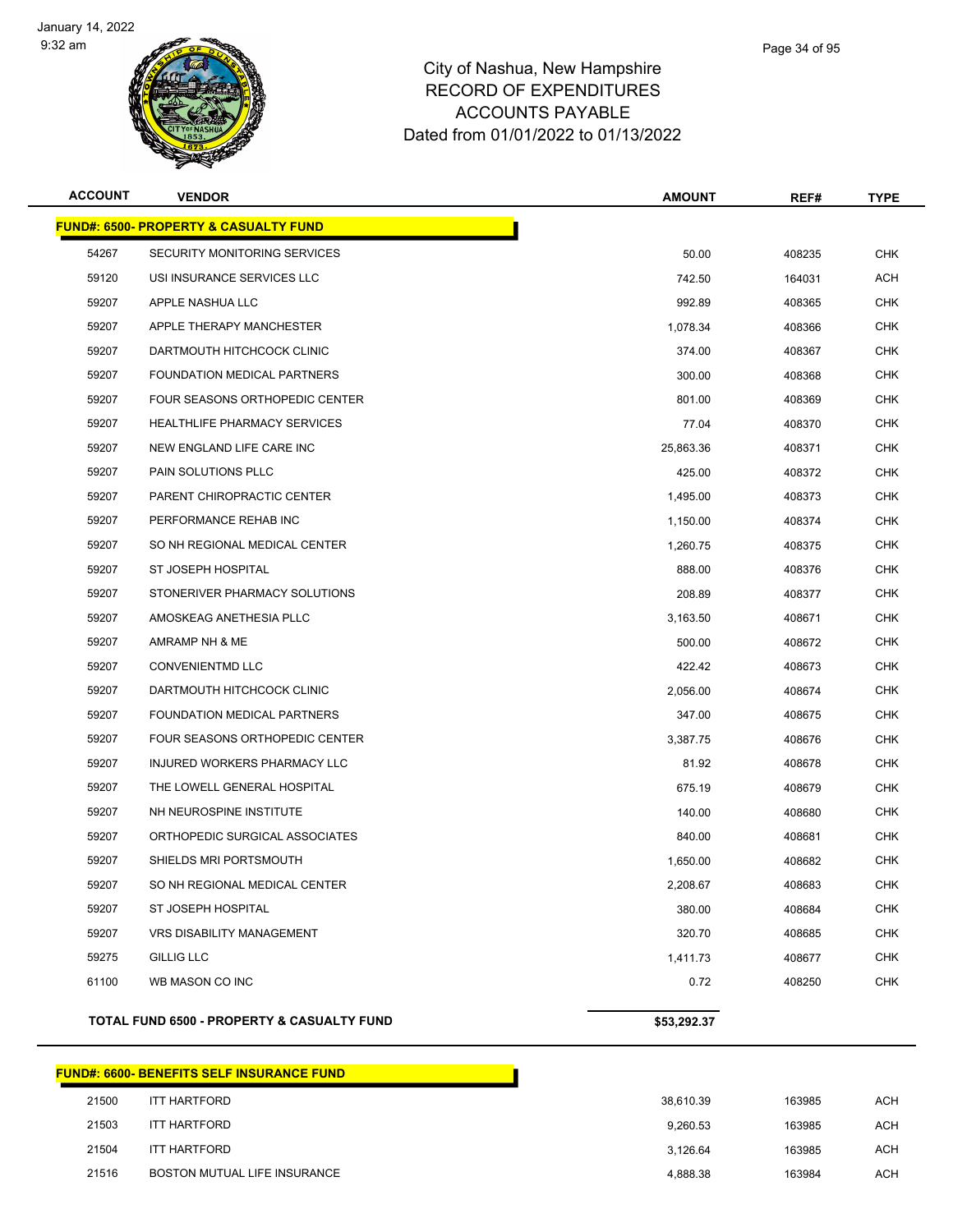



| <b>ACCOUNT</b> | <b>VENDOR</b>                                       | <b>AMOUNT</b>  | REF#             | <b>TYPE</b>       |
|----------------|-----------------------------------------------------|----------------|------------------|-------------------|
|                | <b>FUND#: 6600- BENEFITS SELF INSURANCE FUND</b>    |                |                  |                   |
| 21520          | COLONIAL LIFE AND ACCIDENT INS                      | 712.60         | 163990           | <b>ACH</b>        |
| 21520          | COLONIAL LIFE AND ACCIDENT INS                      | 1,475.91       | 164053           | <b>ACH</b>        |
| 21990          | <b>HOPE LACASSE</b>                                 | 765.40         | 408480           | <b>CHK</b>        |
| 21990          | NASHUA AIRPORT AUTHORITY                            | 10.26          | 408494           | <b>CHK</b>        |
| 45676          | ANTHEM BCBS OF NE                                   | (31, 491.78)   | 163983           | <b>ACH</b>        |
| 52815          | ANTHEM BCBS OF NE                                   | 5,103.29       | 164050           | ACH               |
| 59165          | ANTHEM BCBS OF NE                                   | 133,357.70     | 164050           | <b>ACH</b>        |
| 59500          | NORTHEAST DELTA DENTAL                              | 24,674.40      | 163986           | <b>ACH</b>        |
| 59500          | ANTHEM BCBS OF NE                                   | 95,686.50      | 164050           | <b>ACH</b>        |
| 59507          | ANTHEM BCBS OF NE                                   | 119,664.33     | 163983           | <b>ACH</b>        |
| 59507          | ANTHEM BCBS OF NE                                   | 314,702.35     | 164044           | ACH               |
| 59507          | ANTHEM BCBS OF NE                                   | 424,765.68     | 164050           | <b>ACH</b>        |
| 59507          | ANTHEM BCBS OF NE                                   | 247,023.86     | 163983           | <b>ACH</b>        |
| 59507          | ANTHEM BCBS OF NE                                   | 541,620.16     | 164044           | <b>ACH</b>        |
| 59507          | ANTHEM BCBS OF NE                                   | 669,504.49     | 164050           | <b>ACH</b>        |
| 59507          | ANTHEM BCBS OF NE                                   | 155,110.11     | 163983           | ACH               |
| 59507          | ANTHEM BCBS OF NE                                   | 65,484.97      | 164044           | <b>ACH</b>        |
| 59507          | ANTHEM BCBS OF NE                                   | 81,719.27      | 164050           | <b>ACH</b>        |
| 59525          | NORTHEAST DELTA DENTAL                              | 67,076.42      | 163986           | <b>ACH</b>        |
| 59525          | NORTHEAST DELTA DENTAL                              | 100,950.68     | 164051           | <b>ACH</b>        |
| 59600          | MDX MEDICAL INC                                     | 6,322.97       | 164090           | ACH               |
|                | TOTAL FUND 6600 - BENEFITS SELF INSURANCE FUND      | \$3,080,125.51 |                  |                   |
|                | <b>FUND#: 7506- ETF CONTRIB-WOODLAWN CEMETERY</b>   |                |                  |                   |
| 61299          | <b>HARDY DORIC INC</b>                              | 1,365.00       | 408180           | CHK               |
|                |                                                     |                |                  |                   |
|                | TOTAL FUND 7506 - ETF CONTRIB-WOODLAWN CEMETERY     | \$1,365.00     |                  |                   |
|                | <b>FUND#: 7549- LIBRARY-MISC LIB DONATIONS</b>      |                |                  |                   |
| 68322          | REBECCA R NOEL                                      | 200.00         | 408107           | <b>CHK</b>        |
|                | <b>TOTAL FUND 7549 - LIBRARY-MISC LIB DONATIONS</b> | \$200.00       |                  |                   |
|                | <b>FUND#: 7565- SCHOOL RELATED PROGRAMS-ETF</b>     |                |                  |                   |
|                |                                                     |                |                  |                   |
| 61135<br>61299 | DAVE'S QUALITY DRY CLEANING                         | 4,451.14       | 408288<br>164094 | <b>CHK</b><br>ACH |
|                | (SCHOOL ACH) AMAZON CAPITAL SE                      | 503.99         |                  |                   |
|                | TOTAL FUND 7565 - SCHOOL RELATED PROGRAMS-ETF       | \$4,955.13     |                  |                   |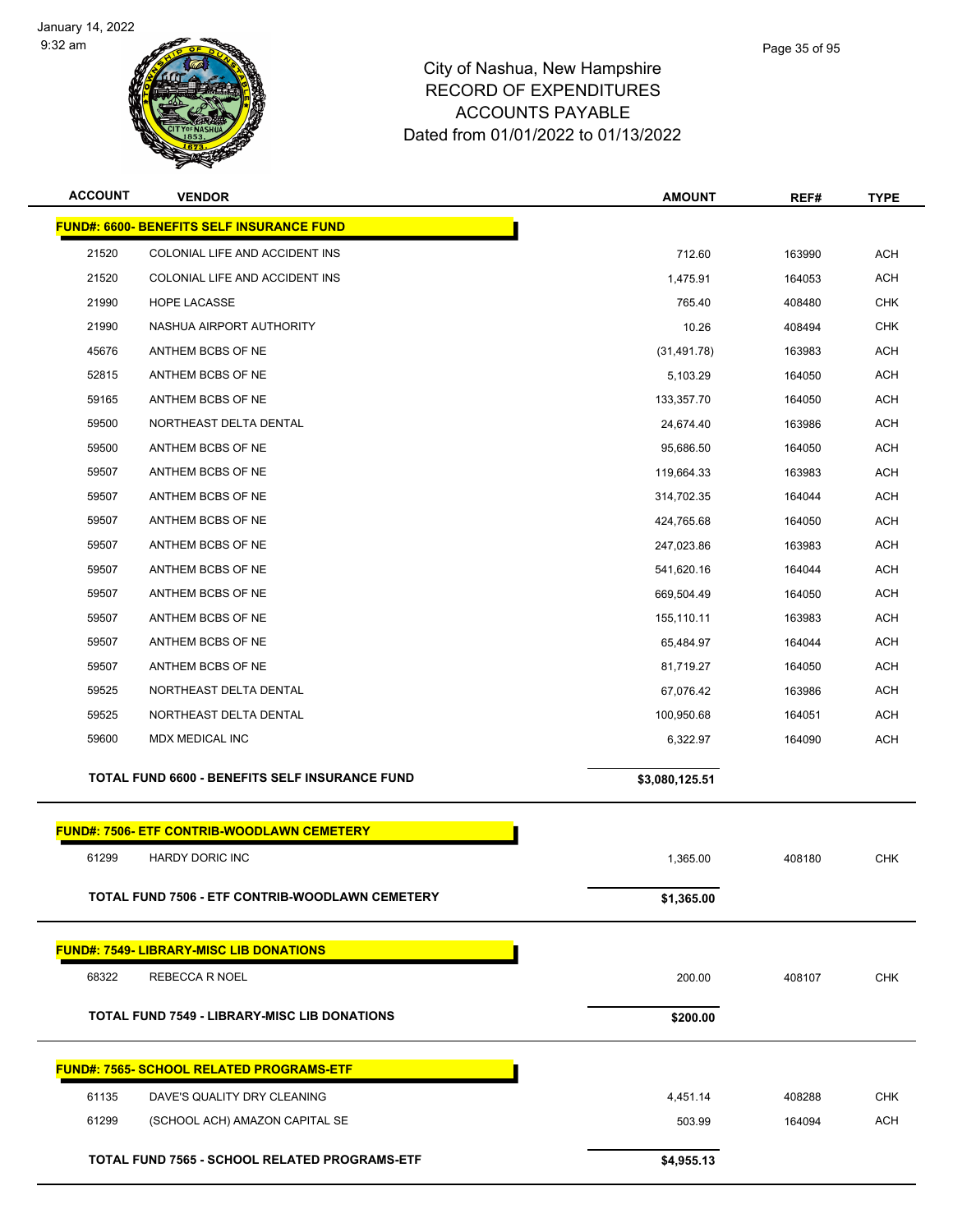January 14, 2022 9:32 am



| <b>ACCOUNT</b> | <b>VENDOR</b>                                       |         | <b>AMOUNT</b> | REF#   | <b>TYPE</b> |
|----------------|-----------------------------------------------------|---------|---------------|--------|-------------|
|                | <b>FUND#: 8063- LIBRARY-HENRY STEARNS FUND</b>      |         |               |        |             |
| 61807          | <b>BAKER &amp; TAYLOR</b>                           |         | 196.22        | 408144 | <b>CHK</b>  |
| 61807          | <b>BAKER &amp; TAYLOR</b>                           |         | 139.72        | 408435 | <b>CHK</b>  |
| 61807          | <b>SCHOLASTIC INC</b>                               |         | 300.06        | 408519 | <b>CHK</b>  |
|                | <b>TOTAL FUND 8063 - LIBRARY-HENRY STEARNS FUND</b> |         | \$636.00      |        |             |
|                | <b>FUND#: 8400- AGENCY-DEVELOPER ESCROWS</b>        |         |               |        |             |
| 21730          | SEQUEL DEVELOPMENT LLC                              | MG-5391 | 1,049.00      | 408396 | <b>CHK</b>  |
| 21730          | STELLOS FAMILY INVESTMENT                           | PB-5410 | 54,826.00     | 408525 | <b>CHK</b>  |
|                | <b>TOTAL FUND 8400 - AGENCY-DEVELOPER ESCROWS</b>   |         | \$55,875.00   |        |             |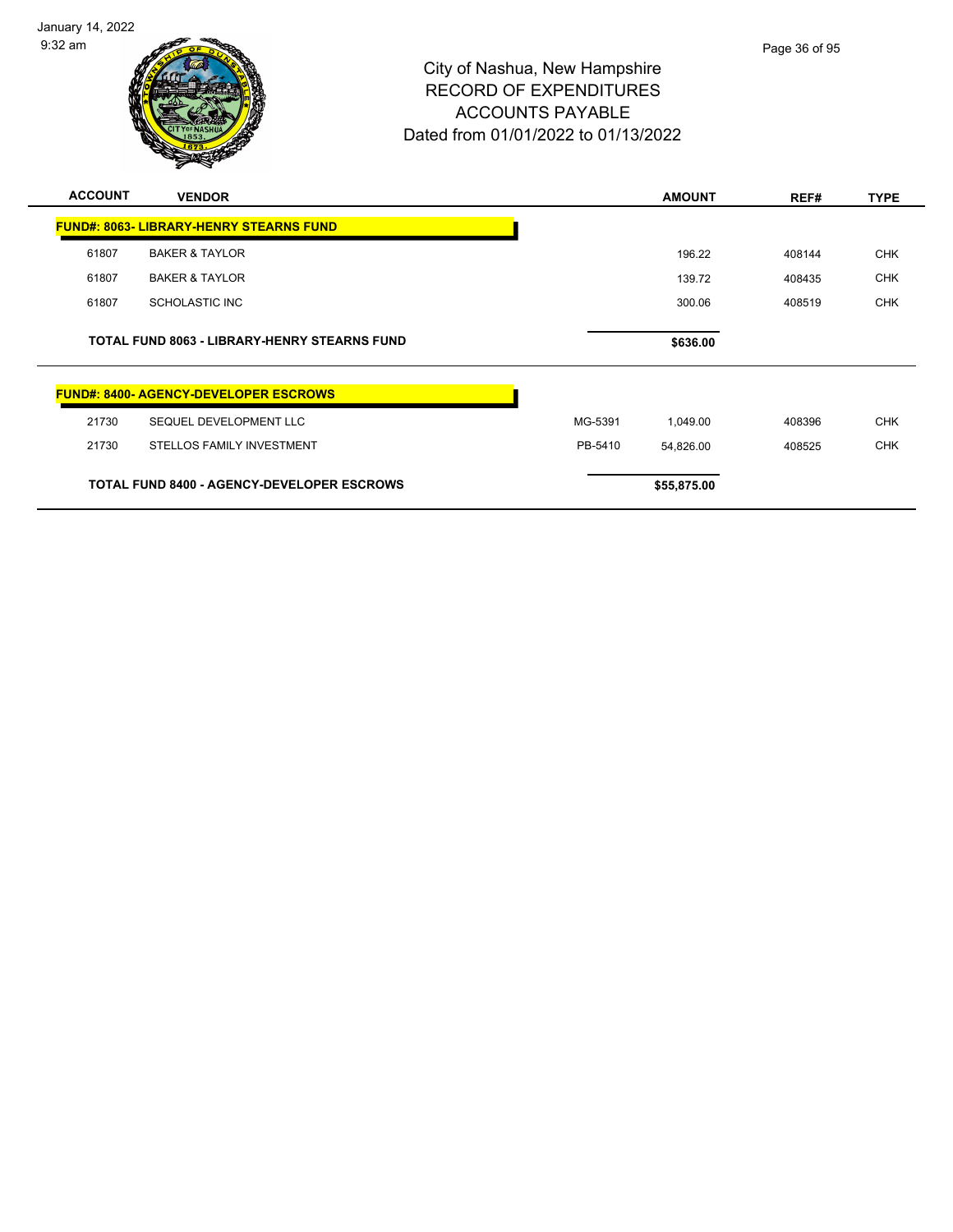

# City of Nashua, New Hampshire RECORD OF EXPENDITURES ACCOUN Dated from 01/0

|                |               |                                       | <b>ACCOUNTS PAYABLE</b><br>Dated from 01/01/2022 to 01/13/2022 |               |             |  |
|----------------|---------------|---------------------------------------|----------------------------------------------------------------|---------------|-------------|--|
| <b>ACCOUNT</b> | <b>VENDOR</b> |                                       | <b>AMOUNT</b>                                                  | REF#          | <b>TYPE</b> |  |
|                |               | <b>SUMMARY BY FUND</b>                |                                                                | <b>AMOUNT</b> |             |  |
|                | 1000          | <b>GENERAL FUND</b>                   |                                                                | 3,545,382.26  |             |  |
|                | 1001          | <b>GENERAL FUND -CAP IMPROVEMENTS</b> |                                                                | 5,736.18      |             |  |
|                | 1010          | <b>GENERAL FUND PY ESCROWS</b>        |                                                                | 20,439.97     |             |  |
|                | 1020          | <b>GENERAL FUND-PY ENCUMBRANCES</b>   |                                                                | 34,694.65     |             |  |

| 1000 | <b>GENERAL FUND</b>                    | 3,545,382.26 |
|------|----------------------------------------|--------------|
| 1001 | <b>GENERAL FUND - CAP IMPROVEMENTS</b> | 5,736.18     |
| 1010 | <b>GENERAL FUND PY ESCROWS</b>         | 20,439.97    |
| 1020 | <b>GENERAL FUND-PY ENCUMBRANCES</b>    | 34,694.65    |
| 2100 | <b>FOOD SERVICES FUND</b>              | 103,617.84   |
| 2212 | ATHLETICS REVENUE FUND                 | 1,273.00     |
| 2222 | AFTER SCHOOL PROGRAM                   | 1,150.00     |
| 2503 | <b>PARKS &amp; REC PROGRAMS FUND</b>   | 3,158.90     |
| 2505 | PEG ACCESS CHANNELS FUND               | 682.17       |
| 2506 | HUNT BLDG FACILITY RENTAL FUND         | 1,744.56     |
| 2507 | FIRE TRAINING FACILITY RENTAL          | 145.97       |
| 2510 | PENNICHUCK BOND FUND                   | 6,280,215.12 |
| 3035 | FEMA DISASTER ASSIST GRANTS            | 2,867.20     |
| 3050 | POLICE GRANTS FUND                     | 1,855.50     |
| 3068 | <b>COMMUNITY SERVICES GRANTS FUND</b>  | 11,199.89    |
| 3070 | <b>COMMUNITY HEALTH GRANTS FUND</b>    | 1,400.00     |
| 3090 | URBAN PROGRAM GRANTS FUND              | 476.27       |
| 3120 | <b>TRANSIT GRANTS FUND</b>             | 76,708.78    |
| 3800 | <b>SCHOOL GRANTS FUND</b>              | 65,776.85    |
| 3810 | <b>FOOD SERVICE GRANTS FUND</b>        | 4,962.73     |
| 4010 | <b>MOTOR VEHICLE ADMIN FUND</b>        | 7,133.43     |
| 4025 | <b>DOJ DRUG FORFEITURE FUND</b>        | 1,143.71     |
| 4053 | FIRE REGIONAL HAZMAT FUND              | 1,470.00     |
| 4080 | NASHUA CONSERVATION FUND               | 140.00       |
| 4085 | NASHUA RIVERWALK TIF DISTRICT          | 36,963.14    |
| 4090 | <b>LIB-LOST/DAMAGED BOOK FINES</b>     | 104.83       |
| 5000 | CAP PROJECTS-GEN GOVT BLDGS            | 1,645.00     |
| 5005 | CAP PROJECTS-GEN GOVT                  | 30,416.67    |
| 5050 | CAP PROJECTS-COMMUNICATIONS            | 1,475.93     |
| 5090 | CAPITAL PROJECTS-HYDROELECTRIC         | 1,699.50     |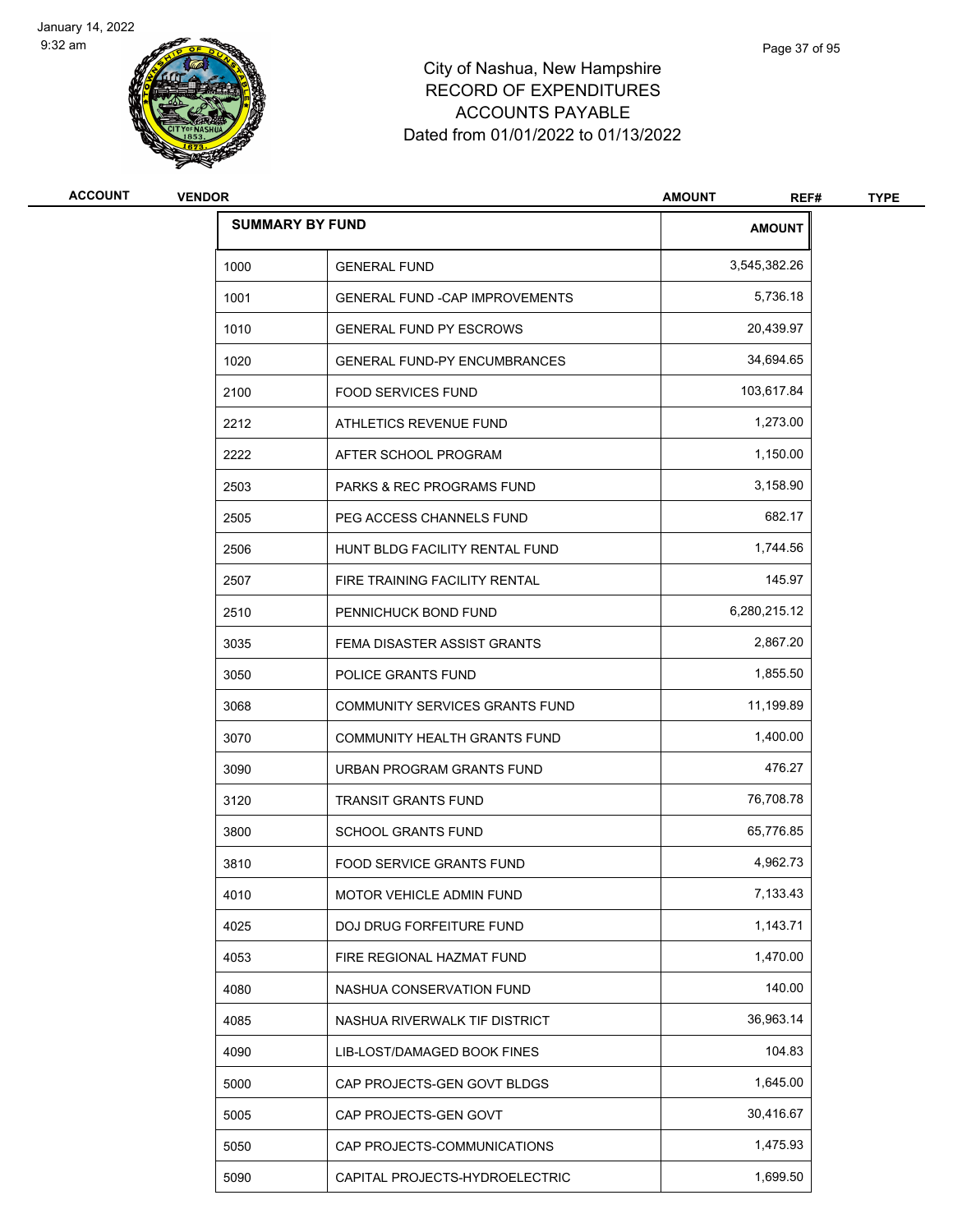



# City of Nashua, New Hampshire RECORD OF EXPENDITURES ACCOUNTS PAYABLE Dated from 01/01/2022 to 01/13/2022

| ACCOUNT | <b>VENDOR</b> |                                    | <b>AMOUNT</b><br>REF# | <b>TYPE</b> |  |
|---------|---------------|------------------------------------|-----------------------|-------------|--|
|         |               |                                    | <b>AMOUNT</b>         |             |  |
|         | 5200          | CAPITAL PROJECTS-PUBLIC WORKS      | 2,625.00              |             |  |
|         | 5700          | CAP PROJECTS-BROAD ST PARKWAY      | 6,043.30              |             |  |
|         | 5800          | SCHOOL CAPITAL PROJECTS FUND       | 1,091,407.35          |             |  |
|         | 6000          | <b>SOLID WASTE FUND</b>            | 510,328.07            |             |  |
|         | 6200          | <b>WASTEWATER FUND</b>             | 334,761.80            |             |  |
|         | 6500          | PROPERTY & CASUALTY FUND           | 53,292.37             |             |  |
|         | 6600          | BENEFITS SELF INSURANCE FUND       | 3,080,125.51          |             |  |
|         | 7506          | ETF CONTRIB-WOODLAWN CEMETERY      | 1,365.00              |             |  |
|         | 7549          | <b>LIBRARY-MISC LIB DONATIONS</b>  | 200.00                |             |  |
|         | 7565          | <b>SCHOOL RELATED PROGRAMS-ETF</b> | 4,955.13              |             |  |
|         | 8063          | LIBRARY-HENRY STEARNS FUND         | 636.00                |             |  |
|         | 8400          | AGENCY-DEVELOPER ESCROWS           | 55,875.00             |             |  |
|         | <b>TOTAL:</b> |                                    | 15,387,294.58         |             |  |
|         |               |                                    |                       |             |  |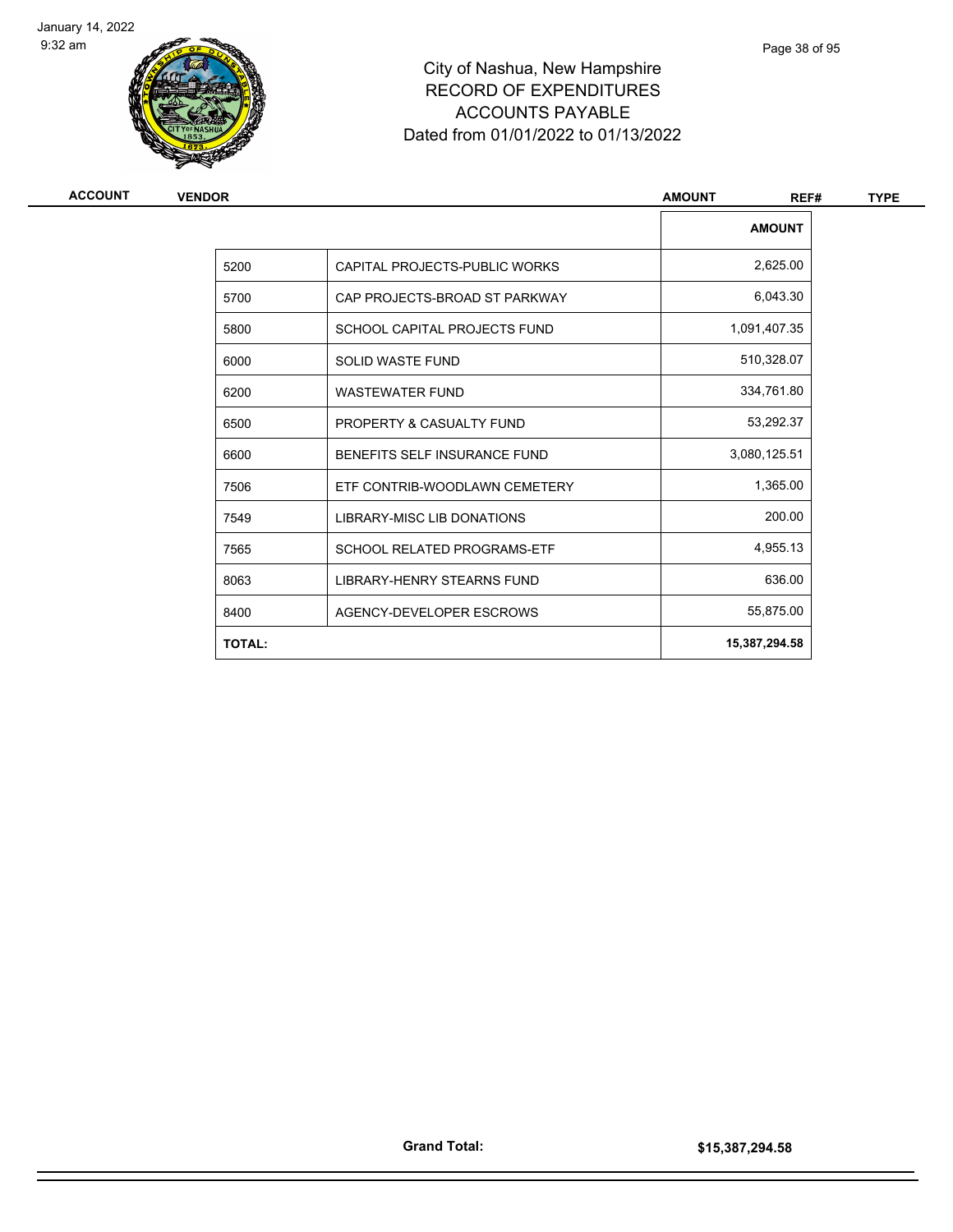

Page 39 of 95

|     | <b>PAY DATE</b>                   | <b>ACCOUNT</b>                             | <b>DESCRIPTION</b>                           | <b>AMOUNT</b> |
|-----|-----------------------------------|--------------------------------------------|----------------------------------------------|---------------|
|     | <b>FUND#: 1000 - GENERAL FUND</b> |                                            |                                              |               |
| 101 | <b>MAYOR</b>                      |                                            |                                              |               |
|     | 1/6/22                            | 51100                                      | COMMUNICATIONS & SPECIAL PRJ COORDINATOR     | 969.50        |
|     | 1/13/22                           | 51100                                      | COMMUNICATIONS & SPECIAL PRJ COORDINATOR     | 969.50        |
|     | 1/6/22                            | 51100                                      | <b>COMMUNICATIONS REPRESENTATIVE</b>         | 888.70        |
|     | 1/13/22                           | 51100                                      | <b>COMMUNICATIONS REPRESENTATIVE</b>         | 888.70        |
|     | 1/6/22                            | 51100                                      | CONSTITUENT SERVICES COORDINATOR             | 954.95        |
|     | 1/13/22                           | 51100                                      | CONSTITUENT SERVICES COORDINATOR             | 954.95        |
|     | 1/6/22                            | 51500                                      | <b>MAYOR</b>                                 | 2,374.00      |
|     | 1/13/22                           | 51500                                      | <b>MAYOR</b>                                 | 2,374.00      |
|     | <b>TOTAL 101 - MAYOR</b>          |                                            |                                              | \$10,374.30   |
|     |                                   |                                            |                                              |               |
| 102 | <b>BOARD OF ALDERMEN</b>          |                                            |                                              |               |
|     | 1/6/22                            | 51100                                      | LEGISLATIVE AFFAIRS MANAGER                  | 1,769.70      |
|     | 1/13/22                           | 51100                                      | LEGISLATIVE AFFAIRS MANAGER                  | 1,769.70      |
|     |                                   | <b>TOTAL 102 - BOARD OF ALDERMEN</b>       |                                              | \$3,539.40    |
| 103 | <b>LEGAL</b>                      |                                            |                                              |               |
|     | 1/6/22                            | 51100                                      | <b>CORPORATION COUNSEL</b>                   | 2,760.80      |
|     | 1/13/22                           | 51100                                      | <b>CORPORATION COUNSEL</b>                   | 2,760.80      |
|     | 1/6/22                            | 51100                                      | DEPUTY CORPORATION COUNSEL                   | 4,773.45      |
|     | 1/13/22                           | 51100                                      | DEPUTY CORPORATION COUNSEL                   | 4,773.45      |
|     | 1/6/22                            | 51100                                      | <b>LEGAL ASSISTANT</b>                       | 2,221.70      |
|     | 1/13/22                           | 51100                                      | <b>LEGAL ASSISTANT</b>                       | 2,221.70      |
|     | 1/6/22                            | 51100                                      | RIGHT TO KNOW COORDINATOR                    | 1,607.00      |
|     | 1/13/22                           | 51100                                      | RIGHT TO KNOW COORDINATOR                    | 1,607.00      |
|     | TOTAL 103 - LEGAL                 |                                            |                                              | \$22,725.90   |
| 106 |                                   | <b>ADMINISTRATIVE SERVICES</b>             |                                              |               |
|     | 1/6/22                            | 51100                                      | ADMINISTRATIVE SERVICES DIRECTOR             | 1,928.45      |
|     | 1/13/22                           | 51100                                      | ADMINISTRATIVE SERVICES DIRECTOR             | 1,928.45      |
|     | 1/6/22                            | 51100                                      | ADMINISTRATIVE SERVICES OFFICE ADMINISTRATOR | 1,573.05      |
|     | 1/13/22                           | 51100                                      | ADMINISTRATIVE SERVICES OFFICE ADMINISTRATOR | 1,573.05      |
|     | 1/6/22                            | 51100                                      | <b>GRANT WRITER</b>                          | 737.40        |
|     | 1/13/22                           | 51100                                      | <b>GRANT WRITER</b>                          | 737.40        |
|     |                                   | <b>TOTAL 106 - ADMINISTRATIVE SERVICES</b> |                                              | \$8,477.80    |
|     |                                   |                                            |                                              |               |
| 107 | <b>CITY CLERK</b><br>1/6/22       | 51100                                      | <b>CITY CLERK</b>                            | 2,045.05      |
|     | 1/13/22                           | 51100                                      | <b>CITY CLERK</b>                            | 2,045.05      |
|     | 1/6/22                            | 51100                                      | <b>CLERK VITAL RECORDS II</b>                | 1,108.08      |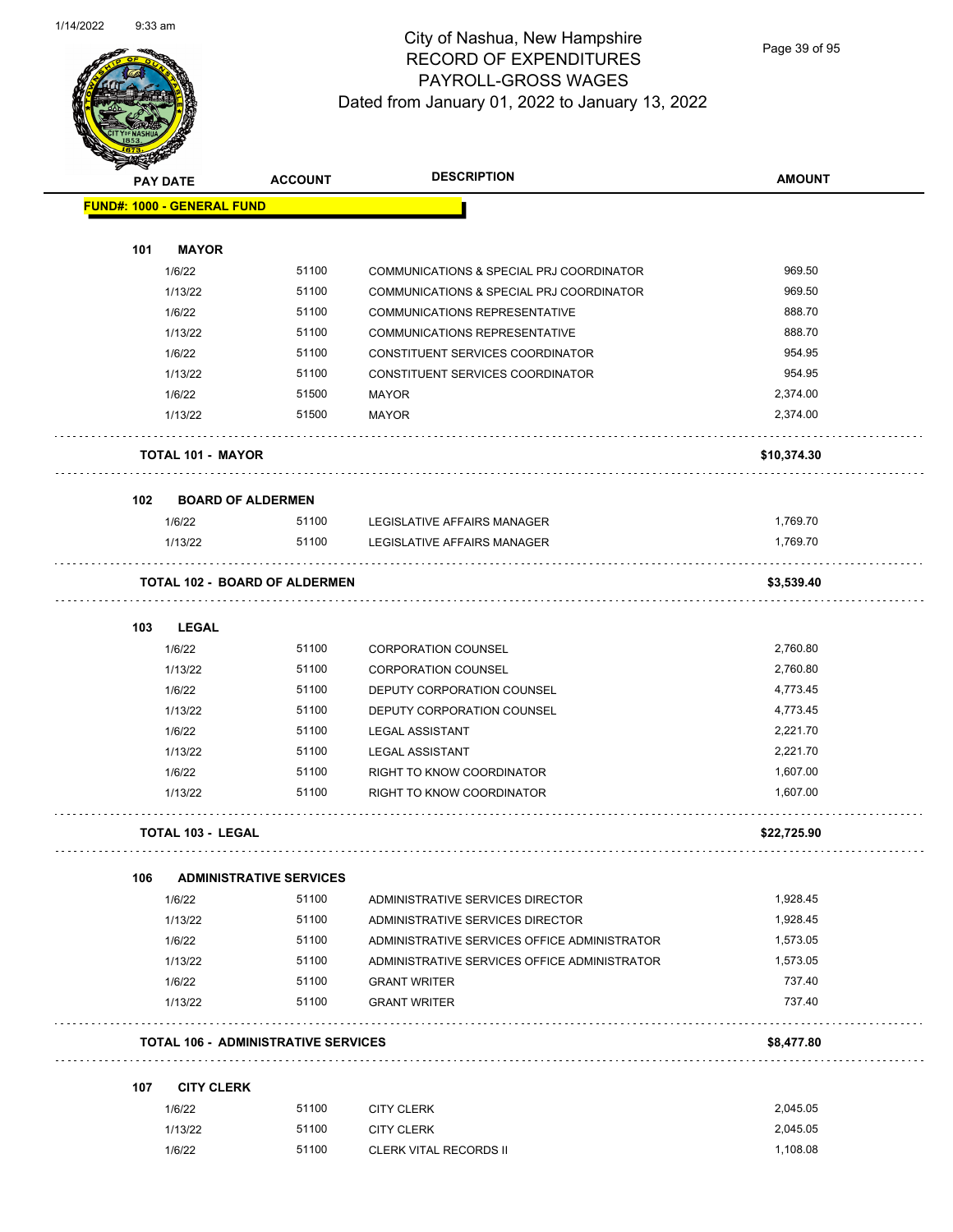

Page 40 of 95

|     | <b>PAY DATE</b>                   | <b>ACCOUNT</b>                                   | <b>DESCRIPTION</b>                         | <b>AMOUNT</b>    |
|-----|-----------------------------------|--------------------------------------------------|--------------------------------------------|------------------|
|     | <b>FUND#: 1000 - GENERAL FUND</b> |                                                  |                                            |                  |
|     |                                   |                                                  |                                            |                  |
| 107 | <b>CITY CLERK</b>                 |                                                  |                                            |                  |
|     | 1/13/22                           | 51100                                            | <b>CLERK VITAL RECORDS II</b>              | 1,108.08         |
|     | 1/6/22                            | 51100                                            | <b>DEPUTY CITY CLERK</b>                   | 1,165.25         |
|     | 1/13/22                           | 51100                                            | DEPUTY CITY CLERK                          | 1,165.25         |
|     | 1/6/22                            | 51100                                            | VITAL RECORDS CLERK III                    | 1,441.00         |
|     | 1/13/22                           | 51100<br>51300                                   | VITAL RECORDS CLERK III                    | 1,441.01<br>6.75 |
|     | 1/13/22                           |                                                  | VITAL RECORDS CLERK III                    |                  |
|     | <b>TOTAL 107 - CITY CLERK</b>     |                                                  |                                            | \$11,525.52      |
| 108 |                                   | <b>ENERGY MANAGEMENT</b>                         |                                            |                  |
|     | 1/6/22                            | 51100                                            | <b>ENERGY MANAGER</b>                      | 1,573.05         |
|     | 1/13/22                           | 51100                                            | <b>ENERGY MANAGER</b>                      | 1,573.05         |
|     |                                   | <b>TOTAL 108 - ENERGY MANAGEMENT</b>             |                                            | \$3,146.10       |
|     |                                   |                                                  |                                            |                  |
| 110 | 1/6/22                            | <b>ARLINGTON ST COMMUNITY CENTER</b><br>51100    | ARLINGTON STREET COMMUNITY CENTER DIRECTOR | 1,124.80         |
|     | 1/13/22                           | 51100                                            | ARLINGTON STREET COMMUNITY CENTER DIRECTOR | 1,124.80         |
|     |                                   | <b>TOTAL 110 - ARLINGTON ST COMMUNITY CENTER</b> |                                            | \$2,249.60       |
| 111 |                                   | <b>HUMAN RESOURCES</b>                           |                                            |                  |
|     | 1/6/22                            | 51100                                            | HR SPECIALIST                              | 969.50           |
|     | 1/13/22                           | 51100                                            | HR SPECIALIST                              | 969.50           |
|     | 1/6/22                            | 51100                                            | HRIS & PAYROLL ANALYST                     | 1,398.25         |
|     | 1/13/22                           | 51100                                            | HRIS & PAYROLL ANALYST                     | 1,398.25         |
|     | 1/6/22                            | 51100                                            | HUMAN RESOURCES MANAGER                    | 1,512.50         |
|     | 1/13/22                           | 51100                                            | HUMAN RESOURCES MANAGER                    | 1,512.50         |
|     | 1/6/22                            | 51100                                            | PAYROLL ANALYST                            | 1,329.29         |
|     | 1/13/22                           | 51100                                            | PAYROLL ANALYST                            | 1,329.29         |
|     | 1/6/22                            | 51100                                            | PAYROLL MANAGER                            | 1,738.30         |
|     | 1/13/22                           | 51100                                            | PAYROLL MANAGER                            | 1,738.30         |
|     | 1/6/22                            | 51200                                            | ADMINISTRATIVE ASSISTANT I                 | 554.60           |
|     | 1/13/22                           | 51200                                            | ADMINISTRATIVE ASSISTANT I                 | 522.23           |
|     | 1/6/22                            | 51300                                            | PAYROLL ANALYST                            | 398.79           |
|     | 1/13/22                           | 51300                                            | PAYROLL ANALYST                            | 324.01           |
|     | 1/6/22                            | 55425                                            | <b>EMPLOYMENT BACKGROUND CHECKS</b>        | 25.00            |
|     | 1/13/22                           | 55425                                            | EMPLOYMENT BACKGROUND CHECKS               | 40.00            |
|     |                                   | <b>TOTAL 111 - HUMAN RESOURCES</b>               |                                            | \$15,760.31      |
| 122 |                                   | <b>INFORMATION TECHNOLOGY</b>                    |                                            |                  |
|     | 1/6/22                            | 51100                                            | ADMIN ASSISTANT III                        | 871.25           |
|     |                                   |                                                  |                                            |                  |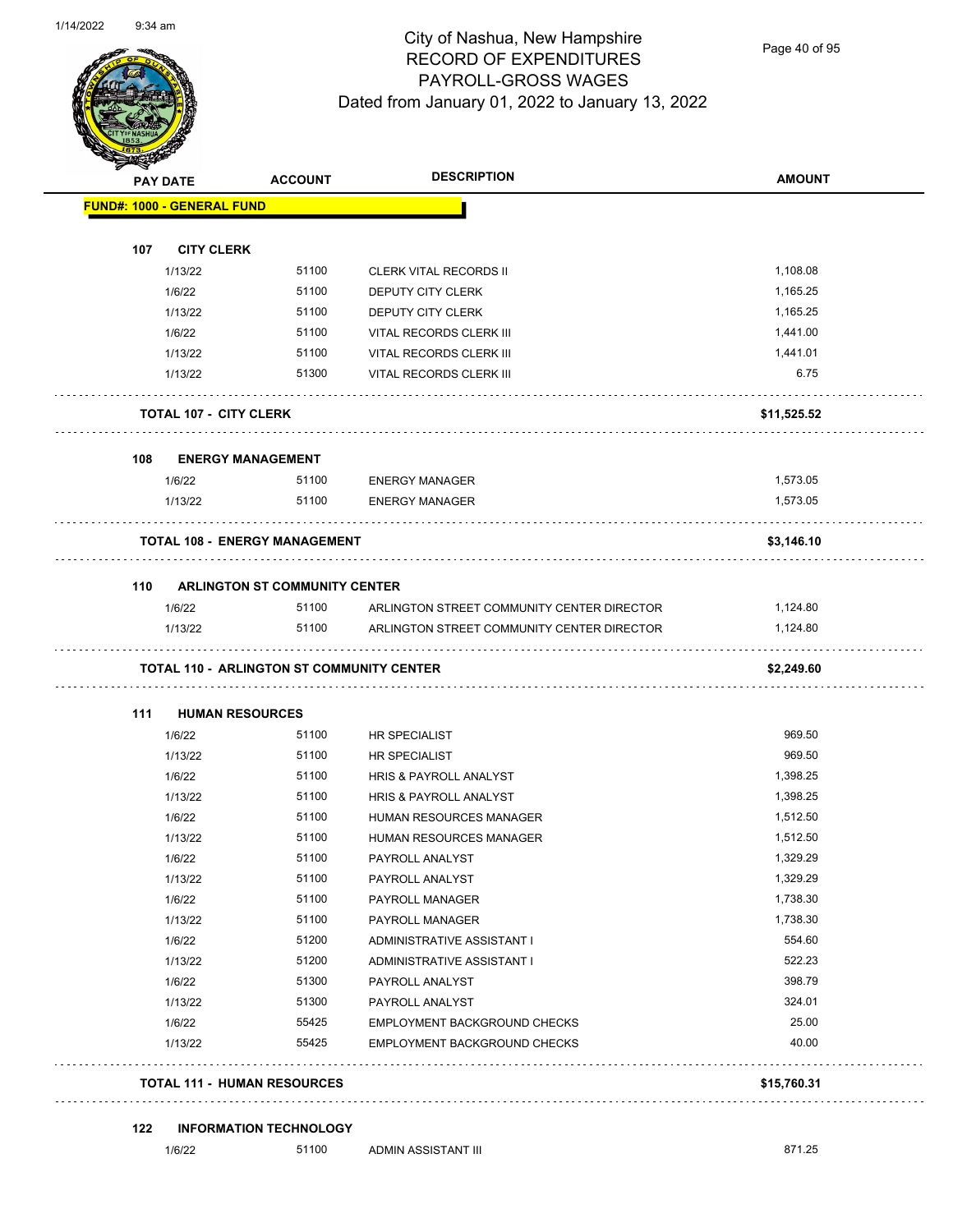

# City of Nashua, New Hampshire RECORD OF EXPENDITURES PAYROLL-GROSS WAGES Dated from January 01, 2022 to January 13, 2022

Page 41 of 95

| <b>STARBAN</b>                    |                 |                                    |                                          |               |
|-----------------------------------|-----------------|------------------------------------|------------------------------------------|---------------|
|                                   | <b>PAY DATE</b> | <b>ACCOUNT</b>                     | <b>DESCRIPTION</b>                       | <b>AMOUNT</b> |
| <b>FUND#: 1000 - GENERAL FUND</b> |                 |                                    |                                          |               |
|                                   |                 |                                    |                                          |               |
| 122                               |                 | <b>INFORMATION TECHNOLOGY</b>      |                                          |               |
|                                   | 1/13/22         | 51100                              | ADMIN ASSISTANT III                      | 871.25        |
|                                   | 1/6/22          | 51100                              | DEPUTY DIRECTOR IT                       | 2,515.40      |
|                                   | 1/13/22         | 51100                              | DEPUTY DIRECTOR IT                       | 2,515.40      |
|                                   | 1/6/22          | 51100                              | ENTERPRISE SYS ADMINISTRATOR             | 613.36        |
|                                   | 1/13/22         | 51100                              | ENTERPRISE SYS ADMINISTRATOR             | 613.36        |
|                                   | 1/6/22          | 51100                              | ERP SYSTEM ADMIN DBA                     | 3,660.90      |
|                                   | 1/13/22         | 51100                              | ERP SYSTEM ADMIN DBA                     | 1,615.85      |
|                                   | 1/6/22          | 51100                              | IT APPLICATIONS ANALYST                  | 3,007.90      |
|                                   | 1/13/22         | 51100                              | IT APPLICATIONS ANALYST                  | 3,007.90      |
|                                   | 1/6/22          | 51100                              | IT INFRASTRUCTURE ANALYST                | 1,401.90      |
|                                   | 1/13/22         | 51100                              | IT INFRASTRUCTURE ANALYST                | 1,401.90      |
|                                   | 1/6/22          | 51100                              | IT MANAGER, INFRASTRUCTURE               | 1,738.30      |
|                                   | 1/13/22         | 51100                              | IT MANAGER, INFRASTRUCTURE               | 1,738.30      |
|                                   | 1/6/22          | 51100                              | IT MANAGER, PROJECT/DEVELOPMENT SERVICES | 1,840.55      |
|                                   | 1/13/22         | 51100                              | IT MANAGER, PROJECT/DEVELOPMENT SERVICES | 1,840.55      |
|                                   | 1/6/22          | 51100                              | TECHNICAL SPEC II NET SUPPORT            | 2,383.76      |
|                                   | 1/13/22         | 51100                              | TECHNICAL SPEC II NET SUPPORT            | 2,383.75      |
|                                   | 1/6/22          | 51100                              | WEB ADMINISTRATOR/GRAPHIC DESINGER       | 1,033.40      |
|                                   | 1/13/22         | 51100                              | WEB ADMINISTRATOR/GRAPHIC DESINGER       | 1,033.40      |
|                                   | 1/13/22         | 51300                              | TECHNICAL SPEC II NET SUPPORT            | 9.81          |
|                                   | 1/6/22          | 51750                              | ERP SYSTEM ADMIN DBA                     | 21,894.84     |
|                                   |                 | TOTAL 122 - INFORMATION TECHNOLOGY |                                          | \$57,993.03   |
|                                   |                 |                                    |                                          |               |
| 126                               |                 | <b>FINANCIAL SERVICES</b>          |                                          |               |
|                                   | 1/6/22          | 51100                              | <b>ACCOUNTANT</b>                        | 1,116.25      |
|                                   | 1/13/22         | 51100                              | <b>ACCOUNTANT</b>                        | 1,116.25      |
|                                   | 1/6/22          | 51100                              | ACCOUNTS PAYABLE COORDINATOR             | 2,482.40      |
|                                   | 1/13/22         | 51100                              | ACCOUNTS PAYABLE COORDINATOR             | 2,482.41      |
|                                   | 1/6/22          | 51100                              | ACCOUNTS PAYABLE SUPV                    | 1,227.05      |
|                                   | 1/13/22         | 51100                              | ACCOUNTS PAYABLE SUPV                    | 1,227.05      |
|                                   | 1/6/22          | 51100                              | CFO/TREASURER/TAX COLLECTOR              | 2,760.80      |
|                                   | 1/13/22         | 51100                              | CFO/TREASURER/TAX COLLECTOR              | 2,760.80      |
|                                   | 1/6/22          | 51100                              | COMPTROLLER                              | 1,565.15      |
|                                   | 1/13/22         | 51100                              | COMPTROLLER                              | 1,565.15      |
|                                   | 1/6/22          | 51100                              | DEP TREASURER TAX COLLECTOR              | 1,701.55      |
|                                   | 1/13/22         | 51100                              | DEP TREASURER TAX COLLECTOR              | 1,701.55      |
|                                   | 1/6/22          | 51100                              | <b>MVR CLERK I</b>                       | 520.75        |
|                                   | 1/13/22         | 51100                              | MVR CLERK I                              | 537.41        |
|                                   | 1/6/22          | 51100                              | MVR CLERK II                             | 1,049.35      |
|                                   | 1/13/22         | 51100                              | MVR CLERK II                             | 1,049.35      |
|                                   | 1/6/22          | 51100                              | MVR CLERK III                            | 1,666.55      |

1/13/22 51100 MVR CLERK III 1,666.55 1/6/22 51100 ORDINANCE VIOLATIONS COORDINATOR 556.30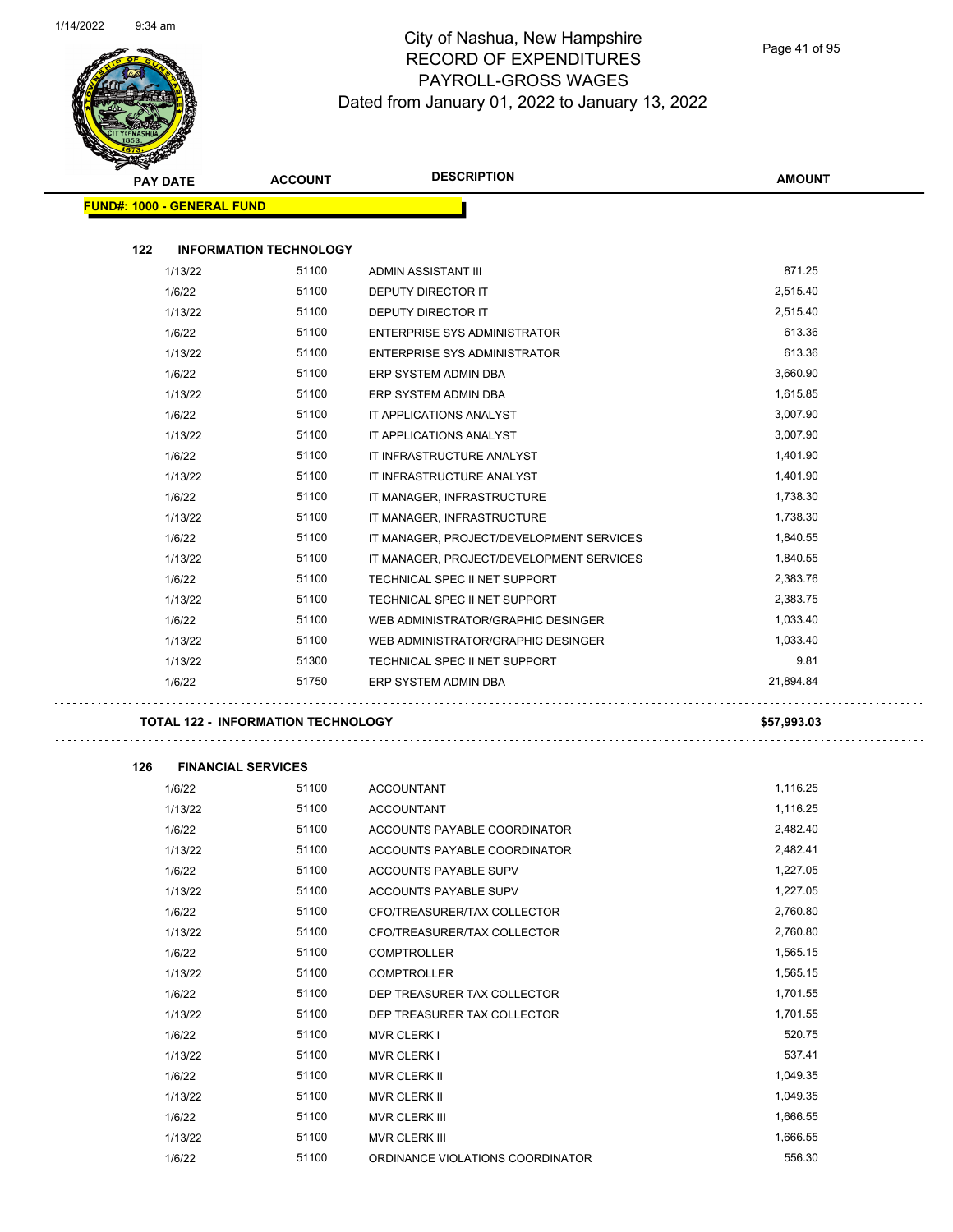

Page 42 of 95

| Q,<br>T                           |                                       |                                             |               |
|-----------------------------------|---------------------------------------|---------------------------------------------|---------------|
| <b>PAY DATE</b>                   | <b>ACCOUNT</b>                        | <b>DESCRIPTION</b>                          | <b>AMOUNT</b> |
| <b>FUND#: 1000 - GENERAL FUND</b> |                                       |                                             |               |
|                                   |                                       |                                             |               |
| 126                               | <b>FINANCIAL SERVICES</b>             |                                             |               |
| 1/13/22                           | 51100                                 | ORDINANCE VIOLATIONS COORDINATOR            | 556.31        |
| 1/6/22                            | 51100                                 | REVENUE ACCOUNTS SPEC                       | 943.70        |
| 1/13/22                           | 51100                                 | REVENUE ACCOUNTS SPEC                       | 943.70        |
| 1/6/22                            | 51100                                 | REVENUE COORDINATOR                         | 1,159.70      |
| 1/13/22                           | 51100                                 | REVENUE COORDINATOR                         | 1,159.70      |
| 1/6/22                            | 51100                                 | SENIOR FINANCE MANAGER                      | 1,966.30      |
| 1/13/22                           | 51100                                 | SENIOR FINANCE MANAGER                      | 1,966.31      |
| 1/6/22                            | 51100                                 | SENIOR FINANCIAL ANALYST                    | 11,992.37     |
| 1/6/22                            | 51100                                 | SENIOR MANAGER DPW FINANCE & ADMINISTRATION | 983.10        |
| 1/13/22                           | 51100                                 | SENIOR MANAGER DPW FINANCE & ADMINISTRATION | 983.10        |
| 1/6/22                            | 51100                                 | <b>SUPV VEHICLE REGISTRATION</b>            | 1,329.30      |
| 1/13/22                           | 51100                                 | SUPV VEHICLE REGISTRATION                   | 1,329.30      |
| 1/6/22                            | 51100                                 | TREASURER TAX COLLECTOR                     | 2,290.45      |
| 1/6/22                            | 51100                                 | TREASURY MANAGEMENT OFFICER                 | 1,966.30      |
| 1/13/22                           | 51100                                 | TREASURY MANAGEMENT OFFICER                 | 1,966.30      |
| 1/6/22                            | 51100                                 | TRUST ACCOUNTANT                            | 1,117.90      |
| 1/13/22                           | 51100                                 | TRUST ACCOUNTANT                            | 1,117.90      |
| 1/6/22                            | 51200                                 | <b>ACCOUNTING TEMP</b>                      | 257.50        |
| 1/13/22                           | 51200                                 | <b>ACCOUNTING TEMP</b>                      | 183.75        |
| 1/13/22                           | 51300                                 | <b>MVR CLERK III</b>                        | 15.97         |
| 1/6/22                            | 51300                                 | REVENUE ACCOUNTS SPEC                       | 8.85          |
| 1/6/22                            | 51750                                 | SENIOR FINANCIAL ANALYST                    | 15,989.81     |
| 1/6/22                            | 51750                                 | TREASURER TAX COLLECTOR                     | 84,575.09     |
|                                   | <b>TOTAL 126 - FINANCIAL SERVICES</b> |                                             | \$163,555.38  |
| 129<br><b>CITY BUILDINGS</b>      |                                       |                                             |               |
| 1/6/22                            | 51100                                 | <b>BUILDING MANAGER</b>                     | 1,461.05      |
| 1/13/22                           | 51100                                 | <b>BUILDING MANAGER</b>                     | 1,461.05      |
| 1/6/22                            | 51100                                 | <b>CUSTODIAN I</b>                          | 1,307.35      |
| 1/13/22                           | 51100                                 | <b>CUSTODIAN I</b>                          | 1,307.35      |

| <b>TOTAL 129 -</b><br><b>CITY BUILDINGS</b> | \$8.467.00 |
|---------------------------------------------|------------|
|                                             | .          |

#### **130 PURCHASING**

| 1/6/22  | 51100 | <b>PURCHASING AGENT I</b> | 814.30   |
|---------|-------|---------------------------|----------|
| 1/13/22 | 51100 | <b>PURCHASING AGENT I</b> | 814.30   |
| 1/6/22  | 51100 | PURCHASING AGENT II       | 1.011.05 |
| 1/13/22 | 51100 | PURCHASING AGENT II       | 1.011.05 |
| 1/6/22  | 51100 | PURCHASING MANAGER        | 1.840.55 |
| 1/13/22 | 51100 | PURCHASING MANAGER        | 1.840.55 |

1/6/22 51100 MAINTENANCE SPEC 1,465.10 1/13/22 51100 MAINTENANCE SPEC 1,465.10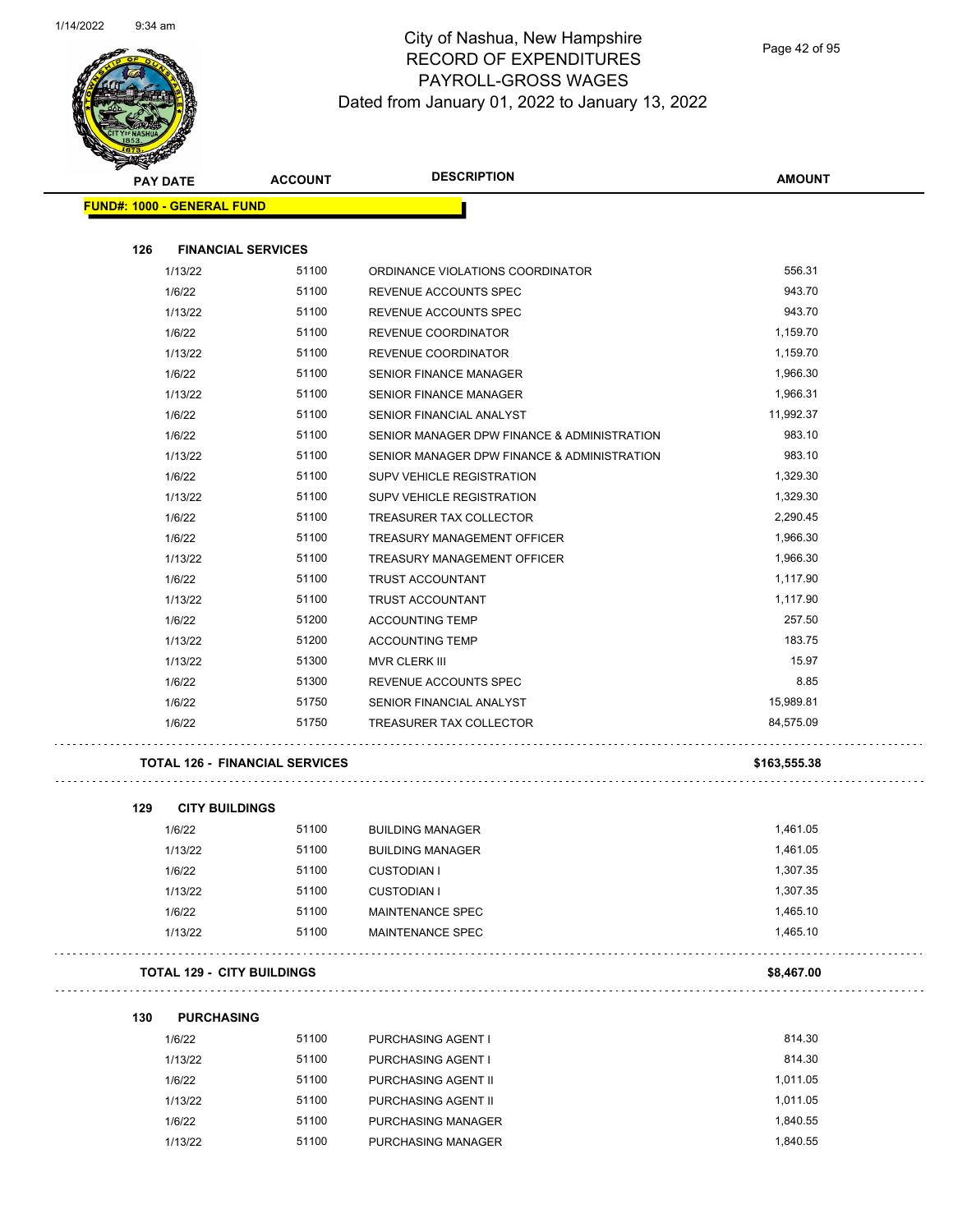

Page 43 of 95

|     | PAY DATE                          | <b>ACCOUNT</b>                   | <b>DESCRIPTION</b>                                          | <b>AMOUNT</b>        |
|-----|-----------------------------------|----------------------------------|-------------------------------------------------------------|----------------------|
|     | <b>FUND#: 1000 - GENERAL FUND</b> |                                  |                                                             |                      |
| 130 |                                   |                                  |                                                             |                      |
|     | <b>PURCHASING</b><br>1/6/22       | 51200                            | MESSENGER MAIL DISTRIBUTION CL                              | 202.02               |
|     | 1/13/22                           | 51200                            | MESSENGER MAIL DISTRIBUTION CL                              | 340.91               |
|     |                                   |                                  |                                                             |                      |
|     | <b>TOTAL 130 - PURCHASING</b>     |                                  |                                                             | \$7,874.73           |
| 131 | <b>HUNT BUILDING</b>              |                                  |                                                             |                      |
|     | 1/6/22                            | 51100                            | OED COORDINATOR                                             | 605.95               |
|     | 1/13/22                           | 51100                            | OED COORDINATOR                                             | 605.95               |
|     |                                   | <b>TOTAL 131 - HUNT BUILDING</b> |                                                             | \$1,211.90           |
|     |                                   |                                  |                                                             |                      |
| 132 | <b>ASSESSING</b>                  |                                  |                                                             |                      |
|     | 1/6/22                            | 51100<br>51100                   | ASSESSING ADMIN SPEC II CSR                                 | 1,629.60<br>1,629.60 |
|     | 1/13/22<br>1/6/22                 | 51100                            | ASSESSING ADMIN SPEC II CSR<br>ASSESSING ADMIN SPEC III CSR | 1,208.30             |
|     | 1/13/22                           | 51100                            | ASSESSING ADMIN SPEC III CSR                                | 1,208.30             |
|     | 1/6/22                            | 51100                            | ASSESSOR I                                                  | 1,062.80             |
|     | 1/13/22                           | 51100                            | ASSESSOR I                                                  | 1,062.80             |
|     | 1/6/22                            | 51100                            | ASSESSOR II                                                 | 1,307.90             |
|     | 1/6/22                            | 51100                            | ASSESSOR III                                                | 2,646.75             |
|     | 1/13/22                           | 51100                            | ASSESSOR III                                                | 2,646.75             |
|     | 1/6/22                            | 51100                            | <b>CHIEF ASSESSOR</b>                                       | 2,418.55             |
|     | 1/13/22                           | 51100                            | <b>CHIEF ASSESSOR</b>                                       | 2,418.55             |
|     | 1/6/22                            | 51100                            | DEPARTMENT COORDINATOR                                      | 899.60               |
|     | 1/13/22                           | 51100                            | DEPARTMENT COORDINATOR                                      | 899.60               |
|     | <b>TOTAL 132 - ASSESSING</b>      |                                  |                                                             | \$21,039.10          |
| 134 | <b>GIS</b>                        |                                  |                                                             |                      |
|     | 1/6/22                            | 51100                            | <b>GIS TECHNICIAN II</b>                                    | 1,260.70             |
|     | 1/13/22                           | 51100                            | <b>GIS TECHNICIAN II</b>                                    | 1,260.70             |
|     | <b>TOTAL 134 - GIS</b>            |                                  |                                                             | \$2,521.40           |
| 142 |                                   | <b>WOODLAWN CEMETERY</b>         |                                                             |                      |
|     | 1/6/22                            | 51100                            | <b>GROUNDSKEEPER CEMETERY</b>                               | 1,533.80             |
|     | 1/13/22                           | 51100                            | <b>GROUNDSKEEPER CEMETERY</b>                               | 1,533.80             |
|     | 1/6/22                            | 51100                            | SUBFOREMAN CEMETERY                                         | 971.40               |
|     | 1/13/22                           | 51100                            | SUBFOREMAN CEMETERY                                         | 971.40               |
|     | 1/6/22                            | 51100                            | SUPERINTENDENT CEMETERY I                                   | 1,329.30             |
|     | 1/13/22                           | 51100                            | SUPERINTENDENT CEMETERY I                                   | 1,329.30             |
|     | 1/13/22                           | 51300                            | SUBFOREMAN CEMETERY                                         | 27.32                |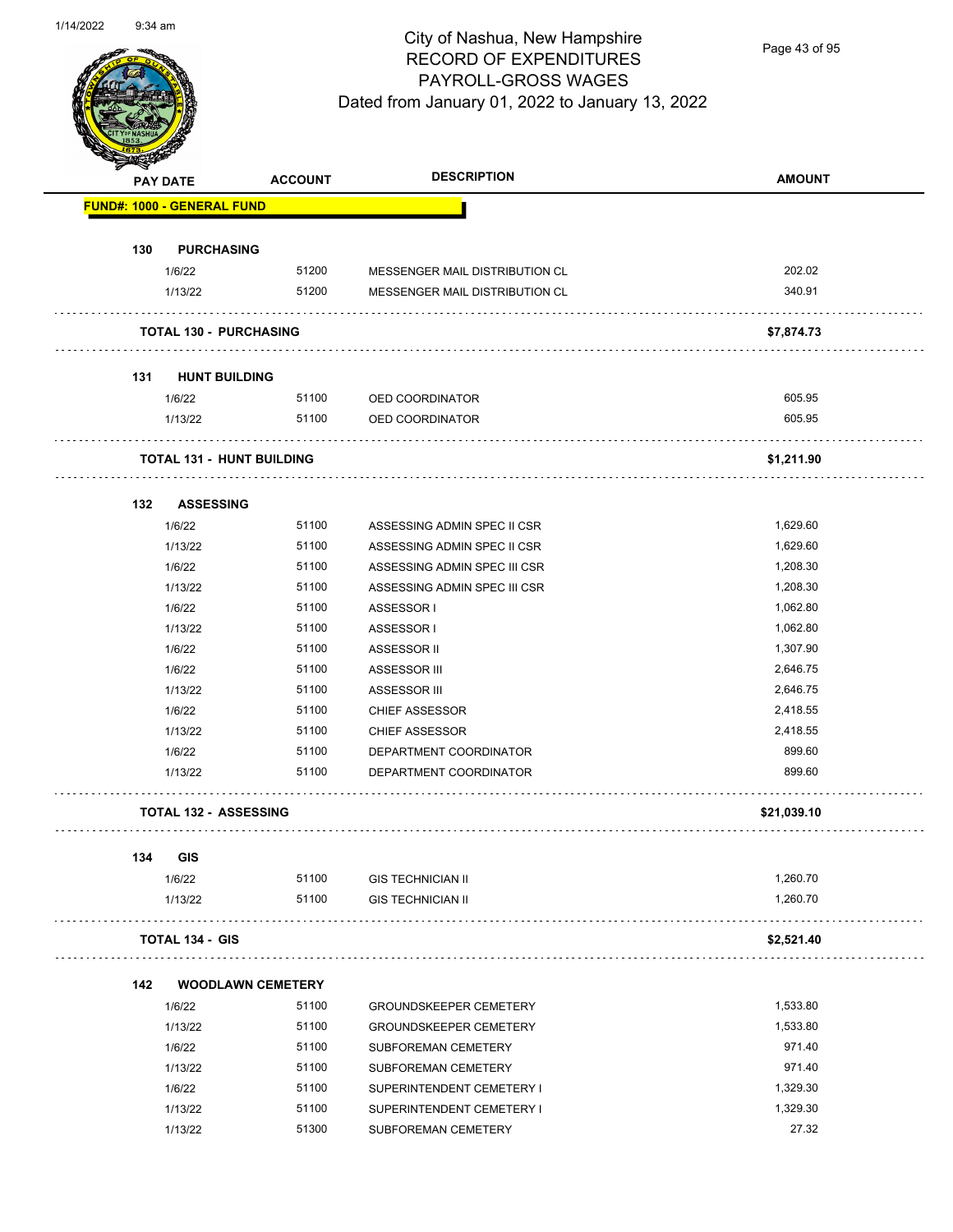

Page 44 of 95

| <b>PAY DATE</b>                   | <b>ACCOUNT</b>                                        | <b>DESCRIPTION</b>                   | <b>AMOUNT</b> |
|-----------------------------------|-------------------------------------------------------|--------------------------------------|---------------|
| <b>FUND#: 1000 - GENERAL FUND</b> |                                                       |                                      |               |
|                                   |                                                       |                                      |               |
|                                   |                                                       |                                      |               |
|                                   | <b>TOTAL 142 - WOODLAWN CEMETERY</b>                  |                                      | \$7,696.32    |
|                                   |                                                       |                                      |               |
| 144                               | <b>EDGEWOOD &amp; SUBURBAN CEMETERIES</b>             |                                      |               |
| 1/6/22                            | 51100                                                 | <b>GROUNDSKEEPER CEMETERY</b>        | 1,529.01      |
| 1/13/22                           | 51100                                                 | <b>GROUNDSKEEPER CEMETERY</b>        | 1,533.80      |
| 1/6/22                            | 51100                                                 | SUBFOREMAN CEMETERY                  | 871.61        |
| 1/13/22                           | 51100                                                 | SUBFOREMAN CEMETERY                  | 871.60        |
| 1/6/22                            | 51100                                                 | SUPERINTENDENT CEMETERY II           | 1,329.30      |
| 1/13/22                           | 51100                                                 | SUPERINTENDENT CEMETERY II           | 1,329.30      |
| 1/13/22                           | 51300                                                 | <b>GROUNDSKEEPER CEMETERY</b>        | 115.04        |
|                                   | <b>TOTAL 144 - EDGEWOOD &amp; SUBURBAN CEMETERIES</b> |                                      | \$7,579.66    |
|                                   |                                                       |                                      |               |
| 150                               | <b>POLICE</b>                                         |                                      |               |
| 1/6/22                            | 51100                                                 | <b>1ST YEAR OFFICERS</b>             | 4,358.00      |
| 1/13/22                           | 51100                                                 | <b>1ST YEAR OFFICERS</b>             | 4,358.00      |
| 1/6/22                            | 51100                                                 | 1st YR SPECIAL OFFICER CERTIFIED II  | 4,507.30      |
| 1/13/22                           | 51100                                                 | 1st YR SPECIAL OFFICER CERTIFIED II  | 4,507.32      |
| 1/6/22                            | 51100                                                 | ACCOUNT CLERK IV                     | 2,701.05      |
| 1/13/22                           | 51100                                                 | ACCOUNT CLERK IV                     | 2,701.05      |
| 1/6/22                            | 51100                                                 | ADMIN ASSISTANT I DETECTIVES         | 3,128.60      |
| 1/13/22                           | 51100                                                 | ADMIN ASSISTANT I DETECTIVES         | 3,128.60      |
| 1/6/22                            | 51100                                                 | ADMIN ASSISTANT I LEGAL              | 817.20        |
| 1/13/22                           | 51100                                                 | ADMIN ASSISTANT I LEGAL              | 817.20        |
| 1/6/22                            | 51100                                                 | ADMIN ASSISTANT II LEGAL             | 827.95        |
| 1/13/22                           | 51100                                                 | ADMIN ASSISTANT II LEGAL             | 827.95        |
| 1/6/22                            | 51100                                                 | ADMIN ASSISTANT III PROF STANDARDS   | 1,038.10      |
| 1/13/22                           | 51100                                                 | ADMIN ASSISTANT III PROF STANDARDS   | 1,038.10      |
| 1/6/22                            | 51100                                                 | ADMIN ASSISTANT III SERVICES         | 855.75        |
| 1/13/22                           | 51100                                                 | ADMIN ASSISTANT III SERVICES         | 855.75        |
| 1/6/22                            | 51100                                                 | ADMIN ASSISTANT IV UNIFORM FIELD OPS | 900.60        |
| 1/13/22                           | 51100                                                 | ADMIN ASSISTANT IV UNIFORM FIELD OPS | 900.60        |
| 1/6/22                            | 51100                                                 | ADMINISTRATIVE PROJECT SPEC          | 1,474.75      |
| 1/13/22                           | 51100                                                 | ADMINISTRATIVE PROJECT SPEC          | 1,474.75      |
| 1/6/22                            | 51100                                                 | ANIMAL CONTROL OFFICER               | 1,078.35      |
| 1/13/22                           | 51100                                                 | ANIMAL CONTROL OFFICER               | 1,078.35      |
| 1/6/22                            | 51100                                                 | ASSISTANT RECORDS MANAGER            | 1,148.85      |
| 1/13/22                           | 51100                                                 | ASSISTANT RECORDS MANAGER            | 1,148.85      |
| 1/6/22                            | 51100                                                 | AUTO MECHANIC 1ST CLASS              | 1,853.10      |
| 1/13/22                           | 51100                                                 | AUTO MECHANIC 1ST CLASS              | 1,853.10      |
| 1/6/22                            | 51100                                                 | <b>BUILDING MAINTENANCE SUPV</b>     | 1,148.85      |
| 1/13/22                           | 51100                                                 | <b>BUILDING MAINTENANCE SUPV</b>     | 1,148.85      |
| 1/6/22                            | 51100                                                 | <b>CAPTAIN</b>                       | 17,651.90     |
| 1/13/22                           | 51100                                                 | <b>CAPTAIN</b>                       | 17,651.90     |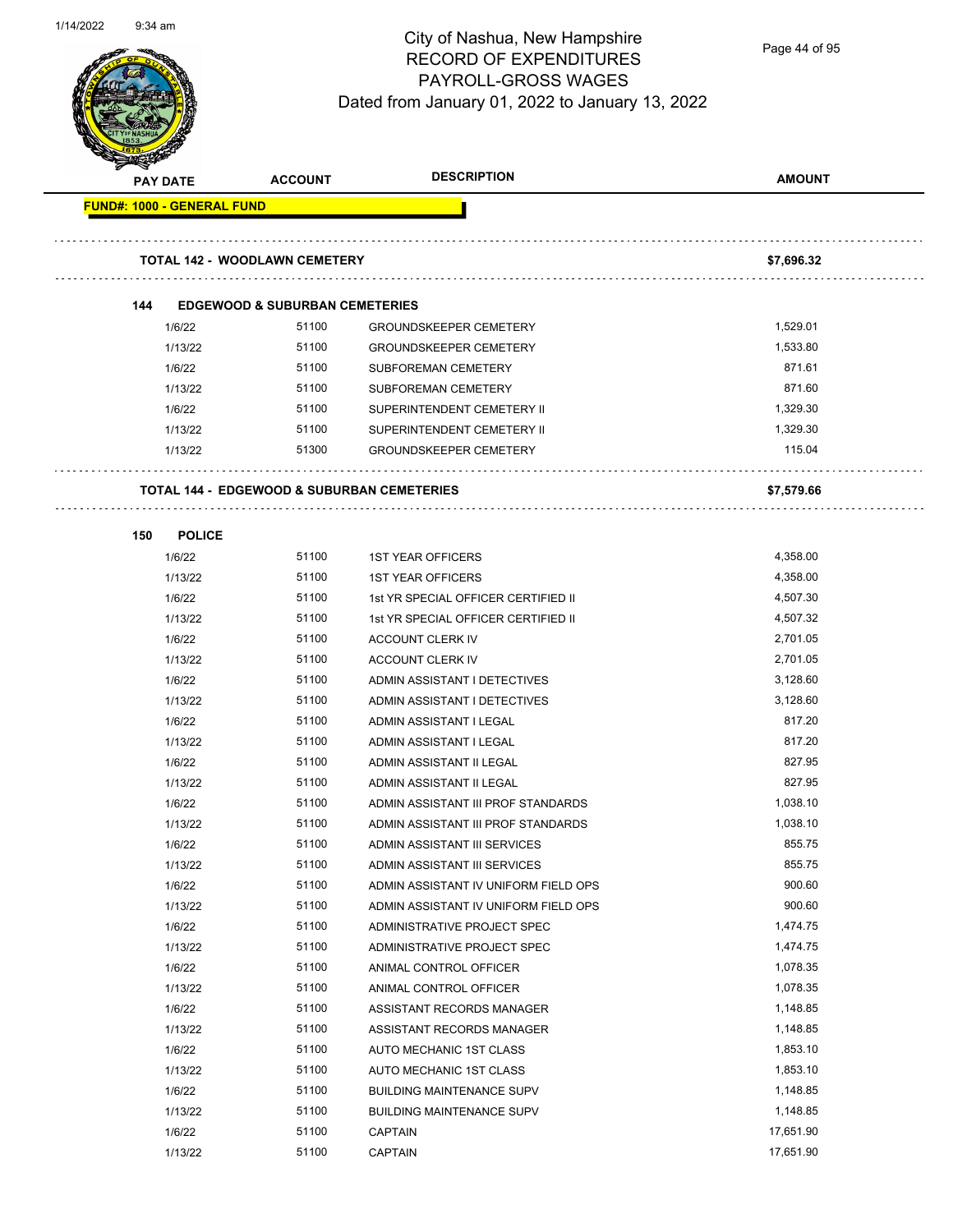

Page 45 of 95

|     | <b>PAY DATE</b>                   | <b>ACCOUNT</b> | <b>DESCRIPTION</b>                      | <b>AMOUNT</b>        |
|-----|-----------------------------------|----------------|-----------------------------------------|----------------------|
|     | <b>FUND#: 1000 - GENERAL FUND</b> |                |                                         |                      |
|     |                                   |                |                                         |                      |
| 150 | <b>POLICE</b>                     |                |                                         |                      |
|     | 1/6/22                            | 51100          | CHIEF OF POLICE                         | 3,107.00             |
|     | 1/13/22                           | 51100          | CHIEF OF POLICE                         | 3,107.00             |
|     | 1/6/22                            | 51100          | COMM TECH ALL DESIGNATIONS              | 6,995.35             |
|     | 1/13/22                           | 51100          | COMM TECH ALL DESIGNATIONS              | 6,995.35             |
|     | 1/6/22                            | 51100          | COMMUNITY POLICING COORDINATOR          | 1,445.95             |
|     | 1/13/22                           | 51100          | COMMUNITY POLICING COORDINATOR          | 1,445.95             |
|     | 1/6/22                            | 51100          | <b>CRIME ANALYST</b>                    | 1,157.85             |
|     | 1/13/22                           | 51100          | <b>CRIME ANALYST</b>                    | 1,157.85             |
|     | 1/6/22                            | 51100          | <b>CUSTODIAN II</b>                     | 734.80               |
|     | 1/13/22                           | 51100          | <b>CUSTODIAN II</b>                     | 734.80               |
|     | 1/6/22                            | 51100          | <b>CUSTODIAN III</b>                    | 1,081.64             |
|     | 1/13/22                           | 51100          | <b>CUSTODIAN III</b>                    | 1,081.64             |
|     | 1/6/22                            | 51100          | DEPUTY CHIEF OF POLICE                  | 5,631.00             |
|     | 1/13/22                           | 51100          | DEPUTY CHIEF OF POLICE                  | 5,631.00             |
|     | 1/6/22                            | 51100          | <b>DETENTION SPEC</b>                   | 2,870.85             |
|     | 1/13/22                           | 51100          | <b>DETENTION SPEC</b>                   | 2,870.85             |
|     | 1/6/22                            | 51100          | DISPATCHERS ALL DESIGNATIONS            | 5,808.40             |
|     | 1/13/22                           | 51100          | DISPATCHERS ALL DESIGNATIONS            | 5,808.40             |
|     | 1/6/22                            | 51100          | DOMESTIC VIOLENCE ADVOCATE              | 1,049.80             |
|     | 1/13/22                           | 51100          | DOMESTIC VIOLENCE ADVOCATE              | 1,049.80             |
|     | 1/6/22                            | 51100          | FLEET MAINTENANCE ASST SUPV             | 1,076.20             |
|     | 1/13/22                           | 51100          | FLEET MAINTENANCE ASST SUPV             | 1,076.20             |
|     | 1/6/22                            | 51100          | IT PROGRAMS ADMIN & INSTRUCTOR          | 1,208.35             |
|     | 1/13/22                           | 51100          | IT PROGRAMS ADMIN & INSTRUCTOR          | 1,208.35             |
|     | 1/6/22                            | 51100          | LIEUTENANT                              | 19,390.70            |
|     | 1/13/22                           | 51100          | LIEUTENANT                              | 17,199.34            |
|     | 1/6/22                            | 51100          | NPD BUSINESS COORDINATOR                | 1,207.40             |
|     | 1/13/22                           | 51100          | NPD BUSINESS COORDINATOR                | 1,207.40             |
|     | 1/6/22                            | 51100          | <b>NPD BUSINESS MANAGER</b>             | 1,840.55             |
|     | 1/13/22                           | 51100          | NPD BUSINESS MANAGER                    | 1,840.55             |
|     | 1/6/22                            | 51100<br>51100 | NPD NETWORK ADMINISTRATOR               | 1,539.10<br>1,539.10 |
|     | 1/13/22<br>1/6/22                 | 51100          | NPD NETWORK ADMINISTRATOR<br>PARALEGAL  | 919.65               |
|     | 1/13/22                           | 51100          | PARALEGAL                               | 919.65               |
|     | 1/6/22                            | 51100          | PATROLMAN ALL RANKS                     | 182,655.14           |
|     | 1/13/22                           | 51100          | PATROLMAN ALL RANKS                     | 183,979.54           |
|     | 1/6/22                            | 51100          | POLICE ATTORNEY                         | 3,137.10             |
|     | 1/13/22                           | 51100          | POLICE ATTORNEY                         | 3,137.10             |
|     | 1/6/22                            | 51100          | <b>RECORDS &amp; COMMUNICATIONS MGR</b> | 1,775.85             |
|     | 1/13/22                           | 51100          | <b>RECORDS &amp; COMMUNICATIONS MGR</b> | 1,775.85             |
|     | 1/6/22                            | 51100          | <b>RECORDS TECHNICIAN I</b>             | 1,476.80             |
|     | 1/13/22                           | 51100          | <b>RECORDS TECHNICIAN I</b>             | 1,476.80             |
|     | 1/6/22                            | 51100          | RECORDS TECHNICIAN II                   | 1,909.10             |
|     | 1/13/22                           | 51100          | RECORDS TECHNICIAN II                   | 1,909.10             |
|     |                                   |                |                                         |                      |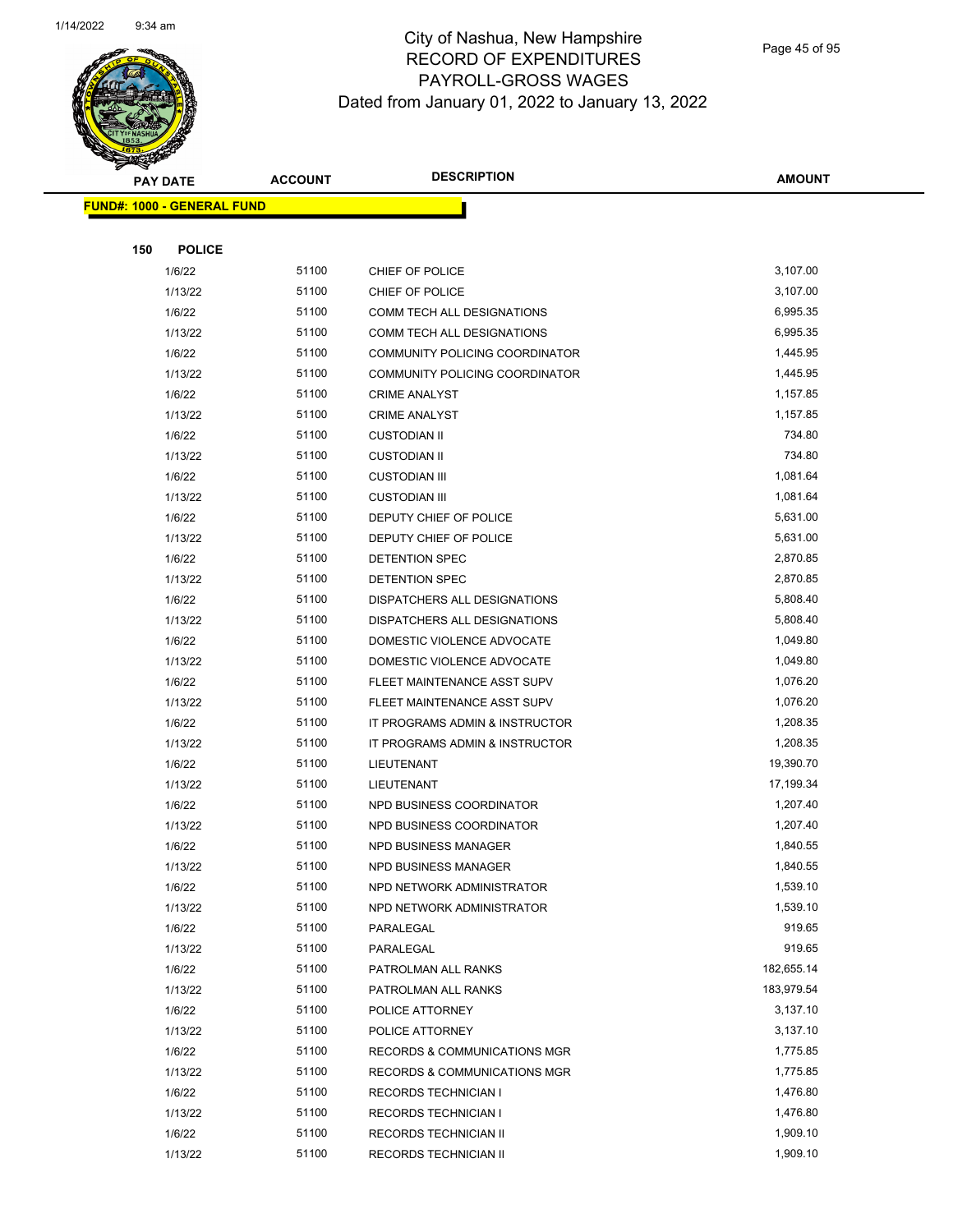

Page 46 of 95

|     | <b>PAY DATE</b>                   | <b>ACCOUNT</b> | <b>DESCRIPTION</b>                                                | <b>AMOUNT</b>      |
|-----|-----------------------------------|----------------|-------------------------------------------------------------------|--------------------|
|     | <b>FUND#: 1000 - GENERAL FUND</b> |                |                                                                   |                    |
|     |                                   |                |                                                                   |                    |
| 150 | <b>POLICE</b>                     |                |                                                                   |                    |
|     | 1/6/22                            | 51100          | SERGEANT                                                          | 47,041.12          |
|     | 1/13/22                           | 51100          | <b>SERGEANT</b>                                                   | 47,041.14          |
|     | 1/6/22                            | 51100          | SHIFT LEADER                                                      | 2,450.65           |
|     | 1/13/22                           | 51100          | SHIFT LEADER                                                      | 2,450.65           |
|     | 1/6/22                            | 51100          | <b>SUPV POLICE FLEET</b>                                          | 1,459.60           |
|     | 1/13/22                           | 51100          | SUPV POLICE FLEET                                                 | 1,459.60           |
|     | 1/6/22                            | 51200          | <b>ACCREDITATION MANAGER</b>                                      | 1,216.08           |
|     | 1/13/22                           | 51200          | <b>ACCREDITATION MANAGER</b>                                      | 1,216.08           |
|     | 1/6/22                            | 51300          | AUTO MECHANIC 1ST CLASS                                           | 106.54             |
|     | 1/13/22                           | 51300          | AUTO MECHANIC 1ST CLASS                                           | 192.74             |
|     | 1/13/22                           | 51300          | <b>BUILDING MAINTENANCE SUPV</b>                                  | 262.82             |
|     | 1/6/22                            | 51300          | COMM TECH ALL DESIGNATIONS                                        | 108.51             |
|     | 1/13/22                           | 51300          | <b>CUSTODIAN II</b>                                               | 137.78             |
|     | 1/6/22                            | 51300          | DOMESTIC VIOLENCE ADVOCATE                                        | 195.51             |
|     | 1/6/22                            | 51300          | PATROLMAN ALL RANKS                                               | 1,147.29           |
|     | 1/13/22                           | 51300          | PATROLMAN ALL RANKS                                               | 4,749.90           |
|     | 1/6/22                            | 51300          | <b>SERGEANT</b>                                                   | 227.08             |
|     | 1/13/22                           | 51300          | <b>SERGEANT</b>                                                   | 300.32             |
|     | 1/6/22                            | 51300          | SHIFT LEADER                                                      | 215.03             |
|     | 1/6/22                            | 51300          | <b>SUPV POLICE FLEET</b>                                          | 167.45             |
|     | 1/13/22                           | 51315          | <b>1ST YEAR OFFICERS</b>                                          | 61.29              |
|     | 1/6/22                            | 51315          | PATROLMAN ALL RANKS                                               | 642.40             |
|     | 1/6/22                            | 51322          | <b>1ST YEAR OFFICERS</b>                                          | 245.15             |
|     | 1/13/22                           | 51322          | <b>1ST YEAR OFFICERS</b>                                          | 408.57             |
|     | 1/6/22                            | 51322          | PATROLMAN ALL RANKS                                               | 8,607.72           |
|     | 1/13/22                           | 51322          | PATROLMAN ALL RANKS                                               | 8,789.21           |
|     | 1/13/22                           | 51322          | <b>SERGEANT</b>                                                   | 294.63             |
|     | 1/13/22                           | 51330          | <b>1ST YEAR OFFICERS</b>                                          | 163.43             |
|     | 1/6/22                            | 51330<br>51330 | 1st YR SPECIAL OFFICER CERTIFIED II                               | 1,126.82<br>676.09 |
|     | 1/13/22<br>1/6/22                 | 51330          | 1st YR SPECIAL OFFICER CERTIFIED II<br>COMM TECH ALL DESIGNATIONS | 719.60             |
|     | 1/13/22                           | 51330          | COMM TECH ALL DESIGNATIONS                                        | 619.61             |
|     | 1/6/22                            | 51330          | DETENTION SPEC                                                    | 581.72             |
|     | 1/13/22                           | 51330          | DETENTION SPEC                                                    | 645.25             |
|     | 1/6/22                            | 51330          | DISPATCHERS ALL DESIGNATIONS                                      | 1,156.86           |
|     | 1/13/22                           | 51330          | DISPATCHERS ALL DESIGNATIONS                                      | 584.43             |
|     | 1/6/22                            | 51330          | LIEUTENANT                                                        | 653.48             |
|     | 1/13/22                           | 51330          | LIEUTENANT                                                        | 648.15             |
|     | 1/6/22                            | 51330          | PATROLMAN ALL RANKS                                               | 19,885.91          |
|     | 1/13/22                           | 51330          | PATROLMAN ALL RANKS                                               | 16,612.32          |
|     | 1/6/22                            | 51330          | <b>SERGEANT</b>                                                   | 8,044.67           |
|     | 1/13/22                           | 51330          | <b>SERGEANT</b>                                                   | 4,781.61           |
|     | 1/13/22                           | 51330          | SHIFT LEADER                                                      | 711.79             |
|     | 1/6/22                            | 51412          | ADMIN ASSISTANT I DETECTIVES                                      | 454.50             |
|     |                                   |                |                                                                   |                    |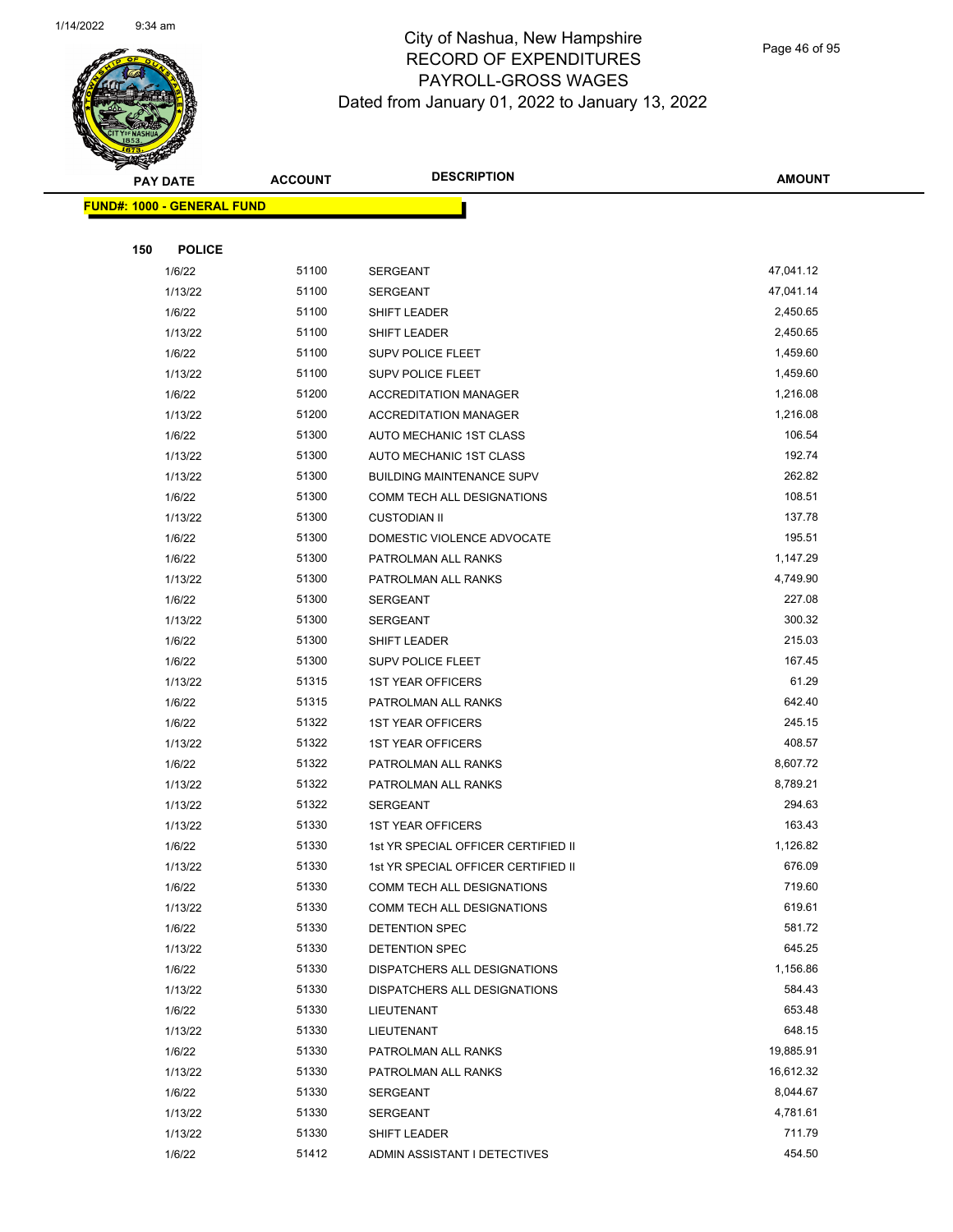$\bar{\mathcal{L}}$  .



# City of Nashua, New Hampshire RECORD OF EXPENDITURES PAYROLL-GROSS WAGES Dated from January 01, 2022 to January 13, 2022

Page 47 of 95

| $\blacktriangleleft$ .<br><b>PAY DATE</b> | <b>DESCRIPTION</b><br><b>ACCOUNT</b> |                                     | <b>AMOUNT</b> |
|-------------------------------------------|--------------------------------------|-------------------------------------|---------------|
| <b>FUND#: 1000 - GENERAL FUND</b>         |                                      |                                     |               |
| 150<br><b>POLICE</b>                      |                                      |                                     |               |
| 1/13/22                                   | 51412                                | ADMIN ASSISTANT I DETECTIVES        | 340.88        |
| 1/6/22                                    | 51600                                | PATROLMAN ALL RANKS                 | 1,900.00      |
| 1/6/22                                    | 51628                                | <b>1ST YEAR OFFICERS</b>            | 871.60        |
| 1/6/22                                    | 51628                                | 1st YR SPECIAL OFFICER CERTIFIED II | 901.47        |
| 1/6/22                                    | 51628                                | ANIMAL CONTROL OFFICER              | 215.67        |
| 1/6/22                                    | 51628                                | <b>CAPTAIN</b>                      | 3,530.38      |
| 1/6/22                                    | 51628                                | CHIEF OF POLICE                     | 621.40        |
| 1/6/22                                    | 51628                                | <b>COMM TECH ALL DESIGNATIONS</b>   | 1,399.07      |
| 1/6/22                                    | 51628                                | DEPUTY CHIEF OF POLICE              | 1,126.20      |
| 1/6/22                                    | 51628                                | <b>DETENTION SPEC</b>               | 574.17        |
| 1/6/22                                    | 51628                                | <b>DISPATCHERS ALL DESIGNATIONS</b> | 975.21        |
| 1/6/22                                    | 51628                                | LIEUTENANT                          | 3,439.87      |
| 1/6/22                                    | 51628                                | PATROLMAN ALL RANKS                 | 37,246.09     |
| 1/6/22                                    | 51628                                | <b>SERGEANT</b>                     | 9,408.24      |
| 1/6/22                                    | 51628                                | SHIFT LEADER                        | 490.13        |
| 1/6/22                                    | 51750                                | LIEUTENANT                          | 70,122.49     |
| 1/6/22                                    | 51750                                | PATROLMAN ALL RANKS                 | 3,442.39      |
| 1/6/22                                    | 52800                                | EDUCATIONAL ASSISTANCE              | 5,512.00      |
| 1/13/22                                   | 52800                                | EDUCATIONAL ASSISTANCE              | 1,626.30      |
| 1/6/22                                    | 52809                                | <b>WELLNESS PROGRAM</b>             | 400.00        |
| 1/13/22                                   | 52809                                | <b>WELLNESS PROGRAM</b>             | 596.28        |
| 1/6/22                                    | 61107                                | <b>CLOTHING &amp; UNIFORMS</b>      | 883.99        |
| 1/13/22                                   | 61107                                | <b>CLOTHING &amp; UNIFORMS</b>      | 715.95        |
| <b>TOTAL 150 - POLICE</b>                 |                                      |                                     | \$917,751.80  |

| 152 | <b>FIRE</b> |       |                                 |           |
|-----|-------------|-------|---------------------------------|-----------|
|     | 1/6/22      | 51100 | ADMINISTRATIVE ASSISTANT II     | 1,801.10  |
|     | 1/13/22     | 51100 | ADMINISTRATIVE ASSISTANT II     | 1,801.10  |
|     | 1/6/22      | 51100 | <b>ASST FIRE CHIEF</b>          | 2,617.68  |
|     | 1/13/22     | 51100 | <b>ASST FIRE CHIEF</b>          | 2,617.68  |
|     | 1/6/22      | 51100 | ASST SUPERINTENDENT FIRE ALARM  | 1,843.36  |
|     | 1/13/22     | 51100 | ASST SUPERINTENDENT FIRE ALARM  | 1,843.36  |
|     | 1/6/22      | 51100 | ASST SUPERINTENDENT FIRE FLEET  | 1,694.72  |
|     | 1/13/22     | 51100 | ASST SUPERINTENDENT FIRE FLEET  | 1,694.72  |
|     | 1/6/22      | 51100 | ASST SUPERINTENDENT PREVENTION  | 3,742.36  |
|     | 1/13/22     | 51100 | ASST SUPERINTENDENT PREVENTION  | 3,742.36  |
|     | 1/6/22      | 51100 | <b>CAPTAIN</b>                  | 11,140.25 |
|     | 1/13/22     | 51100 | <b>CAPTAIN</b>                  | 11,140.25 |
|     | 1/6/22      | 51100 | CAPTAIN FIRE TRAINING SAFETY    | 2,035.72  |
|     | 1/13/22     | 51100 | CAPTAIN FIRE TRAINING SAFETY    | 2,035.72  |
|     | 1/6/22      | 51100 | <b>DEPUTY FIRE CHIEF</b>        | 9,434.71  |
|     | 1/13/22     | 51100 | <b>DEPUTY FIRE CHIEF</b>        | 9,434.73  |
|     | 1/6/22      | 51100 | <b>EXEC ASST BUSINESS COORD</b> | 1,160.25  |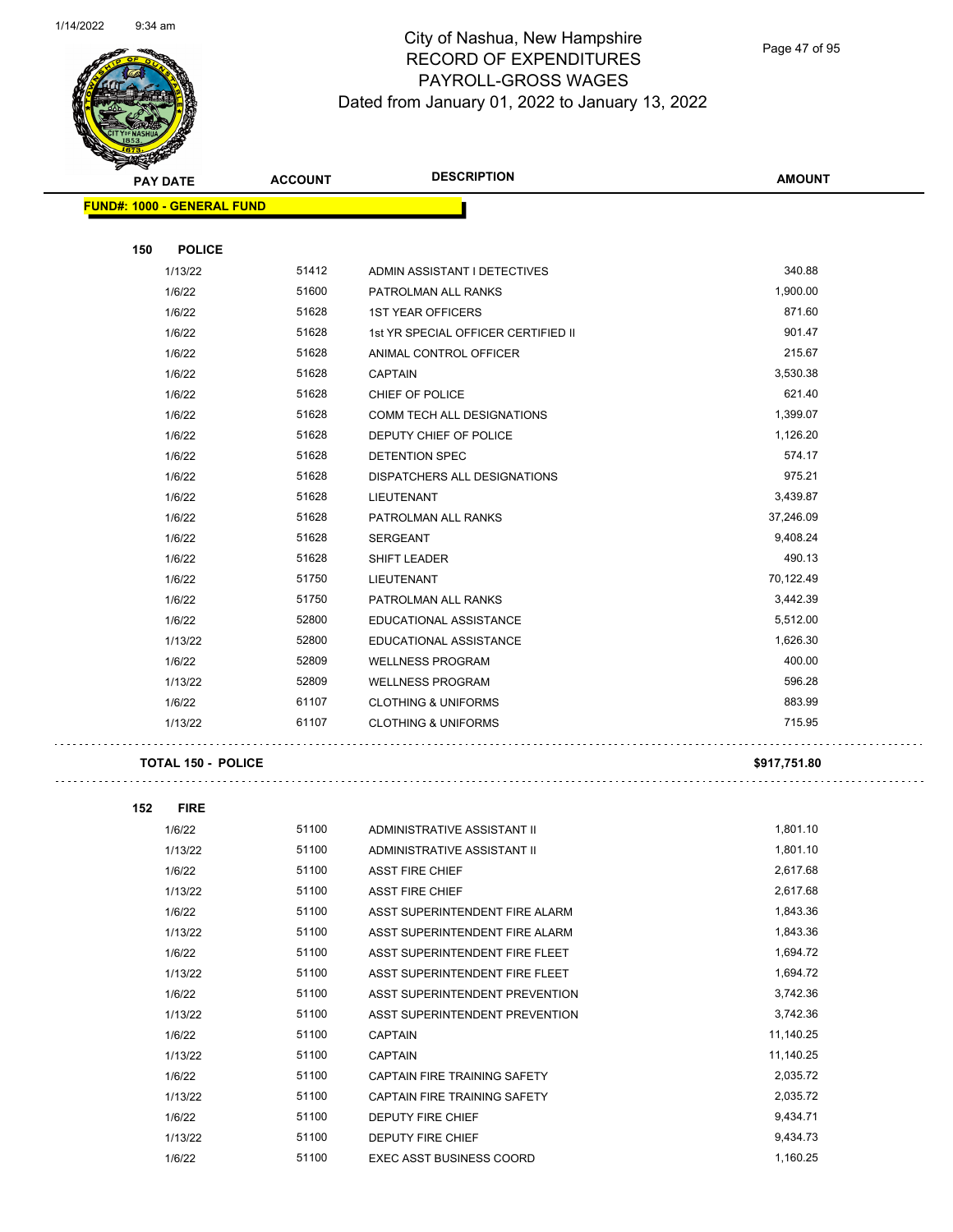

Page 48 of 95

|     | <b>PAY DATE</b>                   | <b>ACCOUNT</b> | <b>DESCRIPTION</b>              | <b>AMOUNT</b> |
|-----|-----------------------------------|----------------|---------------------------------|---------------|
|     | <b>FUND#: 1000 - GENERAL FUND</b> |                |                                 |               |
|     |                                   |                |                                 |               |
| 152 | <b>FIRE</b>                       |                |                                 |               |
|     | 1/13/22                           | 51100          | <b>EXEC ASST BUSINESS COORD</b> | 1,160.25      |
|     | 1/6/22                            | 51100          | FIRE CHIEF                      | 2,863.08      |
|     | 1/13/22                           | 51100          | FIRE CHIEF                      | 2,863.08      |
|     | 1/6/22                            | 51100          | FIRE DISPATCH ALL RANKS         | 9,658.64      |
|     | 1/13/22                           | 51100          | FIRE DISPATCH ALL RANKS         | 9,487.18      |
|     | 1/6/22                            | 51100          | FIRE DISPATCH SUPERVISOR        | 6,252.19      |
|     | 1/13/22                           | 51100          | FIRE DISPATCH SUPERVISOR        | 5,698.73      |
|     | 1/6/22                            | 51100          | FIRE LIEUTENANT                 | 45,910.58     |
|     | 1/13/22                           | 51100          | FIRE LIEUTENANT                 | 45,945.11     |
|     | 1/6/22                            | 51100          | <b>FIRE MECHANIC</b>            | 1,502.52      |
|     | 1/13/22                           | 51100          | <b>FIRE MECHANIC</b>            | 1,506.28      |
|     | 1/6/22                            | 51100          | FIRE TRAINING OFFICER           | 1,754.48      |
|     | 1/13/22                           | 51100          | FIRE TRAINING OFFICER           | 1,754.48      |
|     | 1/6/22                            | 51100          | <b>FIREFIGHTERS ALL RANKS</b>   | 141,635.11    |
|     | 1/13/22                           | 51100          | <b>FIREFIGHTERS ALL RANKS</b>   | 140,616.93    |
|     | 1/6/22                            | 51100          | SUPERINTENDENT FIRE ALARM       | 2,076.64      |
|     | 1/13/22                           | 51100          | SUPERINTENDENT FIRE ALARM       | 2,076.64      |
|     | 1/6/22                            | 51100          | SUPERINTENDENT FIRE FLEET       | 1,956.84      |
|     | 1/13/22                           | 51100          | SUPERINTENDENT FIRE FLEET       | 1,956.84      |
|     | 1/6/22                            | 51100          | SUPERINTENDENT FIRE PREVENTION  | 2,056.04      |
|     | 1/13/22                           | 51100          | SUPERINTENDENT FIRE PREVENTION  | 2,056.04      |
|     | 1/13/22                           | 51300          | ASST SUPERINTENDENT PREVENTION  | 440.60        |
|     | 1/13/22                           | 51300          | SUPERINTENDENT FIRE ALARM       | 486.56        |
|     | 1/13/22                           | 51300          | SUPERINTENDENT FIRE FLEET       | 222.90        |
|     | 1/6/22                            | 51330          | <b>CAPTAIN</b>                  | 2,090.86      |
|     | 1/13/22                           | 51330          | <b>CAPTAIN</b>                  | 2,650.42      |
|     | 1/6/22                            | 51330          | DEPUTY FIRE CHIEF               | 3,433.44      |
|     | 1/13/22                           | 51330          | DEPUTY FIRE CHIEF               | 4,759.27      |
|     | 1/6/22                            | 51330          | FIRE DISPATCH ALL RANKS         | 2,970.64      |
|     | 1/13/22                           | 51330          | FIRE DISPATCH ALL RANKS         | 3,350.92      |
|     | 1/6/22                            | 51330          | FIRE DISPATCH SUPERVISOR        | 629.70        |
|     | 1/13/22                           | 51330          | FIRE DISPATCH SUPERVISOR        | 921.57        |
|     | 1/6/22                            | 51330          | FIRE LIEUTENANT                 | 14,557.48     |
|     | 1/13/22                           | 51330          | FIRE LIEUTENANT                 | 11,090.40     |
|     | 1/6/22                            | 51330          | FIREFIGHTERS ALL RANKS          | 38,734.42     |
|     | 1/13/22                           | 51330          | FIREFIGHTERS ALL RANKS          | 41,215.63     |
|     | 1/6/22                            | 51628          | ASST SUPERINTENDENT FIRE ALARM  | 460.84        |
|     | 1/6/22                            | 51628          | ASST SUPERINTENDENT FIRE FLEET  | 423.68        |
|     | 1/6/22                            | 51628          | ASST SUPERINTENDENT PREVENTION  | 935.59        |
|     | 1/6/22                            | 51628          | <b>CAPTAIN</b>                  | 2,785.06      |
|     | 1/6/22                            | 51628          | CAPTAIN FIRE TRAINING SAFETY    | 508.93        |
|     | 1/6/22                            | 51628          | FIRE DISPATCH ALL RANKS         | 2,408.97      |
|     | 1/6/22                            | 51628          | FIRE DISPATCH SUPERVISOR        | 1,574.38      |
|     | 1/6/22                            | 51628          | FIRE LIEUTENANT                 | 11,920.59     |
|     |                                   |                |                                 |               |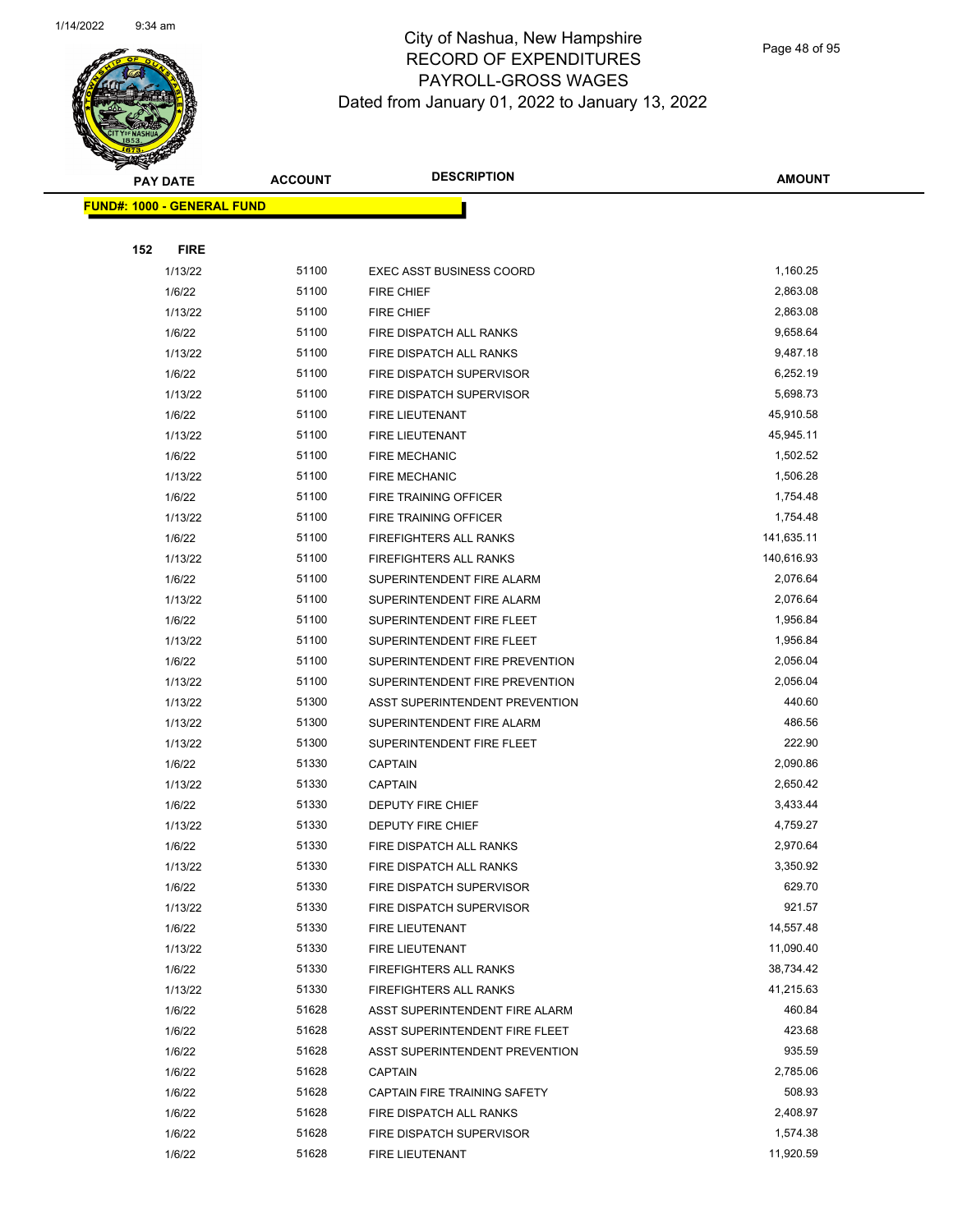

Page 49 of 95

| <b>PAY DATE</b>                   | <b>ACCOUNT</b> | <b>DESCRIPTION</b>             | <b>AMOUNT</b> |
|-----------------------------------|----------------|--------------------------------|---------------|
| <b>FUND#: 1000 - GENERAL FUND</b> |                |                                |               |
| 152<br><b>FIRE</b>                |                |                                |               |
| 1/6/22                            | 51628          | <b>FIRE MECHANIC</b>           | 375.63        |
| 1/6/22                            | 51628          | <b>FIRE TRAINING OFFICER</b>   | 438.62        |
| 1/6/22                            | 51628          | <b>FIREFIGHTERS ALL RANKS</b>  | 35,610.64     |
| 1/6/22                            | 51628          | SUPERINTENDENT FIRE ALARM      | 519.16        |
| 1/6/22                            | 51628          | SUPERINTENDENT FIRE FLEET      | 489.21        |
| 1/6/22                            | 51628          | SUPERINTENDENT FIRE PREVENTION | 514.01        |
| 1/6/22                            | 51700          | ASST SUPERINTENDENT FIRE ALARM | 23.04         |
| 1/13/22                           | 51700          | ASST SUPERINTENDENT FIRE ALARM | 23.04         |
| 1/6/22                            | 51700          | ASST SUPERINTENDENT PREVENTION | 46.78         |
| 1/13/22                           | 51700          | ASST SUPERINTENDENT PREVENTION | 46.78         |
| 1/6/22                            | 51700          | <b>CAPTAIN</b>                 | 330.78        |
| 1/13/22                           | 51700          | <b>CAPTAIN</b>                 | 353.14        |
| 1/6/22                            | 51700          | CAPTAIN FIRE TRAINING SAFETY   | 25.45         |
| 1/13/22                           | 51700          | CAPTAIN FIRE TRAINING SAFETY   | 25.45         |
| 1/6/22                            | 51700          | FIRE DISPATCH ALL RANKS        | 16.28         |
| 1/13/22                           | 51700          | FIRE DISPATCH ALL RANKS        | 16.28         |
| 1/6/22                            | 51700          | FIRE DISPATCH SUPERVISOR       | 19.36         |
| 1/13/22                           | 51700          | FIRE DISPATCH SUPERVISOR       | 19.36         |
| 1/6/22                            | 51700          | FIRE LIEUTENANT                | 1,446.53      |
| 1/13/22                           | 51700          | FIRE LIEUTENANT                | 1,446.93      |
| 1/6/22                            | 51700          | FIRE TRAINING OFFICER          | 21.93         |
| 1/13/22                           | 51700          | <b>FIRE TRAINING OFFICER</b>   | 21.93         |
| 1/6/22                            | 51700          | FIREFIGHTERS ALL RANKS         | 2,766.83      |
| 1/13/22                           | 51700          | FIREFIGHTERS ALL RANKS         | 2,755.26      |
| 1/6/22                            | 51700          | SUPERINTENDENT FIRE ALARM      | 25.96         |
| 1/13/22                           | 51700          | SUPERINTENDENT FIRE ALARM      | 25.96         |
| 1/6/22                            | 51700          | SUPERINTENDENT FIRE FLEET      | 24.46         |
| 1/13/22                           | 51700          | SUPERINTENDENT FIRE FLEET      | 24.46         |
| 1/6/22                            | 51700          | SUPERINTENDENT FIRE PREVENTION | 25.70         |
| 1/13/22                           | 51700          | SUPERINTENDENT FIRE PREVENTION | 25.70         |
| 1/6/22                            | 51750          | FIREFIGHTERS ALL RANKS         | 260.56        |
| 1/6/22                            | 52800          | EDUCATIONAL ASSISTANCE         | 1,530.00      |
| 1/13/22                           | 61107          | <b>CLOTHING &amp; UNIFORMS</b> | 82.00         |

#### **TOTAL 152 - FIRE \$698,517.82**

 $\Box$  .

## **153 BUILDING INSPECTION**

| 1/6/22  | 51100 | BLD INSP ASST PLANS EXAMINER            | 1.123.45 |
|---------|-------|-----------------------------------------|----------|
| 1/13/22 | 51100 | <b>BLD INSP ASST PLANS EXAMINER</b>     | 1.123.45 |
| 1/6/22  | 51100 | <b>BUILDING AND UTILITIES INSPCTR</b>   | 3.901.50 |
| 1/13/22 | 51100 | <b>BUILDING AND UTILITIES INSPCTR</b>   | 3.901.50 |
| 1/6/22  | 51100 | <b>BUILDING DEPARTMENT MANAGER</b>      | 1.738.30 |
| 1/13/22 | 51100 | <b>BUILDING DEPARTMENT MANAGER</b>      | 1.738.30 |
| 1/6/22  | 51100 | DEPUTY BUILDING OFFICIAL PLANS EXAMINER | 1.500.60 |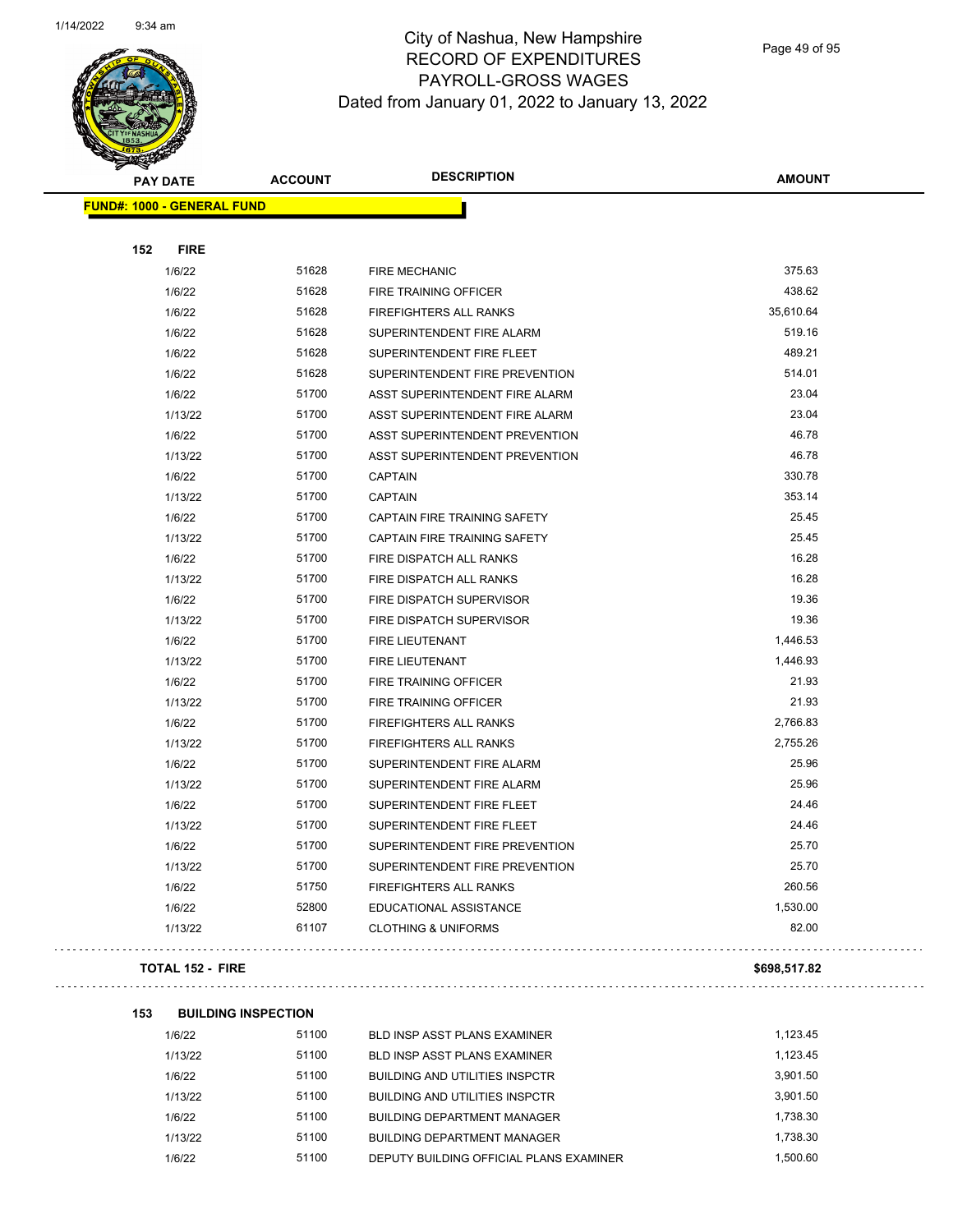

Page 50 of 95

|     | <b>PAY DATE</b>                   | <b>ACCOUNT</b>                             |                                                | <b>AMOUNT</b> |
|-----|-----------------------------------|--------------------------------------------|------------------------------------------------|---------------|
|     | <b>FUND#: 1000 - GENERAL FUND</b> |                                            |                                                |               |
| 153 |                                   | <b>BUILDING INSPECTION</b>                 |                                                |               |
|     | 1/13/22                           | 51100                                      | DEPUTY BUILDING OFFICIAL PLANS EXAMINER        | 1,500.60      |
|     | 1/6/22                            | 51100                                      | PERMIT TECHNICIAN I                            | 1,439.90      |
|     | 1/13/22                           | 51100                                      | PERMIT TECHNICIAN I                            | 1,439.90      |
|     |                                   | <b>TOTAL 153 - BUILDING INSPECTION</b>     |                                                | \$19,407.50   |
| 155 |                                   | <b>CODE ENFORCEMENT</b>                    |                                                |               |
|     | 1/6/22                            | 51100                                      | <b>CODE ENFORCEMENT OFFICER II</b>             | 2,966.10      |
|     | 1/13/22                           | 51100                                      | <b>CODE ENFORCEMENT OFFICER II</b>             | 2,966.10      |
|     | 1/6/22                            | 51100                                      | MGR CODE ENFORCEMENT DEPT                      | 1,738.30      |
|     | 1/13/22                           | 51100                                      | MGR CODE ENFORCEMENT DEPT                      | 1,738.30      |
|     |                                   | <b>TOTAL 155 - CODE ENFORCEMENT</b>        |                                                | \$9,408.80    |
| 156 |                                   | <b>EMERGENCY MANAGEMENT</b>                |                                                |               |
|     | 1/6/22                            | 51100                                      | EMERGENCY MANAGEMENT COORDINAT                 | 934.00        |
|     | 1/13/22                           | 51100                                      | <b>EMERGENCY MANAGEMENT COORDINAT</b>          | 934.00        |
|     |                                   | <b>TOTAL 156 - EMERGENCY MANAGEMENT</b>    |                                                | \$1,868.00    |
| 157 |                                   | <b>CITYWIDE COMMUNICATIONS</b>             |                                                |               |
|     | 1/6/22                            | 51100                                      | ASSISTANT MANAGER RADIO SYSTEMS NETWORK ADMINI | 2,029.80      |
|     | 1/13/22                           | 51100                                      | ASSISTANT MANAGER RADIO SYSTEMS NETWORK ADMINI | 2,029.80      |
|     | 1/6/22                            | 51200                                      | <b>RADIO SYSTEMS MANAGER</b>                   | 1,532.88      |
|     | 1/13/22                           | 51200                                      | <b>RADIO SYSTEMS MANAGER</b>                   | 1,532.88      |
|     | 1/13/22                           | 51700                                      | <b>RADIO SYSTEMS MANAGER</b>                   | 287.42        |
|     |                                   | <b>TOTAL 157 - CITYWIDE COMMUNICATIONS</b> |                                                | \$7,412.78    |
| 158 |                                   | <b>PARKING ENFORCEMENT</b>                 |                                                |               |
|     | 1/6/22                            | 51100                                      | MVR CLERK II                                   | 703.10        |
|     | 1/13/22                           | 51100                                      | MVR CLERK II                                   | 703.10        |
|     | 1/6/22                            | 51100                                      | ORDINANCE VIOLATIONS COORDINATOR               | 238.40        |
|     | 1/13/22                           | 51100                                      | ORDINANCE VIOLATIONS COORDINATOR               | 238.40        |
|     | 1/6/22                            | 51100                                      | <b>PARKING MANAGER</b>                         | 353.55        |
|     | 1/13/22                           | 51100                                      | PARKING MANAGER                                | 353.55        |
|     | 1/6/22                            | 51200                                      | PARKING ENFORCEMENT SPECIALIST- PT             | 771.35        |
|     | 1/13/22                           | 51200                                      | PARKING ENFORCEMENT SPECIALIST- PT             | 952.75        |
|     | 1/13/22                           | 51300                                      | MVR CLERK II                                   | 6.50          |
|     |                                   |                                            |                                                |               |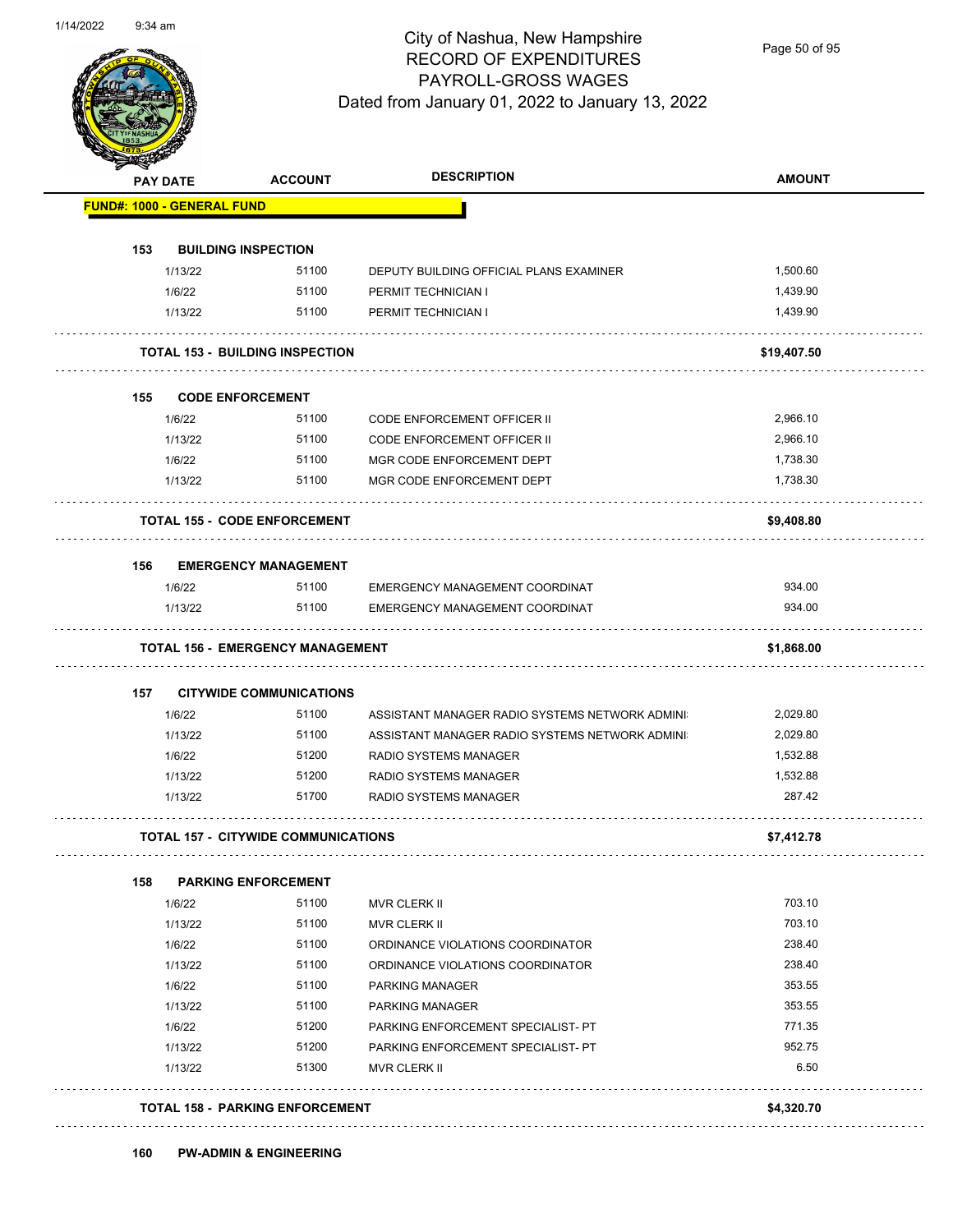

| <b>Kalendary Company</b>          | <b>PAY DATE</b> | <b>ACCOUNT</b>                    | <b>DESCRIPTION</b>                 | <b>AMOUNT</b> |  |  |  |
|-----------------------------------|-----------------|-----------------------------------|------------------------------------|---------------|--|--|--|
| <b>FUND#: 1000 - GENERAL FUND</b> |                 |                                   |                                    |               |  |  |  |
|                                   |                 |                                   |                                    |               |  |  |  |
| 160                               |                 | <b>PW-ADMIN &amp; ENGINEERING</b> |                                    |               |  |  |  |
|                                   | 1/6/22          | 51100                             | ADMINISTRATIVE ASSISTANT II        | 1,070.10      |  |  |  |
|                                   | 1/13/22         | 51100                             | ADMINISTRATIVE ASSISTANT II        | 535.05        |  |  |  |
|                                   | 1/6/22          | 51100                             | ASSISTANT DIRECTOR OF PUBLIC WORKS | 1,832.35      |  |  |  |
|                                   | 1/13/22         | 51100                             | ASSISTANT DIRECTOR OF PUBLIC WORKS | 1,832.35      |  |  |  |
|                                   | 1/6/22          | 51100                             | <b>CITY ENGINEER</b>               | 1,308.85      |  |  |  |
|                                   | 1/13/22         | 51100                             | <b>CITY ENGINEER</b>               | 1,308.85      |  |  |  |
|                                   | 1/6/22          | 51100                             | <b>CITY SURVEYOR</b>               | 1,321.05      |  |  |  |
|                                   | 1/13/22         | 51100                             | <b>CITY SURVEYOR</b>               | 1,321.05      |  |  |  |
|                                   | 1/6/22          | 51100                             | <b>DEPUTY CITY ENGINEER</b>        | 828.25        |  |  |  |
|                                   | 1/13/22         | 51100                             | <b>DEPUTY CITY ENGINEER</b>        | 828.25        |  |  |  |
|                                   | 1/6/22          | 51100                             | <b>DIRECTOR PUBLIC WORKS</b>       | 2,004.15      |  |  |  |
|                                   | 1/13/22         | 51100                             | <b>DIRECTOR PUBLIC WORKS</b>       | 2,004.15      |  |  |  |
|                                   | 1/6/22          | 51100                             | DIVISION OPERATIONS MANAGER        | 1,607.00      |  |  |  |
|                                   | 1/13/22         | 51100                             | DIVISION OPERATIONS MANAGER        | 1,607.01      |  |  |  |
|                                   | 1/6/22          | 51100                             | DPW CONTRACT ADMINISTRATOR         | 391.80        |  |  |  |
|                                   | 1/13/22         | 51100                             | DPW CONTRACT ADMINISTRATOR         | 391.80        |  |  |  |
|                                   | 1/6/22          | 51100                             | <b>ENGINEERING INSPECTOR</b>       | 2,199.65      |  |  |  |
|                                   | 1/13/22         | 51100                             | <b>ENGINEERING INSPECTOR</b>       | 2,199.65      |  |  |  |
|                                   | 1/6/22          | 51100                             | <b>EXECUTIVE ASSISTANT</b>         | 858.95        |  |  |  |
|                                   | 1/13/22         | 51100                             | <b>EXECUTIVE ASSISTANT</b>         | 858.95        |  |  |  |
|                                   | 1/6/22          | 51100                             | <b>GIS SPECIALIST</b>              | 537.80        |  |  |  |
|                                   | 1/13/22         | 51100                             | <b>GIS SPECIALIST</b>              | 537.80        |  |  |  |
|                                   | 1/6/22          | 51100                             | PUBLIC RELATIONS ADMINISTRATOR     | 797.60        |  |  |  |
|                                   | 1/13/22         | 51100                             | PUBLIC RELATIONS ADMINISTRATOR     | 797.59        |  |  |  |
|                                   | 1/6/22          | 51100                             | SENIOR STAFF ENGINEER              | 1,989.45      |  |  |  |
|                                   | 1/13/22         | 51100                             | <b>SENIOR STAFF ENGINEER</b>       | 1,989.45      |  |  |  |
|                                   | 1/6/22          | 51100                             | SENIOR TRAFFIC ENGINEER            | 1,840.55      |  |  |  |
|                                   | 1/13/22         | 51100                             | <b>SENIOR TRAFFIC ENGINEER</b>     | 1,840.53      |  |  |  |
|                                   | 1/6/22          | 51100                             | <b>STAFF ENGINEER</b>              | 1,258.90      |  |  |  |
|                                   | 1/13/22         | 51100                             | <b>STAFF ENGINEER</b>              | 1,258.90      |  |  |  |
|                                   | 1/6/22          | 51100                             | STREET CONSTRUCTION ENGINEER       | 1,533.80      |  |  |  |
|                                   | 1/13/22         | 51100                             | STREET CONSTRUCTION ENGINEER       | 1,533.80      |  |  |  |
|                                   | 1/6/22          | 51300                             | DIVISION OPERATIONS MANAGER        | 75.33         |  |  |  |
|                                   | 1/13/22         | 51300                             | DIVISION OPERATIONS MANAGER        | 120.53        |  |  |  |

#### **TOTAL 160 - PW-ADMIN & ENGINEERING \$42,421.29**

 $\mathbb{R}^2$ 

**161 STREETS** 1/6/22 51100 ADMINISTRATIVE ASSISTANT II 864.70 1/13/22 51100 ADMINISTRATIVE ASSISTANT II 864.70 1/6/22 51100 AUTO MECH 1ST CLASS NIGHTS 4,638.95 1/13/22 51100 AUTO MECH 1ST CLASS NIGHTS 4,653.52 1/6/22 51100 AUTO MECH 2ND CLASS 2,120.80 1/13/22 51100 AUTO MECH 2ND CLASS 2,120.80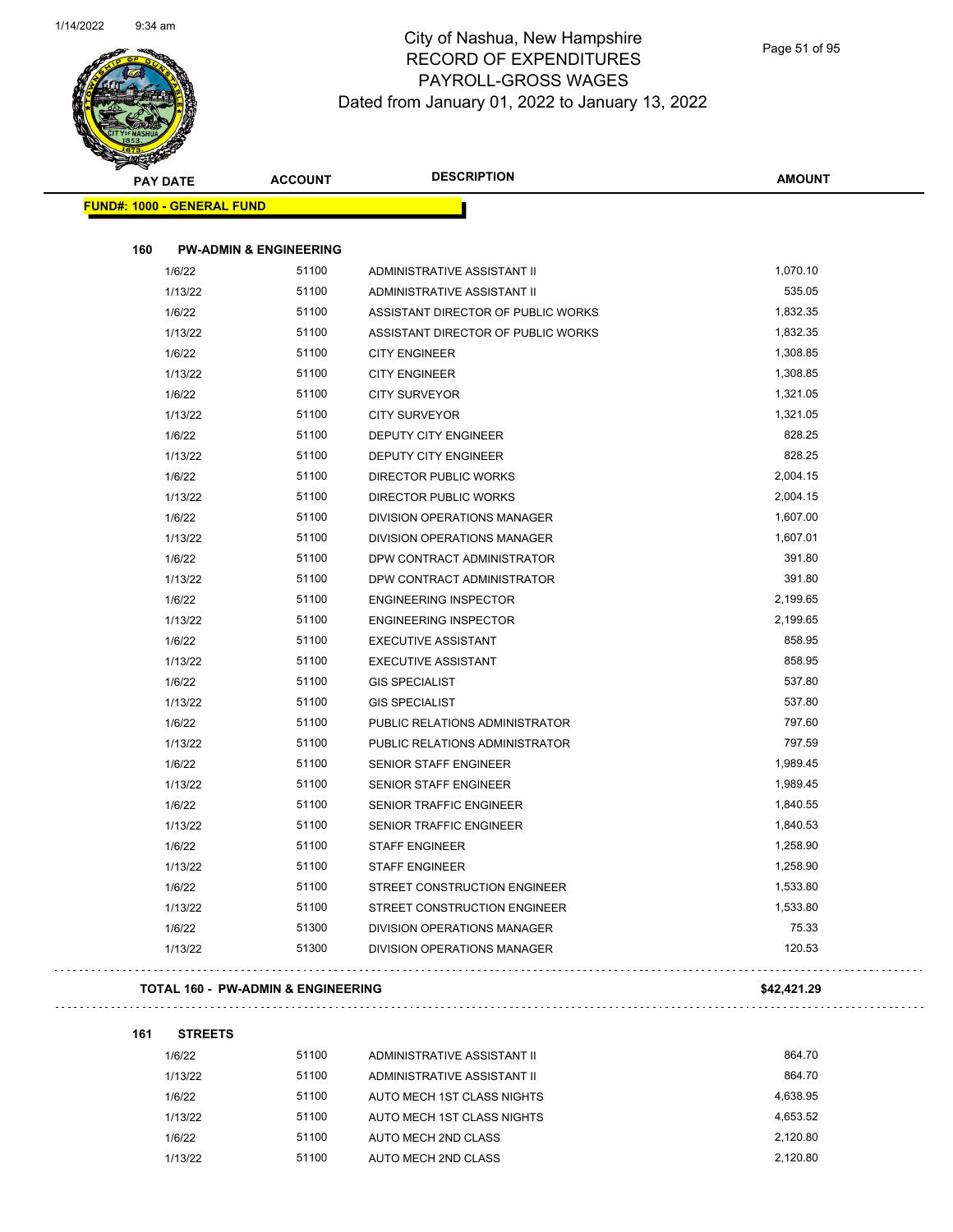

Page 52 of 95

|     | <b>PAY DATE</b>                   | <b>ACCOUNT</b> | <b>DESCRIPTION</b>                                | <b>AMOUNT</b>        |
|-----|-----------------------------------|----------------|---------------------------------------------------|----------------------|
|     | <b>FUND#: 1000 - GENERAL FUND</b> |                |                                                   |                      |
|     |                                   |                |                                                   |                      |
| 161 | <b>STREETS</b>                    |                |                                                   |                      |
|     | 1/6/22                            | 51100          | AUTO MECHANIC 1ST CLASS                           | 3,495.60             |
|     | 1/13/22                           | 51100          | AUTO MECHANIC 1ST CLASS                           | 3,444.63             |
|     | 1/6/22                            | 51100          | EQUIP OPR STREET REPAIR                           | 6,362.40             |
|     | 1/13/22                           | 51100          | EQUIP OPR STREET REPAIR                           | 5,326.00             |
|     | 11/30/21                          | 51100          | FLEET MAINTENANCE FOREMAN                         | 2,734.72             |
|     | 1/6/22                            | 51100          | FLEET MANAGER STREET DEPT                         | 1,251.60             |
|     | 1/13/22                           | 51100          | FLEET MANAGER STREET DEPT                         | 1,251.60             |
|     | 1/6/22                            | 51100          | FOREMAN LABOR STREET                              | 2,783.79             |
|     | 1/13/22                           | 51100          | FOREMAN LABOR STREET                              | 2,783.79             |
|     | 1/6/22                            | 51100          | <b>MASON PIPELAYER</b>                            | 3,043.20             |
|     | 1/13/22                           | 51100          | <b>MASON PIPELAYER</b>                            | 3,043.20             |
|     | 1/6/22                            | 51100          | OPERATIONS SUPERVISOR                             | 1,173.10             |
|     | 1/13/22                           | 51100          | OPERATIONS SUPERVISOR                             | 1,173.09             |
|     | 1/6/22                            | 51100          | <b>SIGN MAINTENANCE</b>                           | 2,019.20             |
|     | 1/13/22                           | 51100          | <b>SIGN MAINTENANCE</b>                           | 2,019.20             |
|     | 1/6/22                            | 51100          | STOREKEEPER PWD                                   | 1,267.22             |
|     | 1/13/22                           | 51100          | STOREKEEPER PWD                                   | 1,080.20             |
|     | 1/6/22                            | 51100          | <b>STREET FOREMAN</b>                             | 2,783.80             |
|     | 1/13/22                           | 51100          | <b>STREET FOREMAN</b>                             | 2,783.80             |
|     | 1/6/22                            | 51100          | SUPERINTENDENT OF STREETS                         | 2,045.05             |
|     | 1/13/22                           | 51100          | SUPERINTENDENT OF STREETS                         | 2,045.05             |
|     | 1/6/22                            | 51100          | <b>TRAFFIC FOREMAN</b>                            | 1,419.75             |
|     | 1/13/22                           | 51100          | <b>TRAFFIC FOREMAN</b>                            | 1,419.75             |
|     | 1/6/22                            | 51100          | <b>TRAFFIC TECHNICIAN I</b>                       | 2,808.60             |
|     | 1/13/22                           | 51100          | <b>TRAFFIC TECHNICIAN I</b>                       | 2,567.00             |
|     | 1/6/22                            | 51100          | TRUCK DRIVER STREET REPAIR                        | 16,271.29            |
|     | 1/13/22                           | 51100          | TRUCK DRIVER STREET REPAIR                        | 16,390.89            |
|     | 1/6/22                            | 51100          | <b>WELDER FIRST CLASS</b>                         | 1,152.80             |
|     | 1/13/22                           | 51100          | <b>WELDER FIRST CLASS</b>                         | 1,152.80             |
|     | 1/13/22                           | 51300          | ADMINISTRATIVE ASSISTANT II                       | 494.50               |
|     | 1/6/22                            | 51300<br>51300 | AUTO MECH 1ST CLASS NIGHTS                        | 1,678.62<br>1,646.81 |
|     | 1/13/22<br>1/6/22                 | 51300          | AUTO MECH 1ST CLASS NIGHTS<br>AUTO MECH 2ND CLASS | 957.02               |
|     | 1/13/22                           | 51300          | AUTO MECH 2ND CLASS                               | 710.90               |
|     | 1/6/22                            | 51300          | AUTO MECHANIC 1ST CLASS                           | 637.71               |
|     | 1/13/22                           | 51300          | AUTO MECHANIC 1ST CLASS                           | 955.36               |
|     | 1/6/22                            | 51300          | AUTOMATED TRASH COLLECTION OPR                    | 911.62               |
|     | 1/13/22                           | 51300          | AUTOMATED TRASH COLLECTION OPR                    | 2,201.47             |
|     | 1/6/22                            | 51300          | <b>COLLECTION EQUIP OPR</b>                       | 1,026.76             |
|     | 1/13/22                           | 51300          | COLLECTION EQUIP OPR                              | 2,797.82             |
|     | 1/6/22                            | 51300          | COLLECTION EQUIP OPR LANDFILL                     | 361.13               |
|     | 1/13/22                           | 51300          | COLLECTION EQUIP OPR LANDFILL                     | 742.77               |
|     | 1/13/22                           | 51300          | <b>COLLECTION SYSTEMS OPERATOR</b>                | 587.20               |
|     | 1/6/22                            | 51300          | DIVISION OPERATIONS MANAGER                       | 180.79               |
|     |                                   |                |                                                   |                      |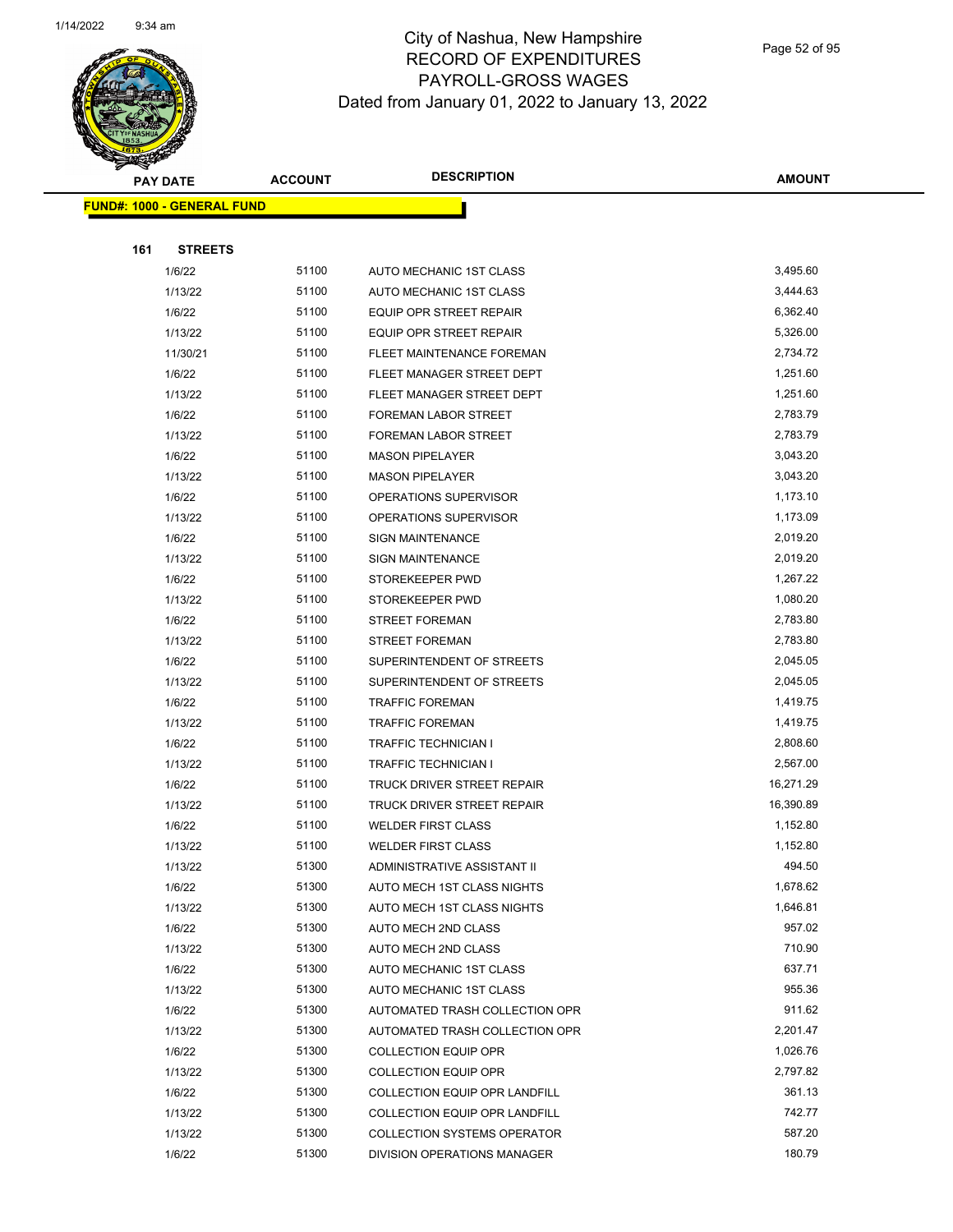

Page 53 of 95

|     | <b>PAY DATE</b>                   | <b>ACCOUNT</b> | <b>DESCRIPTION</b>               | <b>AMOUNT</b> |
|-----|-----------------------------------|----------------|----------------------------------|---------------|
|     | <b>FUND#: 1000 - GENERAL FUND</b> |                |                                  |               |
|     |                                   |                |                                  |               |
| 161 | <b>STREETS</b>                    |                |                                  |               |
|     | 1/6/22                            | 51300          | EQUIP OPR STREET REPAIR          | 2,240.11      |
|     | 1/13/22                           | 51300          | EQUIP OPR STREET REPAIR          | 2,114.44      |
|     | 1/13/22                           | 51300          | EQUIPMENT OPERATOR, PARKS        | 507.94        |
|     | 1/6/22                            | 51300          | <b>EQUIPMENT OPR LANDFILL</b>    | 363.09        |
|     | 1/13/22                           | 51300          | <b>EQUIPMENT OPR LANDFILL</b>    | 665.61        |
|     | 1/6/22                            | 51300          | <b>FOREMAN LABOR PARK</b>        | 313.20        |
|     | 1/13/22                           | 51300          | <b>FOREMAN LABOR PARK</b>        | 1,239.69      |
|     | 1/6/22                            | 51300          | FOREMAN LABOR STREET             | 1,017.81      |
|     | 1/13/22                           | 51300          | FOREMAN LABOR STREET             | 2,179.17      |
|     | 1/6/22                            | 51300          | <b>GROUNDSKEEPER MAINTENANCE</b> | 1,320.00      |
|     | 1/13/22                           | 51300          | <b>GROUNDSKEEPER MAINTENANCE</b> | 2,682.60      |
|     | 1/6/22                            | 51300          | <b>GROUNDSMAN I</b>              | 616.28        |
|     | 1/13/22                           | 51300          | <b>GROUNDSMAN I</b>              | 1,327.32      |
|     | 1/6/22                            | 51300          | <b>LEAD GROUNDSMAN</b>           | 184.21        |
|     | 1/13/22                           | 51300          | <b>LEAD GROUNDSMAN</b>           | 556.04        |
|     | 1/6/22                            | 51300          | <b>MASON PIPELAYER</b>           | 832.45        |
|     | 1/13/22                           | 51300          | <b>MASON PIPELAYER</b>           | 988.54        |
|     | 1/6/22                            | 51300          | MECHANIC WWTP 1ST CLASS          | 198.32        |
|     | 1/6/22                            | 51300          | OPERATIONS SUPERVISOR            | 670.87        |
|     | 1/6/22                            | 51300          | <b>SIGN MAINTENANCE</b>          | 536.13        |
|     | 1/13/22                           | 51300          | <b>SIGN MAINTENANCE</b>          | 1,075.46      |
|     | 1/6/22                            | 51300          | <b>SOLID WASTE FOREMAN</b>       | 952.57        |
|     | 1/13/22                           | 51300          | <b>SOLID WASTE FOREMAN</b>       | 1,383.19      |
|     | 1/6/22                            | 51300          | STELLOS STADIUM ATTENDANT        | 182.19        |
|     | 1/13/22                           | 51300          | STELLOS STADIUM ATTENDANT        | 602.90        |
|     | 1/6/22                            | 51300          | STOREKEEPER PWD                  | 78.30         |
|     | 1/13/22                           | 51300          | STOREKEEPER PWD                  | 245.01        |
|     | 1/6/22                            | 51300          | <b>STREET FOREMAN</b>            | 1,918.19      |
|     | 1/13/22                           | 51300          | <b>STREET FOREMAN</b>            | 1,565.88      |
|     | 1/13/22                           | 51300          | <b>TRAFFIC FOREMAN</b>           | 226.27        |
|     | 1/6/22                            | 51300          | <b>TRAFFIC TECHNICIAN I</b>      | 458.70        |
|     | 1/13/22                           | 51300          | <b>TRAFFIC TECHNICIAN I</b>      | 604.32        |
|     | 1/6/22                            | 51300          | TRUCK DRIVER STREET REPAIR       | 6,499.73      |
|     | 1/13/22                           | 51300          | TRUCK DRIVER STREET REPAIR       | 6,907.48      |
|     | 1/6/22                            | 51300          | <b>WASTEWATER ASSISTANT</b>      | 163.76        |
|     | 1/13/22                           | 51300          | <b>WASTEWATER ASSISTANT</b>      | 484.67        |
|     | 1/6/22                            | 51300          | <b>WELDER FIRST CLASS</b>        | 352.80        |
|     | 1/13/22                           | 51300          | <b>WELDER FIRST CLASS</b>        | 88.20         |
|     | 1/13/22                           | 51600          | AUTO MECH 2ND CLASS              | 400.00        |
|     | 1/13/22                           | 51600          | AUTO MECHANIC 1ST CLASS          | 400.00        |
|     | 1/6/22                            | 51600          | EQUIP OPR STREET REPAIR          | 618.08        |
|     | 1/6/22                            | 51750          | EQUIP OPR STREET REPAIR          | 28.10         |
|     |                                   |                |                                  |               |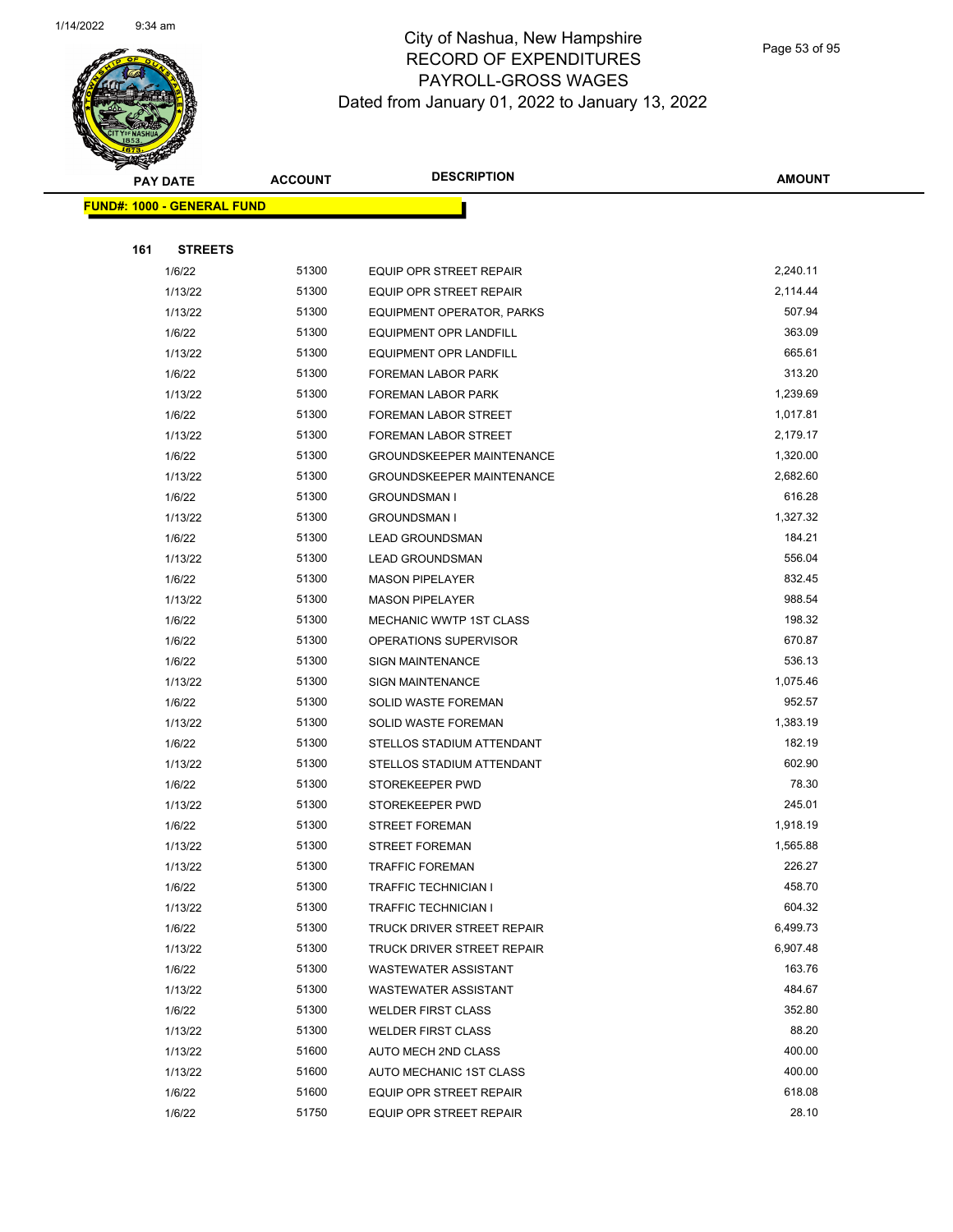

Page 54 of 95

|     | <b>PAY DATE</b>            | <b>ACCOUNT</b>                        | <b>DESCRIPTION</b>                                     | <b>AMOUNT</b>      |
|-----|----------------------------|---------------------------------------|--------------------------------------------------------|--------------------|
|     | FUND#: 1000 - GENERAL FUND |                                       |                                                        |                    |
|     | TOTAL 161 - STREETS        |                                       |                                                        | \$174,036.69       |
|     |                            |                                       |                                                        |                    |
| 166 | <b>PARKING OPERATIONS</b>  |                                       |                                                        |                    |
|     | 1/6/22                     | 51100                                 | PARKING MAINTENANCE                                    | 1,426.91           |
|     | 1/13/22                    | 51100                                 | PARKING MAINTENANCE                                    | 1,426.92           |
|     | 1/6/22                     | 51100                                 | <b>PARKING MANAGER</b>                                 | 1,060.65           |
|     | 1/13/22                    | 51100<br>51200                        | <b>PARKING MANAGER</b>                                 | 1,060.65<br>388.52 |
|     | 1/6/22                     | 51200                                 | PARKING MAINTENANCE                                    | 459.17             |
|     | 1/13/22<br>1/6/22          | 51300                                 | PARKING MAINTENANCE<br>PARKING MAINTENANCE             | 92.73              |
|     |                            | 51300                                 |                                                        | 185.44             |
|     | 1/13/22                    |                                       | PARKING MAINTENANCE                                    |                    |
|     |                            | <b>TOTAL 166 - PARKING OPERATIONS</b> |                                                        | \$6,100.99         |
| 171 | <b>COMMUNITY SERVICES</b>  |                                       |                                                        |                    |
|     | 1/6/22                     | 51100                                 | DIRECTOR HEALTH AND COMM SVS                           | 2,325.45           |
|     | 1/13/22                    | 51100                                 | DIRECTOR HEALTH AND COMM SVS                           | 2,325.45           |
|     | 1/6/22                     | 51100                                 | <b>EPIDEMIOLOGIST</b>                                  | 1,087.55           |
|     | 1/13/22                    | 51100                                 | <b>EPIDEMIOLOGIST</b>                                  | 1,087.55           |
|     | 1/6/22                     | 51100                                 | HEALTH PROMOTION & COMMUNICATION SPECIALIST            | 363.48             |
|     | 1/13/22                    | 51100                                 | <b>HEALTH PROMOTION &amp; COMMUNICATION SPECIALIST</b> | 363.48             |
|     |                            | <b>TOTAL 171 - COMMUNITY SERVICES</b> |                                                        | \$7,552.96         |
| 172 | <b>COMMUNITY HEALTH</b>    |                                       |                                                        |                    |
|     | 1/6/22                     | 51100                                 | ADMINISTRATIVE ASSISTANT III                           | 945.30             |
|     | 1/13/22                    | 51100                                 | ADMINISTRATIVE ASSISTANT III                           | 945.30             |
|     | 1/6/22                     | 51100                                 | <b>BILINGUAL OUTREACH WORKER</b>                       | 1,034.94           |
|     | 1/13/22                    | 51100                                 | BILINGUAL OUTREACH WORKER                              | 1,034.94           |
|     | 1/6/22                     | 51100                                 | CHIEF PUBLIC HEALTH NURSE                              | 1,840.54           |
|     | 1/13/22                    | 51100                                 | CHIEF PUBLIC HEALTH NURSE                              | 1,840.55           |
|     | 1/6/22                     | 51100                                 | DISEASE INTERVENTION & BEHAVIORAL HEALTH NURSE         | 1,211.90           |
|     | 1/6/22                     | 51100                                 | PUB HEALTH NURSE                                       | 4,092.20           |
|     | 1/13/22                    | 51100                                 | PUB HEALTH NURSE                                       | 4,092.20           |
|     | 1/6/22                     | 51412                                 | <b>NURSE PER DIEM</b>                                  | 40.39              |
|     | 1/13/22                    | 51412                                 | NURSE PER DIEM                                         | 40.39              |
|     |                            | <b>TOTAL 172 - COMMUNITY HEALTH</b>   |                                                        | \$17,118.65        |
|     |                            | <b>ENVIRONMENTAL HEALTH</b>           |                                                        |                    |
| 173 |                            |                                       | DEP HEALTH OFFICER/LAB DIRECTOR                        | 1,386.90           |
|     | 1/6/22                     | 51100                                 |                                                        |                    |
|     | 1/13/22                    | 51100                                 | DEP HEALTH OFFICER/LAB DIRECTOR                        | 1,386.90           |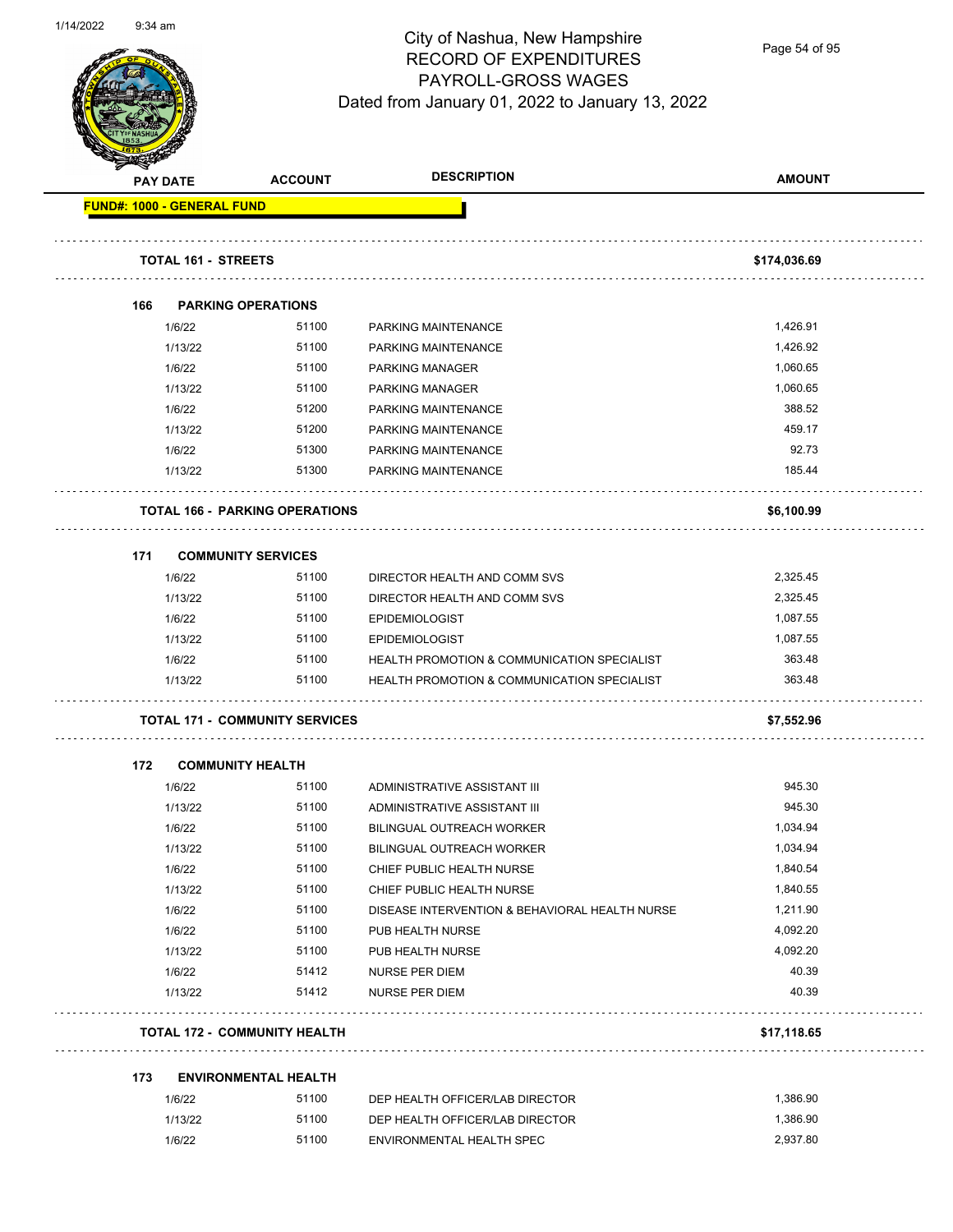

Page 55 of 95

| <b>PAY DATE</b> |                                   | <b>ACCOUNT</b>                            | <b>DESCRIPTION</b>               | <b>AMOUNT</b> |
|-----------------|-----------------------------------|-------------------------------------------|----------------------------------|---------------|
|                 | <b>FUND#: 1000 - GENERAL FUND</b> |                                           |                                  |               |
|                 |                                   |                                           |                                  |               |
| 173             |                                   | <b>ENVIRONMENTAL HEALTH</b>               |                                  |               |
|                 | 1/13/22                           | 51100                                     | ENVIRONMENTAL HEALTH SPEC        | 2,937.78      |
|                 | 1/6/22                            | 51100                                     | ENVIRONMENTAL TECH OFFICE MGR    | 1,124.80      |
|                 | 1/13/22                           | 51100                                     | ENVIRONMENTAL TECH OFFICE MGR    | 1,124.80      |
|                 | 1/6/22                            | 51100                                     | MANAGER ENVIRONMENTAL HEALTH     | 1,738.30      |
|                 | 1/13/22                           | 51100                                     | MANAGER ENVIRONMENTAL HEALTH     | 1,738.30      |
|                 |                                   | <b>TOTAL 173 - ENVIRONMENTAL HEALTH</b>   |                                  | \$14,375.58   |
|                 |                                   |                                           |                                  |               |
| 174             |                                   | <b>WELFARE ADMINISTRATION</b>             |                                  |               |
|                 | 1/6/22                            | 51100                                     | CASE TECHNICIAN WELFARE          | 2,878.45      |
|                 | 1/13/22                           | 51100                                     | CASE TECHNICIAN WELFARE          | 2,878.45      |
|                 | 1/6/22                            | 51100                                     | <b>INTAKE WORKER</b>             | 950.75        |
|                 | 1/13/22                           | 51100                                     | <b>INTAKE WORKER</b>             | 950.75        |
|                 | 1/6/22                            | 51100                                     | SENIOR CASE TECHNICIAN           | 1,134.35      |
|                 | 1/13/22                           | 51100                                     | SENIOR CASE TECHNICIAN           | 1,134.35      |
|                 | 1/6/22                            | 51100                                     | <b>WELFARE OFFICER</b>           | 1,840.55      |
|                 | 1/13/22                           | 51100                                     | <b>WELFARE OFFICER</b>           | 1,840.55      |
|                 |                                   |                                           |                                  |               |
|                 |                                   | <b>TOTAL 174 - WELFARE ADMINISTRATION</b> |                                  | \$13,608.20   |
| 177             |                                   | <b>PARKS &amp; RECREATION</b>             |                                  |               |
|                 | 1/6/22                            | 51100                                     | ADMINISTRATIVE ASSISTANT II      | 903.85        |
|                 | 1/13/22                           | 51100                                     | ADMINISTRATIVE ASSISTANT II      | 903.85        |
|                 | 1/6/22                            | 51100                                     | EQUIPMENT OPERATOR, PARKS        | 1,060.40      |
|                 | 1/13/22                           | 51100                                     | EQUIPMENT OPERATOR, PARKS        | 1,068.40      |
|                 | 1/6/22                            | 51100                                     | FOREMAN LABOR PARK               | 4,175.70      |
|                 | 1/13/22                           | 51100                                     | FOREMAN LABOR PARK               | 4,175.69      |
|                 | 1/6/22                            | 51100                                     | <b>GROUNDSKEEPER MAINTENANCE</b> | 7,718.80      |
|                 | 1/13/22                           | 51100                                     | <b>GROUNDSKEEPER MAINTENANCE</b> | 7,702.80      |
|                 | 1/6/22                            | 51100                                     | <b>GROUNDSMAN I</b>              | 5,464.60      |
|                 | 1/13/22                           | 51100                                     | <b>GROUNDSMAN I</b>              | 5,568.00      |
|                 | 1/6/22                            | 51100                                     | <b>GROUNDSMAN II</b>             | 954.80        |
|                 | 1/13/22                           | 51100                                     | <b>GROUNDSMAN II</b>             | 954.80        |
|                 | 1/6/22                            | 51100                                     | <b>LEAD GROUNDSMAN</b>           | 2,144.80      |
|                 | 1/13/22                           | 51100                                     | <b>LEAD GROUNDSMAN</b>           | 2,144.80      |
|                 | 1/6/22                            | 51100                                     | PROGRAM COORDINATOR              | 410.80        |
|                 | 1/13/22                           | 51100                                     | PROGRAM COORDINATOR              | 410.79        |
|                 | 1/6/22                            | 51100                                     | RECREATION PROGRAM MANAGER       | 1,223.20      |
|                 | 1/13/22                           | 51100                                     | RECREATION PROGRAM MANAGER       | 1,223.20      |
|                 | 1/6/22                            | 51100                                     | STELLOS STADIUM ATTENDANT        | 1,060.40      |
|                 | 1/13/22                           | 51100                                     | STELLOS STADIUM ATTENDANT        | 1,060.40      |
|                 | 1/6/22                            | 51300                                     | FOREMAN LABOR PARK               | 300.15        |
|                 | 1/13/22                           | 51300                                     | FOREMAN LABOR PARK               | 1,122.26      |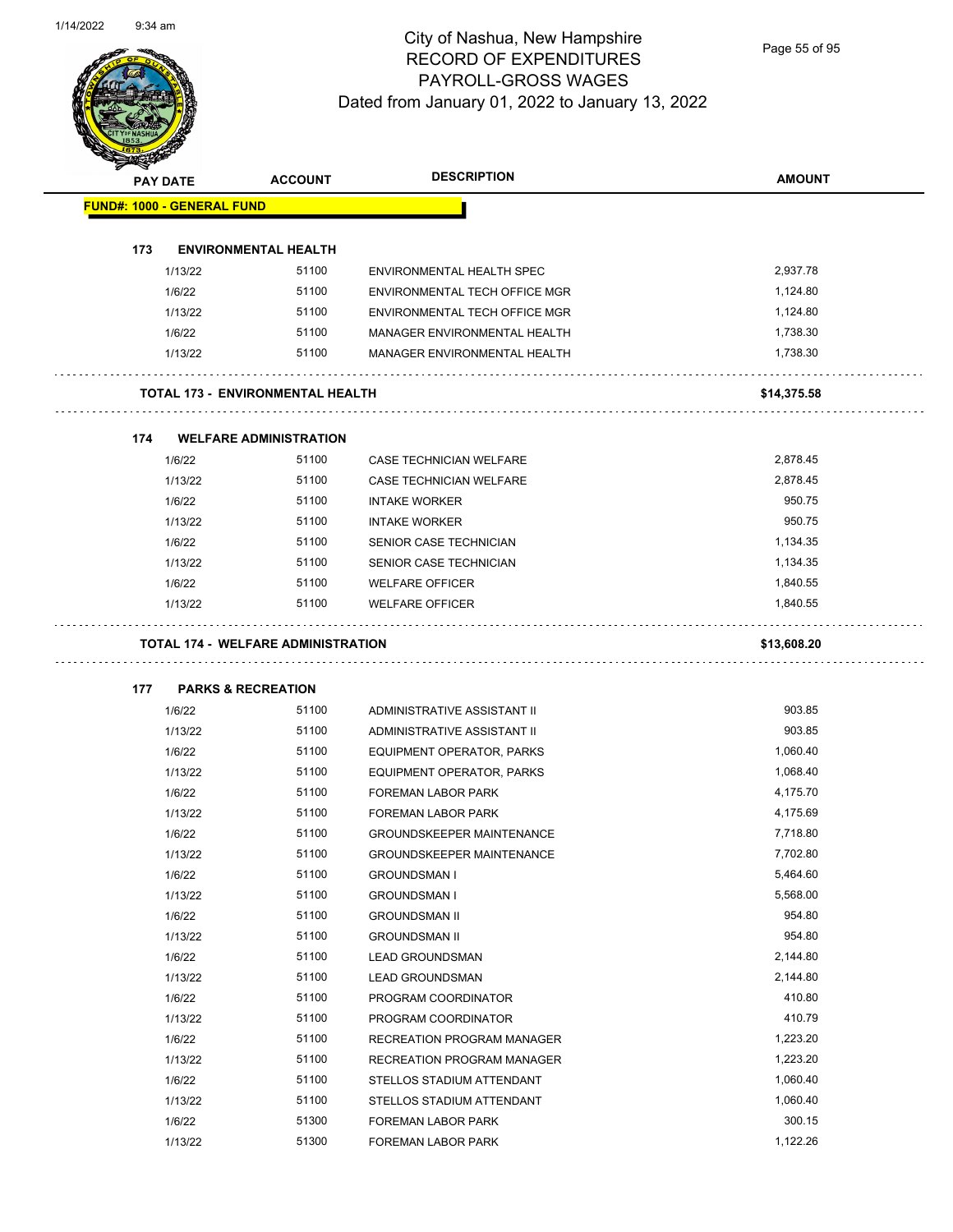

Page 56 of 95

|     | <b>PAY DATE</b>                   | <b>ACCOUNT</b>                            | <b>DESCRIPTION</b>                          | <b>AMOUNT</b> |
|-----|-----------------------------------|-------------------------------------------|---------------------------------------------|---------------|
|     | <b>FUND#: 1000 - GENERAL FUND</b> |                                           |                                             |               |
|     |                                   |                                           |                                             |               |
| 177 |                                   | <b>PARKS &amp; RECREATION</b>             |                                             |               |
|     | 1/6/22                            | 51300                                     | <b>GROUNDSKEEPER MAINTENANCE</b>            | 292.59        |
|     | 1/13/22                           | 51300                                     | <b>GROUNDSKEEPER MAINTENANCE</b>            | 818.43        |
|     | 1/6/22                            | 51300                                     | <b>GROUNDSMAN I</b>                         | 253.62        |
|     | 1/13/22                           | 51300                                     | <b>GROUNDSMAN I</b>                         | 178.70        |
|     | 1/13/22                           | 51300                                     | <b>LEAD GROUNDSMAN</b>                      | 133.04        |
|     | 1/13/22                           | 51412                                     | <b>GAME OFFICIALS</b>                       | 76.00         |
|     | 1/6/22                            | 51420                                     | <b>GAME OFFICIALS</b>                       | 1,024.00      |
|     | 1/13/22                           | 51420                                     | <b>GAME OFFICIALS</b>                       | 850.00        |
|     | 1/6/22                            | 51420                                     | SENIOR TRAFFIC ENGINEER                     | 50.00         |
|     | 1/6/22                            | 51420                                     | <b>SUB TEACHER</b>                          | 152.00        |
|     | 1/13/22                           | 51420                                     | <b>SUB TEACHER</b>                          | 142.00        |
|     | 1/13/22                           | 51420                                     | <b>TICKETSELLER</b>                         | 33.00         |
|     | 1/13/22                           | 51600                                     | <b>GROUNDSKEEPER MAINTENANCE</b>            | 1,000.00      |
|     | 1/13/22                           | 51600                                     | STELLOS STADIUM ATTENDANT                   | 1,000.00      |
|     |                                   | <b>TOTAL 177 - PARKS &amp; RECREATION</b> |                                             | \$57,755.87   |
|     |                                   |                                           |                                             |               |
| 179 | <b>LIBRARY</b>                    |                                           |                                             |               |
|     | 1/6/22                            | 51100                                     | ASSISTANT DIRECTOR LIBRARY                  | 1,738.30      |
|     | 1/13/22                           | 51100                                     | ASSISTANT DIRECTOR LIBRARY                  | 1,738.30      |
|     | 1/6/22                            | 51100                                     | ASSISTANT LIBRARIAN CIRCULATIO              | 1,144.95      |
|     | 1/13/22                           | 51100                                     | ASSISTANT LIBRARIAN CIRCULATIO              | 1,144.95      |
|     | 1/6/22                            | 51100                                     | ASSISTANT LIBRARIAN PROGRAMMING & MARKETING | 923.10        |
|     | 1/13/22                           | 51100                                     | ASSISTANT LIBRARIAN PROGRAMMING & MARKETING | 923.10        |
|     | 1/6/22                            | 51100                                     | <b>DIRECTOR LIBRARY</b>                     | 2,290.46      |
|     | 1/13/22                           | 51100                                     | <b>DIRECTOR LIBRARY</b>                     | 2,290.45      |
|     | 1/6/22                            | 51100                                     | EXECUTIVE ASST OFFICE MANAGER               | 1,039.85      |
|     | 1/13/22                           | 51100                                     | EXECUTIVE ASST OFFICE MANAGER               | 1,039.84      |
|     | 1/6/22                            | 51100                                     | <b>IT COORDINATOR</b>                       | 1,128.09      |
|     | 1/13/22                           | 51100                                     | IT COORDINATOR                              | 1,128.10      |
|     | 1/6/22                            | 51100                                     | <b>JANITOR</b>                              | 634.67        |
|     | 1/13/22                           | 51100                                     | <b>JANITOR</b>                              | 634.67        |
|     | 1/6/22                            | 51100                                     | LIBRARIAN ADULT SERVICES                    | 1,115.65      |
|     | 1/13/22                           | 51100                                     | LIBRARIAN ADULT SERVICES                    | 1,115.64      |
|     | 1/6/22                            | 51100                                     | <b>LIBRARIAN CIRCULATION</b>                | 1,281.50      |
|     | 1/13/22                           | 51100                                     | LIBRARIAN CIRCULATION                       | 1,281.50      |
|     | 1/6/22                            | 51100                                     | LIBRARIAN PROGRAMMING & MARKETING           | 1,281.50      |
|     | 1/13/22                           | 51100                                     | LIBRARIAN PROGRAMMING & MARKETING           | 1,281.51      |
|     | 1/6/22                            | 51100                                     | <b>LIBRARIAN TECH SERVICES</b>              | 1,281.50      |
|     | 1/13/22                           | 51100                                     | <b>LIBRARIAN TECH SERVICES</b>              | 1,281.51      |
|     | 1/6/22                            | 51100                                     | <b>LIBRARIAN YOUTH SERVICES</b>             | 1,883.81      |
|     | 1/13/22                           | 51100                                     | <b>LIBRARIAN YOUTH SERVICES</b>             | 1,883.80      |
|     | 1/6/22                            | 51100                                     | LIBRARY ASSISTANT CIRCULATION               | 7,216.80      |
|     | 1/13/22                           | 51100                                     | LIBRARY ASSISTANT CIRCULATION               | 7,216.80      |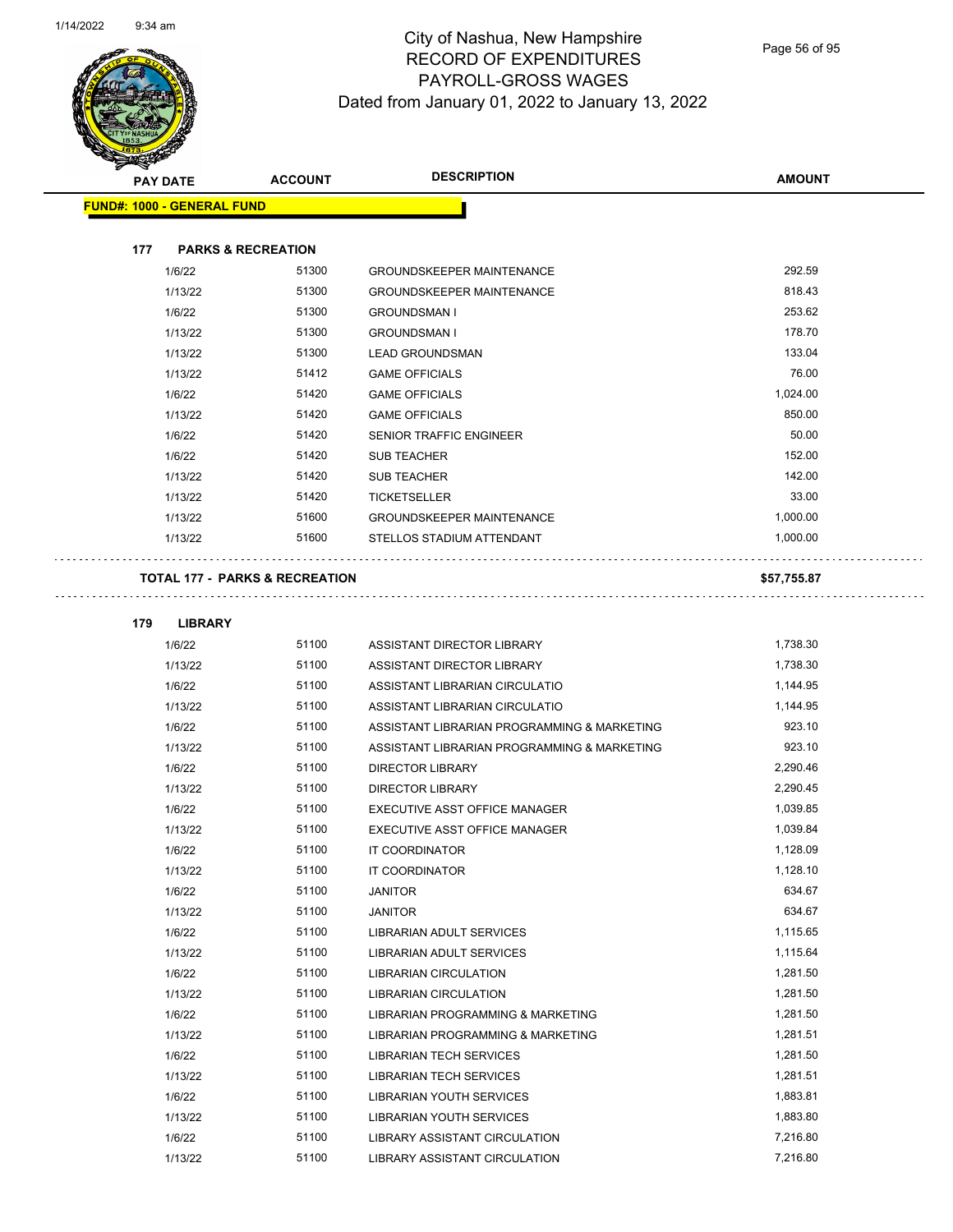

|     | <b>PAY DATE</b>                   | <b>ACCOUNT</b> | <b>DESCRIPTION</b>                | <b>AMOUNT</b> |
|-----|-----------------------------------|----------------|-----------------------------------|---------------|
|     | <b>FUND#: 1000 - GENERAL FUND</b> |                |                                   |               |
| 179 | <b>LIBRARY</b>                    |                |                                   |               |
|     | 1/6/22                            | 51100          | LIBRARY ASSISTANT TECH SVS        | 943.00        |
|     | 1/13/22                           | 51100          | <b>LIBRARY ASSISTANT TECH SVS</b> | 943.00        |
|     | 1/6/22                            | 51100          | LIBRARY ASSISTANT YOUTH SERVIC    | 1,607.75      |
|     | 1/13/22                           | 51100          | LIBRARY ASSISTANT YOUTH SERVIC    | 1,607.75      |
|     | 1/6/22                            | 51100          | <b>MAINTENANCE SUPV</b>           | 1,062.24      |
|     | 1/13/22                           | 51100          | <b>MAINTENANCE SUPV</b>           | 1,062.25      |
|     | 1/6/22                            | 51100          | PAGE & COLLECTION COORDINATOR     | 976.90        |
|     | 1/13/22                           | 51100          | PAGE & COLLECTION COORDINATOR     | 976.90        |
|     | 1/6/22                            | 51100          | REFERENCE LIBRARIAN ADULT SERV    | 4,888.90      |
|     | 1/13/22                           | 51100          | REFERENCE LIBRARIAN ADULT SERV    | 4,967.24      |
|     | 1/6/22                            | 51100          | REFERENCE LIBRARIAN TECH SVS      | 2,019.80      |
|     | 1/13/22                           | 51100          | REFERENCE LIBRARIAN TECH SVS      | 2,019.80      |
|     | 1/6/22                            | 51100          | <b>SECURITY LIBRARY</b>           | 729.35        |
|     | 1/13/22                           | 51100          | <b>SECURITY LIBRARY</b>           | 729.35        |
|     | 1/6/22                            | 51100          | SUPERVISOR YOUTH SERVICES         | 1,051.30      |
|     | 1/13/22                           | 51100          | SUPERVISOR YOUTH SERVICES         | 1,051.30      |
|     | 1/6/22                            | 51200          | <b>GRAPHIC DESIGNER LIBRARY</b>   | 311.43        |
|     | 1/13/22                           | 51200          | <b>GRAPHIC DESIGNER LIBRARY</b>   | 327.81        |
|     | 1/6/22                            | 51200          | <b>JANITOR</b>                    | 299.44        |
|     | 1/13/22                           | 51200          | <b>JANITOR</b>                    | 327.77        |
|     | 1/6/22                            | 51200          | LIBRARY ASSISTANT YOUTH SERVIC    | 539.80        |
|     | 1/13/22                           | 51200          | LIBRARY ASSISTANT YOUTH SERVIC    | 539.80        |
|     | 1/6/22                            | 51200          | <b>SECURITY LIBRARY</b>           | 463.82        |
|     | 1/13/22                           | 51200          | <b>SECURITY LIBRARY</b>           | 394.74        |
|     | 1/13/22                           | 51300          | LIBRARIAN PROGRAMMING & MARKETING | 24.03         |
|     | 1/13/22                           | 51300          | REFERENCE LIBRARIAN ADULT SERV    | 36.12         |
|     | 1/6/22                            | 51300          | <b>SECURITY LIBRARY</b>           | 59.21         |
|     | 1/13/22                           | 51300          | <b>SECURITY LIBRARY</b>           | 34.20         |
|     |                                   |                |                                   |               |

#### **TOTAL 179 - LIBRARY \$75,915.35**

 $\tau$  ,  $\tau$  ,  $\tau$ 

. . . . . . . . . . . . . . . . . .

```
181 COMMUNITY DEVELOPMENT
```

| 1/6/22  | 51100 | ADMINISTRATIVE ASSISTANT II   | 835.04   |
|---------|-------|-------------------------------|----------|
| 1/13/22 | 51100 | ADMINISTRATIVE ASSISTANT II   | 835.05   |
| 1/6/22  | 51100 | <b>TRANSPORTATION ANALYST</b> | 1.354.30 |
| 1/13/22 | 51100 | <b>TRANSPORTATION ANALYST</b> | 1.354.30 |
| 1/6/22  | 51100 | <b>WATERWAYS MANAGER</b>      | 1.738.30 |
| 1/13/22 | 51100 | <b>WATERWAYS MANAGER</b>      | 1.738.30 |
| 1/6/22  | 51200 | ADMINISTRATIVE ASSISTANT I    | 434.40   |
| 1/13/22 | 51200 | ADMINISTRATIVE ASSISTANT I    | 418.11   |
| 1/6/22  | 51400 | <b>INTERN</b>                 | 100.00   |
| 1/13/22 | 51400 | <b>INTERN</b>                 | 50.00    |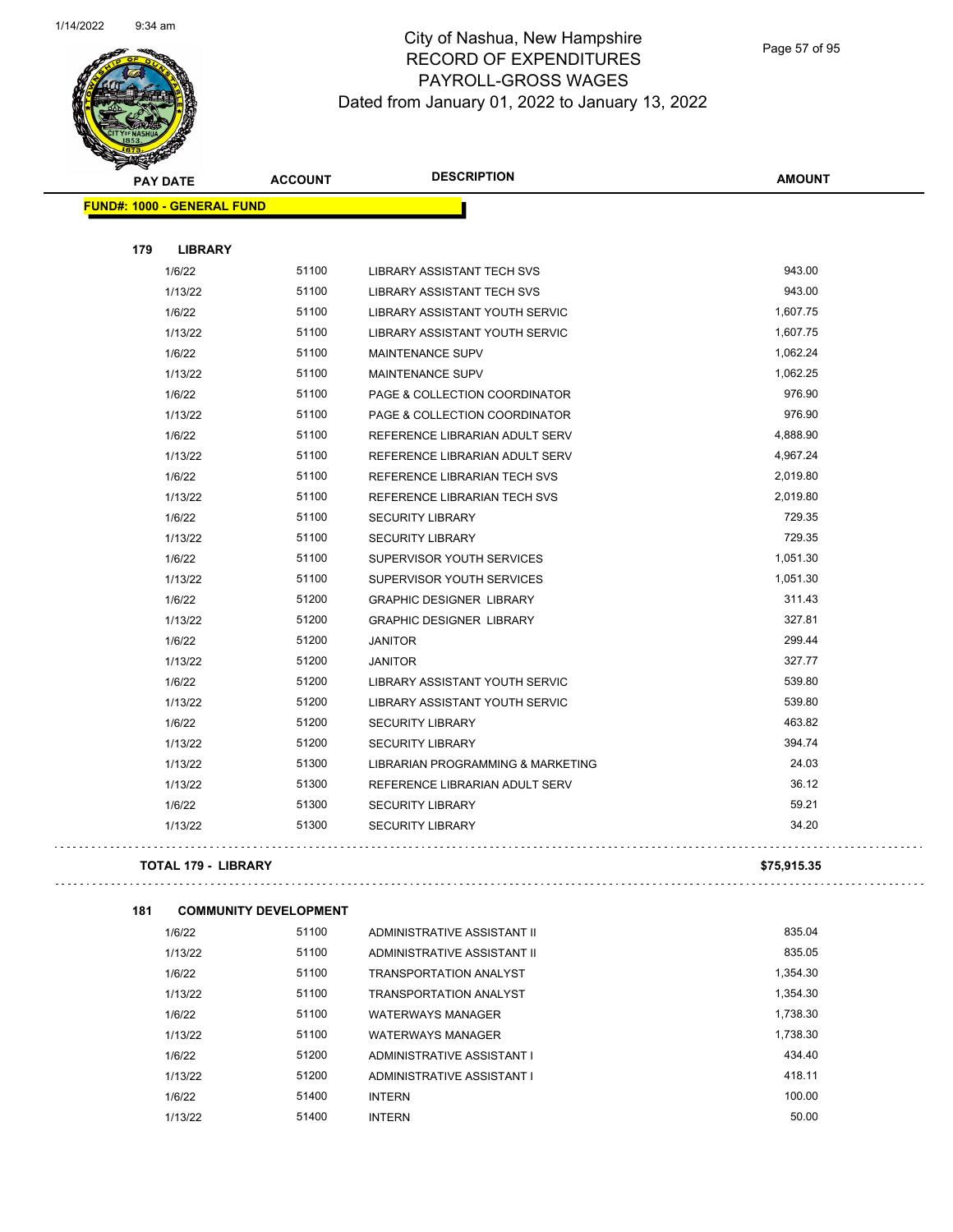

Page 58 of 95

| <b>PAY DATE</b>                   | <b>ACCOUNT</b>                           | <b>DESCRIPTION</b>             | <b>AMOUNT</b> |
|-----------------------------------|------------------------------------------|--------------------------------|---------------|
| <b>FUND#: 1000 - GENERAL FUND</b> |                                          |                                |               |
|                                   | <b>TOTAL 181 - COMMUNITY DEVELOPMENT</b> |                                | \$8,857.80    |
|                                   |                                          |                                |               |
| 182                               | <b>PLANNING AND ZONING</b>               |                                |               |
| 1/6/22                            | 51100                                    | DEPARTMENT COORDINATOR         | 1,101.80      |
| 1/13/22                           | 51100                                    | DEPARTMENT COORDINATOR         | 1,101.80      |
| 1/6/22                            | 51100                                    | <b>DEPUTY PLANNING MANAGER</b> | 3,006.50      |
| 1/13/22                           | 51100                                    | DEPUTY PLANNING MANAGER        | 3,006.50      |
| 1/6/22                            | 51100                                    | MANAGER PLANNING DEPT          | 1,957.60      |
| 1/13/22                           | 51100                                    | MANAGER PLANNING DEPT          | 1,957.60      |
| 1/6/22                            | 51100                                    | PLANNER I                      | 2,015.60      |
| 1/13/22                           | 51100                                    | PLANNER I                      | 2,015.60      |
| 1/6/22                            | 51100                                    | ZONING COORDINATOR             | 882.00        |
| 1/13/22                           | 51100                                    | ZONING COORDINATOR             | 882.00        |
| 1/6/22                            | 53428                                    | STENOGRAPHIC SERVICES          | 125.00        |
|                                   | <b>TOTAL 182 - PLANNING AND ZONING</b>   |                                | \$18,052.00   |
| 183                               | <b>ECONOMIC DEVELOPMENT</b>              |                                |               |
| 1/6/22                            | 51100                                    | ECONOMIC DEV DIRECTOR          | 2,465.75      |
| 1/13/22                           | 51100                                    | ECONOMIC DEV DIRECTOR          | 2,465.75      |
| 1/6/22                            | 51100                                    | OED COORDINATOR                | 605.95        |
| 1/13/22                           | 51100                                    | OED COORDINATOR                | 605.95        |
|                                   | <b>TOTAL 183 - ECONOMIC DEVELOPMENT</b>  |                                | \$6,143.40    |
| 191                               | <b>SCHOOL</b>                            |                                |               |
| 1/13/22                           | 51100                                    | 21 CENTURY COORDINATOR         | 2,415.80      |
| 1/6/22                            | 51100                                    | <b>7PAR CTE NHN</b>            | 93.00         |
| 1/13/22                           | 51100                                    | <b>7PAR CTE NHN</b>            | 394.32        |
| 1/13/22                           | 51100                                    | ASSISTANT DIRECTOR BUSINESS    | 3,201.20      |
| 1/13/22                           | 51100                                    | ASSISTANT PRINCIPAL AMH        | 1,437.50      |
| 1/13/22                           | 51100                                    | ASSISTANT PRINCIPAL BIC        | 3,278.20      |
| 1/13/22                           | 51100                                    | ASSISTANT PRINCIPAL BIR        | 3,115.39      |
| 1/13/22                           | 51100                                    | ASSISTANT PRINCIPAL BRO        | 2,875.00      |
| 1/13/22                           | 51100                                    | ASSISTANT PRINCIPAL CHARL      | 2,875.00      |
| 1/13/22                           | 51100                                    | ASSISTANT PRINCIPAL DR CRSP    | 1,461.52      |
| 1/13/22                           | 51100                                    | ASSISTANT PRINCIPAL ELM        | 6,961.52      |
| 1/13/22                           | 51100                                    | ASSISTANT PRINCIPAL FES        | 2,971.18      |
| 1/13/22                           | 51100                                    | ASSISTANT PRINCIPAL FMS        | 3,384.61      |
| 1/13/22                           | 51100                                    | ASSISTANT PRINCIPAL LEDGE      | 2,875.00      |
| 1/13/22                           | 51100                                    | ASSISTANT PRINCIPAL MDE        | 3,211.52      |
| 1/13/22                           | 51100                                    | ASSISTANT PRINCIPAL MTP        | 1,485.59      |
| 1/13/22                           | 51100                                    | ASSISTANT PRINCIPAL NHN        | 14,072.69     |
| 1/13/22                           | 51100                                    | ASSISTANT PRINCIPAL NHS        | 14,319.28     |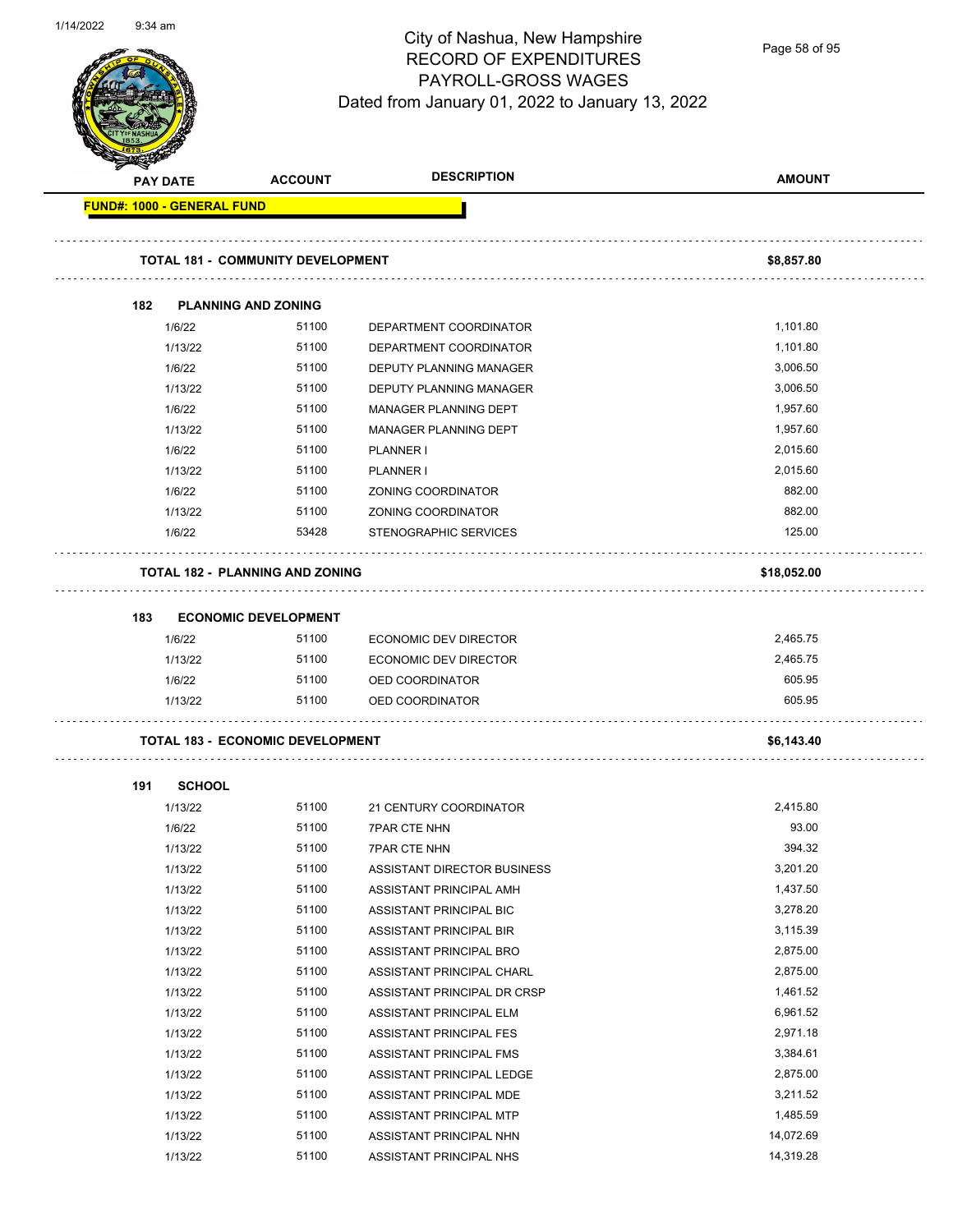

Page 59 of 95

|     | <b>PAY DATE</b>                   | <b>ACCOUNT</b> | <b>DESCRIPTION</b>                                     | <b>AMOUNT</b>      |
|-----|-----------------------------------|----------------|--------------------------------------------------------|--------------------|
|     | <b>FUND#: 1000 - GENERAL FUND</b> |                |                                                        |                    |
|     |                                   |                |                                                        |                    |
| 191 | <b>SCHOOL</b>                     |                |                                                        |                    |
|     | 1/13/22                           | 51100          | ASSISTANT PRINCIPAL NSE                                | 3,163.49           |
|     | 1/13/22                           | 51100          | ASSISTANT PRINCIPAL PMS                                | 3,723.09           |
|     | 1/13/22                           | 51100          | ASSISTANT PRINCIPAL SHE                                | 3,702.08           |
|     | 1/13/22                           | 51100          | ASSISTANT SUPERINTENDENT                               | 9,245.50           |
|     | 1/13/22                           | 51100          | ASST DIRECTOR PLANT OPS                                | 4,987.00           |
|     | 1/13/22                           | 51100          | ASST DIRECTOR SPED                                     | 6,313.80           |
|     | 1/13/22                           | 51100          | ASST SYSTEMS ADMIN FULL YEAR                           | 17,681.20          |
|     | 1/13/22                           | 51100          | ATTENDANCE OFFICER                                     | 2,581.98           |
|     | 1/13/22                           | 51100          | BRENTWOOD COORDINATOR                                  | 2,888.90           |
|     | 1/13/22                           | 51100          | CAREER CENTER COORD NHS                                | 1,596.12           |
|     | 1/13/22                           | 51100          | CHIEF OPERATING OFFICER                                | 4,542.60           |
|     | 1/6/22                            | 51100          | CLERICAL ACADEMY NHN                                   | 628.66             |
|     | 1/13/22                           | 51100          | CLERICAL ACADEMY NHN                                   | 2,508.65           |
|     | 1/6/22                            | 51100          | CLERICAL ACADEMY NHS                                   | 643.66             |
|     | 1/13/22                           | 51100          | <b>CLERICAL ACADEMY NHS</b>                            | 2,684.58           |
|     | 1/6/22                            | 51100          | CLERICAL ADULT ED NHN                                  | 245.52             |
|     | 1/13/22                           | 51100          | CLERICAL ADULT ED NHN                                  | 318.06             |
|     | 1/6/22                            | 51100          | CLERICAL ASST SUPER SUP                                | 1,605.36           |
|     | 1/13/22                           | 51100          | <b>CLERICAL ASST SUPER SUP</b>                         | 1,675.70           |
|     | 1/6/22                            | 51100          | CLERICAL ATHLETIC NHN                                  | 169.65             |
|     | 1/13/22                           | 51100          | CLERICAL ATHLETIC NHN                                  | 678.60             |
|     | 1/6/22                            | 51100          | CLERICAL ATHLETIC NHS                                  | 152.18             |
|     | 1/13/22                           | 51100          | CLERICAL ATHLETIC NHS                                  | 608.72             |
|     | 1/6/22                            | 51100          | <b>CLERICAL BUSINESS</b>                               | 2,976.89           |
|     | 1/13/22                           | 51100          | <b>CLERICAL BUSINESS</b>                               | 3,132.06           |
|     | 1/6/22                            | 51100          | CLERICAL CHIEF OP OFFICER SUP                          | 858.00             |
|     | 1/13/22                           | 51100          | CLERICAL CHIEF OP OFFICER SUP                          | 903.76             |
|     | 1/6/22                            | 51100          | <b>CLERICAL CTE NHN</b>                                | 144.68             |
|     | 1/13/22                           | 51100          | CLERICAL CTE NHN                                       | 578.72             |
|     | 1/6/22                            | 51100          | CLERICAL CTE NHS                                       | 144.68             |
|     | 1/13/22                           | 51100          | <b>CLERICAL CTE NHS</b>                                | 578.72             |
|     | 1/6/22                            | 51100          | CLERICAL GUIDANCE ELM                                  | 270.07             |
|     | 1/13/22                           | 51100          | CLERICAL GUIDANCE ELM                                  | 1,157.44           |
|     | 1/6/22                            | 51100          | CLERICAL GUIDANCE NHN                                  | 411.10             |
|     | 1/13/22                           | 51100          | CLERICAL GUIDANCE NHN                                  | 1,721.56           |
|     | 1/6/22                            | 51100          | <b>CLERICAL GUIDANCE NHS</b>                           | 296.86             |
|     | 1/13/22                           | 51100          | <b>CLERICAL GUIDANCE NHS</b>                           | 1,187.44           |
|     | 1/6/22                            | 51100          | CLERICAL HUMAN RESOURCES                               | 2,367.19           |
|     | 1/13/22                           | 51100          | CLERICAL HUMAN RESOURCES                               | 2,511.89           |
|     | 1/6/22                            | 51100          | <b>CLERICAL PAYROLL SUP</b>                            | 1,634.25           |
|     | 1/13/22                           | 51100<br>51100 | <b>CLERICAL PAYROLL SUP</b>                            | 1,634.25<br>797.25 |
|     | 1/6/22                            | 51100          | <b>CLERICAL PLANT OPS</b><br><b>CLERICAL PLANT OPS</b> | 797.25             |
|     | 1/13/22<br>1/6/22                 | 51100          | <b>CLERICAL PRINCIPAL AMH</b>                          | 296.86             |
|     |                                   |                |                                                        |                    |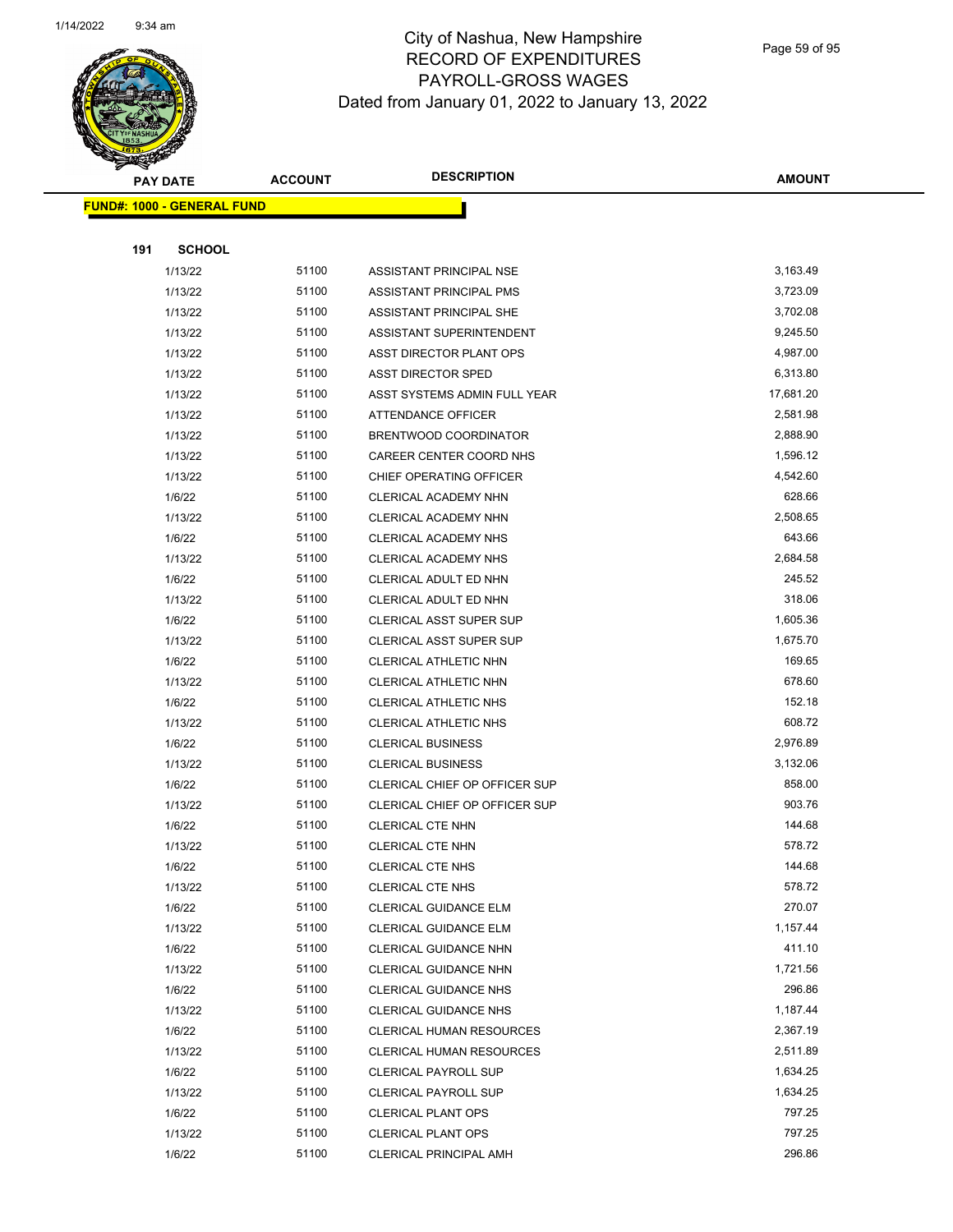

Page 60 of 95

| <b>FUND#: 1000 - GENERAL FUND</b><br>191<br><b>SCHOOL</b><br>51100<br>1,268.60<br>1/13/22<br>CLERICAL PRINCIPAL AMH<br>51100<br>329.10<br>1/6/22<br><b>CLERICAL PRINCIPAL BIC</b><br>51100<br>1,316.40<br>1/13/22<br><b>CLERICAL PRINCIPAL BIC</b><br>51100<br>314.33<br>1/6/22<br><b>CLERICAL PRINCIPAL BIR</b><br>51100<br>1,424.96<br>1/13/22<br><b>CLERICAL PRINCIPAL BIR</b><br>51100<br>314.33<br>1/6/22<br><b>CLERICAL PRINCIPAL BRO</b><br>1,257.32<br>51100<br>1/13/22<br><b>CLERICAL PRINCIPAL BRO</b><br>51100<br>159.45<br>1/6/22<br>CLERICAL PRINCIPAL CHA<br>722.84<br>51100<br>1/13/22<br>CLERICAL PRINCIPAL CHA<br>312.08<br>51100<br>1/6/22<br>CLERICAL PRINCIPAL DRC<br>51100<br>1,414.76<br>1/13/22<br><b>CLERICAL PRINCIPAL DRC</b><br>51100<br>441.54<br>1/6/22<br><b>CLERICAL PRINCIPAL ELM</b><br>1/13/22<br>51100<br>1,996.81<br><b>CLERICAL PRINCIPAL ELM</b><br>1/6/22<br>51100<br>319.58<br><b>CLERICAL PRINCIPAL FES</b><br>51100<br>1,362.02<br>1/13/22<br><b>CLERICAL PRINCIPAL FES</b><br>464.26<br>51100<br>1/6/22<br><b>CLERICAL PRINCIPAL FMS</b><br>1,998.11<br>51100<br>1/13/22<br><b>CLERICAL PRINCIPAL FMS</b><br>51100<br>159.45<br>1/6/22<br><b>CLERICAL PRINCIPAL LDG</b><br>51100<br>1,301.56<br>1/13/22<br><b>CLERICAL PRINCIPAL LDG</b><br>51100<br>326.85<br>1/6/22<br>CLERICAL PRINCIPAL MDE<br>51100<br>1,481.72<br>1/13/22<br>CLERICAL PRINCIPAL MDE<br>51100<br>312.08<br>1/6/22<br><b>CLERICAL PRINCIPAL MTP</b><br>51100<br>1,248.32<br>1/13/22<br><b>CLERICAL PRINCIPAL MTP</b><br>1/6/22<br>51100<br>304.13<br>CLERICAL PRINCIPAL NHN<br>51100<br>1,301.56<br>1/13/22<br>CLERICAL PRINCIPAL NHN<br>51100<br>296.86<br>1/6/22<br><b>CLERICAL PRINCIPAL NHS</b><br>1,325.47<br>51100<br>1/13/22<br><b>CLERICAL PRINCIPAL NHS</b><br>51100<br>314.33<br>1/6/22<br><b>CLERICAL PRINCIPAL NSE</b><br>51100<br>1,257.32<br>1/13/22<br><b>CLERICAL PRINCIPAL NSE</b><br>681.20<br>51100<br>1/6/22<br><b>CLERICAL PRINCIPAL PMS</b><br>51100<br>1,914.83<br>1/13/22<br><b>CLERICAL PRINCIPAL PMS</b><br>51100<br>321.83<br>1/6/22<br><b>CLERICAL PRINCIPAL SHE</b><br>51100<br>1,287.32<br>1/13/22<br><b>CLERICAL PRINCIPAL SHE</b><br>51100<br>214.89<br>1/6/22<br>CLERICAL RECEPTIONIST NHN<br>769.08<br>51100<br>1/13/22<br>CLERICAL RECEPTIONIST NHN<br>144.68<br>51100<br>1/6/22<br>CLERICAL RECEPTIONIST NHS<br>51100<br>559.43<br>1/13/22<br>CLERICAL RECEPTIONIST NHS<br>51100<br>144.68<br>1/6/22<br><b>CLERICAL REGISTRAR NHN</b><br>578.72<br>51100<br>1/13/22<br>CLERICAL REGISTRAR NHN<br>152.18<br>51100<br>1/6/22<br>CLERICAL SPECIAL ED NHN<br>689.88<br>51100<br>1/13/22<br>CLERICAL SPECIAL ED NHN<br>51100<br>296.86<br>1/6/22<br>CLERICAL SPECIAL ED NHS<br>51100<br>1,264.60<br>1/13/22<br>CLERICAL SPECIAL ED NHS<br>51100<br>1,297.29<br>1/6/22<br>CLERICAL SPECIAL ED SUP | <b>PAY DATE</b> | <b>ACCOUNT</b> | <b>DESCRIPTION</b> | <b>AMOUNT</b> |
|------------------------------------------------------------------------------------------------------------------------------------------------------------------------------------------------------------------------------------------------------------------------------------------------------------------------------------------------------------------------------------------------------------------------------------------------------------------------------------------------------------------------------------------------------------------------------------------------------------------------------------------------------------------------------------------------------------------------------------------------------------------------------------------------------------------------------------------------------------------------------------------------------------------------------------------------------------------------------------------------------------------------------------------------------------------------------------------------------------------------------------------------------------------------------------------------------------------------------------------------------------------------------------------------------------------------------------------------------------------------------------------------------------------------------------------------------------------------------------------------------------------------------------------------------------------------------------------------------------------------------------------------------------------------------------------------------------------------------------------------------------------------------------------------------------------------------------------------------------------------------------------------------------------------------------------------------------------------------------------------------------------------------------------------------------------------------------------------------------------------------------------------------------------------------------------------------------------------------------------------------------------------------------------------------------------------------------------------------------------------------------------------------------------------------------------------------------------------------------------------------------------------------------------------------------------------------------------------------------------------------------------------------------------------------------------------------------------------------------------------------------------------------------------------------------------------------------------------|-----------------|----------------|--------------------|---------------|
|                                                                                                                                                                                                                                                                                                                                                                                                                                                                                                                                                                                                                                                                                                                                                                                                                                                                                                                                                                                                                                                                                                                                                                                                                                                                                                                                                                                                                                                                                                                                                                                                                                                                                                                                                                                                                                                                                                                                                                                                                                                                                                                                                                                                                                                                                                                                                                                                                                                                                                                                                                                                                                                                                                                                                                                                                                                |                 |                |                    |               |
|                                                                                                                                                                                                                                                                                                                                                                                                                                                                                                                                                                                                                                                                                                                                                                                                                                                                                                                                                                                                                                                                                                                                                                                                                                                                                                                                                                                                                                                                                                                                                                                                                                                                                                                                                                                                                                                                                                                                                                                                                                                                                                                                                                                                                                                                                                                                                                                                                                                                                                                                                                                                                                                                                                                                                                                                                                                |                 |                |                    |               |
|                                                                                                                                                                                                                                                                                                                                                                                                                                                                                                                                                                                                                                                                                                                                                                                                                                                                                                                                                                                                                                                                                                                                                                                                                                                                                                                                                                                                                                                                                                                                                                                                                                                                                                                                                                                                                                                                                                                                                                                                                                                                                                                                                                                                                                                                                                                                                                                                                                                                                                                                                                                                                                                                                                                                                                                                                                                |                 |                |                    |               |
|                                                                                                                                                                                                                                                                                                                                                                                                                                                                                                                                                                                                                                                                                                                                                                                                                                                                                                                                                                                                                                                                                                                                                                                                                                                                                                                                                                                                                                                                                                                                                                                                                                                                                                                                                                                                                                                                                                                                                                                                                                                                                                                                                                                                                                                                                                                                                                                                                                                                                                                                                                                                                                                                                                                                                                                                                                                |                 |                |                    |               |
|                                                                                                                                                                                                                                                                                                                                                                                                                                                                                                                                                                                                                                                                                                                                                                                                                                                                                                                                                                                                                                                                                                                                                                                                                                                                                                                                                                                                                                                                                                                                                                                                                                                                                                                                                                                                                                                                                                                                                                                                                                                                                                                                                                                                                                                                                                                                                                                                                                                                                                                                                                                                                                                                                                                                                                                                                                                |                 |                |                    |               |
|                                                                                                                                                                                                                                                                                                                                                                                                                                                                                                                                                                                                                                                                                                                                                                                                                                                                                                                                                                                                                                                                                                                                                                                                                                                                                                                                                                                                                                                                                                                                                                                                                                                                                                                                                                                                                                                                                                                                                                                                                                                                                                                                                                                                                                                                                                                                                                                                                                                                                                                                                                                                                                                                                                                                                                                                                                                |                 |                |                    |               |
|                                                                                                                                                                                                                                                                                                                                                                                                                                                                                                                                                                                                                                                                                                                                                                                                                                                                                                                                                                                                                                                                                                                                                                                                                                                                                                                                                                                                                                                                                                                                                                                                                                                                                                                                                                                                                                                                                                                                                                                                                                                                                                                                                                                                                                                                                                                                                                                                                                                                                                                                                                                                                                                                                                                                                                                                                                                |                 |                |                    |               |
|                                                                                                                                                                                                                                                                                                                                                                                                                                                                                                                                                                                                                                                                                                                                                                                                                                                                                                                                                                                                                                                                                                                                                                                                                                                                                                                                                                                                                                                                                                                                                                                                                                                                                                                                                                                                                                                                                                                                                                                                                                                                                                                                                                                                                                                                                                                                                                                                                                                                                                                                                                                                                                                                                                                                                                                                                                                |                 |                |                    |               |
|                                                                                                                                                                                                                                                                                                                                                                                                                                                                                                                                                                                                                                                                                                                                                                                                                                                                                                                                                                                                                                                                                                                                                                                                                                                                                                                                                                                                                                                                                                                                                                                                                                                                                                                                                                                                                                                                                                                                                                                                                                                                                                                                                                                                                                                                                                                                                                                                                                                                                                                                                                                                                                                                                                                                                                                                                                                |                 |                |                    |               |
|                                                                                                                                                                                                                                                                                                                                                                                                                                                                                                                                                                                                                                                                                                                                                                                                                                                                                                                                                                                                                                                                                                                                                                                                                                                                                                                                                                                                                                                                                                                                                                                                                                                                                                                                                                                                                                                                                                                                                                                                                                                                                                                                                                                                                                                                                                                                                                                                                                                                                                                                                                                                                                                                                                                                                                                                                                                |                 |                |                    |               |
|                                                                                                                                                                                                                                                                                                                                                                                                                                                                                                                                                                                                                                                                                                                                                                                                                                                                                                                                                                                                                                                                                                                                                                                                                                                                                                                                                                                                                                                                                                                                                                                                                                                                                                                                                                                                                                                                                                                                                                                                                                                                                                                                                                                                                                                                                                                                                                                                                                                                                                                                                                                                                                                                                                                                                                                                                                                |                 |                |                    |               |
|                                                                                                                                                                                                                                                                                                                                                                                                                                                                                                                                                                                                                                                                                                                                                                                                                                                                                                                                                                                                                                                                                                                                                                                                                                                                                                                                                                                                                                                                                                                                                                                                                                                                                                                                                                                                                                                                                                                                                                                                                                                                                                                                                                                                                                                                                                                                                                                                                                                                                                                                                                                                                                                                                                                                                                                                                                                |                 |                |                    |               |
|                                                                                                                                                                                                                                                                                                                                                                                                                                                                                                                                                                                                                                                                                                                                                                                                                                                                                                                                                                                                                                                                                                                                                                                                                                                                                                                                                                                                                                                                                                                                                                                                                                                                                                                                                                                                                                                                                                                                                                                                                                                                                                                                                                                                                                                                                                                                                                                                                                                                                                                                                                                                                                                                                                                                                                                                                                                |                 |                |                    |               |
|                                                                                                                                                                                                                                                                                                                                                                                                                                                                                                                                                                                                                                                                                                                                                                                                                                                                                                                                                                                                                                                                                                                                                                                                                                                                                                                                                                                                                                                                                                                                                                                                                                                                                                                                                                                                                                                                                                                                                                                                                                                                                                                                                                                                                                                                                                                                                                                                                                                                                                                                                                                                                                                                                                                                                                                                                                                |                 |                |                    |               |
|                                                                                                                                                                                                                                                                                                                                                                                                                                                                                                                                                                                                                                                                                                                                                                                                                                                                                                                                                                                                                                                                                                                                                                                                                                                                                                                                                                                                                                                                                                                                                                                                                                                                                                                                                                                                                                                                                                                                                                                                                                                                                                                                                                                                                                                                                                                                                                                                                                                                                                                                                                                                                                                                                                                                                                                                                                                |                 |                |                    |               |
|                                                                                                                                                                                                                                                                                                                                                                                                                                                                                                                                                                                                                                                                                                                                                                                                                                                                                                                                                                                                                                                                                                                                                                                                                                                                                                                                                                                                                                                                                                                                                                                                                                                                                                                                                                                                                                                                                                                                                                                                                                                                                                                                                                                                                                                                                                                                                                                                                                                                                                                                                                                                                                                                                                                                                                                                                                                |                 |                |                    |               |
|                                                                                                                                                                                                                                                                                                                                                                                                                                                                                                                                                                                                                                                                                                                                                                                                                                                                                                                                                                                                                                                                                                                                                                                                                                                                                                                                                                                                                                                                                                                                                                                                                                                                                                                                                                                                                                                                                                                                                                                                                                                                                                                                                                                                                                                                                                                                                                                                                                                                                                                                                                                                                                                                                                                                                                                                                                                |                 |                |                    |               |
|                                                                                                                                                                                                                                                                                                                                                                                                                                                                                                                                                                                                                                                                                                                                                                                                                                                                                                                                                                                                                                                                                                                                                                                                                                                                                                                                                                                                                                                                                                                                                                                                                                                                                                                                                                                                                                                                                                                                                                                                                                                                                                                                                                                                                                                                                                                                                                                                                                                                                                                                                                                                                                                                                                                                                                                                                                                |                 |                |                    |               |
|                                                                                                                                                                                                                                                                                                                                                                                                                                                                                                                                                                                                                                                                                                                                                                                                                                                                                                                                                                                                                                                                                                                                                                                                                                                                                                                                                                                                                                                                                                                                                                                                                                                                                                                                                                                                                                                                                                                                                                                                                                                                                                                                                                                                                                                                                                                                                                                                                                                                                                                                                                                                                                                                                                                                                                                                                                                |                 |                |                    |               |
|                                                                                                                                                                                                                                                                                                                                                                                                                                                                                                                                                                                                                                                                                                                                                                                                                                                                                                                                                                                                                                                                                                                                                                                                                                                                                                                                                                                                                                                                                                                                                                                                                                                                                                                                                                                                                                                                                                                                                                                                                                                                                                                                                                                                                                                                                                                                                                                                                                                                                                                                                                                                                                                                                                                                                                                                                                                |                 |                |                    |               |
|                                                                                                                                                                                                                                                                                                                                                                                                                                                                                                                                                                                                                                                                                                                                                                                                                                                                                                                                                                                                                                                                                                                                                                                                                                                                                                                                                                                                                                                                                                                                                                                                                                                                                                                                                                                                                                                                                                                                                                                                                                                                                                                                                                                                                                                                                                                                                                                                                                                                                                                                                                                                                                                                                                                                                                                                                                                |                 |                |                    |               |
|                                                                                                                                                                                                                                                                                                                                                                                                                                                                                                                                                                                                                                                                                                                                                                                                                                                                                                                                                                                                                                                                                                                                                                                                                                                                                                                                                                                                                                                                                                                                                                                                                                                                                                                                                                                                                                                                                                                                                                                                                                                                                                                                                                                                                                                                                                                                                                                                                                                                                                                                                                                                                                                                                                                                                                                                                                                |                 |                |                    |               |
|                                                                                                                                                                                                                                                                                                                                                                                                                                                                                                                                                                                                                                                                                                                                                                                                                                                                                                                                                                                                                                                                                                                                                                                                                                                                                                                                                                                                                                                                                                                                                                                                                                                                                                                                                                                                                                                                                                                                                                                                                                                                                                                                                                                                                                                                                                                                                                                                                                                                                                                                                                                                                                                                                                                                                                                                                                                |                 |                |                    |               |
|                                                                                                                                                                                                                                                                                                                                                                                                                                                                                                                                                                                                                                                                                                                                                                                                                                                                                                                                                                                                                                                                                                                                                                                                                                                                                                                                                                                                                                                                                                                                                                                                                                                                                                                                                                                                                                                                                                                                                                                                                                                                                                                                                                                                                                                                                                                                                                                                                                                                                                                                                                                                                                                                                                                                                                                                                                                |                 |                |                    |               |
|                                                                                                                                                                                                                                                                                                                                                                                                                                                                                                                                                                                                                                                                                                                                                                                                                                                                                                                                                                                                                                                                                                                                                                                                                                                                                                                                                                                                                                                                                                                                                                                                                                                                                                                                                                                                                                                                                                                                                                                                                                                                                                                                                                                                                                                                                                                                                                                                                                                                                                                                                                                                                                                                                                                                                                                                                                                |                 |                |                    |               |
|                                                                                                                                                                                                                                                                                                                                                                                                                                                                                                                                                                                                                                                                                                                                                                                                                                                                                                                                                                                                                                                                                                                                                                                                                                                                                                                                                                                                                                                                                                                                                                                                                                                                                                                                                                                                                                                                                                                                                                                                                                                                                                                                                                                                                                                                                                                                                                                                                                                                                                                                                                                                                                                                                                                                                                                                                                                |                 |                |                    |               |
|                                                                                                                                                                                                                                                                                                                                                                                                                                                                                                                                                                                                                                                                                                                                                                                                                                                                                                                                                                                                                                                                                                                                                                                                                                                                                                                                                                                                                                                                                                                                                                                                                                                                                                                                                                                                                                                                                                                                                                                                                                                                                                                                                                                                                                                                                                                                                                                                                                                                                                                                                                                                                                                                                                                                                                                                                                                |                 |                |                    |               |
|                                                                                                                                                                                                                                                                                                                                                                                                                                                                                                                                                                                                                                                                                                                                                                                                                                                                                                                                                                                                                                                                                                                                                                                                                                                                                                                                                                                                                                                                                                                                                                                                                                                                                                                                                                                                                                                                                                                                                                                                                                                                                                                                                                                                                                                                                                                                                                                                                                                                                                                                                                                                                                                                                                                                                                                                                                                |                 |                |                    |               |
|                                                                                                                                                                                                                                                                                                                                                                                                                                                                                                                                                                                                                                                                                                                                                                                                                                                                                                                                                                                                                                                                                                                                                                                                                                                                                                                                                                                                                                                                                                                                                                                                                                                                                                                                                                                                                                                                                                                                                                                                                                                                                                                                                                                                                                                                                                                                                                                                                                                                                                                                                                                                                                                                                                                                                                                                                                                |                 |                |                    |               |
|                                                                                                                                                                                                                                                                                                                                                                                                                                                                                                                                                                                                                                                                                                                                                                                                                                                                                                                                                                                                                                                                                                                                                                                                                                                                                                                                                                                                                                                                                                                                                                                                                                                                                                                                                                                                                                                                                                                                                                                                                                                                                                                                                                                                                                                                                                                                                                                                                                                                                                                                                                                                                                                                                                                                                                                                                                                |                 |                |                    |               |
|                                                                                                                                                                                                                                                                                                                                                                                                                                                                                                                                                                                                                                                                                                                                                                                                                                                                                                                                                                                                                                                                                                                                                                                                                                                                                                                                                                                                                                                                                                                                                                                                                                                                                                                                                                                                                                                                                                                                                                                                                                                                                                                                                                                                                                                                                                                                                                                                                                                                                                                                                                                                                                                                                                                                                                                                                                                |                 |                |                    |               |
|                                                                                                                                                                                                                                                                                                                                                                                                                                                                                                                                                                                                                                                                                                                                                                                                                                                                                                                                                                                                                                                                                                                                                                                                                                                                                                                                                                                                                                                                                                                                                                                                                                                                                                                                                                                                                                                                                                                                                                                                                                                                                                                                                                                                                                                                                                                                                                                                                                                                                                                                                                                                                                                                                                                                                                                                                                                |                 |                |                    |               |
|                                                                                                                                                                                                                                                                                                                                                                                                                                                                                                                                                                                                                                                                                                                                                                                                                                                                                                                                                                                                                                                                                                                                                                                                                                                                                                                                                                                                                                                                                                                                                                                                                                                                                                                                                                                                                                                                                                                                                                                                                                                                                                                                                                                                                                                                                                                                                                                                                                                                                                                                                                                                                                                                                                                                                                                                                                                |                 |                |                    |               |
|                                                                                                                                                                                                                                                                                                                                                                                                                                                                                                                                                                                                                                                                                                                                                                                                                                                                                                                                                                                                                                                                                                                                                                                                                                                                                                                                                                                                                                                                                                                                                                                                                                                                                                                                                                                                                                                                                                                                                                                                                                                                                                                                                                                                                                                                                                                                                                                                                                                                                                                                                                                                                                                                                                                                                                                                                                                |                 |                |                    |               |
|                                                                                                                                                                                                                                                                                                                                                                                                                                                                                                                                                                                                                                                                                                                                                                                                                                                                                                                                                                                                                                                                                                                                                                                                                                                                                                                                                                                                                                                                                                                                                                                                                                                                                                                                                                                                                                                                                                                                                                                                                                                                                                                                                                                                                                                                                                                                                                                                                                                                                                                                                                                                                                                                                                                                                                                                                                                |                 |                |                    |               |
|                                                                                                                                                                                                                                                                                                                                                                                                                                                                                                                                                                                                                                                                                                                                                                                                                                                                                                                                                                                                                                                                                                                                                                                                                                                                                                                                                                                                                                                                                                                                                                                                                                                                                                                                                                                                                                                                                                                                                                                                                                                                                                                                                                                                                                                                                                                                                                                                                                                                                                                                                                                                                                                                                                                                                                                                                                                |                 |                |                    |               |
|                                                                                                                                                                                                                                                                                                                                                                                                                                                                                                                                                                                                                                                                                                                                                                                                                                                                                                                                                                                                                                                                                                                                                                                                                                                                                                                                                                                                                                                                                                                                                                                                                                                                                                                                                                                                                                                                                                                                                                                                                                                                                                                                                                                                                                                                                                                                                                                                                                                                                                                                                                                                                                                                                                                                                                                                                                                |                 |                |                    |               |
|                                                                                                                                                                                                                                                                                                                                                                                                                                                                                                                                                                                                                                                                                                                                                                                                                                                                                                                                                                                                                                                                                                                                                                                                                                                                                                                                                                                                                                                                                                                                                                                                                                                                                                                                                                                                                                                                                                                                                                                                                                                                                                                                                                                                                                                                                                                                                                                                                                                                                                                                                                                                                                                                                                                                                                                                                                                |                 |                |                    |               |
|                                                                                                                                                                                                                                                                                                                                                                                                                                                                                                                                                                                                                                                                                                                                                                                                                                                                                                                                                                                                                                                                                                                                                                                                                                                                                                                                                                                                                                                                                                                                                                                                                                                                                                                                                                                                                                                                                                                                                                                                                                                                                                                                                                                                                                                                                                                                                                                                                                                                                                                                                                                                                                                                                                                                                                                                                                                |                 |                |                    |               |
|                                                                                                                                                                                                                                                                                                                                                                                                                                                                                                                                                                                                                                                                                                                                                                                                                                                                                                                                                                                                                                                                                                                                                                                                                                                                                                                                                                                                                                                                                                                                                                                                                                                                                                                                                                                                                                                                                                                                                                                                                                                                                                                                                                                                                                                                                                                                                                                                                                                                                                                                                                                                                                                                                                                                                                                                                                                |                 |                |                    |               |
|                                                                                                                                                                                                                                                                                                                                                                                                                                                                                                                                                                                                                                                                                                                                                                                                                                                                                                                                                                                                                                                                                                                                                                                                                                                                                                                                                                                                                                                                                                                                                                                                                                                                                                                                                                                                                                                                                                                                                                                                                                                                                                                                                                                                                                                                                                                                                                                                                                                                                                                                                                                                                                                                                                                                                                                                                                                |                 |                |                    |               |
|                                                                                                                                                                                                                                                                                                                                                                                                                                                                                                                                                                                                                                                                                                                                                                                                                                                                                                                                                                                                                                                                                                                                                                                                                                                                                                                                                                                                                                                                                                                                                                                                                                                                                                                                                                                                                                                                                                                                                                                                                                                                                                                                                                                                                                                                                                                                                                                                                                                                                                                                                                                                                                                                                                                                                                                                                                                |                 |                |                    |               |
|                                                                                                                                                                                                                                                                                                                                                                                                                                                                                                                                                                                                                                                                                                                                                                                                                                                                                                                                                                                                                                                                                                                                                                                                                                                                                                                                                                                                                                                                                                                                                                                                                                                                                                                                                                                                                                                                                                                                                                                                                                                                                                                                                                                                                                                                                                                                                                                                                                                                                                                                                                                                                                                                                                                                                                                                                                                |                 |                |                    |               |
|                                                                                                                                                                                                                                                                                                                                                                                                                                                                                                                                                                                                                                                                                                                                                                                                                                                                                                                                                                                                                                                                                                                                                                                                                                                                                                                                                                                                                                                                                                                                                                                                                                                                                                                                                                                                                                                                                                                                                                                                                                                                                                                                                                                                                                                                                                                                                                                                                                                                                                                                                                                                                                                                                                                                                                                                                                                |                 |                |                    |               |
|                                                                                                                                                                                                                                                                                                                                                                                                                                                                                                                                                                                                                                                                                                                                                                                                                                                                                                                                                                                                                                                                                                                                                                                                                                                                                                                                                                                                                                                                                                                                                                                                                                                                                                                                                                                                                                                                                                                                                                                                                                                                                                                                                                                                                                                                                                                                                                                                                                                                                                                                                                                                                                                                                                                                                                                                                                                |                 |                |                    |               |
|                                                                                                                                                                                                                                                                                                                                                                                                                                                                                                                                                                                                                                                                                                                                                                                                                                                                                                                                                                                                                                                                                                                                                                                                                                                                                                                                                                                                                                                                                                                                                                                                                                                                                                                                                                                                                                                                                                                                                                                                                                                                                                                                                                                                                                                                                                                                                                                                                                                                                                                                                                                                                                                                                                                                                                                                                                                |                 |                |                    |               |
|                                                                                                                                                                                                                                                                                                                                                                                                                                                                                                                                                                                                                                                                                                                                                                                                                                                                                                                                                                                                                                                                                                                                                                                                                                                                                                                                                                                                                                                                                                                                                                                                                                                                                                                                                                                                                                                                                                                                                                                                                                                                                                                                                                                                                                                                                                                                                                                                                                                                                                                                                                                                                                                                                                                                                                                                                                                |                 |                |                    |               |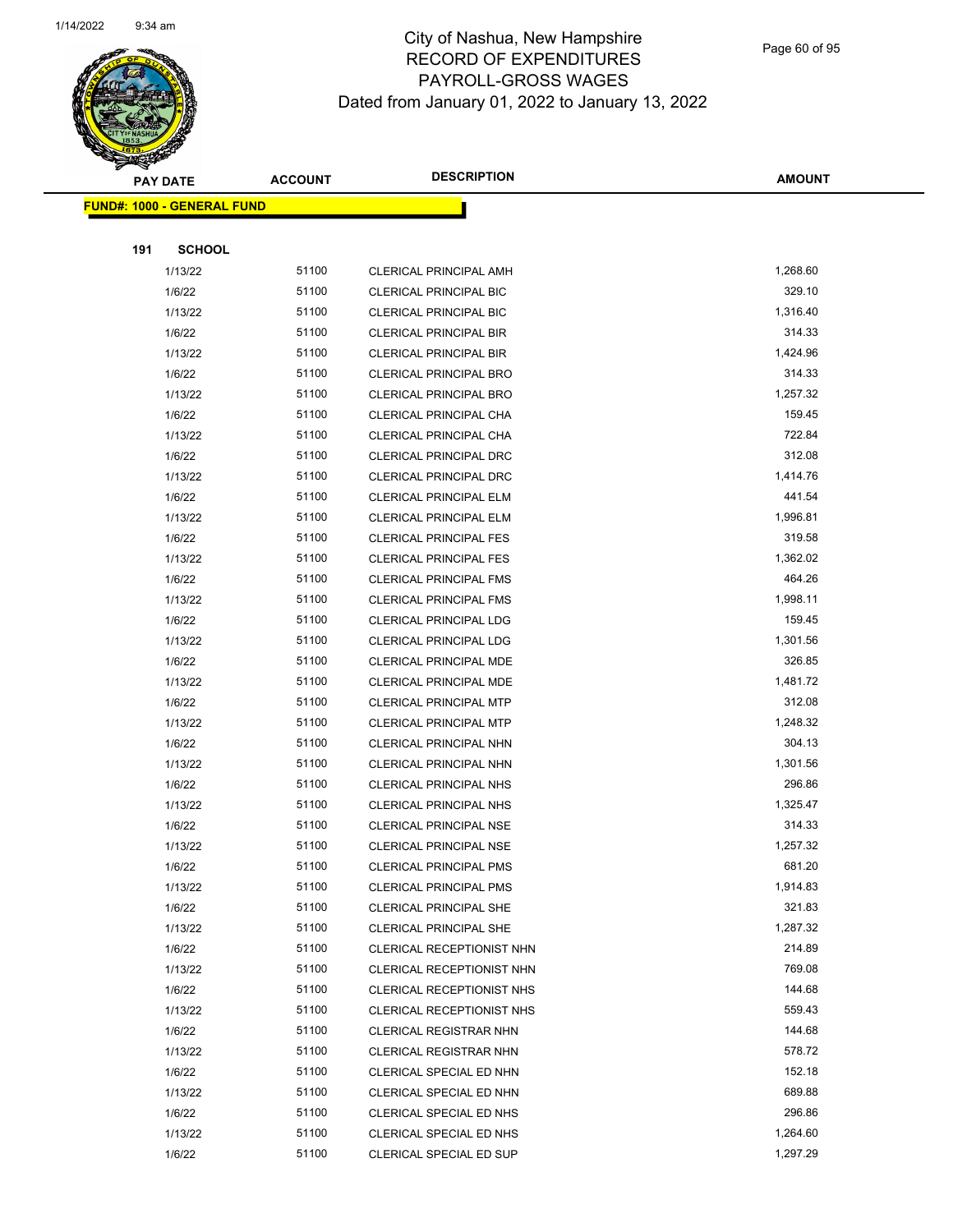

Page 61 of 95

| <b>PAY DATE</b>                   | <b>ACCOUNT</b> | <b>DESCRIPTION</b>             | <b>AMOUNT</b> |
|-----------------------------------|----------------|--------------------------------|---------------|
| <b>FUND#: 1000 - GENERAL FUND</b> |                |                                |               |
|                                   |                |                                |               |
| 191                               | <b>SCHOOL</b>  |                                |               |
| 1/13/22                           | 51100          | CLERICAL SPECIAL ED SUP        | 1,446.80      |
| 1/6/22                            | 51100          | CLERICAL STUDENT SERV SUP      | 864.40        |
| 1/13/22                           | 51100          | CLERICAL STUDENT SERV SUP      | 864.39        |
| 1/6/22                            | 51100          | CLERICAL SUPERINTENDANT HRLY   | 737.20        |
| 1/13/22                           | 51100          | CLERICAL SUPERINTENDANT HRLY   | 704.44        |
| 1/13/22                           | 51100          | CLERICAL SUPERINTENDANT SUP    | 1,941.90      |
| 1/6/22                            | 51100          | <b>CUSTODIAN AMH</b>           | 1,505.60      |
| 1/13/22                           | 51100          | <b>CUSTODIAN AMH</b>           | 1,505.60      |
| 1/6/22                            | 51100          | <b>CUSTODIAN ASST HEAD ELM</b> | 857.20        |
| 1/13/22                           | 51100          | CUSTODIAN ASST HEAD ELM        | 878.64        |
| 1/6/22                            | 51100          | <b>CUSTODIAN ASST HEAD FMS</b> | 857.20        |
| 1/13/22                           | 51100          | <b>CUSTODIAN ASST HEAD FMS</b> | 905.76        |
| 1/6/22                            | 51100          | <b>CUSTODIAN ASST HEAD NHN</b> | 1,722.41      |
| 1/13/22                           | 51100          | <b>CUSTODIAN ASST HEAD NHN</b> | 1,722.40      |
| 1/6/22                            | 51100          | <b>CUSTODIAN ASST HEAD NHS</b> | 1,852.20      |
| 1/13/22                           | 51100          | <b>CUSTODIAN ASST HEAD NHS</b> | 1,787.30      |
| 1/6/22                            | 51100          | <b>CUSTODIAN ASST HEAD PMS</b> | 857.20        |
| 1/13/22                           | 51100          | <b>CUSTODIAN ASST HEAD PMS</b> | 857.20        |
| 1/6/22                            | 51100          | <b>CUSTODIAN BIC</b>           | 1,468.00      |
| 1/13/22                           | 51100          | <b>CUSTODIAN BIC</b>           | 1,324.96      |
| 1/6/22                            | 51100          | <b>CUSTODIAN BIR</b>           | 1,505.61      |
| 1/13/22                           | 51100          | <b>CUSTODIAN BIR</b>           | 1,610.00      |
| 1/6/22                            | 51100          | <b>CUSTODIAN BRO</b>           | 1,505.61      |
| 1/13/22                           | 51100          | <b>CUSTODIAN BRO</b>           | 1,505.60      |
| 1/6/22                            | 51100          | <b>CUSTODIAN CHA</b>           | 1,505.60      |
| 1/13/22                           | 51100          | <b>CUSTODIAN CHA</b>           | 1,505.60      |
| 1/6/22                            | 51100          | <b>CUSTODIAN DRC</b>           | 1,505.60      |
| 1/13/22                           | 51100          | <b>CUSTODIAN DRC</b>           | 1,505.60      |
| 1/6/22                            | 51100          | <b>CUSTODIAN ELM</b>           | 4,858.68      |
| 1/13/22                           | 51100          | <b>CUSTODIAN ELM</b>           | 4,741.04      |
| 1/6/22                            | 51100          | <b>CUSTODIAN FES</b>           | 1,317.44      |
| 1/13/22                           | 51100          | <b>CUSTODIAN FES</b>           | 1,468.00      |
| 1/6/22                            | 51100          | <b>CUSTODIAN FMS</b>           | 3,011.20      |
| 1/13/22                           | 51100          | <b>CUSTODIAN FMS</b>           | 3,205.44      |
| 1/6/22                            | 51100          | <b>CUSTODIAN HEAD AMH</b>      | 857.20        |
| 1/13/22                           | 51100          | <b>CUSTODIAN HEAD AMH</b>      | 857.20        |
| 1/6/22                            | 51100          | <b>CUSTODIAN HEAD BIC</b>      | 857.20        |
| 1/13/22                           | 51100          | <b>CUSTODIAN HEAD BIC</b>      | 857.20        |
| 1/6/22                            | 51100          | <b>CUSTODIAN HEAD BIR</b>      | 857.21        |
| 1/13/22                           | 51100          | <b>CUSTODIAN HEAD BIR</b>      | 857.20        |
| 1/6/22                            | 51100          | <b>CUSTODIAN HEAD BRO</b>      | 857.20        |
| 1/13/22                           | 51100          | <b>CUSTODIAN HEAD BRO</b>      | 857.20        |
| 1/6/22                            | 51100          | <b>CUSTODIAN HEAD CHA</b>      | 857.20        |
| 1/13/22                           | 51100          | <b>CUSTODIAN HEAD CHA</b>      | 857.20        |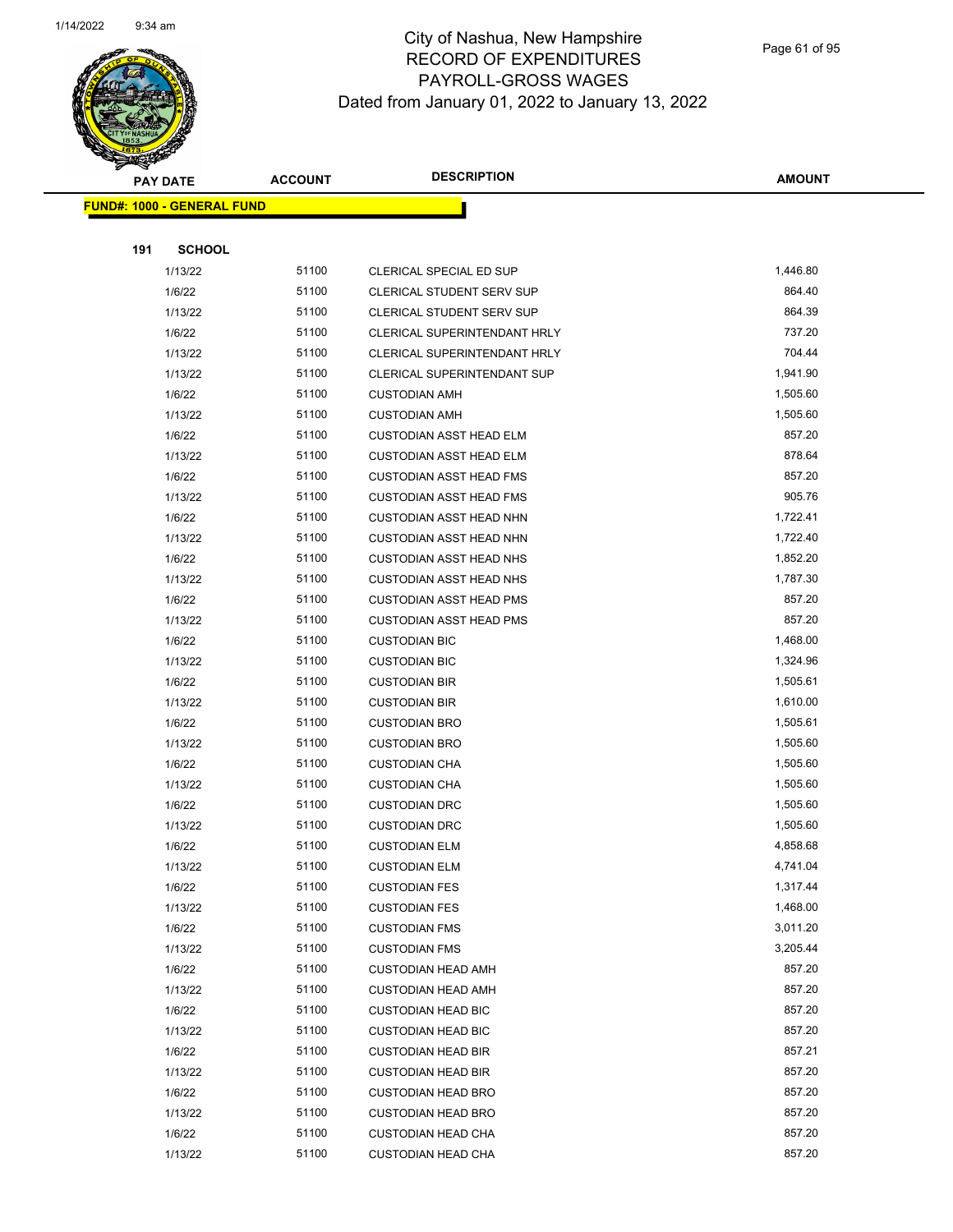

Page 62 of 95

|     | <b>PAY DATE</b>                    | <b>ACCOUNT</b> | <b>DESCRIPTION</b>        | <b>AMOUNT</b> |  |
|-----|------------------------------------|----------------|---------------------------|---------------|--|
|     | <u> FUND#: 1000 - GENERAL FUND</u> |                |                           |               |  |
|     |                                    |                |                           |               |  |
| 191 | <b>SCHOOL</b>                      |                |                           |               |  |
|     | 1/6/22                             | 51100          | <b>CUSTODIAN HEAD DRC</b> | 857.20        |  |
|     | 1/13/22                            | 51100          | <b>CUSTODIAN HEAD DRC</b> | 857.20        |  |
|     | 1/6/22                             | 51100          | <b>CUSTODIAN HEAD ELM</b> | 1,016.00      |  |
|     | 1/13/22                            | 51100          | <b>CUSTODIAN HEAD ELM</b> | 1,016.00      |  |
|     | 1/6/22                             | 51100          | <b>CUSTODIAN HEAD FES</b> | 857.20        |  |
|     | 1/13/22                            | 51100          | <b>CUSTODIAN HEAD FES</b> | 857.20        |  |
|     | 1/6/22                             | 51100          | <b>CUSTODIAN HEAD FMS</b> | 330.20        |  |
|     | 1/13/22                            | 51100          | <b>CUSTODIAN HEAD FMS</b> | 412.75        |  |
|     | 1/6/22                             | 51100          | <b>CUSTODIAN HEAD FPS</b> | 857.20        |  |
|     | 1/13/22                            | 51100          | <b>CUSTODIAN HEAD FPS</b> | 857.20        |  |
|     | 1/6/22                             | 51100          | <b>CUSTODIAN HEAD LDG</b> | 857.20        |  |
|     | 1/13/22                            | 51100          | <b>CUSTODIAN HEAD LDG</b> | 857.20        |  |
|     | 1/6/22                             | 51100          | <b>CUSTODIAN HEAD MDE</b> | 857.20        |  |
|     | 1/13/22                            | 51100          | <b>CUSTODIAN HEAD MDE</b> | 857.21        |  |
|     | 1/6/22                             | 51100          | <b>CUSTODIAN HEAD MTP</b> | 857.20        |  |
|     | 1/13/22                            | 51100          | <b>CUSTODIAN HEAD MTP</b> | 857.20        |  |
|     | 1/6/22                             | 51100          | <b>CUSTODIAN HEAD NHN</b> | 1,022.00      |  |
|     | 1/13/22                            | 51100          | <b>CUSTODIAN HEAD NHN</b> | 1,022.00      |  |
|     | 1/6/22                             | 51100          | <b>CUSTODIAN HEAD NHS</b> | 1,022.00      |  |
|     | 1/13/22                            | 51100          | <b>CUSTODIAN HEAD NHS</b> | 1,022.00      |  |
|     | 1/6/22                             | 51100          | <b>CUSTODIAN HEAD NSE</b> | 865.20        |  |
|     | 1/13/22                            | 51100          | <b>CUSTODIAN HEAD NSE</b> | 865.20        |  |
|     | 1/6/22                             | 51100          | <b>CUSTODIAN HEAD PMS</b> | 1,016.00      |  |
|     | 1/13/22                            | 51100          | <b>CUSTODIAN HEAD PMS</b> | 1,016.00      |  |
|     | 1/6/22                             | 51100          | <b>CUSTODIAN HEAD SHE</b> | 857.20        |  |
|     | 1/13/22                            | 51100          | <b>CUSTODIAN HEAD SHE</b> | 857.20        |  |
|     | 1/6/22                             | 51100          | <b>CUSTODIAN LDG</b>      | 1,468.00      |  |
|     | 1/13/22                            | 51100          | <b>CUSTODIAN LDG</b>      | 895.84        |  |
|     | 1/6/22                             | 51100          | <b>CUSTODIAN MDE</b>      | 609.77        |  |
|     | 1/13/22                            | 51100          | <b>CUSTODIAN MDE</b>      | 609.77        |  |
|     | 1/6/22                             | 51100          | <b>CUSTODIAN MTP</b>      | 1,656.16      |  |
|     | 1/13/22                            | 51100          | <b>CUSTODIAN MTP</b>      | 1,505.60      |  |
|     | 1/6/22                             | 51100          | <b>CUSTODIAN NHN</b>      | 9,674.24      |  |
|     | 1/13/22                            | 51100          | <b>CUSTODIAN NHN</b>      | 9,826.40      |  |
|     | 1/6/22                             | 51100          | <b>CUSTODIAN NHS</b>      | 10,446.61     |  |
|     | 1/13/22                            | 51100          | <b>CUSTODIAN NHS</b>      | 10,791.45     |  |
|     | 1/6/22                             | 51100          | <b>CUSTODIAN NSE</b>      | 1,505.60      |  |
|     | 1/13/22                            | 51100          | <b>CUSTODIAN NSE</b>      | 1,505.60      |  |
|     | 1/6/22                             | 51100          | <b>CUSTODIAN PMS</b>      | 1,324.96      |  |
|     | 1/13/22                            | 51100          | <b>CUSTODIAN PMS</b>      | 1,516.56      |  |
|     | 1/6/22                             | 51100          | <b>CUSTODIAN SHE</b>      | 1,505.60      |  |
|     | 1/13/22                            | 51100          | <b>CUSTODIAN SHE</b>      | 1,505.60      |  |
|     | 1/13/22                            | 51100          | CUSTODIAN SUPERVISOR WPO  | 4,316.20      |  |
|     | 1/6/22                             | 51100          | <b>CUSTODIAN WID</b>      | 1,505.60      |  |
|     |                                    |                |                           |               |  |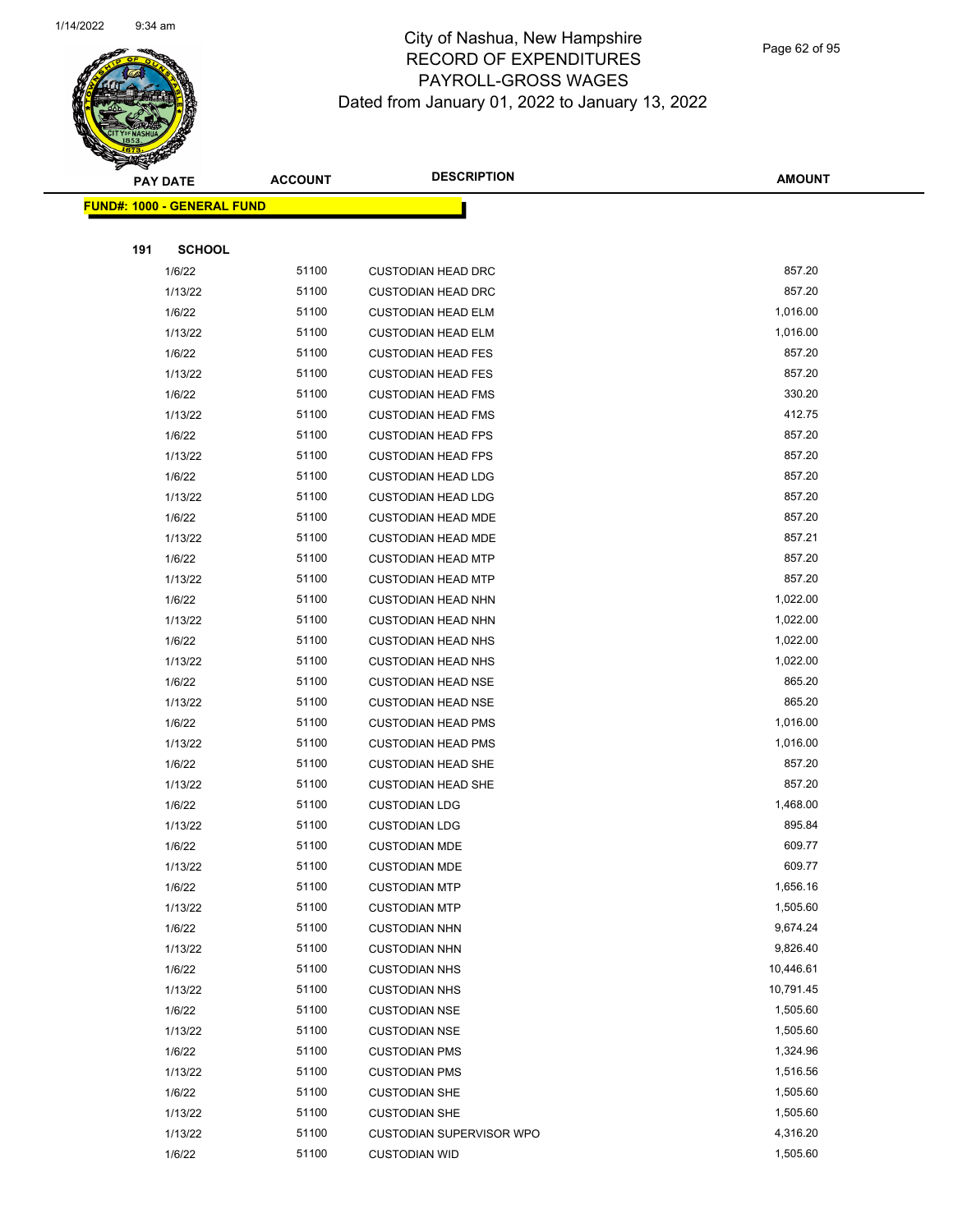

Page 63 of 95

|     | <b>PAY DATE</b>                   | <b>ACCOUNT</b> | <b>DESCRIPTION</b>             | <b>AMOUNT</b>        |
|-----|-----------------------------------|----------------|--------------------------------|----------------------|
|     | <b>FUND#: 1000 - GENERAL FUND</b> |                |                                |                      |
|     |                                   |                |                                |                      |
| 191 | <b>SCHOOL</b>                     |                |                                |                      |
|     | 1/13/22                           | 51100          | <b>CUSTODIAN WID</b>           | 2,220.80             |
|     | 1/13/22                           | 51100          | <b>DIRECTOR ATHLETICS</b>      | 3,913.30             |
|     | 1/13/22                           | 51100          | DIRECTOR COM GRANTS            | 3,422.10             |
|     | 1/13/22                           | 51100          | <b>DIRECTOR GUIDANCE</b>       | 6,869.40             |
|     | 1/13/22                           | 51100          | DIRECTOR HUMAN RESOURCES       | 4,423.10             |
|     | 1/13/22                           | 51100          | DIRECTOR PLANT OPS             | 4,062.20             |
|     | 1/13/22                           | 51100          | DIRECTOR SPECIAL ED            | 3,801.40             |
|     | 1/13/22                           | 51100          | DIRECTOR STUDENT SERVICES      | 3,568.10             |
|     | 1/13/22                           | 51100          | DIRECTOR TECHNOLOGY            | 3,730.30             |
|     | 1/13/22                           | 51100          | DIRECTOR TRANSPORTATION        | 3,396.70             |
|     | 1/13/22                           | 51100          | DIRECTOR VOCATIONAL            | 8,087.10             |
|     | 1/13/22                           | 51100          | ELL COMMUNICATIONS COORDINATOR | 2,088.60             |
|     | 1/13/22                           | 51100          | ELL OUTREACH WORKER            | 1,796.30             |
|     | 1/6/22                            | 51100          | <b>GRANT WRITER</b>            | 737.35               |
|     | 1/13/22                           | 51100          | <b>GRANT WRITER</b>            | 737.35               |
|     | 1/13/22                           | 51100          | GUIDANCE COUNSELOR AMH         | 2,469.50             |
|     | 1/13/22                           | 51100          | <b>GUIDANCE COUNSELOR BIC</b>  | 2,168.59             |
|     | 1/13/22                           | 51100          | <b>GUIDANCE COUNSELOR BIR</b>  | 3,071.59             |
|     | 1/13/22                           | 51100          | GUIDANCE COUNSELOR BRO         | 2,036.22             |
|     | 1/13/22                           | 51100          | GUIDANCE COUNSELOR CHA         | 3,071.59             |
|     | 1/13/22                           | 51100          | GUIDANCE COUNSELOR DRC         | 2,103.17             |
|     | 1/13/22                           | 51100          | <b>GUIDANCE COUNSELOR ELM</b>  | 10,112.97            |
|     | 1/13/22                           | 51100          | <b>GUIDANCE COUNSELOR FES</b>  | 2,168.59             |
|     | 1/13/22                           | 51100          | <b>GUIDANCE COUNSELOR FMS</b>  | 5,417.26             |
|     | 1/13/22                           | 51100          | GUIDANCE COUNSELOR LDG         | 3,071.59             |
|     | 1/13/22                           | 51100          | GUIDANCE COUNSELOR MDE         | 2,933.59             |
|     | 1/13/22                           | 51100          | <b>GUIDANCE COUNSELOR MTP</b>  | 2,979.48             |
|     | 1/13/22                           | 51100          | GUIDANCE COUNSELOR NHN         | 17,194.05            |
|     | 1/13/22                           | 51100          | <b>GUIDANCE COUNSELOR NHS</b>  | 20,967.40            |
|     | 1/13/22                           | 51100          | GUIDANCE COUNSELOR NSE         | 2,979.48             |
|     | 1/13/22                           | 51100          | <b>GUIDANCE COUNSELOR PMS</b>  | 8,492.36             |
|     | 1/13/22                           | 51100          | <b>GUIDANCE COUNSELOR SHE</b>  | 2,979.48             |
|     | 1/13/22                           | 51100          | JOB DEVELOPER SPED NHN         | 3,071.59             |
|     | 1/13/22                           | 51100          | LIBRARIAN AMH                  | 2,045.30<br>1,960.02 |
|     | 1/13/22                           | 51100<br>51100 | <b>LIBRARIAN BIC</b>           | 1,712.22             |
|     | 1/13/22                           | 51100          | LIBRARIAN BIR                  | 2,259.98             |
|     | 1/13/22<br>1/13/22                | 51100          | LIBRARIAN BRO                  | 3,071.59             |
|     | 1/13/22                           | 51100          | LIBRARIAN CHA<br>LIBRARIAN DRC | 2,316.41             |
|     | 1/13/22                           | 51100          | LIBRARIAN ELM                  | 2,162.89             |
|     | 1/13/22                           | 51100          | <b>LIBRARIAN FES</b>           | 2,979.48             |
|     | 1/13/22                           | 51100          | <b>LIBRARIAN FMS</b>           | 3,071.59             |
|     | 1/13/22                           | 51100          | <b>LIBRARIAN LDG</b>           | 1,891.39             |
|     | 1/13/22                           | 51100          | LIBRARIAN MDE                  | 2,933.59             |
|     |                                   |                |                                |                      |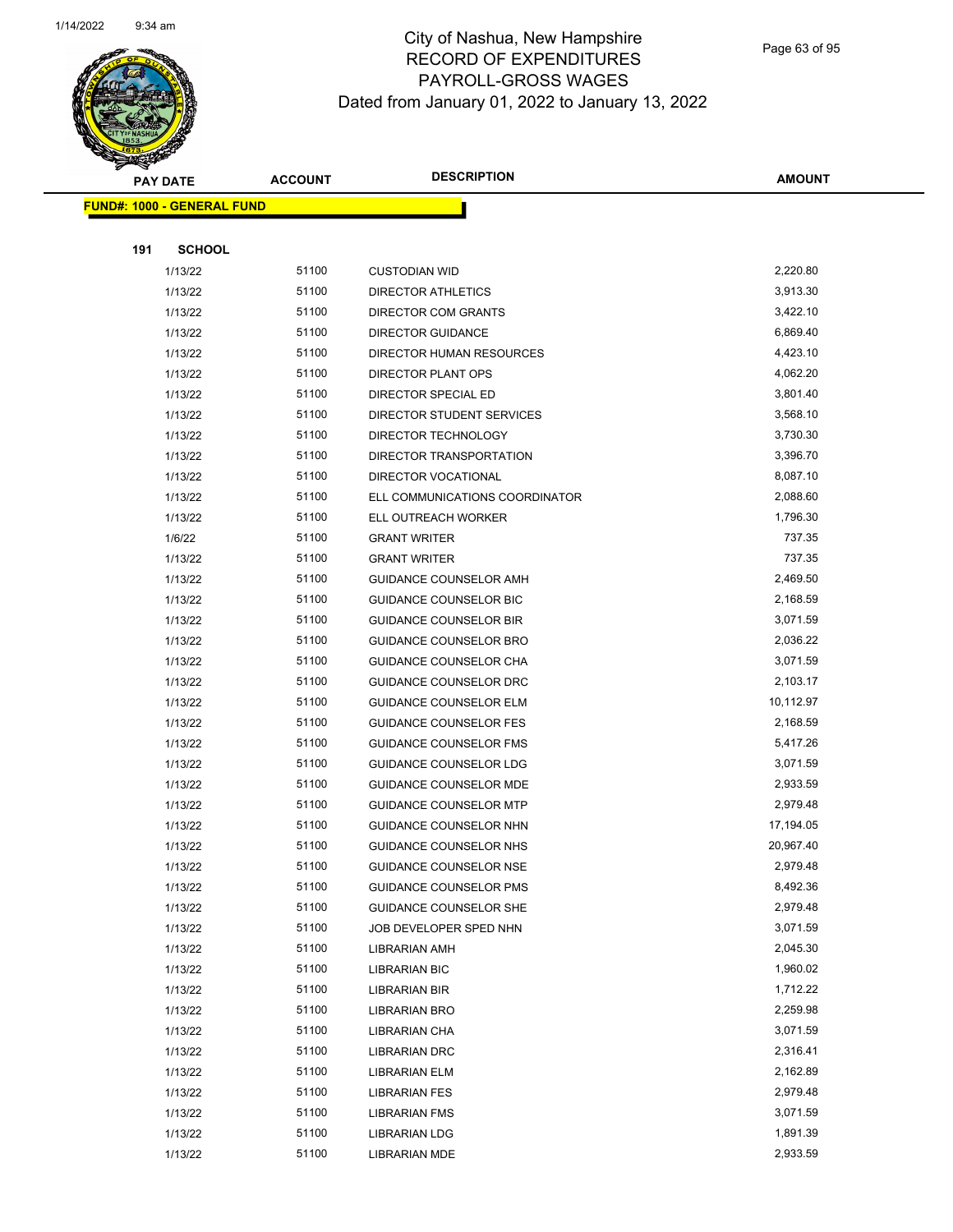

Page 64 of 95

|     | <b>PAY DATE</b>                   | <b>ACCOUNT</b> | <b>DESCRIPTION</b>                   | <b>AMOUNT</b>        |
|-----|-----------------------------------|----------------|--------------------------------------|----------------------|
|     | <b>FUND#: 1000 - GENERAL FUND</b> |                |                                      |                      |
|     |                                   |                |                                      |                      |
| 191 | <b>SCHOOL</b>                     |                |                                      |                      |
|     | 1/13/22                           | 51100          | <b>LIBRARIAN MTP</b>                 | 1,792.58             |
|     | 1/13/22                           | 51100          | LIBRARIAN NHN                        | 4,773.46             |
|     | 1/13/22                           | 51100          | <b>LIBRARIAN NHS</b>                 | 5,093.67             |
|     | 1/13/22                           | 51100          | <b>LIBRARIAN NSE</b>                 | 2,933.59             |
|     | 1/13/22                           | 51100          | <b>LIBRARIAN PMS</b>                 | 2,728.52             |
|     | 1/13/22                           | 51100          | <b>LIBRARIAN SHE</b>                 | 2,979.48             |
|     | 1/13/22                           | 51100          | LICENSED PRACTICAL NURSE ELM         | 1,522.42             |
|     | 1/13/22                           | 51100          | LICENSED PRACTICAL NURSE FMS         | 1,490.91             |
|     | 1/6/22                            | 51100          | MAINTENANCE ALARM WPO                | 1,048.40             |
|     | 1/13/22                           | 51100          | MAINTENANCE ALARM WPO                | 1,048.40             |
|     | 1/6/22                            | 51100          | MAINTENANCE CARPENTER WPO            | 1,048.40             |
|     | 1/13/22                           | 51100          | MAINTENANCE CARPENTER WPO            | 1,048.40             |
|     | 1/6/22                            | 51100          | MAINTENANCE ELECTRICIAN WPO          | 2,228.00             |
|     | 1/13/22                           | 51100          | MAINTENANCE ELECTRICIAN WPO          | 2,228.00             |
|     | 1/6/22                            | 51100          | MAINTENANCE GRDS FORMEN WPO          | 1,056.40             |
|     | 1/13/22                           | 51100          | MAINTENANCE GRDS FORMEN WPO          | 1,056.40             |
|     | 1/6/22                            | 51100          | MAINTENANCE GROUNDS WPO              | 4,490.80             |
|     | 1/13/22                           | 51100          | MAINTENANCE GROUNDS WPO              | 4,649.60             |
|     | 1/6/22                            | 51100          | MAINTENANCE HVAC WPO                 | 6,322.56             |
|     | 1/13/22                           | 51100          | MAINTENANCE HVAC WPO                 | 6,539.20             |
|     | 1/6/22                            | 51100          | MAINTENANCE MESSENGER WPO            | 1,016.00             |
|     | 1/13/22                           | 51100          | MAINTENANCE MESSENGER WPO            | 1,016.00             |
|     | 1/6/22                            | 51100          | MAINTENANCE PLUMBER WPO              | 2,180.40             |
|     | 1/13/22                           | 51100          | MAINTENANCE PLUMBER WPO              | 2,180.40             |
|     | 1/6/22                            | 51100          | MAINTENANCE TRADES WPO               | 2,104.80             |
|     | 1/13/22                           | 51100          | MAINTENANCE TRADES WPO               | 2,104.80             |
|     | 1/13/22                           | 51100          | <b>MARKETING TEACHER NHS</b>         | 2,876.80             |
|     | 1/13/22                           | 51100          | NURSE AMH<br><b>NURSE BIC</b>        | 2,795.39             |
|     | 1/13/22                           | 51100<br>51100 |                                      | 2,795.39<br>2,751.30 |
|     | 1/13/22<br>1/13/22                | 51100          | <b>NURSE BIR</b><br><b>NURSE BRO</b> | 2,795.39             |
|     | 1/13/22                           | 51100          | NURSE CHA                            | 1,831.98             |
|     | 1/13/22                           | 51100          | NURSE DRC                            | 1,697.00             |
|     | 1/13/22                           | 51100          | <b>NURSE ELM</b>                     | 3,303.62             |
|     | 1/13/22                           | 51100          | <b>NURSE FES</b>                     | 3,114.44             |
|     | 1/13/22                           | 51100          | NURSE LDG                            | 2,632.70             |
|     | 1/13/22                           | 51100          | NURSE MDE                            | 2,319.38             |
|     | 1/13/22                           | 51100          | <b>NURSE MTP</b>                     | 1,913.89             |
|     | 1/13/22                           | 51100          | <b>NURSE NHN</b>                     | 3,728.45             |
|     | 1/13/22                           | 51100          | <b>NURSE NHS</b>                     | 3,881.90             |
|     | 1/13/22                           | 51100          | <b>NURSE NSE</b>                     | 2,795.39             |
|     | 1/13/22                           | 51100          | <b>NURSE PMS</b>                     | 4,406.91             |
|     | 1/13/22                           | 51100          | <b>NURSE SHE</b>                     | 1,888.78             |
|     | 1/13/22                           | 51100          | OFFICE MANAGER BUSINESS              | 2,230.80             |
|     |                                   |                |                                      |                      |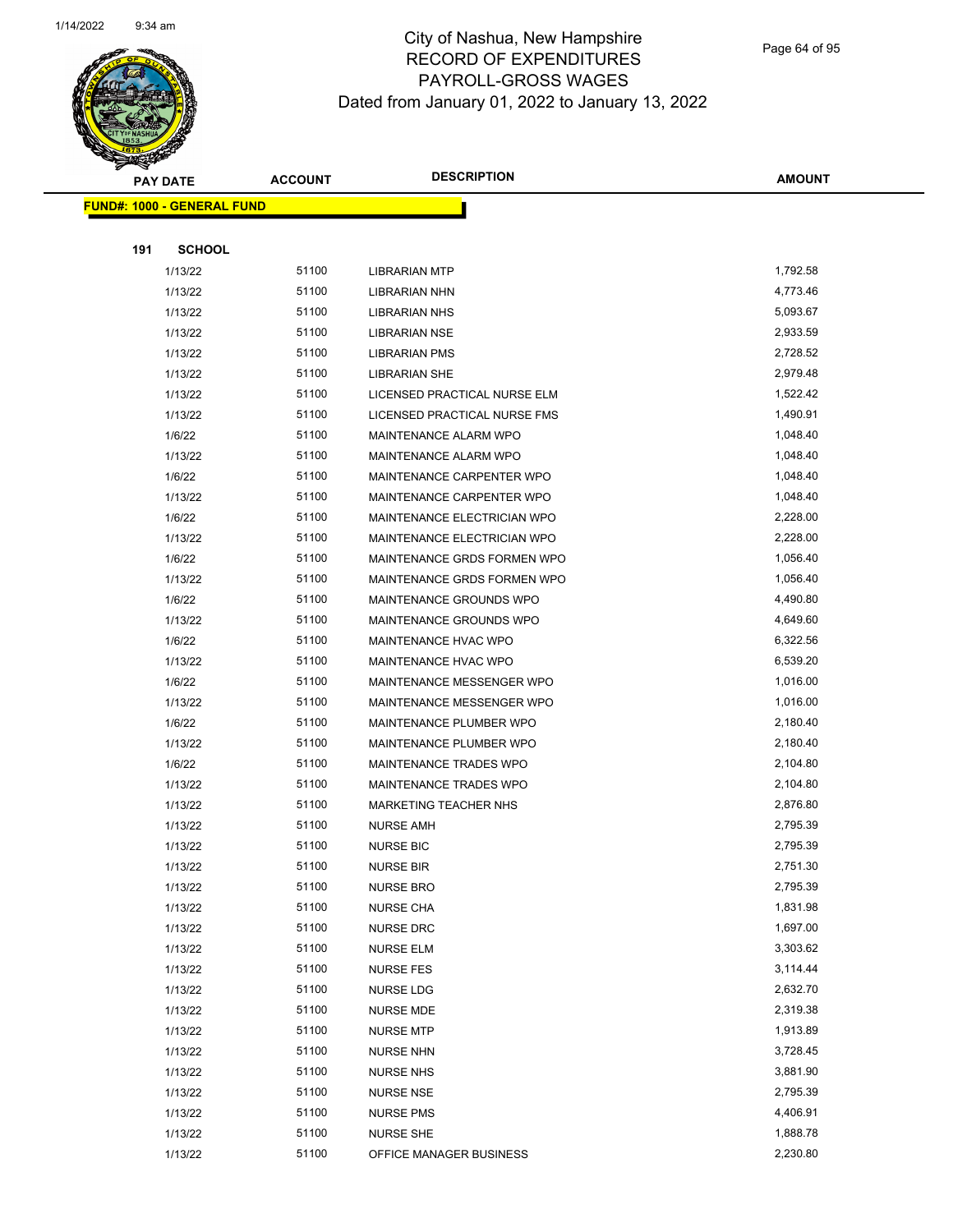

Page 65 of 95

|     | <b>PAY DATE</b>                   | <b>ACCOUNT</b> | <b>DESCRIPTION</b>             | <b>AMOUNT</b> |
|-----|-----------------------------------|----------------|--------------------------------|---------------|
|     | <b>FUND#: 1000 - GENERAL FUND</b> |                |                                |               |
|     |                                   |                |                                |               |
| 191 | <b>SCHOOL</b>                     |                |                                |               |
|     | 1/13/22                           | 51100          | OFFICE MANAGER HUMAN RESOURCES | 2,307.70      |
|     | 1/13/22                           | 51100          | OFFICE MANAGER SPED            | 2,082.90      |
|     | 1/13/22                           | 51100          | OUT DISTRICT COORDINATOR       | 3,024.80      |
|     | 1/13/22                           | 51100          | PARA PRE SCHOOL BIR            | 366.72        |
|     | 1/6/22                            | 51100          | PARA ALT AMH                   | 131.34        |
|     | 1/13/22                           | 51100          | PARA ALT AMH                   | 394.02        |
|     | 1/6/22                            | 51100          | PARA ALT FMS                   | 147.76        |
|     | 1/13/22                           | 51100          | PARA ALT FMS                   | 591.04        |
|     | 1/6/22                            | 51100          | PARA ALT MTP                   | 91.68         |
|     | 1/13/22                           | 51100          | PARA ALT MTP                   | 366.72        |
|     | 1/6/22                            | 51100          | PARA DW SPEC ED AMH            | 2,201.31      |
|     | 1/13/22                           | 51100          | PARA DW SPEC ED AMH            | 7,223.66      |
|     | 1/6/22                            | 51100          | PARA DW SPEC ED BIR            | 331.86        |
|     | 1/13/22                           | 51100          | PARA DW SPEC ED BIR            | 1,496.77      |
|     | 1/6/22                            | 51100          | PARA DW SPEC ED BRO            | 1,606.49      |
|     | 1/13/22                           | 51100          | PARA DW SPEC ED BRO            | 7,301.09      |
|     | 1/6/22                            | 51100          | PARA DW SPEC ED CHA            | 2,034.19      |
|     | 1/13/22                           | 51100          | PARA DW SPEC ED CHA            | 9,218.90      |
|     | 1/6/22                            | 51100          | PARA DW SPEC ED FMS            | 698.95        |
|     | 1/13/22                           | 51100          | PARA DW SPEC ED FMS            | 3,156.85      |
|     | 1/6/22                            | 51100          | PARA DW SPEC ED LDG            | 131.34        |
|     | 1/13/22                           | 51100          | PARA DW SPEC ED LDG            | 388.55        |
|     | 1/6/22                            | 51100          | PARA DW SPEC ED MDE            | 1,728.00      |
|     | 1/13/22                           | 51100          | PARA DW SPEC ED MDE            | 6,672.90      |
|     | 1/6/22                            | 51100          | PARA DW SPEC ED MTP            | 198.24        |
|     | 1/13/22                           | 51100          | PARA DW SPEC ED MTP            | 420.51        |
|     | 1/6/22                            | 51100          | PARA DW SPEC ED NHN            | 1,075.86      |
|     | 1/13/22                           | 51100          | PARA DW SPEC ED NHN            | 3,953.56      |
|     | 1/6/22                            | 51100          | PARA DW SPEC ED NHS            | 1,621.56      |
|     | 1/13/22                           | 51100          | PARA DW SPEC ED NHS            | 6,131.27      |
|     | 1/6/22                            | 51100          | PARA DW SPEC ED NSE            | 1,305.18      |
|     | 1/13/22                           | 51100          | PARA DW SPEC ED NSE            | 5,571.64      |
|     | 1/6/22                            | 51100          | PARA DW SPEC ED SHE            | 2,292.87      |
|     | 1/13/22                           | 51100          | PARA DW SPEC ED SHE            | 9,964.12      |
|     | 1/6/22                            | 51100          | PARA DW SPEC ED WID            | 125.34        |
|     | 1/13/22                           | 51100          | PARA DW SPEC ED WID            | 684.16        |
|     | 1/6/22                            | 51100          | PARA DW SPEC ELM               | 1,993.36      |
|     | 1/13/22                           | 51100          | PARA DW SPEC ELM               | 8,861.08      |
|     | 1/6/22                            | 51100          | PARA ELL BIR                   | 124.02        |
|     | 1/13/22                           | 51100          | PARA ELL BIR                   | 614.93        |
|     | 1/6/22                            | 51100          | PARA ELL DRC                   | 124.02        |
|     | 1/13/22                           | 51100          | PARA ELL DRC                   | 620.10        |
|     | 1/6/22                            | 51100          | PARA ELL ELM                   | 182.81        |
|     | 1/13/22                           | 51100          | PARA ELL ELM                   | 749.59        |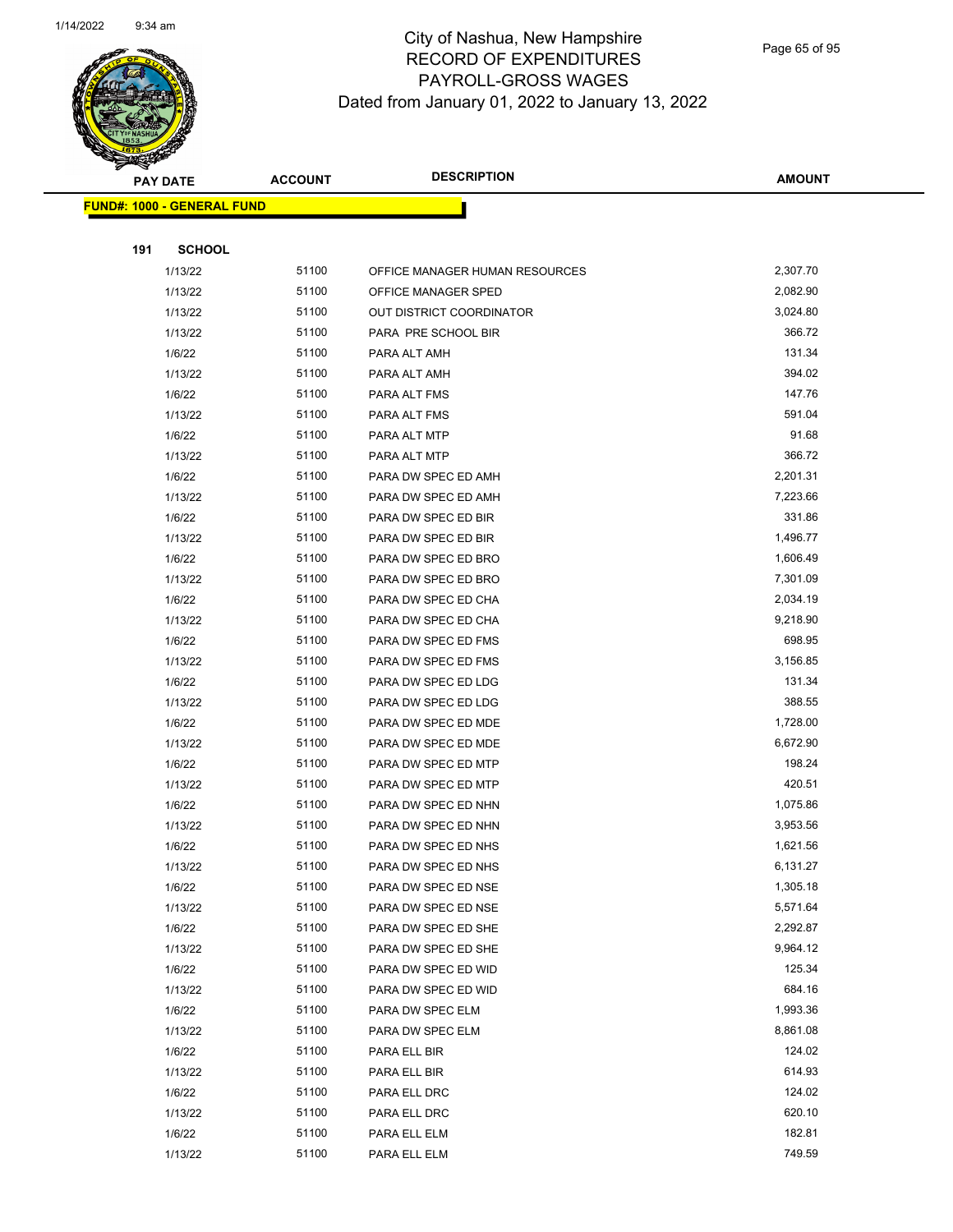

Page 66 of 95

|     | <b>PAY DATE</b>                         | <b>ACCOUNT</b> | <b>DESCRIPTION</b> | <b>AMOUNT</b> |
|-----|-----------------------------------------|----------------|--------------------|---------------|
|     | <mark>FUND#: 1000 - GENERAL FUND</mark> |                |                    |               |
|     |                                         |                |                    |               |
| 191 | <b>SCHOOL</b>                           |                |                    |               |
|     | 1/6/22                                  | 51100          | PARA ELL FES       | 123.18        |
|     | 1/13/22                                 | 51100          | PARA ELL FES       | 656.98        |
|     | 1/6/22                                  | 51100          | PARA ELL FMS       | 90.25         |
|     | 1/6/22                                  | 51100          | PARA ELL LDG       | 124.02        |
|     | 1/13/22                                 | 51100          | PARA ELL LDG       | 620.10        |
|     | 1/6/22                                  | 51100          | PARA ELL MTP       | 91.68         |
|     | 1/13/22                                 | 51100          | PARA ELL MTP       | 366.72        |
|     | 1/13/22                                 | 51100          | PARA ELL PMS       | 508.77        |
|     | 1/6/22                                  | 51100          | PARA ELL SHE       | 134.36        |
|     | 1/13/22                                 | 51100          | PARA ELL SHE       | 671.80        |
|     | 1/6/22                                  | 51100          | PARA INST AMH      | 563.82        |
|     | 1/13/22                                 | 51100          | PARA INST AMH      | 1,970.72      |
|     | 1/6/22                                  | 51100          | PARA INST BIC      | 1,141.56      |
|     | 1/13/22                                 | 51100          | PARA INST BIC      | 4,872.75      |
|     | 1/6/22                                  | 51100          | PARA INST BIR      | 775.86        |
|     | 1/13/22                                 | 51100          | PARA INST BIR      | 3,449.08      |
|     | 1/6/22                                  | 51100          | PARA INST BRO      | 658.56        |
|     | 1/13/22                                 | 51100          | PARA INST BRO      | 2,843.69      |
|     | 1/6/22                                  | 51100          | PARA INST CHA      | 802.14        |
|     | 1/13/22                                 | 51100          | PARA INST CHA      | 3,271.13      |
|     | 1/6/22                                  | 51100          | PARA INST DRC      | 760.80        |
|     | 1/13/22                                 | 51100          | PARA INST DRC      | 3,196.67      |
|     | 1/6/22                                  | 51100          | PARA INST ELM      | 994.06        |
|     | 1/13/22                                 | 51100          | PARA INST ELM      | 4,689.51      |
|     | 1/6/22                                  | 51100          | PARA INST FES      | 1,067.64      |
|     | 1/13/22                                 | 51100          | PARA INST FES      | 4,994.70      |
|     | 1/6/22                                  | 51100          | PARA INST FMS      | 851.76        |
|     | 1/13/22                                 | 51100          | PARA INST FMS      | 3,613.73      |
|     | 1/6/22                                  | 51100          | PARA INST LDG      | 745.98        |
|     | 1/13/22                                 | 51100          | PARA INST LDG      | 3,391.66      |
|     | 1/6/22                                  | 51100          | PARA INST MDE      | 894.00        |
|     | 1/13/22                                 | 51100          | PARA INST MDE      | 3,756.85      |
|     | 1/6/22                                  | 51100          | PARA INST MTP      | 645.14        |
|     | 1/13/22                                 | 51100          | PARA INST MTP      | 2,667.28      |
|     | 1/6/22                                  | 51100          | PARA INST NHN      | 442.76        |
|     | 1/13/22                                 | 51100          | PARA INST NHN      | 1,897.99      |
|     | 1/6/22                                  | 51100          | PARA INST NHS      | 576.35        |
|     | 1/13/22                                 | 51100          | PARA INST NHS      | 2,549.10      |
|     | 1/6/22                                  | 51100          | PARA INST NSE      | 1,027.27      |
|     | 1/13/22                                 | 51100          | PARA INST NSE      | 4,281.49      |
|     | 1/6/22                                  | 51100          | PARA INST PMS      | 866.72        |
|     | 1/13/22                                 | 51100          | PARA INST PMS      | 4,151.21      |
|     | 1/6/22                                  | 51100          | PARA INST SHE      | 805.23        |
|     | 1/13/22                                 | 51100          | PARA INST SHE      | 3,823.45      |
|     |                                         |                |                    |               |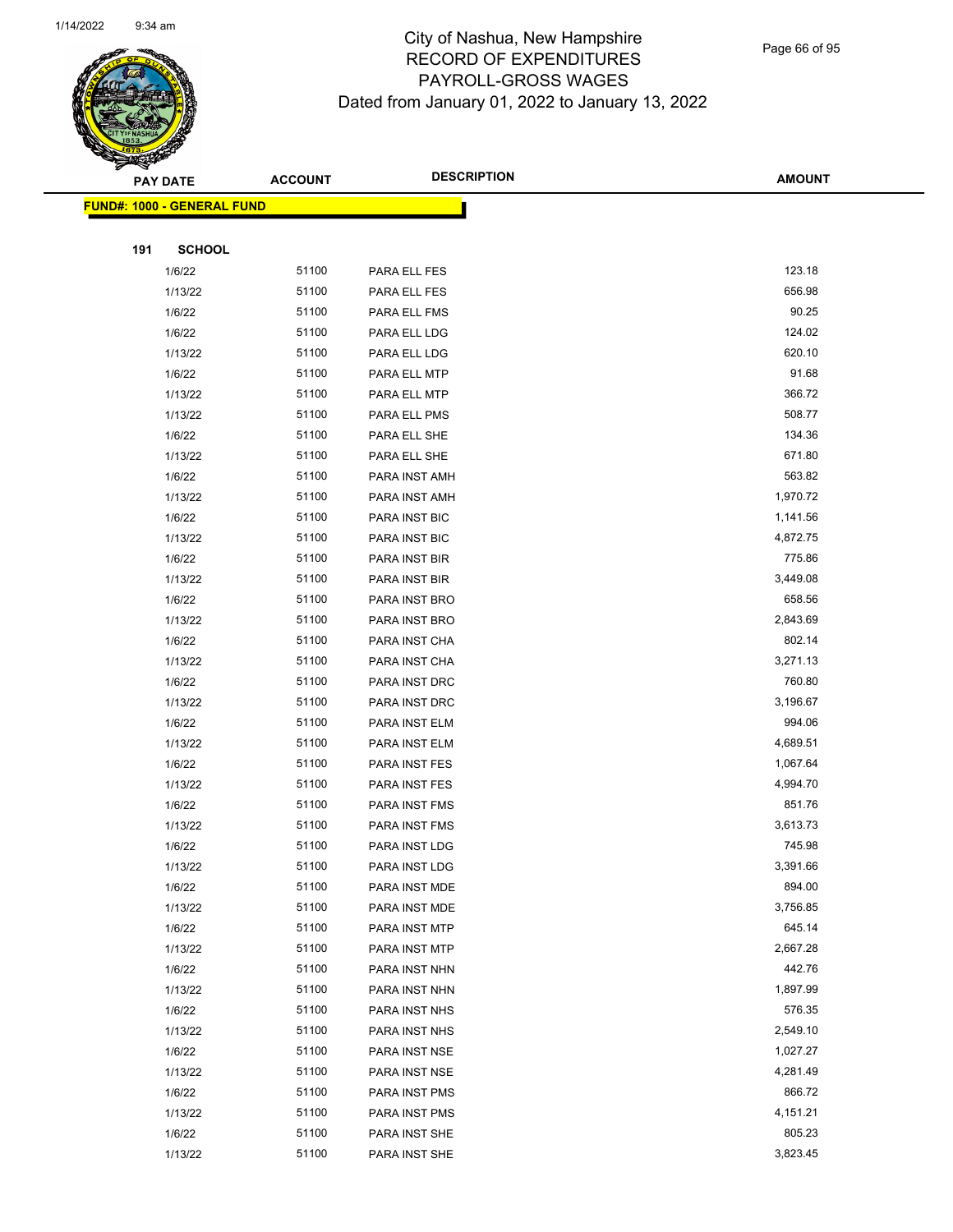

Page 67 of 95

|     | <b>PAY DATE</b>                    | <b>ACCOUNT</b> | <b>DESCRIPTION</b> | <b>AMOUNT</b> |
|-----|------------------------------------|----------------|--------------------|---------------|
|     | <u> FUND#: 1000 - GENERAL FUND</u> |                |                    |               |
|     |                                    |                |                    |               |
| 191 | <b>SCHOOL</b>                      |                |                    |               |
|     | 1/6/22                             | 51100          | PARA KIND AMH      | 124.02        |
|     | 1/13/22                            | 51100          | PARA KIND AMH      | 521.92        |
|     | 1/6/22                             | 51100          | PARA KIND BIC      | 268.80        |
|     | 1/13/22                            | 51100          | PARA KIND BIC      | 1,298.38      |
|     | 1/6/22                             | 51100          | PARA KIND BIR      | 88.86         |
|     | 1/13/22                            | 51100          | PARA KIND BIR      | 455.40        |
|     | 1/6/22                             | 51100          | PARA KIND BRO      | 124.02        |
|     | 1/13/22                            | 51100          | PARA KIND BRO      | 630.44        |
|     | 1/6/22                             | 51100          | PARA KIND CHA      | 209.40        |
|     | 1/13/22                            | 51100          | PARA KIND CHA      | 842.62        |
|     | 1/6/22                             | 51100          | PARA KIND DRC      | 229.56        |
|     | 1/13/22                            | 51100          | PARA KIND DRC      | 1,032.58      |
|     | 1/6/22                             | 51100          | PARA KIND FES      | 229.56        |
|     | 1/13/22                            | 51100          | PARA KIND FES      | 1,052.60      |
|     | 1/6/22                             | 51100          | PARA KIND LDG      | 134.36        |
|     | 1/13/22                            | 51100          | PARA KIND LDG      | 656.29        |
|     | 1/6/22                             | 51100          | PARA KIND MDE      | 249.06        |
|     | 1/13/22                            | 51100          | PARA KIND MDE      | 975.83        |
|     | 1/6/22                             | 51100          | PARA KIND MTP      | 120.54        |
|     | 1/13/22                            | 51100          | PARA KIND MTP      | 482.16        |
|     | 1/6/22                             | 51100          | PARA KIND NSE      | 249.58        |
|     | 1/13/22                            | 51100          | PARA KIND NSE      | 663.00        |
|     | 1/6/22                             | 51100          | PARA KIND SHE      | 270.65        |
|     | 1/13/22                            | 51100          | PARA KIND SHE      | 1,082.69      |
|     | 1/13/22                            | 51100          | PARA LIB NHN       | 325.20        |
|     | 1/6/22                             | 51100          | PARA LIB NHS       | 51.84         |
|     | 1/13/22                            | 51100          | PARA LIB NHS       | 170.33        |
|     | 1/13/22                            | 51100          | PARA LIB PMS       | 122.74        |
|     | 1/6/22                             | 51100          | PARA MEDIA NHN     | 142.70        |
|     | 1/13/22                            | 51100          | PARA MEDIA NHN     | 570.80        |
|     | 1/6/22                             | 51100          | PARA MEDIA NHS     | 203.58        |
|     | 1/13/22                            | 51100          | PARA MEDIA NHS     | 412.56        |
|     | 1/13/22                            | 51100          | PARA PRE SCH BIC   | 1,183.65      |
|     | 1/13/22                            | 51100          | PARA PRE SCH MTP   | 566.96        |
|     | 1/13/22                            | 51100          | PARA PRE SCH NSE   | 2,706.11      |
|     | 1/6/22                             | 51100          | PARA READ ELM      | 131.13        |
|     | 1/13/22                            | 51100          | PARA READ ELM      | 681.87        |
|     | 1/6/22                             | 51100          | PARA SCI NHN       | 134.06        |
|     | 1/13/22                            | 51100          | PARA SCI NHN       | 541.61        |
|     | 1/6/22                             | 51100          | PARA SCI NHS       | 132.13        |
|     | 1/13/22                            | 51100          | PARA SCI NHS       | 528.52        |
|     | 1/6/22                             | 51100          | PARA SPED FES      | 91.68         |
|     | 1/13/22                            | 51100          | PARA SPED FES      | 389.64        |
|     | 1/6/22                             | 51100          | PARA TTI DRC       | 86.64         |
|     |                                    |                |                    |               |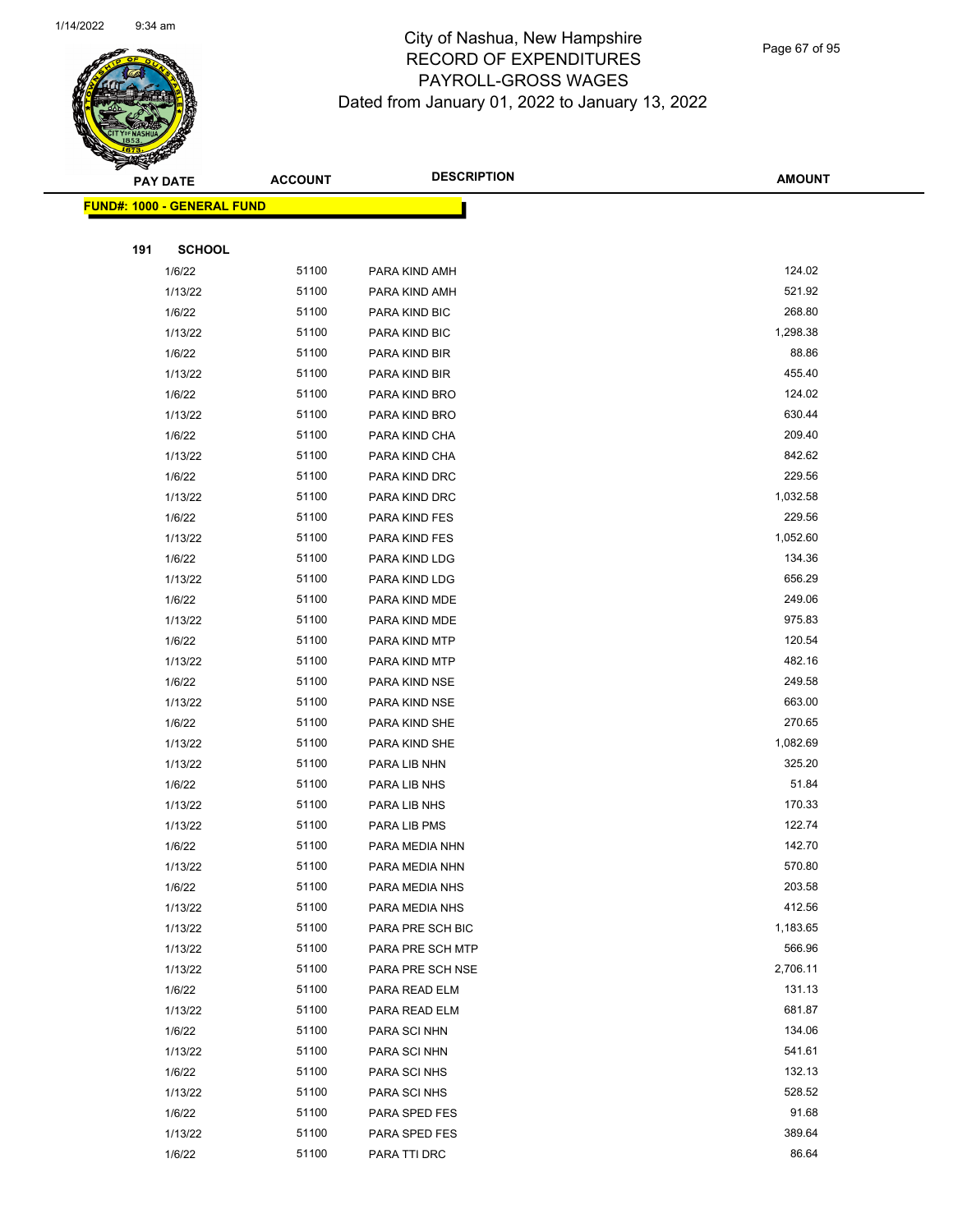

Page 68 of 95

|     | <b>PAY DATE</b>                   | <b>ACCOUNT</b> | <b>DESCRIPTION</b>                         | <b>AMOUNT</b>      |
|-----|-----------------------------------|----------------|--------------------------------------------|--------------------|
|     | <b>FUND#: 1000 - GENERAL FUND</b> |                |                                            |                    |
|     |                                   |                |                                            |                    |
| 191 | <b>SCHOOL</b>                     |                |                                            |                    |
|     | 1/13/22                           | 51100          | PARA TTI LDG                               | 373.92             |
|     | 1/6/22                            | 51100          | PARA TTI MTP                               | 88.86              |
|     | 1/13/22                           | 51100          | PARA TTI MTP                               | 370.24             |
|     | 1/6/22                            | 51100          | PARA VOC NHS                               | 97.69              |
|     | 1/13/22                           | 51100          | PARA VOC NHS                               | 402.49             |
|     | 1/13/22                           | 51100          | PEER COACH                                 | 8,073.16           |
|     | 1/13/22                           | 51100          | PRESCHOOL COORDINATOR                      | 2,686.70           |
|     | 1/6/22                            | 51100          | PRESCHOOL PARA FPS                         | 465.42             |
|     | 1/13/22                           | 51100          | PRESCHOOL PARA FPS                         | 2,401.32           |
|     | 1/13/22                           | 51100          | PRESCHOOL TEACHER FPS                      | 12,622.80          |
|     | 1/13/22                           | 51100          | PRINCIPAL AMH                              | 4,115.40           |
|     | 1/13/22                           | 51100          | PRINCIPAL BIC                              | 3,942.30           |
|     | 1/13/22                           | 51100          | PRINCIPAL BIR                              | 3,307.20           |
|     | 1/13/22                           | 51100          | PRINCIPAL BRO                              | 4,115.40           |
|     | 1/13/22                           | 51100          | PRINCIPAL CHA                              | 4,076.90           |
|     | 1/13/22                           | 51100          | PRINCIPAL DRC                              | 3,903.80           |
|     | 1/13/22                           | 51100          | PRINCIPAL ELM                              | 4,169.20           |
|     | 1/13/22                           | 51100          | PRINCIPAL FES                              | 3,973.09           |
|     | 1/13/22                           | 51100          | PRINCIPAL FMS                              | 4,207.70           |
|     | 1/13/22                           | 51100          | PRINCIPAL LDG                              | 4,115.40           |
|     | 1/13/22                           | 51100          | PRINCIPAL MDE                              | 3,973.10           |
|     | 1/13/22                           | 51100          | PRINCIPAL MTP                              | 3,973.10           |
|     | 1/13/22                           | 51100          | PRINCIPAL NHN                              | 4,158.70           |
|     | 1/13/22                           | 51100          | PRINCIPAL NHS                              | 4,357.70           |
|     | 1/13/22                           | 51100          | PRINCIPAL NSE                              | 3,942.30           |
|     | 1/13/22                           | 51100          | PRINCIPAL PMS                              | 3,913.50           |
|     | 1/13/22                           | 51100          | PRINCIPAL SHE                              | 1,793.20           |
|     | 1/13/22                           | 51100          | SCHOOL PSYCHOLOGIST WID                    | 37,920.60          |
|     | 1/13/22                           | 51100          | SCHOOL PSYCHOLOGY INTERN                   | 2,400.00           |
|     | 1/6/22                            | 51100          | SECURITY MONITOR NHN                       | 451.68             |
|     | 1/13/22                           | 51100          | SECURITY MONITOR NHN                       | 1,806.72           |
|     | 1/6/22                            | 51100<br>51100 | SECURITY MONITOR NHS                       | 451.68<br>1,806.72 |
|     | 1/13/22<br>1/13/22                | 51100          | SECURITY MONITOR NHS                       | 7,369.21           |
|     | 1/13/22                           | 51100          | SIGN LANGUAGE INTERPRETER<br>SOCIAL WORKER | 4,190.68           |
|     | 1/13/22                           | 51100          | SOCIAL WORKER FMS                          | 2,979.48           |
|     | 1/13/22                           | 51100          | SPEECH LANG PATHOLOGIST WID                | 60,874.84          |
|     | 1/13/22                           | 51100          | SPEECH LANGUAGE ASST                       | 607.71             |
|     | 1/13/22                           | 51100          | STUDENT ACTIVITY COORD NHN                 | 1,148.37           |
|     | 1/13/22                           | 51100          | <b>SUPERINTENDENT</b>                      | 6,292.30           |
|     | 1/13/22                           | 51100          | SYSTEMS ADMIN FULL YEAR                    | 8,597.50           |
|     | 1/13/22                           | 51100          | <b>TEACHER ART AMH</b>                     | 2,795.39           |
|     | 1/13/22                           | 51100          | TEACHER ART BIC                            | 2,290.98           |
|     | 1/13/22                           | 51100          | TEACHER ART BIR                            | 2,979.48           |
|     |                                   |                |                                            |                    |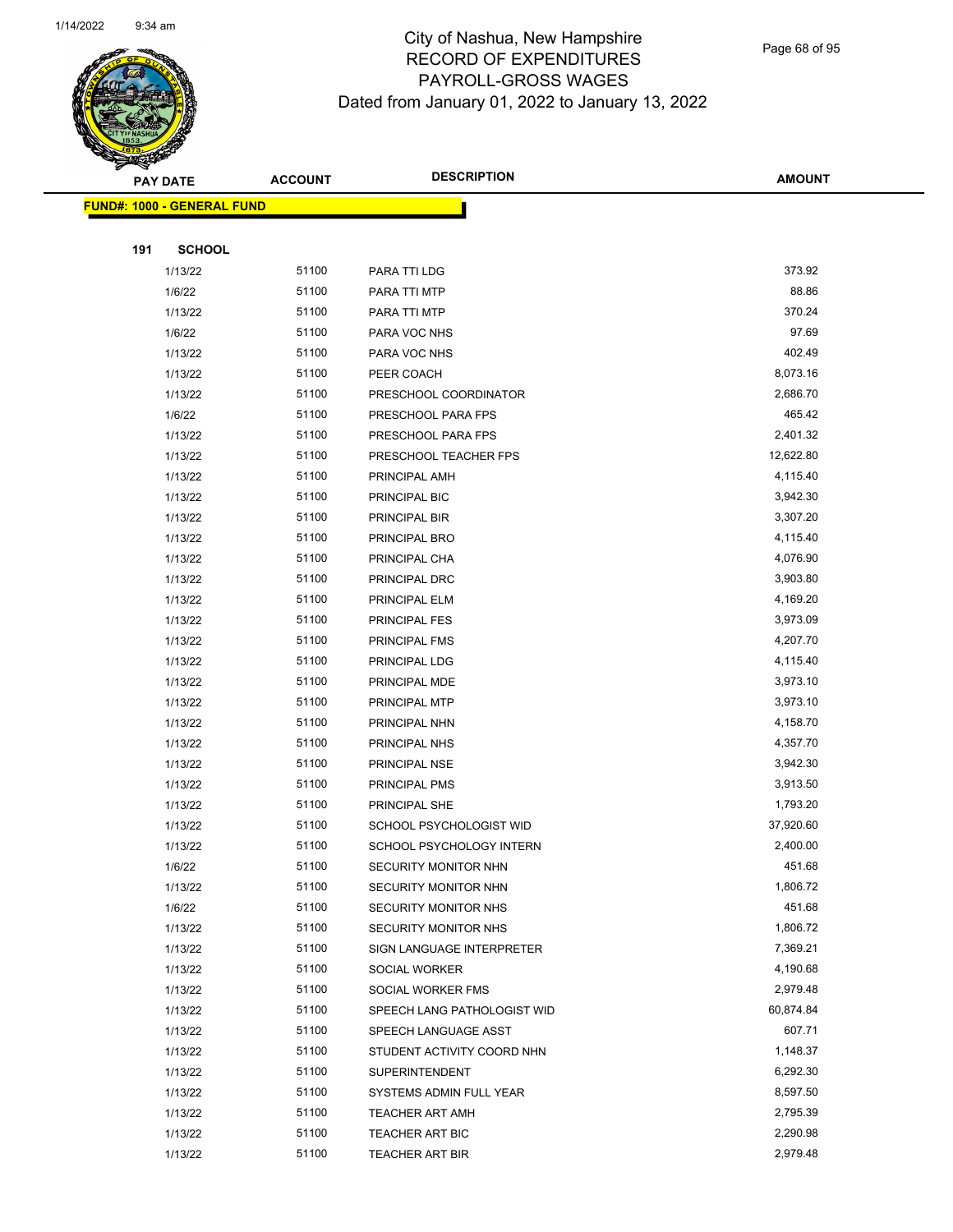

Page 69 of 95

 $\overline{\phantom{0}}$ 

|     | <b>PAY DATE</b>                   | <b>ACCOUNT</b> | <b>DESCRIPTION</b>                               | <b>AMOUNT</b>        |
|-----|-----------------------------------|----------------|--------------------------------------------------|----------------------|
|     | <b>FUND#: 1000 - GENERAL FUND</b> |                |                                                  |                      |
|     |                                   |                |                                                  |                      |
| 191 | <b>SCHOOL</b>                     |                |                                                  |                      |
|     | 1/13/22                           | 51100          | <b>TEACHER ART CHA</b>                           | 2,227.33             |
|     | 1/13/22                           | 51100          | <b>TEACHER ART DRC</b>                           | 1,572.48             |
|     | 1/13/22                           | 51100          | <b>TEACHER ART ELM</b>                           | 5,015.70             |
|     | 1/13/22                           | 51100          | <b>TEACHER ART FES</b>                           | 1,764.50             |
|     | 1/13/22                           | 51100          | <b>TEACHER ART FMS</b>                           | 744.47               |
|     | 1/13/22                           | 51100          | <b>TEACHER ART LDG</b>                           | 2,795.39             |
|     | 1/13/22                           | 51100          | <b>TEACHER ART MDE</b>                           | 2,168.59             |
|     | 1/13/22                           | 51100          | <b>TEACHER ART MTP</b>                           | 2,979.48             |
|     | 1/13/22                           | 51100          | <b>TEACHER ART NHN</b>                           | 11,091.39            |
|     | 1/13/22                           | 51100          | <b>TEACHER ART NHS</b>                           | 10,930.47            |
|     | 1/13/22                           | 51100          | <b>TEACHER ART NSE</b>                           | 2,979.48             |
|     | 1/13/22                           | 51100          | <b>TEACHER ART PMS</b>                           | 4,270.11             |
|     | 1/13/22                           | 51100          | TEACHER ART SHE                                  | 2,260.69             |
|     | 1/13/22                           | 51100          | <b>TEACHER AUTO NHN</b>                          | 2,795.39             |
|     | 1/13/22                           | 51100          | <b>TEACHER BEHAVIOR SPEC WID</b>                 | 20,744.16            |
|     | 1/13/22                           | 51100          | TEACHER BIO TEC NHN                              | 2,564.69             |
|     | 1/13/22                           | 51100          | TEACHER BUILD CONST NHS                          | 2,795.39             |
|     | 1/13/22                           | 51100          | <b>TEACHER BUSINESS NHN</b>                      | 7,430.46             |
|     | 1/13/22                           | 51100          | <b>TEACHER BUSINESS NHS</b>                      | 9,019.98             |
|     | 1/13/22                           | 51100          | <b>TEACHER COMPUTER ELM</b>                      | 3,818.50             |
|     | 1/13/22                           | 51100          | <b>TEACHER COMPUTER FMS</b>                      | 4,551.96             |
|     | 1/13/22                           | 51100          | TEACHER COMPUTER NHN                             | 5,584.30             |
|     | 1/13/22                           | 51100          | TEACHER COMPUTER NHS                             | 1,723.22             |
|     | 1/13/22                           | 51100          | <b>TEACHER COMPUTER PMS</b>                      | 2,979.48             |
|     | 1/13/22                           | 51100          | TEACHER COSMETOLOGY NHN                          | 4,684.17             |
|     | 1/13/22                           | 51100          | <b>TEACHER CULINARY NHN</b>                      | 5,637.87             |
|     | 1/13/22                           | 51100          | <b>TEACHER DEAF NSE</b>                          | 2,979.48             |
|     | 1/13/22                           | 51100          | <b>TEACHER DEAF WID</b>                          | 8,938.44             |
|     | 1/13/22                           | 51100          | <b>TEACHER DWSE AMH</b>                          | 2,979.48             |
|     | 1/13/22                           | 51100          | TEACHER DWSE BIR                                 | 4,963.98             |
|     | 1/13/22                           | 51100          | <b>TEACHER DWSE BRO</b>                          | 3,071.59             |
|     | 1/13/22                           | 51100          | TEACHER DWSE CHA                                 | 1,641.48             |
|     | 1/13/22                           | 51100          | TEACHER DWSE ELM                                 | 15,151.35            |
|     | 1/13/22                           | 51100          | <b>TEACHER DWSE FMS</b>                          | 2,168.59             |
|     | 1/13/22                           | 51100          | <b>TEACHER DWSE MDE</b>                          | 1,963.09             |
|     | 1/13/22                           | 51100<br>51100 | TEACHER DWSE NHS                                 | 2,963.33             |
|     | 1/13/22                           |                | TEACHER DWSE SHE                                 | 3,863.00             |
|     | 1/13/22<br>1/13/22                | 51100<br>51100 | TEACHER ECE NHS                                  | 5,958.96<br>2,795.39 |
|     | 1/13/22                           | 51100          | TEACHER ELECTRICAL NHS<br><b>TEACHER ELL AMH</b> | 1,549.89             |
|     | 1/13/22                           | 51100          | TEACHER ELL BIC                                  | 3,982.11             |
|     | 1/13/22                           | 51100          | TEACHER ELL BIR                                  | 2,979.48             |
|     | 1/13/22                           | 51100          | TEACHER ELL CHA                                  | 2,359.11             |
|     | 1/13/22                           | 51100          | TEACHER ELL DRC                                  | 4,702.70             |
|     |                                   |                |                                                  |                      |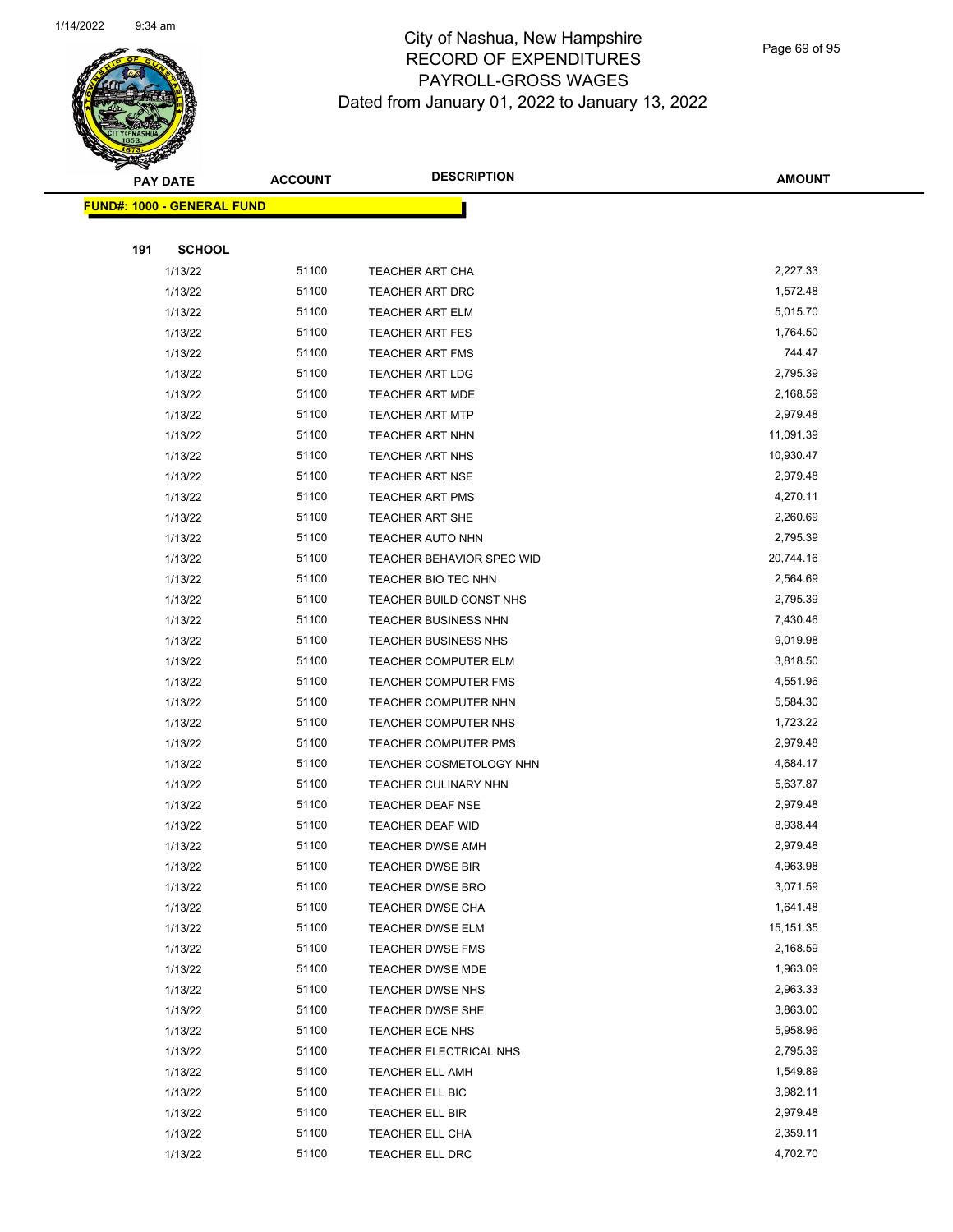

Page 70 of 95

|     | <b>PAY DATE</b>                   | <b>ACCOUNT</b> | <b>DESCRIPTION</b>                               | <b>AMOUNT</b>        |
|-----|-----------------------------------|----------------|--------------------------------------------------|----------------------|
|     | <b>FUND#: 1000 - GENERAL FUND</b> |                |                                                  |                      |
|     |                                   |                |                                                  |                      |
| 191 | <b>SCHOOL</b>                     |                |                                                  |                      |
|     | 1/13/22                           | 51100          | TEACHER ELL ELM                                  | 6,726.90             |
|     | 1/13/22                           | 51100          | TEACHER ELL FES                                  | 7,039.46             |
|     | 1/13/22                           | 51100          | TEACHER ELL FMS                                  | 4,319.13             |
|     | 1/13/22                           | 51100          | TEACHER ELL LDG                                  | 9,228.30             |
|     | 1/13/22                           | 51100          | <b>TEACHER ELL MTP</b>                           | 2,979.48             |
|     | 1/13/22                           | 51100          | TEACHER ELL NHN                                  | 8,366.01             |
|     | 1/13/22                           | 51100          | TEACHER ELL NHS                                  | 10,379.54            |
|     | 1/13/22                           | 51100          | TEACHER ELL PMS                                  | 2,751.30             |
|     | 1/13/22                           | 51100          | TEACHER ELL SHE                                  | 4,971.70             |
|     | 1/13/22                           | 51100          | <b>TEACHER ENGLISH ELM</b>                       | 28,207.57            |
|     | 1/13/22                           | 51100          | <b>TEACHER ENGLISH FMS</b>                       | 15,771.43            |
|     | 1/13/22                           | 51100          | <b>TEACHER ENGLISH NHN</b>                       | 48,395.62            |
|     | 1/13/22                           | 51100          | TEACHER ENGLISH NHS                              | 49,260.42            |
|     | 1/13/22                           | 51100          | <b>TEACHER ENGLISH PMS</b>                       | 16,462.55            |
|     | 1/13/22                           | 51100          | <b>TEACHER FACS FMS</b>                          | 4,868.26             |
|     | 1/13/22                           | 51100          | TEACHER FACS NHN                                 | 8,003.70             |
|     | 1/13/22                           | 51100          | TEACHER FACS NHS                                 | 7,737.74             |
|     | 1/13/22                           | 51100          | TEACHER FACS PMS                                 | 4,288.40             |
|     | 1/13/22                           | 51100          | TEACHER FOREIGN LANG ELM                         | 6,143.18             |
|     | 1/13/22                           | 51100          | TEACHER FOREIGN LANG FMS                         | 2,917.88             |
|     | 1/13/22                           | 51100          | TEACHER FOREIGN LANG NHN                         | 13,935.75            |
|     | 1/13/22                           | 51100          | TEACHER FOREIGN LANG NHS                         | 19,013.56            |
|     | 1/13/22                           | 51100          | TEACHER FOREIGN LANG PMS                         | 3,024.78             |
|     | 1/13/22                           | 51100          | <b>TEACHER GR1 AMH</b>                           | 6,478.10             |
|     | 1/13/22                           | 51100          | TEACHER GR1 BIC                                  | 10,119.12            |
|     | 1/13/22                           | 51100          | TEACHER GR1 BIR                                  | 6,725.96             |
|     | 1/13/22                           | 51100          | <b>TEACHER GR1 BRO</b>                           | 5,730.78             |
|     | 1/13/22<br>1/13/22                | 51100<br>51100 | <b>TEACHER GR1 CHA</b><br><b>TEACHER GR1 DRC</b> | 6,458.96<br>3,828.81 |
|     |                                   | 51100          |                                                  | 9,642.61             |
|     | 1/13/22<br>1/13/22                | 51100          | TEACHER GR1 FES<br><b>TEACHER GR1 LDG</b>        | 7,652.18             |
|     | 1/13/22                           | 51100          | <b>TEACHER GR1 MDE</b>                           | 8,153.89             |
|     | 1/13/22                           | 51100          | <b>TEACHER GR1 MTP</b>                           | 6,826.24             |
|     | 1/13/22                           | 51100          | <b>TEACHER GR1 NSE</b>                           | 7,801.85             |
|     | 1/13/22                           | 51100          | <b>TEACHER GR1 SHE</b>                           | 8,938.81             |
|     | 1/13/22                           | 51100          | <b>TEACHER GR2 AMH</b>                           | 6,254.24             |
|     | 1/13/22                           | 51100          | TEACHER GR2 BIC                                  | 9,142.19             |
|     | 1/13/22                           | 51100          | TEACHER GR2 BIR                                  | 10,983.74            |
|     | 1/13/22                           | 51100          | TEACHER GR2 BRO                                  | 5,913.06             |
|     | 1/13/22                           | 51100          | TEACHER GR2 CHA                                  | 9,017.76             |
|     | 1/13/22                           | 51100          | TEACHER GR2 DRC                                  | 4,052.57             |
|     | 1/13/22                           | 51100          | <b>TEACHER GR2 FES</b>                           | 10,581.15            |
|     | 1/13/22                           | 51100          | TEACHER GR2 LDG                                  | 9,439.24             |
|     | 1/13/22                           | 51100          | <b>TEACHER GR2 MDE</b>                           | 9,577.20             |
|     |                                   |                |                                                  |                      |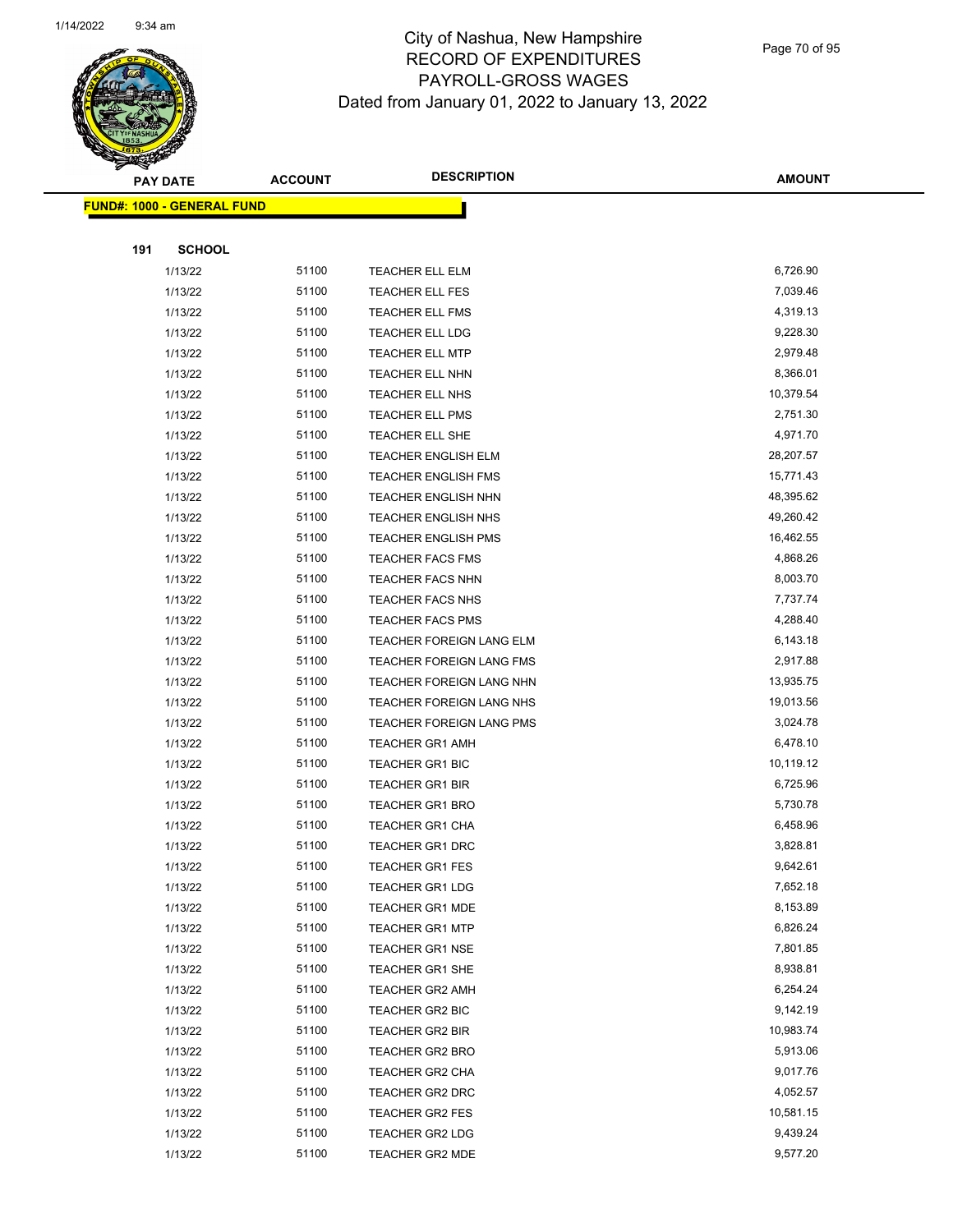

Page 71 of 95

|     | <b>PAY DATE</b>                   | <b>ACCOUNT</b> | <b>DESCRIPTION</b>          | <b>AMOUNT</b> |
|-----|-----------------------------------|----------------|-----------------------------|---------------|
|     | <b>FUND#: 1000 - GENERAL FUND</b> |                |                             |               |
|     |                                   |                |                             |               |
| 191 | <b>SCHOOL</b>                     |                |                             |               |
|     | 1/13/22                           | 51100          | <b>TEACHER GR2 MTP</b>      | 7,439.05      |
|     | 1/13/22                           | 51100          | <b>TEACHER GR2 NSE</b>      | 5,590.78      |
|     | 1/13/22                           | 51100          | <b>TEACHER GR2 SHE</b>      | 4,831.61      |
|     | 1/13/22                           | 51100          | <b>TEACHER GR3 AMH</b>      | 2,091.50      |
|     | 1/13/22                           | 51100          | <b>TEACHER GR3 BIC</b>      | 10,337.11     |
|     | 1/13/22                           | 51100          | <b>TEACHER GR3 BIR</b>      | 9,886.54      |
|     | 1/13/22                           | 51100          | <b>TEACHER GR3 BRO</b>      | 5,774.87      |
|     | 1/13/22                           | 51100          | <b>TEACHER GR3 CHA</b>      | 9,821.42      |
|     | 1/13/22                           | 51100          | <b>TEACHER GR3 DRC</b>      | 7,531.70      |
|     | 1/13/22                           | 51100          | <b>TEACHER GR3 FES</b>      | 9,865.18      |
|     | 1/13/22                           | 51100          | <b>TEACHER GR3 LDG</b>      | 8,173.34      |
|     | 1/13/22                           | 51100          | <b>TEACHER GR3 MDE</b>      | 10,382.15     |
|     | 1/13/22                           | 51100          | <b>TEACHER GR3 MTP</b>      | 7,009.28      |
|     | 1/13/22                           | 51100          | <b>TEACHER GR3 NSE</b>      | 5,086.37      |
|     | 1/13/22                           | 51100          | <b>TEACHER GR3 SHE</b>      | 7,889.07      |
|     | 1/13/22                           | 51100          | <b>TEACHER GR4 AMH</b>      | 4,540.30      |
|     | 1/13/22                           | 51100          | <b>TEACHER GR4 BIC</b>      | 8,913.61      |
|     | 1/13/22                           | 51100          | <b>TEACHER GR4 BIR</b>      | 6,221.87      |
|     | 1/13/22                           | 51100          | <b>TEACHER GR4 BRO</b>      | 7,252.28      |
|     | 1/13/22                           | 51100          | <b>TEACHER GR4 CHA</b>      | 11,061.18     |
|     | 1/13/22                           | 51100          | <b>TEACHER GR4 DRC</b>      | 7,324.69      |
|     | 1/13/22                           | 51100          | <b>TEACHER GR4 FES</b>      | 8,089.73      |
|     | 1/13/22                           | 51100          | <b>TEACHER GR4 LDG</b>      | 8,812.78      |
|     | 1/13/22                           | 51100          | <b>TEACHER GR4 MDE</b>      | 9,492.25      |
|     | 1/13/22                           | 51100          | <b>TEACHER GR4 MTP</b>      | 6,871.61      |
|     | 1/13/22                           | 51100          | <b>TEACHER GR4 NSE</b>      | 6,726.89      |
|     | 1/13/22                           | 51100          | <b>TEACHER GR4 SHE</b>      | 6,516.37      |
|     | 1/13/22                           | 51100          | <b>TEACHER GR5 AMH</b>      | 4,724.39      |
|     | 1/13/22                           | 51100          | <b>TEACHER GR5 BIC</b>      | 8,960.02      |
|     | 1/13/22                           | 51100          | TEACHER GR5 BIR             | 8,273.96      |
|     | 1/13/22                           | 51100          | <b>TEACHER GR5 BRO</b>      | 5,958.96      |
|     | 1/13/22                           | 51100          | <b>TEACHER GR5 CHA</b>      | 11,374.44     |
|     | 1/13/22                           | 51100          | <b>TEACHER GR5 DRC</b>      | 6,873.15      |
|     | 1/13/22                           | 51100          | <b>TEACHER GR5 FES</b>      | 6,793.27      |
|     | 1/13/22                           | 51100          | <b>TEACHER GR5 LDG</b>      | 10,089.96     |
|     | 1/13/22                           | 51100          | <b>TEACHER GR5 MDE</b>      | 9,598.58      |
|     | 1/13/22                           | 51100          | <b>TEACHER GR5 MTP</b>      | 6,356.77      |
|     | 1/13/22                           | 51100          | <b>TEACHER GR5 NSE</b>      | 5,866.89      |
|     | 1/13/22                           | 51100          | <b>TEACHER GR5 SHE</b>      | 7,746.57      |
|     | 1/13/22                           | 51100          | <b>TEACHER GR6 ELM</b>      | 25,917.24     |
|     | 1/13/22                           | 51100          | <b>TEACHER GR6 FMS</b>      | 28,481.72     |
|     | 1/13/22                           | 51100          | <b>TEACHER GR6 PMS</b>      | 16,098.38     |
|     | 1/13/22                           | 51100          | <b>TEACHER GRAPH NHS</b>    | 3,599.80      |
|     | 1/13/22                           | 51100          | <b>TEACHER GRAPHICS NHN</b> | 4,370.50      |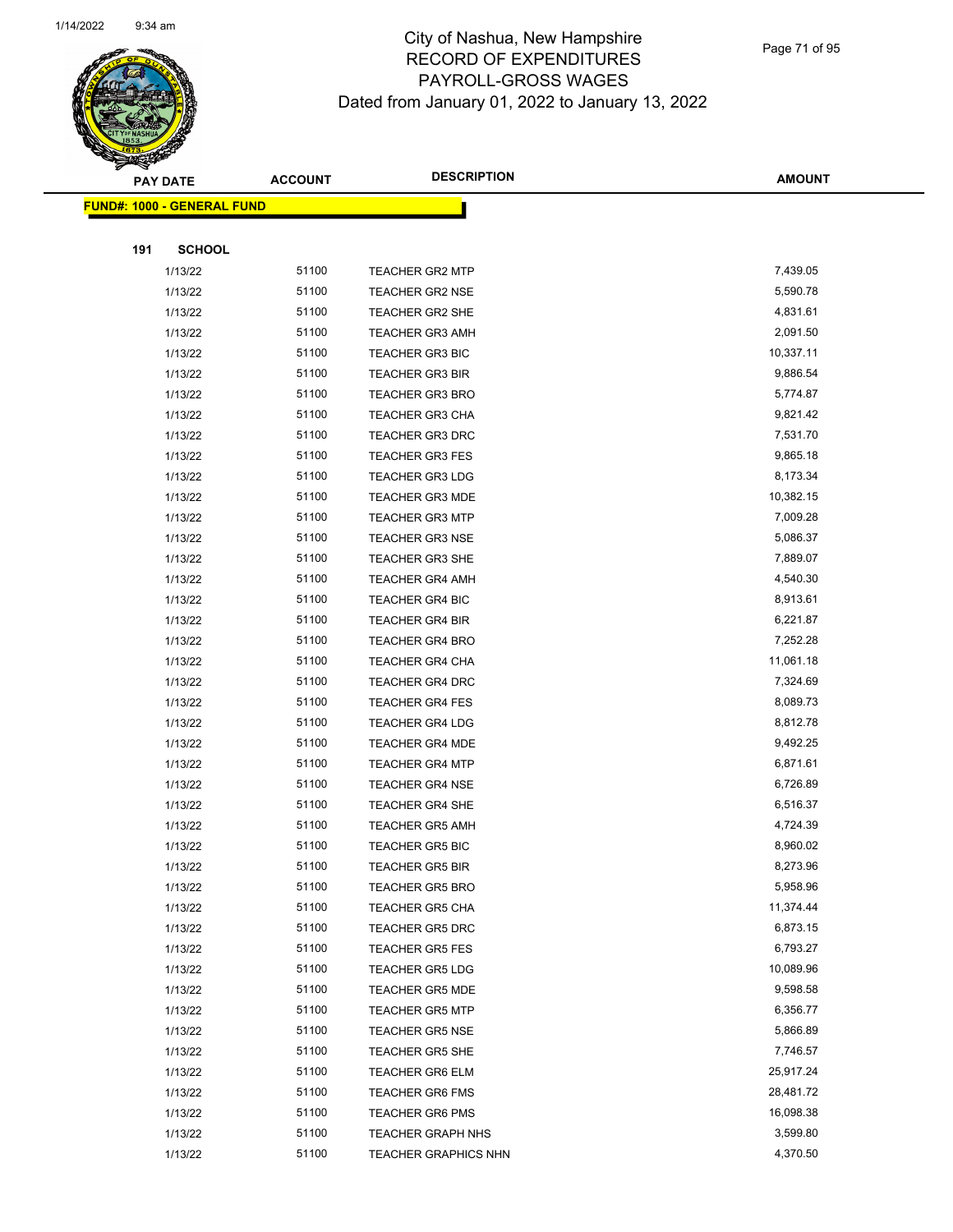

Page 72 of 95

| <b>PAY DATE</b>                   | <b>ACCOUNT</b> | <b>DESCRIPTION</b>            | <b>AMOUNT</b> |
|-----------------------------------|----------------|-------------------------------|---------------|
| <b>FUND#: 1000 - GENERAL FUND</b> |                |                               |               |
|                                   |                |                               |               |
| 191<br><b>SCHOOL</b>              |                |                               |               |
| 1/13/22                           | 51100          | <b>TEACHER HEALTH NHN</b>     | 5,422.62      |
| 1/13/22                           | 51100          | <b>TEACHER HEALTH NHS</b>     | 2,795.39      |
| 1/13/22                           | 51100          | <b>TEACHER HEALTHOC NHS</b>   | 5,246.87      |
| 1/13/22                           | 51100          | TEACHER HVAC NHS              | 2,045.30      |
| 1/13/22                           | 51100          | TEACHER IN SCH SUSPENSION ELM | 1,899.91      |
| 1/13/22                           | 51100          | TEACHER IN SCH SUSPENSION NHN | 2,979.48      |
| 1/13/22                           | 51100          | TEACHER IN SCH SUSPENSION NHS | 3,071.59      |
| 1/13/22                           | 51100          | TEACHER INST SPED WID         | 4,881.60      |
| 1/13/22                           | 51100          | <b>TEACHER KIND AMH</b>       | 7,531.44      |
| 1/13/22                           | 51100          | <b>TEACHER KIND BIC</b>       | 9,447.11      |
| 1/13/22                           | 51100          | <b>TEACHER KIND BIR</b>       | 7,183.83      |
| 1/13/22                           | 51100          | <b>TEACHER KIND BRO</b>       | 5,866.98      |
| 1/13/22                           | 51100          | TEACHER KIND CHA              | 7,046.87      |
| 1/13/22                           | 51100          | <b>TEACHER KIND DRC</b>       | 10,255.16     |
| 1/13/22                           | 51100          | <b>TEACHER KIND FES</b>       | 11,539.94     |
| 1/13/22                           | 51100          | <b>TEACHER KIND LDG</b>       | 11,072.53     |
| 1/13/22                           | 51100          | <b>TEACHER KIND MDE</b>       | 10,315.05     |
| 1/13/22                           | 51100          | <b>TEACHER KIND MTP</b>       | 6,377.20      |
| 1/13/22                           | 51100          | <b>TEACHER KIND NSE</b>       | 2,394.80      |
| 1/13/22                           | 51100          | <b>TEACHER KIND SHE</b>       | 6,270.78      |
| 1/13/22                           | 51100          | <b>TEACHER MATH ELM</b>       | 23,580.32     |
| 1/13/22                           | 51100          | <b>TEACHER MATH FMS</b>       | 14,624.33     |
| 1/13/22                           | 51100          | <b>TEACHER MATH NHN</b>       | 38,614.64     |
| 1/13/22                           | 51100          | <b>TEACHER MATH NHS</b>       | 47,379.89     |
| 1/13/22                           | 51100          | <b>TEACHER MATH PMS</b>       | 15,893.06     |
| 1/13/22                           | 51100          | <b>TEACHER MUSIC AMH</b>      | 1,913.89      |
| 1/13/22                           | 51100          | <b>TEACHER MUSIC BIC</b>      | 2,795.39      |
| 1/13/22                           | 51100          | <b>TEACHER MUSIC BIR</b>      | 1,824.67      |
| 1/13/22                           | 51100          | <b>TEACHER MUSIC BRO</b>      | 1,831.78      |
| 1/13/22                           | 51100          | TEACHER MUSIC CHA             | 2,979.48      |
| 1/13/22                           | 51100          | <b>TEACHER MUSIC DRC</b>      | 2,887.41      |
| 1/13/22                           | 51100          | <b>TEACHER MUSIC ELM</b>      | 7,744.85      |
| 1/13/22                           | 51100          | <b>TEACHER MUSIC FES</b>      | 1,764.50      |
| 1/13/22                           | 51100          | <b>TEACHER MUSIC FMS</b>      | 5,958.96      |
| 1/13/22                           | 51100          | <b>TEACHER MUSIC LDG</b>      | 1,643.61      |
| 1/13/22                           | 51100          | <b>TEACHER MUSIC MDE</b>      | 2,359.11      |
| 1/13/22                           | 51100          | <b>TEACHER MUSIC MTP</b>      | 2,703.72      |
| 1/13/22                           | 51100          | <b>TEACHER MUSIC NHN</b>      | 4,879.39      |
| 1/13/22                           | 51100          | <b>TEACHER MUSIC NHS</b>      | 4,817.48      |
| 1/13/22                           | 51100          | <b>TEACHER MUSIC NSE</b>      | 943.48        |
| 1/13/22                           | 51100          | <b>TEACHER MUSIC PMS</b>      | 4,439.00      |
| 1/13/22                           | 51100          | <b>TEACHER MUSIC SHE</b>      | 1,744.91      |
| 1/13/22                           | 51100          | TEACHER PE BIC                | 2,585.20      |
| 1/13/22                           | 51100          | TEACHER PE BIR                | 3,071.59      |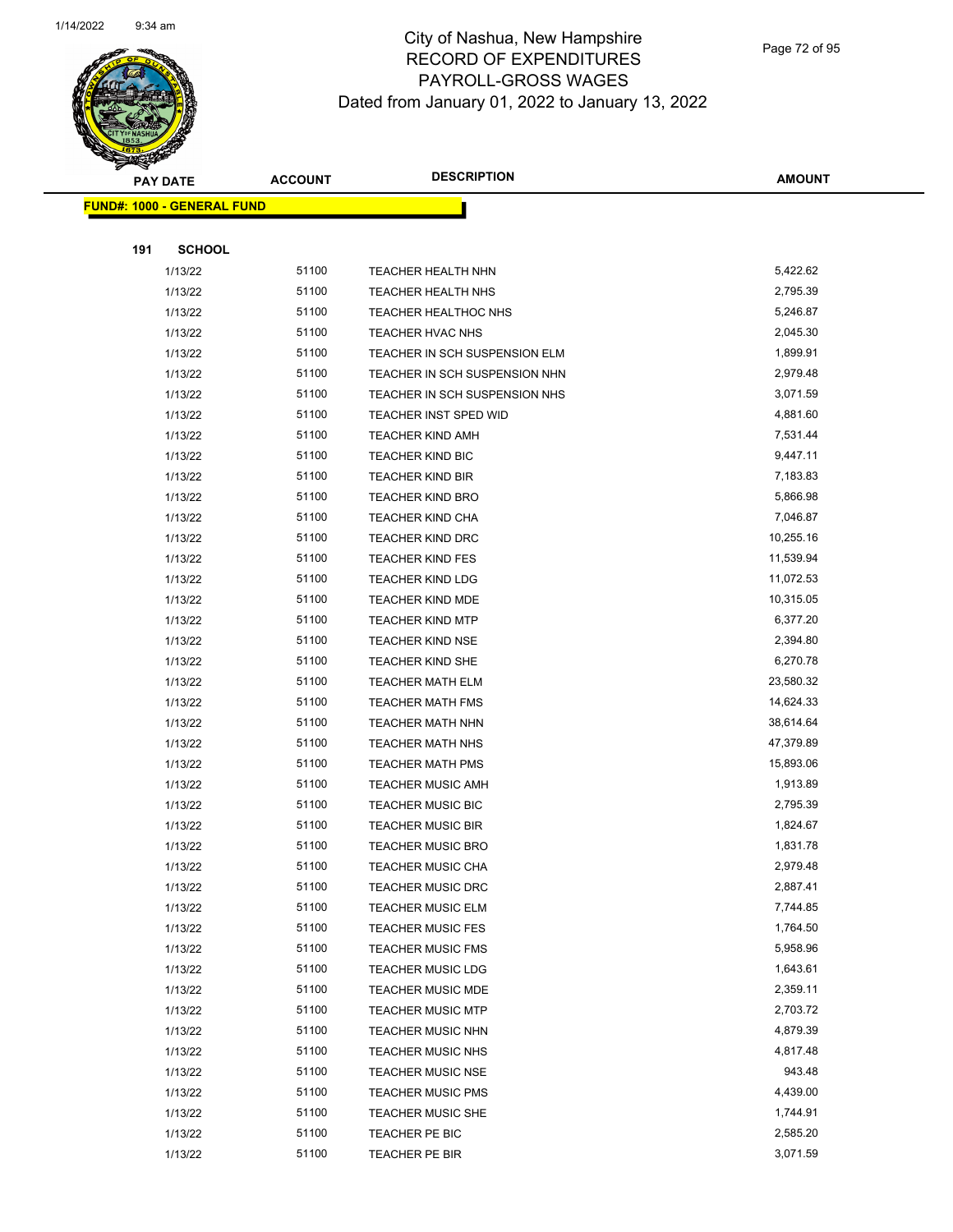

Page 73 of 95

|     | <b>PAY DATE</b>                   | <b>ACCOUNT</b> | <b>DESCRIPTION</b>                                       | <b>AMOUNT</b>          |
|-----|-----------------------------------|----------------|----------------------------------------------------------|------------------------|
|     | <b>FUND#: 1000 - GENERAL FUND</b> |                |                                                          |                        |
|     |                                   |                |                                                          |                        |
| 191 | <b>SCHOOL</b>                     |                |                                                          |                        |
|     | 1/13/22                           | 51100          | TEACHER PE BRO                                           | 2,887.41               |
|     | 1/13/22                           | 51100          | TEACHER PE CHA                                           | 2,751.30               |
|     | 1/13/22                           | 51100          | TEACHER PE DRC                                           | 2,979.48               |
|     | 1/13/22                           | 51100          | TEACHER PE ELM                                           | 9,944.67               |
|     | 1/13/22                           | 51100          | TEACHER PE FMS                                           | 5,590.78               |
|     | 1/13/22                           | 51100          | TEACHER PE LDG                                           | 2,155.02               |
|     | 1/13/22                           | 51100          | <b>TEACHER PE MDE</b>                                    | 3,071.59               |
|     | 1/13/22                           | 51100          | TEACHER PE MTP                                           | 2,089.59               |
|     | 1/13/22                           | 51100          | TEACHER PE NHN                                           | 9,187.28               |
|     | 1/13/22                           | 51100          | TEACHER PE NHS                                           | 7,038.37               |
|     | 1/13/22                           | 51100          | TEACHER PE NSE                                           | 3,055.22               |
|     | 1/13/22                           | 51100          | TEACHER PE PMS                                           | 5,239.44               |
|     | 1/13/22                           | 51100          | TEACHER PE SHE                                           | 2,812.50               |
|     | 1/13/22                           | 51100          | TEACHER PRE SCHOOL BIR                                   | 4,830.50               |
|     | 1/13/22                           | 51100          | TEACHER PRESCHOOL BIC                                    | 5,866.89               |
|     | 1/13/22                           | 51100          | <b>TEACHER PRESCHOOL MTP</b>                             | 1,824.67               |
|     | 1/13/22                           | 51100          | TEACHER PRESCHOOL NHS                                    | 467.71                 |
|     | 1/13/22                           | 51100          | <b>TEACHER PRESCHOOL NSE</b>                             | 7,218.66               |
|     | 1/13/22                           | 51100          | <b>TEACHER READ AMH</b>                                  | 3,071.59               |
|     | 1/13/22                           | 51100          | TEACHER READ BIC                                         | 5,958.96               |
|     | 1/13/22                           | 51100          | <b>TEACHER READ BIR</b>                                  | 6,051.07               |
|     | 1/13/22                           | 51100          | <b>TEACHER READ BRO</b>                                  | 2,585.20               |
|     | 1/13/22                           | 51100          | <b>TEACHER READ CHA</b>                                  | 2,632.70               |
|     | 1/13/22                           | 51100          | <b>TEACHER READ DRC</b>                                  | 1,831.98               |
|     | 1/13/22                           | 51100          | TEACHER READ ELM                                         | 6,051.07               |
|     | 1/13/22                           | 51100          | TEACHER READ FES                                         | 2,979.48               |
|     | 1/13/22                           | 51100          | <b>TEACHER READ FMS</b>                                  | 2,979.48               |
|     | 1/13/22                           | 51100          | <b>TEACHER READ LDG</b>                                  | 3,630.03               |
|     | 1/13/22                           | 51100          | <b>TEACHER READ MDE</b>                                  | 2,979.48               |
|     | 1/13/22                           | 51100          | TEACHER READ MTP                                         | 2,482.48               |
|     | 1/13/22                           | 51100          | <b>TEACHER READ NHN</b>                                  | 2,045.30               |
|     | 1/13/22                           | 51100          | <b>TEACHER READ NHS</b>                                  | 2,979.48               |
|     | 1/13/22                           | 51100          | <b>TEACHER READ NSE</b>                                  | 2,692.39               |
|     | 1/13/22                           | 51100          | <b>TEACHER READ PMS</b>                                  | 5,338.59               |
|     | 1/13/22                           | 51100<br>51100 | <b>TEACHER READ SHE</b>                                  | 2,979.48               |
|     | 1/13/22                           | 51100          | TEACHER ROTC NHN                                         | 2,451.48               |
|     | 1/13/22                           | 51100          | <b>TEACHER SCIENCE ELM</b>                               | 21,733.43<br>9,575.49  |
|     | 1/13/22                           |                | <b>TEACHER SCIENCE FMS</b>                               |                        |
|     | 1/13/22                           | 51100<br>51100 | TEACHER SCIENCE NHN                                      | 32,455.88<br>36,579.15 |
|     | 1/13/22                           | 51100          | <b>TEACHER SCIENCE NHS</b>                               | 9,679.97               |
|     | 1/13/22                           | 51100          | TEACHER SCIENCE PMS                                      | 18,561.48              |
|     | 1/13/22<br>1/13/22                | 51100          | TEACHER SOCIAL STUDIES ELM<br>TEACHER SOCIAL STUDIES FMS | 12,937.84              |
|     | 1/13/22                           | 51100          | TEACHER SOCIAL STUDIES NHN                               | 33,903.12              |
|     |                                   |                |                                                          |                        |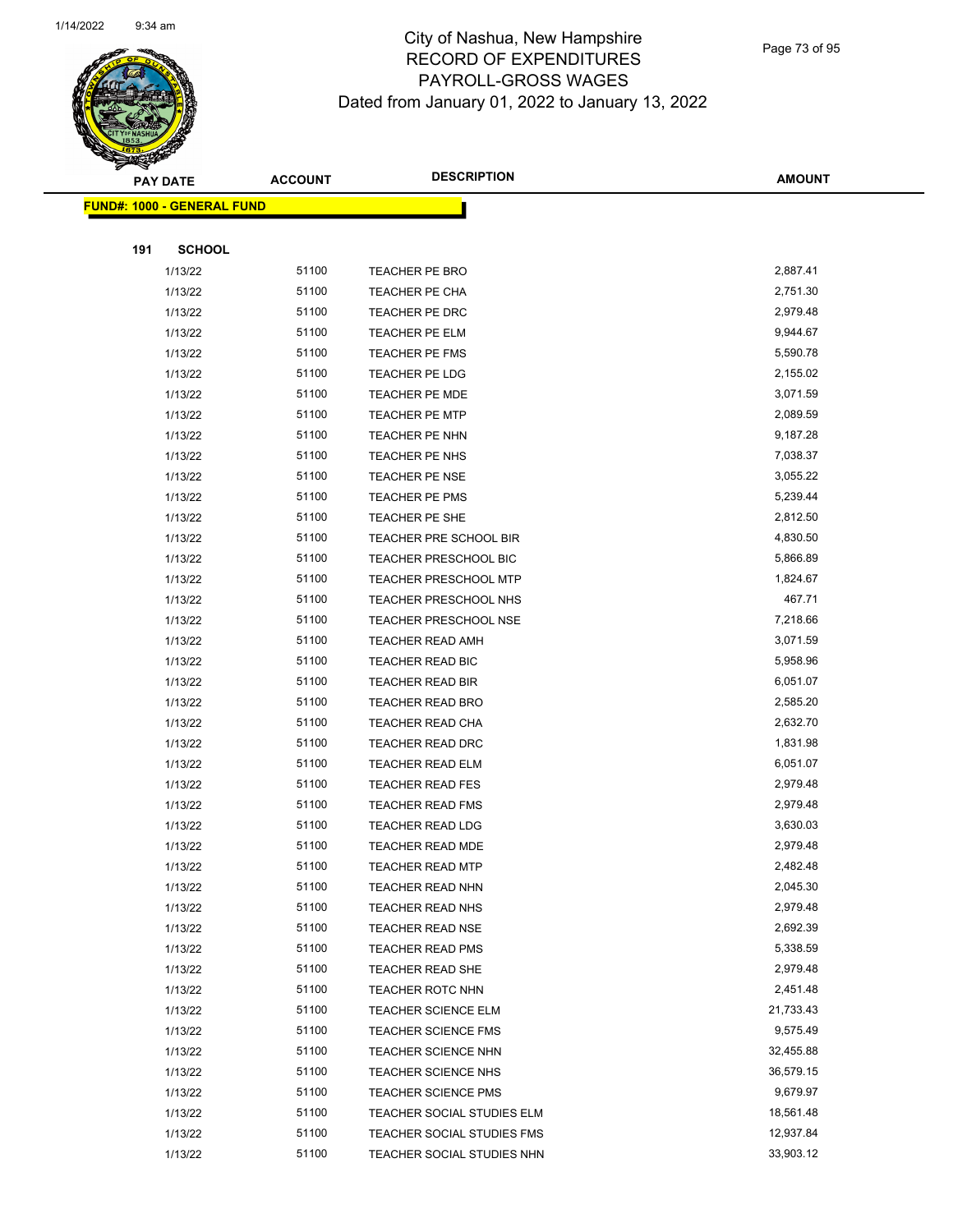

Page 74 of 95

|     | <b>PAY DATE</b>                   | <b>ACCOUNT</b> | <b>DESCRIPTION</b>                | <b>AMOUNT</b>     |
|-----|-----------------------------------|----------------|-----------------------------------|-------------------|
|     | <b>FUND#: 1000 - GENERAL FUND</b> |                |                                   |                   |
|     |                                   |                |                                   |                   |
| 191 | <b>SCHOOL</b>                     |                |                                   |                   |
|     | 1/13/22                           | 51100          | TEACHER SOCIAL STUDIES NHS        | 41,720.49         |
|     | 1/13/22                           | 51100          | TEACHER SOCIAL STUDIES PMS        | 12,123.26         |
|     | 1/13/22                           | 51100          | <b>TEACHER SPED AMH</b>           | 8,517.29          |
|     | 1/13/22                           | 51100          | <b>TEACHER SPED BIC</b>           | 5,637.31          |
|     | 1/13/22                           | 51100          | TEACHER SPED BIR                  | 4,724.39          |
|     | 1/13/22                           | 51100          | <b>TEACHER SPED BRO</b>           | 6,866.46          |
|     | 1/13/22                           | 51100          | <b>TEACHER SPED CHA</b>           | 7,163.26          |
|     | 1/13/22                           | 51100          | TEACHER SPED DRC                  | 5,949.18          |
|     | 1/13/22                           | 51100          | <b>TEACHER SPED ELM</b>           | 21,982.19         |
|     | 1/13/22                           | 51100          | <b>TEACHER SPED FES</b>           | 3,472.39          |
|     | 1/13/22                           | 51100          | <b>TEACHER SPED FMS</b>           | 10,757.05         |
|     | 1/13/22                           | 51100          | TEACHER SPED LDG                  | 6,591.61          |
|     | 1/13/22                           | 51100          | TEACHER SPED MDE                  | 6,661.04          |
|     | 1/13/22                           | 51100          | <b>TEACHER SPED MTP</b>           | 4,058.89          |
|     | 1/13/22                           | 51100          | TEACHER SPED NHN                  | 25,325.76         |
|     | 1/13/22                           | 51100          | TEACHER SPED NHS                  | 28,891.59         |
|     | 1/13/22                           | 51100          | <b>TEACHER SPED NSE</b>           | 1,697.00          |
|     | 1/13/22                           | 51100          | TEACHER SPED PMS                  | 10,539.89         |
|     | 1/13/22                           | 51100          | <b>TEACHER SPED SHE</b>           | 9,424.33          |
|     | 1/13/22                           | 51100          | <b>TEACHER TECHED ELM</b>         | 8,679.48          |
|     | 1/13/22                           | 51100          | <b>TEACHER TECHED FMS</b>         | 3,785.37          |
|     | 1/13/22                           | 51100          | <b>TEACHER TECHED NHN</b>         | 9,187.28          |
|     | 1/13/22                           | 51100          | <b>TEACHER TECHED NHS</b>         | 13,726.02         |
|     | 1/13/22                           | 51100          | <b>TEACHER TECHED PMS</b>         | 5,958.96          |
|     | 1/13/22                           | 51100          | TEACHER TV PROD NHS               | 2,979.48          |
|     | 1/13/22                           | 51100          | <b>TEACHER VISION WID</b>         | 5,529.94          |
|     | 1/13/22                           | 51100          | TECH INTERGRATION ASST BIC        | 441.00            |
|     | 1/13/22                           | 51100          | TECH INTERGRATION ASST CHA        | 458.61            |
|     | 1/13/22                           | 51100          | <b>TECH INTERGRATION ASST FES</b> | 546.52            |
|     | 1/13/22                           | 51100          | TECH INTERGRATION ASST LDG        | 460.44            |
|     | 1/13/22                           | 51100          | TECH INTERGRATION ASST MDE        | 453.88            |
|     | 1/13/22                           | 51100          | TECH INTERGRATION ASST MTP        | 471.62            |
|     | 1/13/22                           | 51100          | TECH INTERGRATION ASST SHE        | 483.58            |
|     | 1/13/22                           | 51100          | TITLE ONE PARA FES                | 248.04            |
|     | 1/6/22                            | 51200          | ATHLETIC EQUIPMENT MANAGER NHN    | 60.00             |
|     | 1/13/22                           | 51200          | ATHLETIC EQUIPMENT MANAGER NHN    | 60.00             |
|     | 1/6/22                            | 51200          | CLERICAL GUIDANCE NHN             | 75.00             |
|     | 1/6/22                            | 51200          | <b>CLERICAL GUIDANCE NHS</b>      | 115.74            |
|     | 1/13/22                           | 51200          | <b>CLERICAL GUIDANCE NHS</b>      | 467.78            |
|     | 1/6/22                            | 51200          | <b>CLERICAL PRINCIPAL BIR</b>     | 77.16             |
|     | 1/6/22                            | 51200<br>51200 | <b>CLERICAL PRINCIPAL SHE</b>     | 91.31<br>1,608.23 |
|     | 1/13/22                           | 51200          | <b>CROSSING GUARD WPO</b>         | 194.68            |
|     | 1/13/22                           |                | <b>CUSTODIAN ASST HEAD NHN</b>    | 63.88             |
|     | 1/13/22                           | 51200          | <b>CUSTODIAN BRO</b>              |                   |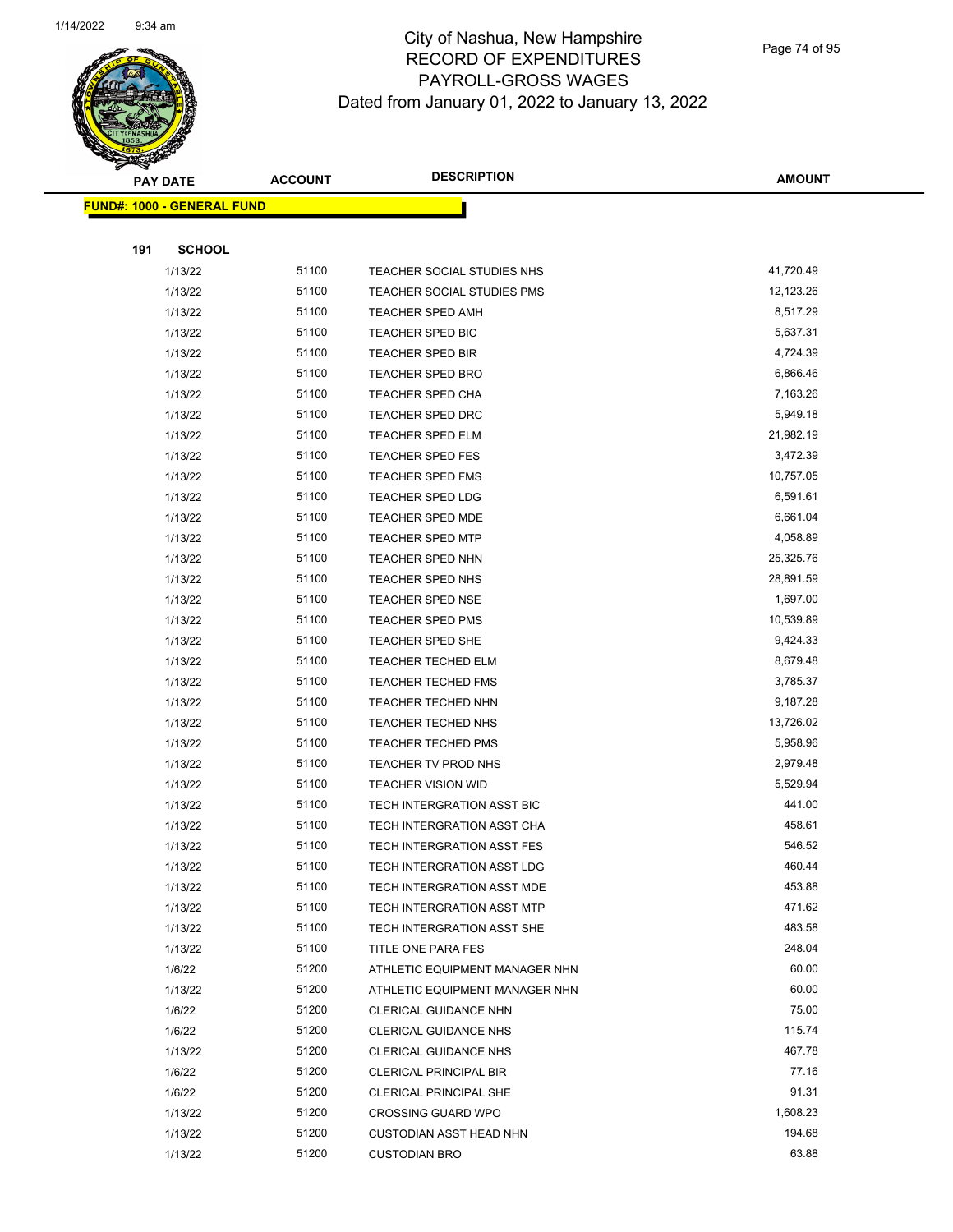

Page 75 of 95

|     | <b>PAY DATE</b>            | <b>ACCOUNT</b> | <b>DESCRIPTION</b>               | <b>AMOUNT</b>      |
|-----|----------------------------|----------------|----------------------------------|--------------------|
|     | FUND#: 1000 - GENERAL FUND |                |                                  |                    |
|     |                            |                |                                  |                    |
| 191 | <b>SCHOOL</b>              |                |                                  |                    |
|     | 1/6/22                     | 51200          | <b>CUSTODIAN FMS</b>             | 84.69              |
|     | 1/13/22                    | 51200          | <b>CUSTODIAN FMS</b>             | 84.69              |
|     | 1/13/22                    | 51200          | <b>CUSTODIAN HEAD BRO</b>        | 63.88              |
|     | 1/13/22                    | 51200          | DIRECTOR ADULT ED                | 2,765.70           |
|     | 1/13/22                    | 51200          | FOOD SERVICE ASST PT FMS         | 90.07              |
|     | 1/13/22                    | 51200          | FOOD SERVICECOOK MTP             | 23.96              |
|     | 1/13/22                    | 51200          | HOME SCHOOL CORD TTI             | 315.00             |
|     | 1/13/22                    | 51200          | LUNCH MONITOR AMH                | 411.44             |
|     | 1/13/22                    | 51200          | LUNCH MONITOR BIC                | 517.37             |
|     | 1/13/22                    | 51200          | <b>LUNCH MONITOR BIR</b>         | 201.50             |
|     | 1/13/22                    | 51200          | LUNCH MONITOR BRO                | 198.32             |
|     | 1/13/22                    | 51200          | LUNCH MONITOR CHA                | 293.04             |
|     | 1/13/22                    | 51200          | LUNCH MONITOR DRC                | 118.40             |
|     | 1/13/22                    | 51200          | LUNCH MONITOR FES                | 570.44             |
|     | 1/13/22                    | 51200          | LUNCH MONITOR FMS                | 156.88             |
|     | 1/13/22                    | 51200          | <b>LUNCH MONITOR LDG</b>         | 266.40             |
|     | 1/13/22                    | 51200          | LUNCH MONITOR MDE                | 648.24             |
|     | 1/13/22                    | 51200          | LUNCH MONITOR MTP                | 337.44             |
|     | 1/13/22                    | 51200          | LUNCH MONITOR NSE                | 224.96             |
|     | 1/13/22                    | 51200          | LUNCH MONITOR PMS                | 130.24             |
|     | 1/13/22                    | 51200          | LUNCH MONITOR SHE                | 233.84             |
|     | 1/6/22                     | 51200          | PARA DW SPEC ED BIR              | 93.96              |
|     | 1/13/22                    | 51200          | PARA DW SPEC ED BIR              | 1,301.69           |
|     | 1/13/22                    | 51200          | PARA DW SPEC ED BRO              | 23.68              |
|     | 1/13/22                    | 51200          | PARA INST AMH                    | 733.35             |
|     | 1/13/22                    | 51200          | PARA INST BIC                    | 712.46             |
|     | 1/13/22                    | 51200          | PARA INST DRC                    | 23.68              |
|     | 1/13/22                    | 51200          | PARA INST FMS                    | 23.68              |
|     | 1/13/22                    | 51200          | PARA INST MDE                    | 35.52              |
|     | 1/13/22                    | 51200          | PARA INST NHN                    | 330.73             |
|     | 1/13/22                    | 51200          | PARA INST NSE                    | 17.76              |
|     | 1/13/22                    | 51200          | PARA INST PMS                    | 64.68              |
|     | 1/13/22                    | 51200<br>51200 | PARA INST SHE                    | 212.99<br>1,024.26 |
|     | 1/13/22<br>1/13/22         | 51200          | PARA PRE SCH BIC                 | 1,942.09           |
|     | 1/13/22                    | 51200          | PARA PRE SCH NSE<br>PARA SCI NHS | 25.00              |
|     | 1/13/22                    | 51200          | PARA TTI LDG                     | 80.01              |
|     | 1/6/22                     | 51200          | PRESCHOOL PARA FPS               | 202.02             |
|     | 1/13/22                    | 51200          | PRESCHOOL PARA FPS               | 3,689.43           |
|     | 1/13/22                    | 51200          | SCHOOL PSYCHOLOGIST WID          | 2,530.89           |
|     | 1/13/22                    | 51200          | SCOREKEEPER NHN                  | 40.00              |
|     | 1/13/22                    | 51200          | SPEECH LANG PATHOLOGIST WID      | 6,689.15           |
|     | 1/13/22                    | 51200          | STUDENT ACTIVITY COORD NHS       | 1,120.33           |
|     | 1/6/22                     | 51200          | <b>SUB CLERICAL</b>              | 1,113.00           |
|     |                            |                |                                  |                    |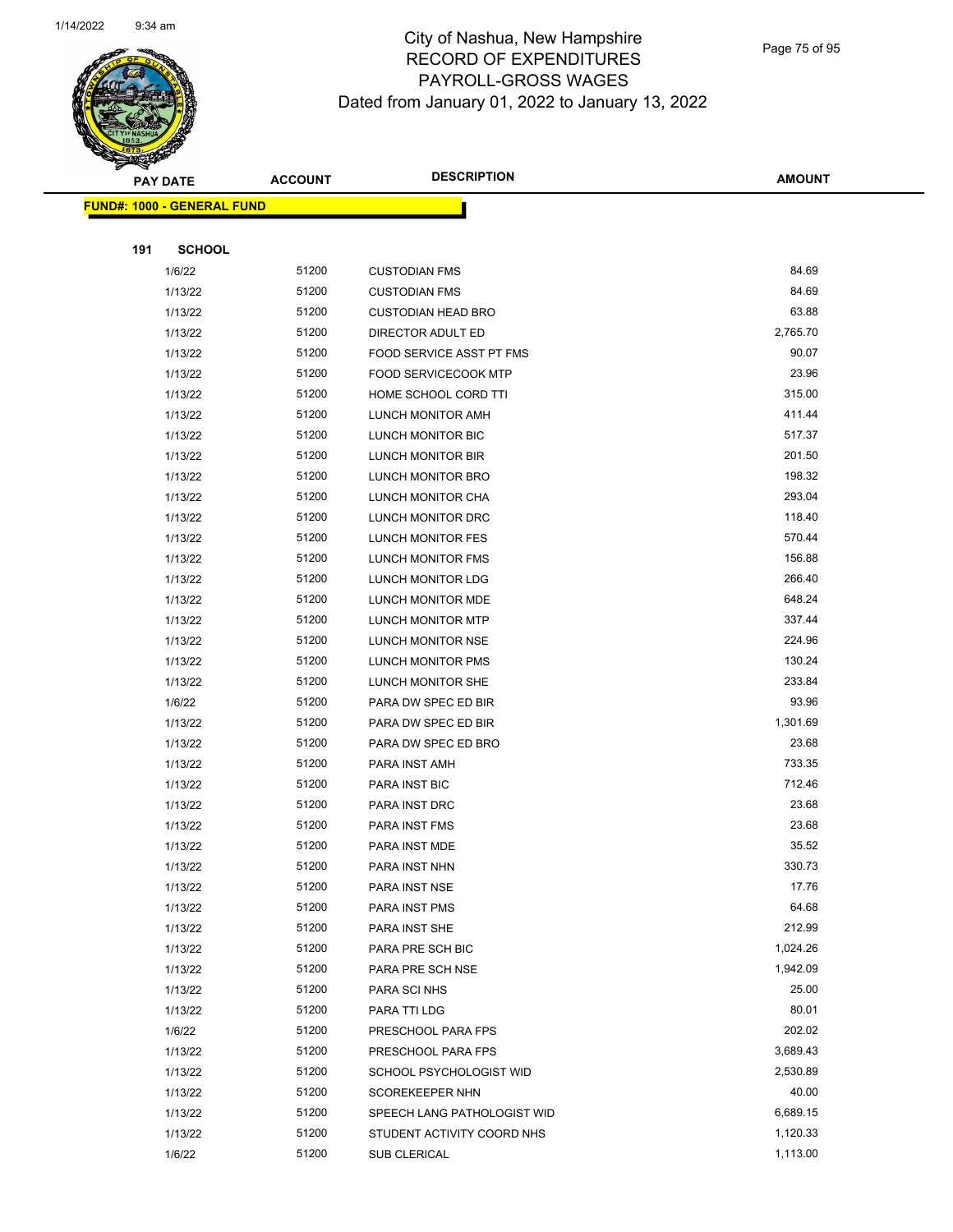

Page 76 of 95

 $\overline{\phantom{0}}$ 

|     | <b>PAY DATE</b>                   | <b>ACCOUNT</b> | <b>DESCRIPTION</b>                               | <b>AMOUNT</b>    |
|-----|-----------------------------------|----------------|--------------------------------------------------|------------------|
|     | <b>FUND#: 1000 - GENERAL FUND</b> |                |                                                  |                  |
|     |                                   |                |                                                  |                  |
| 191 | <b>SCHOOL</b>                     |                |                                                  |                  |
|     | 1/13/22                           | 51200          | SUB CLERICAL                                     | 771.00           |
|     | 1/6/22                            | 51200          | <b>SUB TEACHER</b>                               | 312.00           |
|     | 1/13/22                           | 51200          | <b>SUB TEACHER</b>                               | 318.50           |
|     | 1/13/22                           | 51200          | <b>TEACHER ART FMS</b>                           | 2,095.80         |
|     | 1/13/22                           | 51200          | <b>TEACHER ART NHS</b>                           | 1,022.67         |
|     | 1/13/22                           | 51200          | <b>TEACHER BIO TEC NHN</b>                       | 579.10           |
|     | 1/13/22                           | 51200          | TEACHER ENGLISH NHN                              | 100.00           |
|     | 1/13/22                           | 51200          | <b>TEACHER ENGLISH NHS</b>                       | 2,730.96         |
|     | 1/13/22                           | 51200          | TEACHER HEALTH NHN                               | 150.00           |
|     | 1/13/22                           | 51200          | <b>TEACHER MATH NHS</b>                          | 50.00            |
|     | 1/13/22                           | 51200          | TEACHER PE FMS                                   | 50.00            |
|     | 1/13/22                           | 51200          | <b>TEACHER READ ELM</b>                          | 1,760.59         |
|     | 1/13/22                           | 51200          | TEACHER SOCIAL STUDIES NHS                       | 75.00            |
|     | 1/13/22                           | 51200          | <b>TEACHER SPED NHN</b>                          | 1,638.20         |
|     | 1/13/22                           | 51200          | <b>TEACHER TTI FES</b>                           | 3,024.78         |
|     | 1/13/22                           | 51200          | <b>TEACHER VISION WID</b>                        | 842.81           |
|     | 1/13/22                           | 51200          | <b>TICKETSELLER</b>                              | 75.00            |
|     | 1/13/22                           | 51300          | CLERICAL ASST SUPER SUP                          | 32.70            |
|     | 1/6/22                            | 51300          | <b>CLERICAL BUSINESS</b>                         | 67.61            |
|     | 1/13/22                           | 51300          | <b>CLERICAL BUSINESS</b>                         | 25.46            |
|     | 1/6/22                            | 51300          | <b>CLERICAL HUMAN RESOURCES</b>                  | 192.82           |
|     | 1/13/22                           | 51300          | CLERICAL HUMAN RESOURCES                         | 276.66           |
|     | 1/6/22                            | 51300          | <b>CLERICAL PAYROLL SUP</b>                      | 65.77            |
|     | 1/13/22                           | 51300          | <b>CLERICAL PAYROLL SUP</b>                      | 15.95            |
|     | 1/6/22                            | 51300          | <b>CLERICAL PLANT OPS</b>                        | 47.85            |
|     | 1/13/22                           | 51300          | <b>CLERICAL PRINCIPAL AMH</b>                    | 144.69           |
|     | 1/13/22                           | 51300          | <b>CLERICAL PRINCIPAL BIC</b>                    | 25.47            |
|     | 1/13/22                           | 51300          | <b>CLERICAL PRINCIPAL BIR</b>                    | 14.47            |
|     | 1/13/22                           | 51300          | <b>CLERICAL PRINCIPAL BRO</b>                    | 21.69            |
|     | 1/13/22                           | 51300          | CLERICAL PRINCIPAL CHA                           | 7.23             |
|     | 1/13/22<br>1/13/22                | 51300<br>51300 | CLERICAL PRINCIPAL ELM                           | (0.01)<br>(0.02) |
|     | 1/13/22                           | 51300          | CLERICAL PRINCIPAL FMS<br>CLERICAL PRINCIPAL NSE | 55.65            |
|     | 1/13/22                           | 51300          | <b>CLERICAL PRINCIPAL PMS</b>                    | 14.47            |
|     | 1/13/22                           | 51300          | CLERICAL PRINCIPAL SHE                           | 16.10            |
|     | 1/13/22                           | 51300          | CLERICAL RECEPTIONIST NHS                        | 14.47            |
|     | 1/13/22                           | 51300          | CLERICAL SPECIAL ED NHS                          | (0.01)           |
|     | 1/13/22                           | 51300          | CLERICAL SPECIAL ED SUP                          | 14.47            |
|     | 1/6/22                            | 51300          | <b>CUSTODIAN ASST HEAD ELM</b>                   | 96.44            |
|     | 1/13/22                           | 51300          | <b>CUSTODIAN ASST HEAD ELM</b>                   | 192.88           |
|     | 1/13/22                           | 51300          | <b>CUSTODIAN ASST HEAD FMS</b>                   | 192.87           |
|     | 1/13/22                           | 51300          | <b>CUSTODIAN ASST HEAD NHN</b>                   | 817.75           |
|     | 1/13/22                           | 51300          | <b>CUSTODIAN BIR</b>                             | 444.63           |
|     | 1/13/22                           | 51300          | <b>CUSTODIAN ELM</b>                             | 1,242.17         |
|     |                                   |                |                                                  |                  |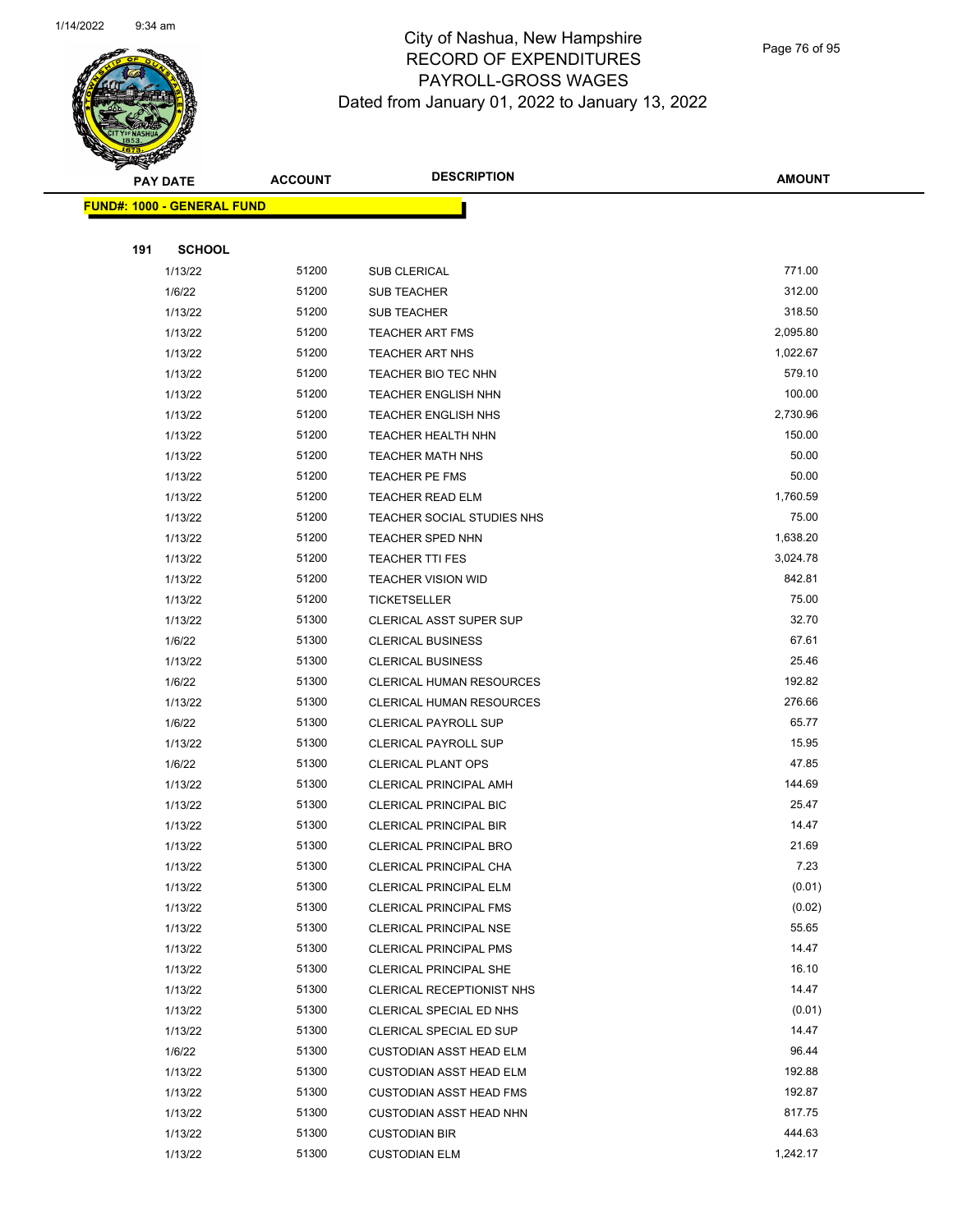

Page 77 of 95

|     | <b>PAY DATE</b>                   | <b>ACCOUNT</b> | <b>DESCRIPTION</b>                         | <b>AMOUNT</b>   |
|-----|-----------------------------------|----------------|--------------------------------------------|-----------------|
|     | <b>FUND#: 1000 - GENERAL FUND</b> |                |                                            |                 |
|     |                                   |                |                                            |                 |
| 191 | <b>SCHOOL</b>                     |                |                                            |                 |
|     | 1/6/22                            | 51300          | <b>CUSTODIAN FMS</b>                       | 296.43          |
|     | 1/13/22                           | 51300          | <b>CUSTODIAN FMS</b>                       | 367.01          |
|     | 1/13/22                           | 51300          | <b>CUSTODIAN HEAD BIC</b>                  | 128.58          |
|     | 1/13/22                           | 51300          | <b>CUSTODIAN HEAD BRO</b>                  | 385.74          |
|     | 1/13/22                           | 51300          | <b>CUSTODIAN HEAD CHA</b>                  | 128.58          |
|     | 1/13/22                           | 51300          | <b>CUSTODIAN HEAD DRC</b>                  | 337.53          |
|     | 1/13/22                           | 51300          | <b>CUSTODIAN HEAD ELM</b>                  | 152.40          |
|     | 1/6/22                            | 51300          | <b>CUSTODIAN HEAD FPS</b>                  | 281.28          |
|     | 1/13/22                           | 51300          | <b>CUSTODIAN HEAD FPS</b>                  | 64.30           |
|     | 1/13/22                           | 51300          | <b>CUSTODIAN HEAD LDG</b>                  | 273.24          |
|     | 1/13/22                           | 51300          | <b>CUSTODIAN HEAD MTP</b>                  | 120.54          |
|     | 1/13/22                           | 51300          | <b>CUSTODIAN HEAD NHS</b>                  | 67.07           |
|     | 1/6/22                            | 51300          | <b>CUSTODIAN NHN</b>                       | 141.15          |
|     | 1/13/22                           | 51300          | <b>CUSTODIAN NHN</b>                       | 451.70          |
|     | 1/13/22                           | 51300          | <b>CUSTODIAN NHS</b>                       | 557.55          |
|     | 1/13/22                           | 51300          | <b>CUSTODIAN PMS</b>                       | 70.58           |
|     | 1/6/22                            | 51300          | MAINTENANCE ALARM WPO                      | 117.95          |
|     | 1/13/22                           | 51300          | MAINTENANCE GRDS FORMEN WPO                | 188.18          |
|     | 1/13/22                           | 51300          | MAINTENANCE GROUNDS WPO                    | 713.82          |
|     | 1/6/22                            | 51300          | <b>MAINTENANCE HVAC WPO</b>                | 173.91          |
|     | 1/13/22                           | 51300          | MAINTENANCE HVAC WPO                       | 153.45          |
|     | 1/6/22                            | 51300          | MAINTENANCE TRADES WPO                     | 316.92          |
|     | 1/13/22                           | 51300          | <b>MAINTENANCE TRADES WPO</b>              | 39.62           |
|     | 1/13/22                           | 51300          | <b>SECURITY MONITOR NHS</b>                | 296.42          |
|     | 1/13/22                           | 51412          | 21 CENTURY ACADEMIC ENRICHMENT TCH         | 364.10          |
|     | 1/13/22                           | 51412          | LUNCH MONITOR BRO                          | 130.24          |
|     | 1/13/22                           | 51412          | LUNCH MONITOR NSE                          | 115.50          |
|     | 1/13/22                           | 51412<br>51412 | PARA DW SPEC ED BIR<br>PARA DW SPEC ED MDE | 66.00<br>200.00 |
|     | 1/13/22                           | 51412          |                                            | 58.00           |
|     | 1/13/22<br>1/13/22                | 51412          | PARA DW SPEC ED NHN<br>PARA DW SPEC ED NSE | 176.00          |
|     | 1/6/22                            | 51412          | PARA DW SPEC ED SHE                        | 200.00          |
|     | 1/13/22                           | 51412          | PARA ELL FES                               | 200.00          |
|     | 1/6/22                            | 51412          | PARA ELL FMS                               | 10.00           |
|     | 1/6/22                            | 51412          | PARA ELL PMS                               | 30.00           |
|     | 1/13/22                           | 51412          | PARA INST BIC                              | 50.00           |
|     | 1/13/22                           | 51412          | PARA INST BIR                              | 20.00           |
|     | 1/13/22                           | 51412          | PARA INST BRO                              | 6.00            |
|     | 1/6/22                            | 51412          | PARA INST FES                              | 18.00           |
|     | 1/13/22                           | 51412          | PARA INST FES                              | 200.00          |
|     | 1/6/22                            | 51412          | PARA INST FMS                              | 52.00           |
|     | 1/13/22                           | 51412          | PARA INST MDE                              | 50.00           |
|     | 1/6/22                            | 51412          | PARA INST MTP                              | 14.00           |
|     | 1/6/22                            | 51412          | PARA INST NSE                              | 50.00           |
|     |                                   |                |                                            |                 |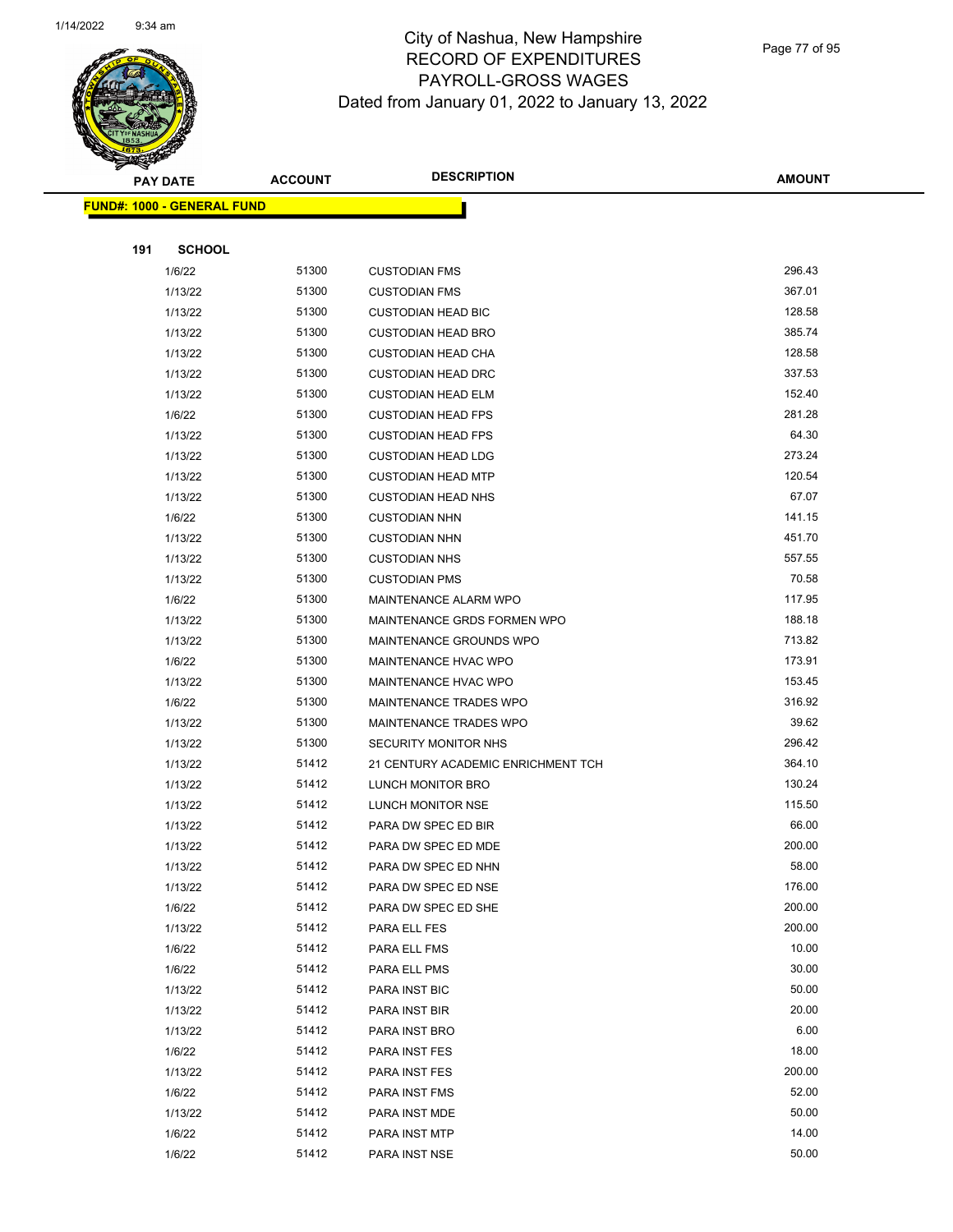

Page 78 of 95

|     | <b>PAY DATE</b>                   | <b>ACCOUNT</b> | <b>DESCRIPTION</b>                             | <b>AMOUNT</b>        |
|-----|-----------------------------------|----------------|------------------------------------------------|----------------------|
|     | <b>FUND#: 1000 - GENERAL FUND</b> |                |                                                |                      |
|     |                                   |                |                                                |                      |
| 191 | <b>SCHOOL</b>                     |                |                                                |                      |
|     | 1/13/22                           | 51412          | PARA INST NSE                                  | 50.00                |
|     | 1/6/22                            | 51412          | PARA INST PMS                                  | 342.00               |
|     | 1/13/22                           | 51412          | PARA INST PMS                                  | 228.00               |
|     | 1/13/22                           | 51412          | PARA INST SHE                                  | 118.40               |
|     | 1/13/22                           | 51412          | PARA KIND BIC                                  | 10.00                |
|     | 1/13/22                           | 51412          | PARA KIND BIR                                  | 50.00                |
|     | 1/13/22                           | 51412          | PARA KIND MDE                                  | 50.00                |
|     | 1/13/22                           | 51412          | PARA KIND NSE                                  | 14.00                |
|     | 1/6/22                            | 51412          | PARA PRE SCH NSE                               | 58.00                |
|     | 1/13/22                           | 51412          | SEASONAL PLANT OPERATIONS                      | 308.00               |
|     | 1/13/22                           | 51412          | STUDENT ACTIVITY COORD NHS                     | 154.00               |
|     | 1/6/22                            | 51412          | SUB ADMIN LONG TERM                            | 411.54               |
|     | 1/13/22                           | 51412          | SUB CLERICAL                                   | 390.00               |
|     | 1/13/22                           | 51412          | <b>SUB LUNCH MONITOR</b>                       | 171.68               |
|     | 1/6/22                            | 51412          | <b>SUB PARA PROFESSIONAL</b>                   | 38.50                |
|     | 1/13/22                           | 51412          | SUB PARA PROFESSIONAL                          | 977.70               |
|     | 1/6/22                            | 51412          | <b>SUB TEACHER</b>                             | 154.00               |
|     | 1/13/22                           | 51412          | <b>SUB TEACHER</b>                             | 6,780.72             |
|     | 1/13/22                           | 51412          | SUB TEACHER LONG TERM                          | 3,100.00             |
|     | 1/13/22                           | 51412          | TEACHER BIO TEC NHN                            | 69.24                |
|     | 1/13/22                           | 51412          | TEACHER ELL ELM                                | 33.87                |
|     | 1/13/22                           | 51412          | <b>TEACHER ENGLISH NHN</b>                     | 1,050.68             |
|     | 1/13/22                           | 51412          | <b>TEACHER MATH ELM</b>                        | 495.16               |
|     | 1/13/22                           | 51412          | <b>TEACHER MATH NHN</b>                        | 1,046.44             |
|     | 1/13/22                           | 51412          | <b>TEACHER MUSIC NSE</b>                       | 133.32               |
|     | 1/13/22                           | 51412          | <b>TEACHER PE PMS</b>                          | 1,788.40             |
|     | 1/13/22                           | 51412          | <b>TEACHER SCIENCE NHN</b>                     | 1,253.58             |
|     | 1/6/22                            | 51600          | <b>CLERICAL 21 CENTURY</b>                     | 1,505.00             |
|     | 1/6/22                            | 51600<br>51600 | <b>CLERICAL ACADEMY NHN</b>                    | 3,010.00<br>3,010.00 |
|     | 1/6/22                            | 51600          | CLERICAL ACADEMY NHS                           | 1,250.00             |
|     | 1/6/22<br>1/6/22                  | 51600          | CLERICAL ADULT ED NHN<br>CLERICAL ATHLETIC NHN | 1,505.00             |
|     | 1/6/22                            | 51600          | <b>CLERICAL BUSINESS</b>                       | 2,000.00             |
|     | 1/6/22                            | 51600          | <b>CLERICAL PAYROLL SUP</b>                    | 2,000.00             |
|     | 1/6/22                            | 51600          | <b>CLERICAL PLANT OPS</b>                      | 1,750.00             |
|     | 1/6/22                            | 51600          | CLERICAL PRINCIPAL BIC                         | 3,010.00             |
|     | 1/6/22                            | 51600          | <b>CLERICAL PRINCIPAL BIR</b>                  | 1,505.00             |
|     | 1/6/22                            | 51600          | <b>CLERICAL PRINCIPAL BRO</b>                  | 1,075.00             |
|     | 1/6/22                            | 51600          | CLERICAL PRINCIPAL CHA                         | 645.00               |
|     | 1/6/22                            | 51600          | CLERICAL PRINCIPAL DRC                         | 1,075.00             |
|     | 1/6/22                            | 51600          | <b>CLERICAL PRINCIPAL FES</b>                  | 1,505.00             |
|     | 1/6/22                            | 51600          | <b>CLERICAL PRINCIPAL FMS</b>                  | 1,075.00             |
|     | 1/6/22                            | 51600          | CLERICAL PRINCIPAL LDG                         | 645.00               |
|     | 1/6/22                            | 51600          | CLERICAL PRINCIPAL MDE                         | 1,720.00             |
|     |                                   |                |                                                |                      |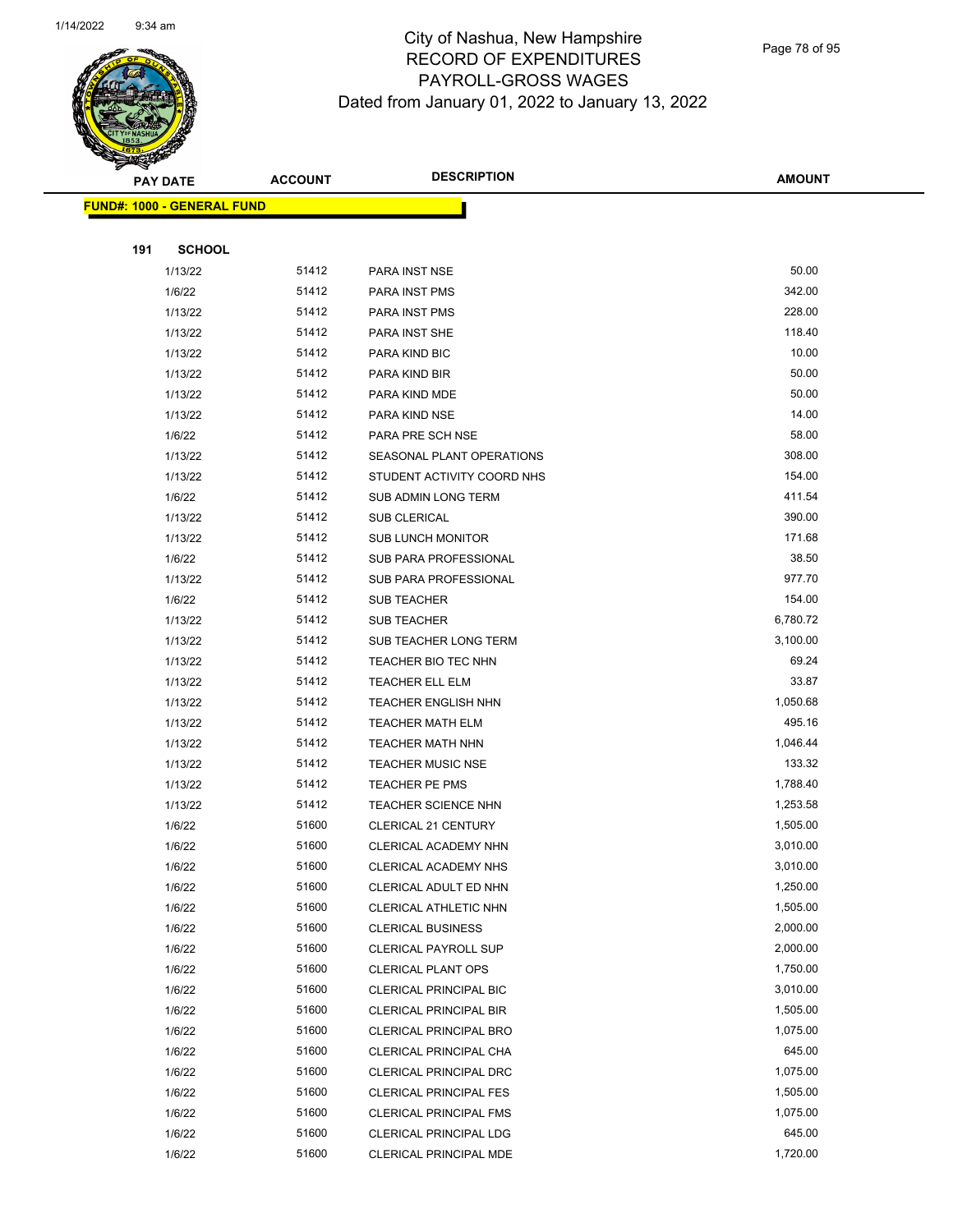

Page 79 of 95

| <b>PAY DATE</b>                   | <b>ACCOUNT</b> | <b>DESCRIPTION</b>            | <b>AMOUNT</b> |  |
|-----------------------------------|----------------|-------------------------------|---------------|--|
| <b>FUND#: 1000 - GENERAL FUND</b> |                |                               |               |  |
|                                   |                |                               |               |  |
| 191                               | <b>SCHOOL</b>  |                               |               |  |
| 1/6/22                            | 51600          | <b>CLERICAL PRINCIPAL MTP</b> | 1,505.00      |  |
| 1/6/22                            | 51600          | <b>CLERICAL PRINCIPAL NSE</b> | 1,505.00      |  |
| 1/6/22                            | 51600          | <b>CLERICAL PRINCIPAL SHE</b> | 1,505.00      |  |
| 1/6/22                            | 51600          | CLERICAL RECEPTIONIST NHN     | 1,505.00      |  |
| 1/6/22                            | 51650          | <b>INTERPRETER</b>            | 668.75        |  |
| 1/13/22                           | 51650          | <b>INTERPRETER</b>            | 1,337.50      |  |
| 1/13/22                           | 51650          | <b>NURSE NHS</b>              | 87.50         |  |
| 1/13/22                           | 51650          | TEACHER COSMETOLOGY NHN       | 50.00         |  |
| 1/13/22                           | 51650          | TEACHER DWSE NHS              | 1,250.00      |  |
| 1/13/22                           | 51650          | TEACHER FOREIGN LANG NHN      | 50.00         |  |
| 1/13/22                           | 51650          | <b>TEACHER MATH NHS</b>       | 50.00         |  |
| 1/13/22                           | 51650          | TEACHER SCIENCE NHN           | 50.00         |  |
| 1/13/22                           | 51650          | TEACHER SOCIAL STUDIES NHN    | 50.00         |  |
| 1/13/22                           | 51650          | TEACHER SOCIAL STUDIES NHS    | 50.00         |  |
| 1/13/22                           | 51650          | TEACHER SPED FMS              | 56.25         |  |
| 1/13/22                           | 51650          | <b>TEACHER SPED PMS</b>       | 300.00        |  |
| 1/6/22                            | 51700          | BRENTWOOD COORDINATOR         | 4,000.00      |  |
| 1/13/22                           | 51700          | <b>GUIDANCE COUNSELOR BIR</b> | 69.23         |  |
| 1/13/22                           | 51700          | <b>GUIDANCE COUNSELOR ELM</b> | 69.23         |  |
| 1/13/22                           | 51700          | <b>LIBRARIAN NHS</b>          | 81.82         |  |
| 1/13/22                           | 51700          | <b>NURSE ELM</b>              | 81.82         |  |
| 1/13/22                           | 51700          | SCHOOL PSYCHOLOGIST WID       | 69.23         |  |
| 1/13/22                           | 51700          | SPEECH LANG PATHOLOGIST WID   | 69.23         |  |
| 1/13/22                           | 51700          | <b>TEACHER ART CHA</b>        | 34.62         |  |
| 1/13/22                           | 51700          | <b>TEACHER ART NHS</b>        | 34.62         |  |
| 1/13/22                           | 51700          | <b>TEACHER BUSINESS NHS</b>   | 69.23         |  |
| 1/13/22                           | 51700          | <b>TEACHER DWSE ELM</b>       | 69.23         |  |
| 1/13/22                           | 51700          | <b>TEACHER ENGLISH FMS</b>    | 69.23         |  |
| 1/13/22                           | 51700          | TEACHER ENGLISH NHN           | 69.23         |  |
| 1/13/22                           | 51700          | TEACHER ENGLISH NHS           | 691.60        |  |
| 1/13/22                           | 51700          | TEACHER FOREIGN LANG NHN      | 69.23         |  |
| 1/13/22                           | 51700          | TEACHER FOREIGN LANG NHS      | 69.23         |  |
| 1/13/22                           | 51700          | <b>TEACHER GR6 ELM</b>        | 69.23         |  |
| 1/13/22                           | 51700          | <b>TEACHER GR6 PMS</b>        | 69.23         |  |
| 1/13/22                           | 51700          | <b>TEACHER MATH ELM</b>       | 81.82         |  |
| 1/13/22                           | 51700          | <b>TEACHER MATH FMS</b>       | 69.23         |  |
| 1/13/22                           | 51700          | TEACHER MATH NHN              | 69.23         |  |
| 1/13/22                           | 51700          | TEACHER MATH NHS              | 69.23         |  |
| 1/13/22                           | 51700          | <b>TEACHER MATH PMS</b>       | 69.23         |  |
| 1/13/22                           | 51700          | <b>TEACHER MUSIC FMS</b>      | 69.23         |  |
| 1/13/22                           | 51700          | <b>TEACHER PE MDE</b>         | 34.62         |  |
| 1/13/22                           | 51700          | TEACHER PE NHN                | 34.62         |  |
| 1/13/22                           | 51700          | TEACHER PE NHS                | 473.08        |  |
| 1/13/22                           | 51700          | <b>TEACHER READ ELM</b>       | 34.62         |  |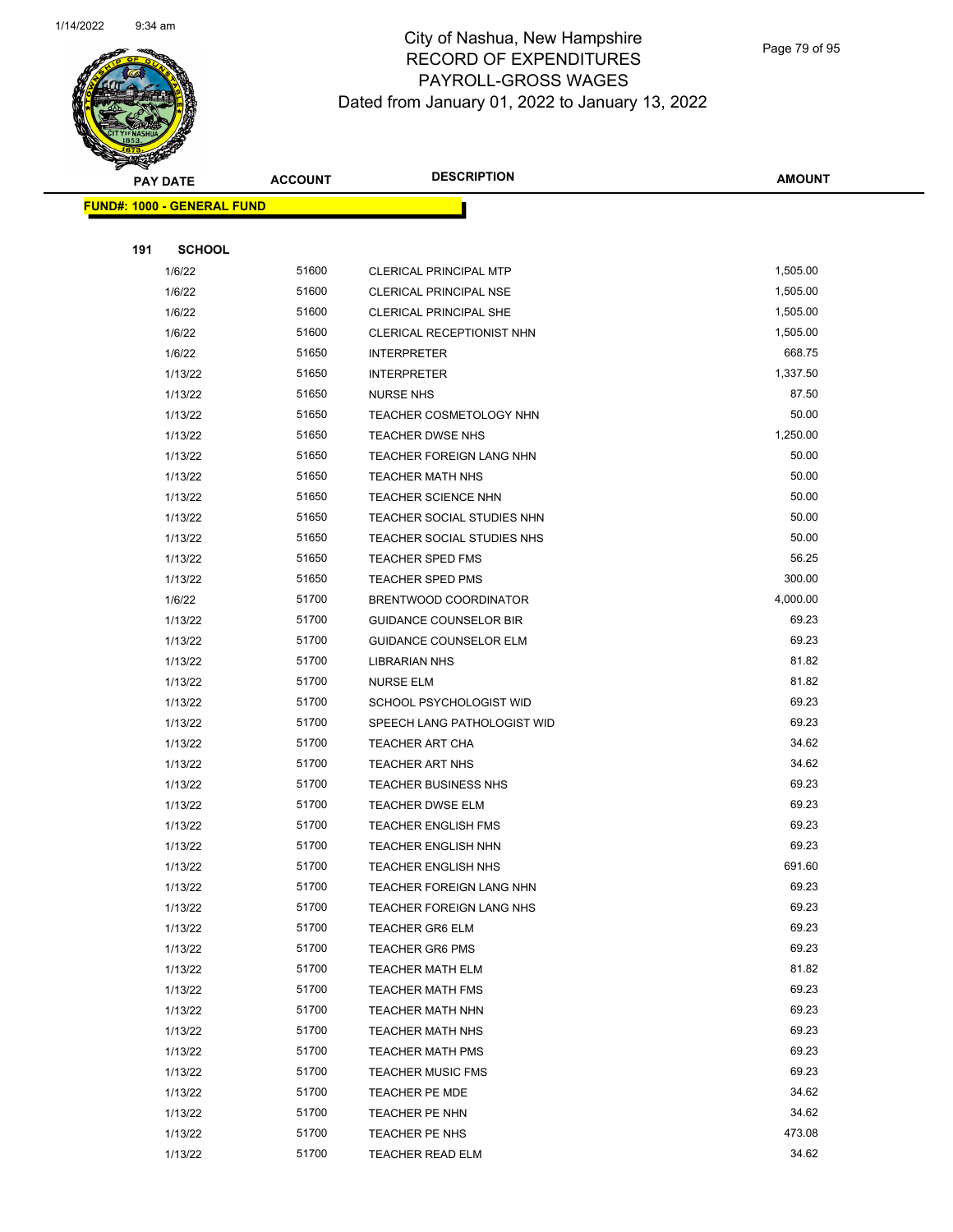

Page 80 of 95

| <b>PAY DATE</b>                   | <b>ACCOUNT</b>                        | <b>DESCRIPTION</b>                | <b>AMOUNT</b>  |
|-----------------------------------|---------------------------------------|-----------------------------------|----------------|
| <b>FUND#: 1000 - GENERAL FUND</b> |                                       |                                   |                |
| 191                               | <b>SCHOOL</b>                         |                                   |                |
| 1/13/22                           | 51700                                 | <b>TEACHER READ FMS</b>           | 34.62          |
| 1/13/22                           | 51700                                 | <b>TEACHER SCIENCE ELM</b>        | 69.23          |
| 1/13/22                           | 51700                                 | <b>TEACHER SCIENCE FMS</b>        | 69.23          |
| 1/13/22                           | 51700                                 | <b>TEACHER SCIENCE NHN</b>        | 69.23          |
| 1/13/22                           | 51700                                 | <b>TEACHER SCIENCE NHS</b>        | 100.00         |
| 1/13/22                           | 51700                                 | <b>TEACHER SCIENCE PMS</b>        | 69.23          |
| 1/13/22                           | 51700                                 | TEACHER SOCIAL STUDIES ELM        | 69.23          |
| 1/13/22                           | 51700                                 | <b>TEACHER SOCIAL STUDIES FMS</b> | 69.23          |
| 1/13/22                           | 51700                                 | TEACHER SOCIAL STUDIES NHN        | 69.23          |
| 1/13/22                           | 51700                                 | TEACHER SOCIAL STUDIES NHS        | 100.00         |
| 1/13/22                           | 51700                                 | <b>TEACHER SOCIAL STUDIES PMS</b> | 69.23          |
| 1/13/22                           | 51700                                 | <b>TEACHER SPED FMS</b>           | 69.23          |
| 1/13/22                           | 51700                                 | <b>TEACHER SPED NHN</b>           | 69.23          |
| 1/13/22                           | 51700                                 | <b>TEACHER TECHED NHN</b>         | 69.23          |
|                                   | <b>TOTAL 191 - SCHOOL</b>             |                                   | \$3,143,350.28 |
|                                   | <b>TOTAL FUND 1000 - GENERAL FUND</b> |                                   | \$5,599,713.91 |

#### **FUND#: 1010 - GENERAL FUND PY ESCROWS**

| 160      | <b>PW-ADMIN &amp; ENGINEERING</b>                |                           |              |  |  |
|----------|--------------------------------------------------|---------------------------|--------------|--|--|
| 11/30/21 | 51100                                            | FLEET MAINTENANCE FOREMAN | (2,734.72)   |  |  |
|          | <b>TOTAL 160 - PW-ADMIN &amp; ENGINEERING</b>    |                           | -\$2,734.72  |  |  |
|          | <b>TOTAL FUND 1010 - GENERAL FUND PY ESCROWS</b> |                           | (\$2,734.72) |  |  |

#### **FUND#: 2100 - FOOD SERVICES FUND**

| 1/6/22  | 51100 | CLERICAL FOOD SERVICE NHS     | 814.68   |
|---------|-------|-------------------------------|----------|
| 1/13/22 | 51100 | CLERICAL FOOD SERVICE NHS     | 831.42   |
| 1/13/22 | 51100 | DELIVERY DRIVER FOOD SERVICE  | 771.59   |
| 1/13/22 | 51100 | DIRECTOR FOOD SERVICE         | 3.001.10 |
| 1/13/22 | 51100 | FOOD SERVICE BUSINESS MANAGER | 2.309.31 |
| 1/6/22  | 51100 | FOOD SERVICE COOK AMH         | 106.26   |
| 1/13/22 | 51100 | FOOD SERVICE COOK AMH         | 425.04   |
| 1/6/22  | 51100 | FOOD SERVICE COOK BIC         | 108.71   |
| 1/13/22 | 51100 | FOOD SERVICE COOK BIC         | 434.84   |
| 1/6/22  | 51100 | FOOD SERVICE COOK BIR         | 99.47    |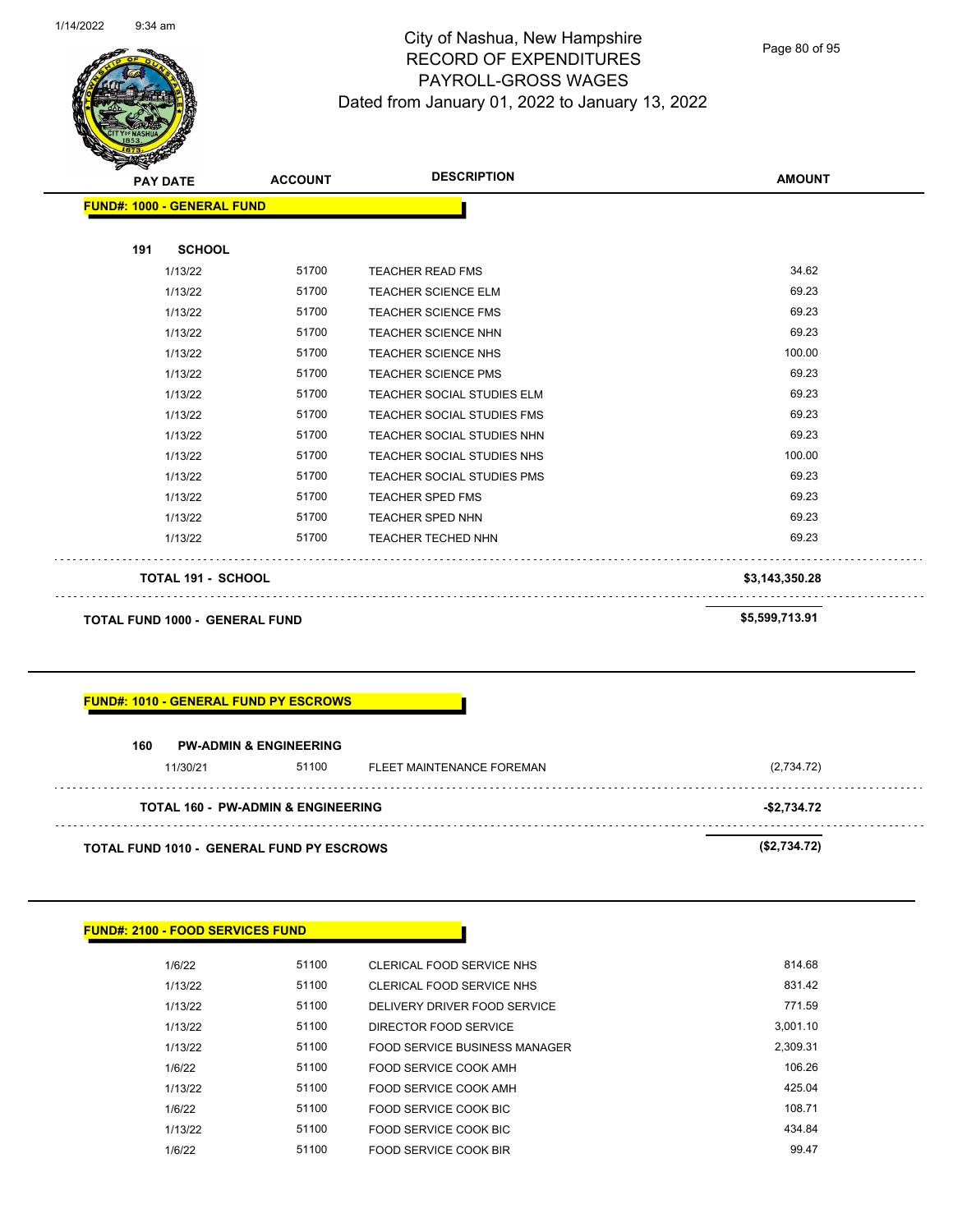

| <b>PAY DATE</b>                          | <b>ACCOUNT</b> | <b>DESCRIPTION</b>                                   | <b>AMOUNT</b>    |
|------------------------------------------|----------------|------------------------------------------------------|------------------|
| <u> FUND#: 2100 - FOOD SERVICES FUND</u> |                |                                                      |                  |
|                                          |                |                                                      |                  |
| 1/13/22                                  | 51100          | <b>FOOD SERVICE COOK BIR</b>                         | 397.88           |
| 1/6/22                                   | 51100          | FOOD SERVICE COOK BRO                                | 108.71           |
| 1/13/22                                  | 51100          | FOOD SERVICE COOK BRO                                | 434.84           |
| 1/6/22                                   | 51100          | FOOD SERVICE COOK CHA                                | 109.76           |
| 1/13/22                                  | 51100          | FOOD SERVICE COOK CHA                                | 439.04           |
| 1/6/22                                   | 51100          | FOOD SERVICE COOK DRC                                | 95.97            |
| 1/13/22                                  | 51100          | FOOD SERVICE COOK DRC                                | 383.88           |
| 1/6/22                                   | 51100          | FOOD SERVICE COOK ELM                                | 218.33           |
| 1/13/22                                  | 51100          | FOOD SERVICE COOK ELM                                | 873.32           |
| 1/6/22                                   | 51100          | <b>FOOD SERVICE COOK FES</b>                         | 109.76           |
| 1/13/22                                  | 51100          | <b>FOOD SERVICE COOK FES</b>                         | 439.04           |
| 1/6/22                                   | 51100          | FOOD SERVICE COOK FMS                                | 108.57           |
| 1/13/22                                  | 51100          | FOOD SERVICE COOK FMS                                | 399.39           |
| 1/6/22                                   | 51100          | FOOD SERVICE COOK LDG                                | 105.21           |
| 1/13/22                                  | 51100          | FOOD SERVICE COOK LDG                                | 420.84           |
| 1/6/22                                   | 51100          | <b>FOOD SERVICE COOK MDE</b>                         | 106.26           |
| 1/13/22                                  | 51100          | FOOD SERVICE COOK MDE                                | 425.04           |
| 1/6/22                                   | 51100          | FOOD SERVICE COOK NHN                                | 234.85           |
| 1/13/22                                  | 51100          | FOOD SERVICE COOK NHN                                | 939.40           |
| 1/6/22                                   | 51100          | FOOD SERVICE COOK NHS                                | 106.47           |
| 1/13/22                                  | 51100          | FOOD SERVICE COOK NHS                                | 453.60           |
| 1/6/22                                   | 51100          | FOOD SERVICE COOK NSE                                | 108.71           |
| 1/13/22                                  | 51100          | FOOD SERVICE COOK NSE                                | 434.84           |
| 1/6/22                                   | 51100          | FOOD SERVICE COOK PMS                                | 116.41           |
| 1/13/22                                  | 51100          | FOOD SERVICE COOK PMS                                | 498.90           |
| 1/6/22                                   | 51100          | FOOD SERVICE COOK SHE                                | 98.28            |
| 1/13/22                                  | 51100          | FOOD SERVICE COOK SHE                                | 393.12           |
| 1/6/22                                   | 51100          | <b>FOOD SERVICE SITE CORD</b>                        | 245.56           |
| 1/13/22                                  | 51100          | <b>FOOD SERVICE SITE CORD</b>                        | 11,160.03        |
| 1/6/22                                   | 51100          | <b>FOOD SERVICECOOK MTP</b>                          | 99.47            |
| 1/13/22                                  | 51100          | <b>FOOD SERVICECOOK MTP</b>                          | 397.88           |
| 1/6/22                                   | 51200          | FOOD SERVICE ASST PT AMH                             | 127.49           |
| 1/13/22                                  | 51200<br>51200 | FOOD SERVICE ASST PT AMH                             | 482.68<br>115.26 |
| 1/6/22                                   | 51200          | FOOD SERVICE ASST PT BIC                             | 461.04           |
| 1/13/22<br>1/6/22                        | 51200          | FOOD SERVICE ASST PT BIC<br>FOOD SERVICE ASST PT BIR | 75.60            |
| 1/13/22                                  | 51200          | FOOD SERVICE ASST PT BIR                             | 302.40           |
|                                          | 51200          |                                                      | 79.56            |
| 1/6/22                                   | 51200          | FOOD SERVICE ASST PT BRO                             | 318.24           |
| 1/13/22<br>1/6/22                        | 51200          | FOOD SERVICE ASST PT BRO<br>FOOD SERVICE ASST PT CHA | 81.78            |
| 1/13/22                                  | 51200          | FOOD SERVICE ASST PT CHA                             | 381.64           |
| 1/6/22                                   | 51200          | FOOD SERVICE ASST PT DRC                             | 198.45           |
| 1/13/22                                  | 51200          | FOOD SERVICE ASST PT DRC                             | 796.95           |
| 1/6/22                                   | 51200          | FOOD SERVICE ASST PT ELM                             | 208.33           |
| 1/13/22                                  | 51200          | FOOD SERVICE ASST PT ELM                             | 1,138.87         |
|                                          |                |                                                      |                  |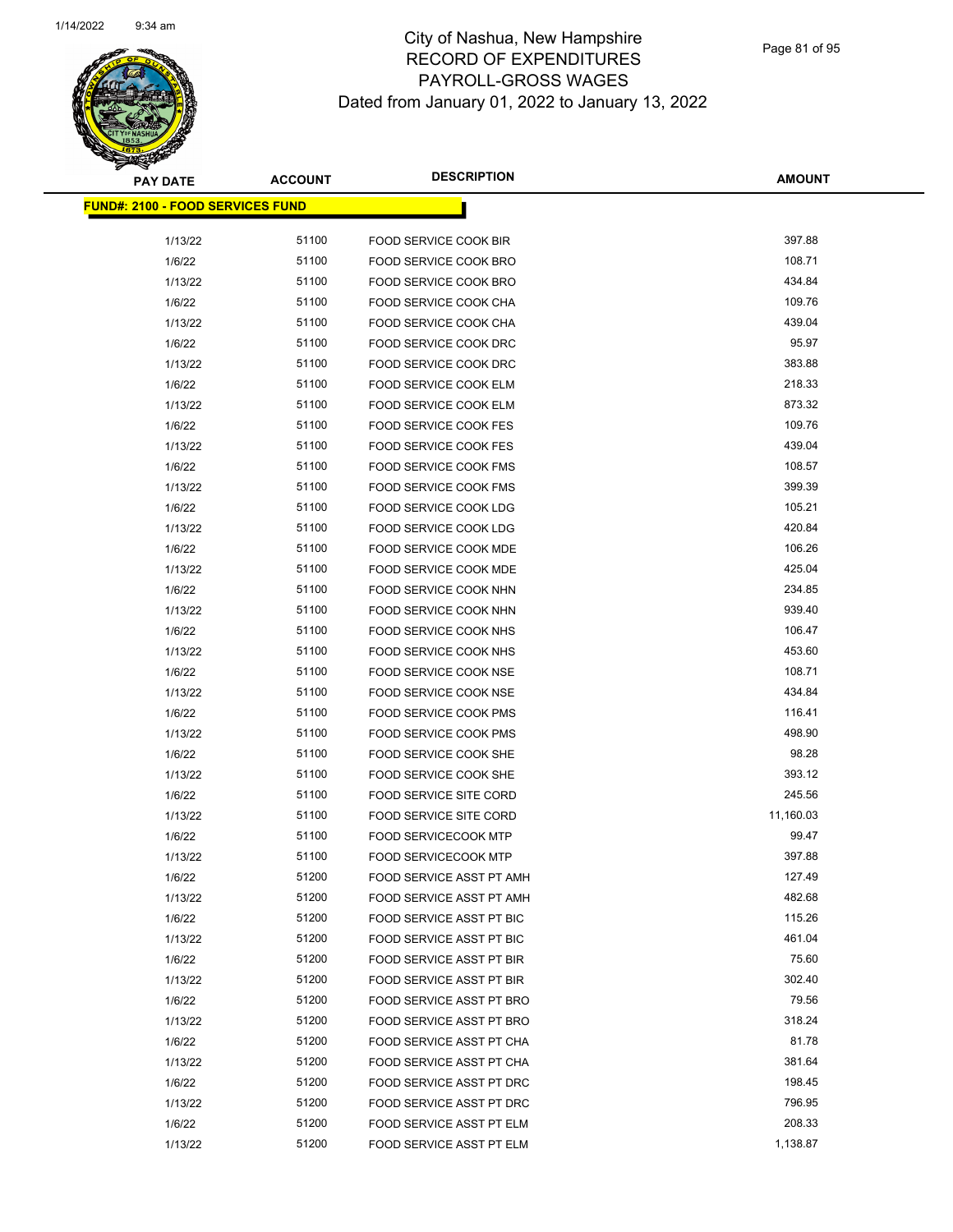

Page 82 of 95

| <b>PAY DATE</b>                             | <b>ACCOUNT</b> | <b>DESCRIPTION</b>               | <b>AMOUNT</b> |
|---------------------------------------------|----------------|----------------------------------|---------------|
| <b>FUND#: 2100 - FOOD SERVICES FUND</b>     |                |                                  |               |
| 1/6/22                                      | 51200          | <b>FOOD SERVICE ASST PT FES</b>  | 157.50        |
| 1/13/22                                     | 51200          | FOOD SERVICE ASST PT FES         | 633.15        |
| 1/6/22                                      | 51200          | <b>FOOD SERVICE ASST PT FMS</b>  | 238.23        |
| 1/13/22                                     | 51200          | <b>FOOD SERVICE ASST PT FMS</b>  | 1,075.17      |
| 1/6/22                                      | 51200          | <b>FOOD SERVICE ASST PT LDG</b>  | 191.92        |
| 1/13/22                                     | 51200          | FOOD SERVICE ASST PT LDG         | 679.32        |
| 1/6/22                                      | 51200          | <b>FOOD SERVICE ASST PT MDE</b>  | 121.02        |
| 1/13/22                                     | 51200          | FOOD SERVICE ASST PT MDE         | 509.76        |
| 1/6/22                                      | 51200          | <b>FOOD SERVICE ASST PT MTP</b>  | 72.45         |
| 1/13/22                                     | 51200          | <b>FOOD SERVICE ASST PT MTP</b>  | 292.95        |
| 1/6/22                                      | 51200          | FOOD SERVICE ASST PT NHN         | 572.76        |
| 1/13/22                                     | 51200          | FOOD SERVICE ASST PT NHN         | 2,310.69      |
| 1/6/22                                      | 51200          | <b>FOOD SERVICE ASST PT NHS</b>  | 502.69        |
| 1/13/22                                     | 51200          | FOOD SERVICE ASST PT NHS         | 1,777.70      |
| 1/6/22                                      | 51200          | FOOD SERVICE ASST PT NSE         | 86.19         |
| 1/13/22                                     | 51200          | <b>FOOD SERVICE ASST PT NSE</b>  | 344.76        |
| 1/6/22                                      | 51200          | FOOD SERVICE ASST PT PMS         | 402.15        |
| 1/13/22                                     | 51200          | FOOD SERVICE ASST PT PMS         | 1,750.71      |
| 1/6/22                                      | 51200          | FOOD SERVICE ASST PT SHE         | 69.30         |
| 1/13/22                                     | 51200          | FOOD SERVICE ASST PT SHE         | 138.60        |
| 1/6/22                                      | 51200          | SUB FOOD SERVICE                 | 69.30         |
| 1/6/22                                      | 51300          | <b>CLERICAL FOOD SERVICE NHS</b> | 33.48         |
| 1/13/22                                     | 51300          | <b>CLERICAL FOOD SERVICE NHS</b> | 8.37          |
| 1/13/22                                     | 51300          | DELIVERY DRIVER FOOD SERVICE     | 130.20        |
| 1/13/22                                     | 51300          | <b>FOOD SERVICE ASST PT NHS</b>  | 4.92          |
| 1/13/22                                     | 51300          | <b>FOOD SERVICE COOK MDE</b>     | 5.70          |
| 1/13/22                                     | 51300          | FOOD SERVICE COOK NHN            | 52.06         |
| 1/13/22                                     | 51300          | FOOD SERVICE COOK NHS            | 54.68         |
| 1/13/22                                     | 51300          | <b>FOOD SERVICECOOK MTP</b>      | 26.65         |
| 1/13/22                                     | 51412          | <b>SUB FOOD SERVICE</b>          | 645.23        |
| 1/6/22                                      | 51600          | CLERICAL FOOD SERVICE NHS        | 750.00        |
| 1/13/22                                     | 51750          | FOOD SERVICE SITE CORD           | 13,065.79     |
| <b>TOTAL FUND 2100 - FOOD SERVICES FUND</b> |                |                                  | \$60,907.47   |

#### **FUND#: 2201 - DRIVERS EDUCATION FUND**

| 1/6/22  | 51200 | DRIVER INSTRUCTOR  | 1.145.00 |
|---------|-------|--------------------|----------|
| 1/13/22 | 51200 | DRIVER INSTRUCTOR  | 1.120.00 |
| 1/13/22 | 51200 | TEACHER ELL FES    | 400.00   |
| 1/13/22 | 51200 | TEACHER TECHED ELM | 305.00   |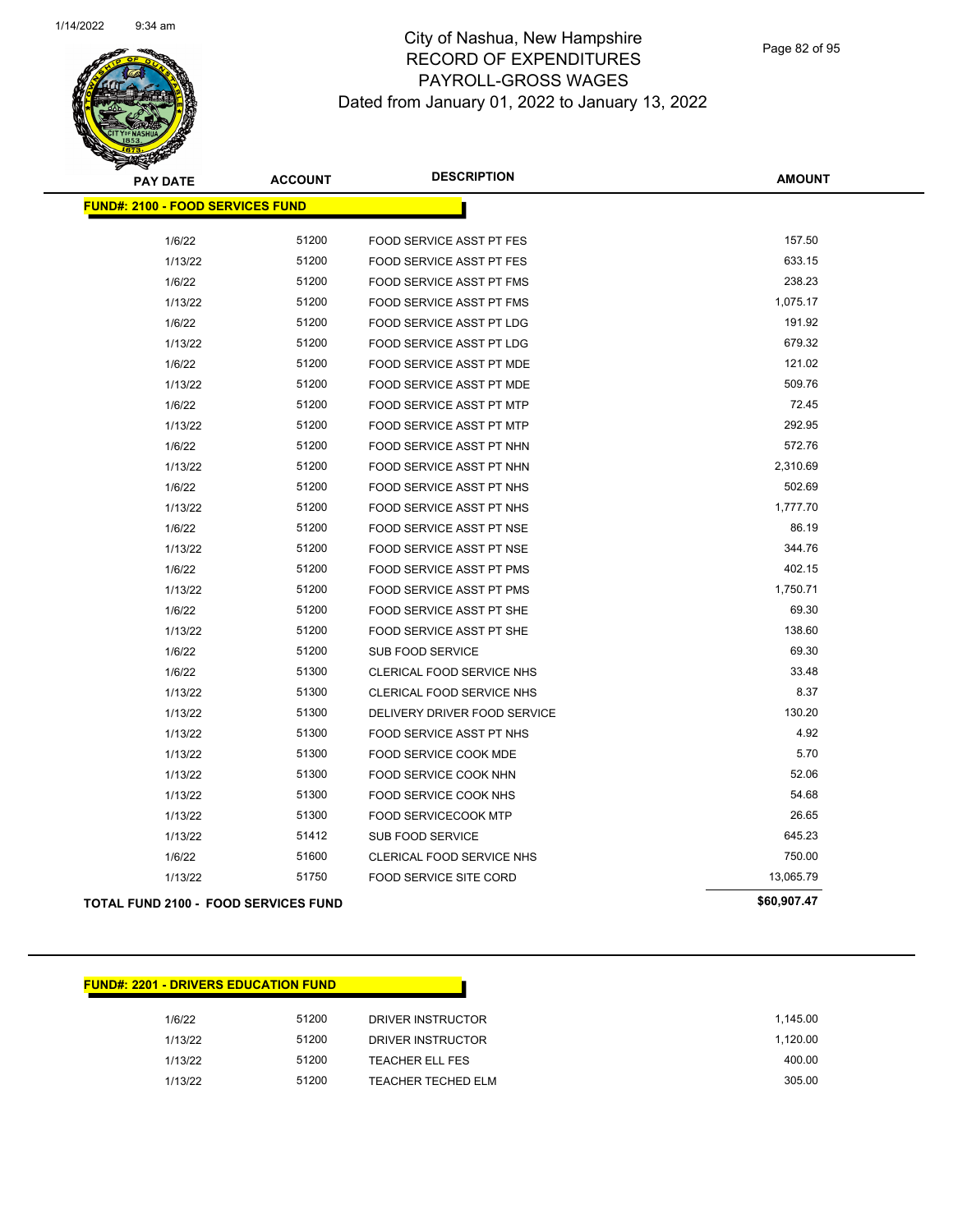| <b>PAY DATE</b>                                    | <b>ACCOUNT</b> | <b>DESCRIPTION</b>                            | <b>AMOUNT</b>   |
|----------------------------------------------------|----------------|-----------------------------------------------|-----------------|
| <b>TOTAL FUND 2201 - DRIVERS EDUCATION FUND</b>    |                |                                               | \$2,970.00      |
| <b>FUND#: 2207 - ADULT ED/CONTINUING ED</b>        |                |                                               |                 |
| 1/6/22                                             | 51100          | CLERICAL ADULT ED NHN                         | 245.52          |
| 1/13/22                                            | 51100          | CLERICAL ADULT ED NHN                         | 318.06          |
| 1/13/22                                            | 51200          | ADULT ED ENRICHMENT TEACHER                   | 75.00           |
| <b>TOTAL FUND 2207 - ADULT ED/CONTINUING ED</b>    |                |                                               | \$638.58        |
| <b>FUND#: 2252 - DAY CARE</b>                      |                |                                               |                 |
| 1/13/22                                            | 51100          | PANTHER PRESCHOOL DIRECTOR                    | 1,151.62        |
| <b>TOTAL FUND 2252 - DAY CARE</b>                  |                |                                               | \$1,151.62      |
| FUND#: 2257 - SPECIAL ED LOCAL                     |                |                                               |                 |
| 1/6/22                                             | 51100          | CLERICAL PRINCIPAL CHA                        | 86.81           |
| 1/13/22<br>1/6/22                                  | 51100<br>51100 | CLERICAL PRINCIPAL CHA<br>PARA DW SPEC ED AMH | 655.88<br>99.32 |
| 1/6/22                                             | 51100          | PARA DW SPEC ED NHS                           | 130.56          |
| 1/13/22                                            | 51100          | PARA DW SPEC ED NHS                           | 605.81          |
| <b>TOTAL FUND 2257 - SPECIAL ED LOCAL</b>          |                |                                               | \$1,578.38      |
| <b>FUND#: 2503 - PARKS &amp; REC PROGRAMS FUND</b> |                |                                               |                 |
| 1/6/22                                             | 51100          | PROGRAM COORDINATOR                           | 410.80          |
| 1/13/22                                            | 51100          | PROGRAM COORDINATOR                           | 410.80          |
| TOTAL FUND 2503 - PARKS & REC PROGRAMS FUND        |                |                                               | \$821.60        |
| <b>FUND#: 2505 - PEG ACCESS CHANNELS FUND</b>      |                |                                               |                 |
| 1/6/22                                             | 51100          | ECHANNEL ACCESS ADMINISTRATOR                 | 1 227 05        |

1/14/2022 9:34 am

1/6/22 51100 ECHANNEL ACCESS ADMINISTRATOR 1/13/22 51100 ECHANNEL ACCESS ADMINISTRATOR 1,227.05 1/6/22 51100 PEG PROGRAM MANAGER 1,329.30 1/13/22 51100 PEG PROGRAM MANAGER 1,329.30 1/6/22 51200 VIDEOGRAPHER 90.00 1/13/22 51200 VIDEOGRAPHER 630.00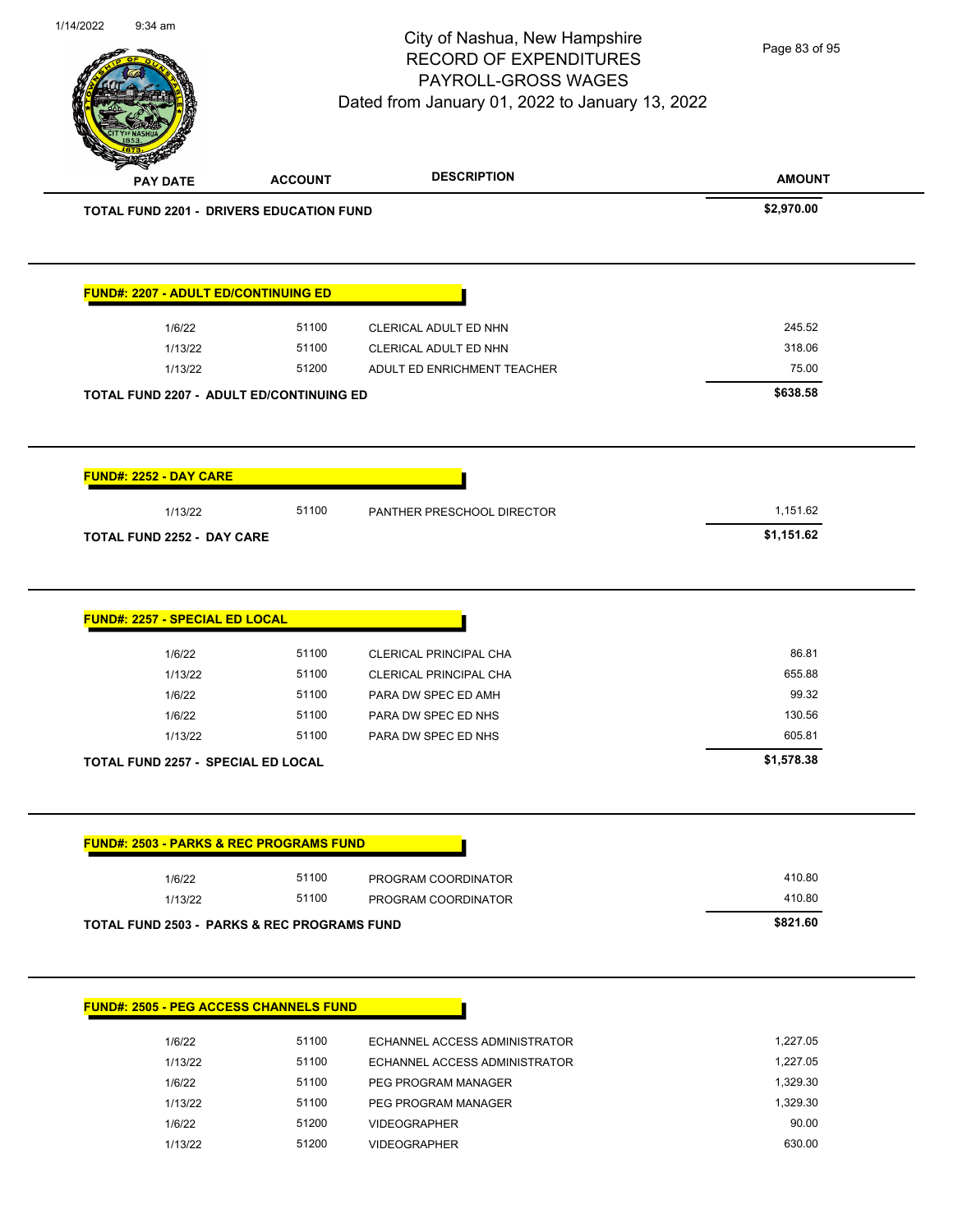City of Nashua, New Hampshire RECORD OF EXPENDITURES

1/14/2022 9:34 am

PAYROLL-GROSS WAGES

#### Dated from January 01, 2022 to January 13, 2022

Page 84 of 95

| <b>PAY DATE</b>                                      | <b>ACCOUNT</b> | <b>DESCRIPTION</b>           | <b>AMOUNT</b> |
|------------------------------------------------------|----------------|------------------------------|---------------|
| <b>TOTAL FUND 2505 - PEG ACCESS CHANNELS FUND</b>    |                |                              | \$5,832.70    |
|                                                      |                |                              |               |
| <b>FUND#: 3035 - FEMA DISASTER ASSIST GRANTS</b>     |                |                              |               |
| 1/13/22                                              | 51300          | <b>MVR CLERK I</b>           | 6.25          |
| 1/6/22                                               | 51400          | <b>MVR CLERK I</b>           | 666.55        |
| 1/13/22                                              | 51400          | <b>MVR CLERK I</b>           | 666.55        |
| <b>TOTAL FUND 3035 - FEMA DISASTER ASSIST GRANTS</b> |                |                              | \$1,339.35    |
|                                                      |                |                              |               |
|                                                      |                |                              |               |
| <b>FUND#: 3050 - POLICE GRANTS FUND</b>              |                |                              |               |
| 1/6/22                                               | 51100          | DOMESTIC VIOLENCE ADVOCATE   | 1,000.00      |
| 1/13/22                                              | 51100          | DOMESTIC VIOLENCE ADVOCATE   | 1,000.00      |
| 1/6/22                                               | 51100          | PATROLMAN ALL RANKS          | 1,597.55      |
| 1/13/22                                              | 51100          | PATROLMAN ALL RANKS          | 1,597.55      |
| 1/13/22                                              | 51300          | DOMESTIC VIOLENCE ADVOCATE   | 153.60        |
| 1/13/22                                              | 51300          | <b>LIEUTENANT</b>            | 490.76        |
| 1/6/22                                               | 51300          | PATROLMAN ALL RANKS          | 501.14        |
| 1/13/22                                              | 51300          | PATROLMAN ALL RANKS          | 5,829.00      |
| 1/13/22                                              | 51300          | SERGEANT                     | 1,663.57      |
| 1/6/22                                               | 51628          | PATROLMAN ALL RANKS          | 319.51        |
| <b>TOTAL FUND 3050 - POLICE GRANTS FUND</b>          |                |                              | \$14,152.68   |
|                                                      |                |                              |               |
| <b>FUND#: 3060 - FIRE GRANTS FUND</b>                |                |                              |               |
| 1/6/22                                               | 51309          | FIREFIGHTERS ALL RANKS       | 408.85        |
| <b>TOTAL FUND 3060 - FIRE GRANTS FUND</b>            |                |                              | \$408.85      |
|                                                      |                |                              |               |
|                                                      |                |                              |               |
| <b>FUND#: 3068 - COMMUNITY SERVICES GRANTS FUND</b>  |                |                              |               |
| 1/6/22                                               | 51100          | BEHAVIORAL HEALTH SPECIALIST | 1,165.25      |
|                                                      |                |                              |               |
| 1/13/22                                              | 51100          | BEHAVIORAL HEALTH SPECIALIST | 1,165.25      |

1/13/22 51100 BEHAVIORAL HEALTH STRATEGIST 1,211.90 1/6/22 51100 BILINGUAL BICULTURAL COMMUNITY HEALTH WORKER 3,428.31 1/13/22 51100 BILINGUAL BICULTURAL COMMUNITY HEALTH WORKER 3,323.27 1/6/22 51100 BILINGUAL COMM HEALTH WORKER 546.20 1/13/22 51100 BILINGUAL COMM HEALTH WORKER 546.21 1/6/22 51100 COMMUNITY SERVICES PROGRAM ADMINISTRATIVE ASSIS 688.70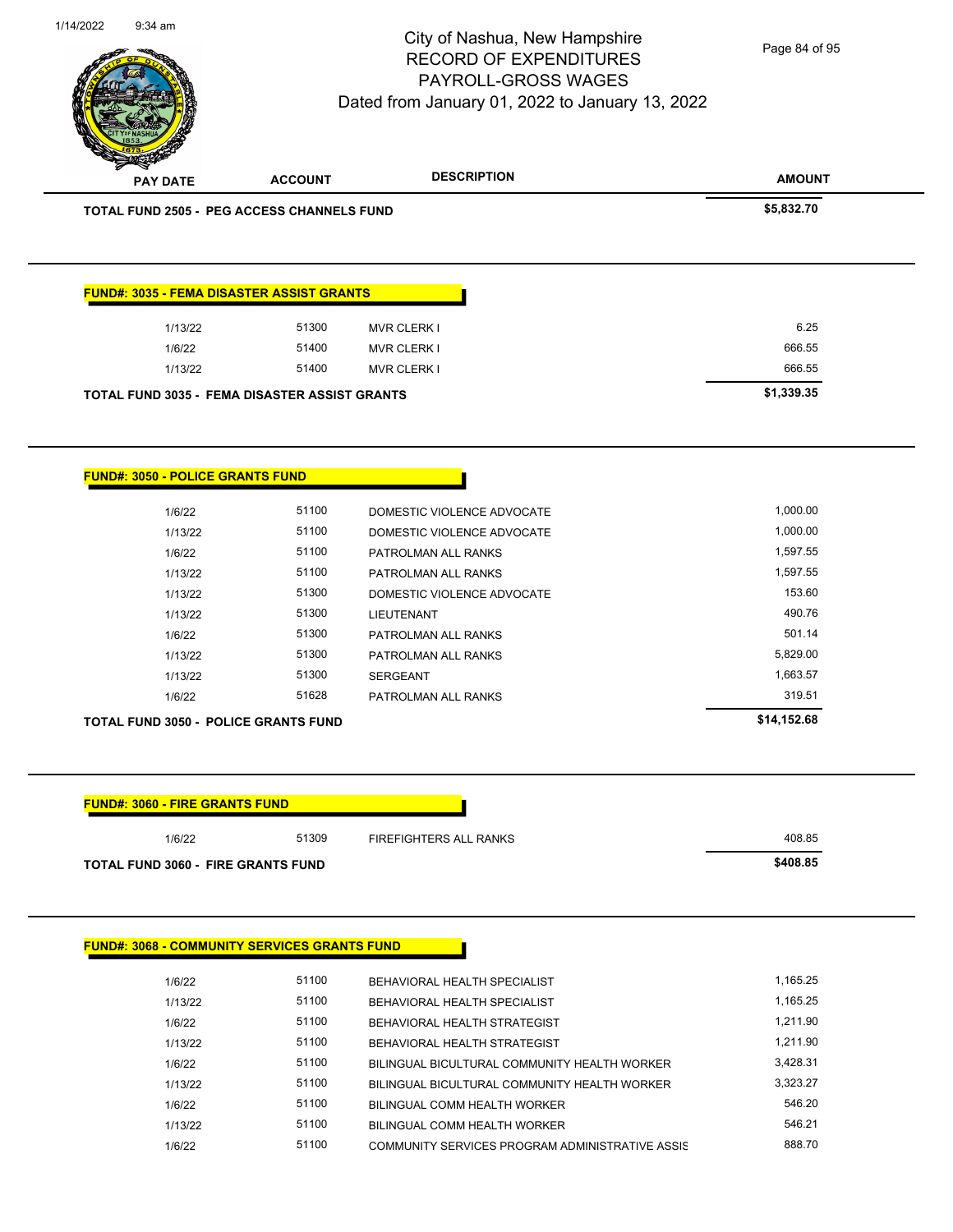

Page 85 of 95

| <b>PAY DATE</b>                                     | <b>ACCOUNT</b> | <b>DESCRIPTION</b>                              | <b>AMOUNT</b> |  |  |  |  |
|-----------------------------------------------------|----------------|-------------------------------------------------|---------------|--|--|--|--|
| <b>FUND#: 3068 - COMMUNITY SERVICES GRANTS FUND</b> |                |                                                 |               |  |  |  |  |
| 1/13/22                                             | 51100          | COMMUNITY SERVICES PROGRAM ADMINISTRATIVE ASSIS | 827.60        |  |  |  |  |
| 1/6/22                                              | 51100          | <b>EPIDEMIOLOGIST</b>                           | 155.35        |  |  |  |  |
| 1/13/22                                             | 51100          | <b>EPIDEMIOLOGIST</b>                           | 155.35        |  |  |  |  |
| 1/6/22                                              | 51100          | PHNS PROGRAM ASSISTANT                          | 840.25        |  |  |  |  |
| 1/13/22                                             | 51100          | PHNS PROGRAM ASSISTANT                          | 840.25        |  |  |  |  |
| 1/6/22                                              | 51100          | PUB HEALTH NET SVS COORD                        | 1,310.90      |  |  |  |  |
| 1/13/22                                             | 51100          | PUB HEALTH NET SVS COORD                        | 1,310.90      |  |  |  |  |
| 1/6/22                                              | 51100          | PUB HEALTH PREPAREDNESS COORD                   | 1,165.25      |  |  |  |  |
| 1/13/22                                             | 51100          | PUB HEALTH PREPAREDNESS COORD                   | 1,165.25      |  |  |  |  |
| 1/6/22                                              | 51300          | BILINGUAL BICULTURAL COMMUNITY HEALTH WORKER    | 49.15         |  |  |  |  |
| 1/13/22                                             | 51300          | BILINGUAL BICULTURAL COMMUNITY HEALTH WORKER    | 491.58        |  |  |  |  |
| 1/13/22                                             | 51300          | <b>CASE TECHNICIAN WELFARE</b>                  | 294.62        |  |  |  |  |
| 1/13/22                                             | 51300          | ENVIRONMENTAL TECH OFFICE MGR                   | 369.06        |  |  |  |  |
| 1/13/22                                             | 51300          | PHNS PROGRAM ASSISTANT                          | 7.88          |  |  |  |  |
| 1/6/22                                              | 51412          | COMMUNITY SERVICES ELC COVID-19 RESPONSE SUPPOF | 366.84        |  |  |  |  |
| 1/13/22                                             | 51412          | COMMUNITY SERVICES ELC COVID-19 RESPONSE SUPPOR | 1,192.23      |  |  |  |  |
| 1/13/22                                             | 51412          | <b>NURSE ELM</b>                                | 96.93         |  |  |  |  |
| 1/6/22                                              | 51412          | <b>NURSE PER DIEM</b>                           | 96.93         |  |  |  |  |
| 1/13/22                                             | 51412          | <b>NURSE PER DIEM</b>                           | 129.24        |  |  |  |  |
|                                                     |                |                                                 |               |  |  |  |  |

**TOTAL FUND 3068 - COMMUNITY SERVICES GRANTS FUND \$24,352.55** 

#### **FUND#: 3070 - COMMUNITY HEALTH GRANTS FUND**

|         |       |                                                | .        |
|---------|-------|------------------------------------------------|----------|
| 1/13/22 | 51412 | PUBLIC HEALTH PHYSICIAN PER DIEM               | 184.50   |
| 1/13/22 | 51412 | NURSE PER DIEM (PRACTIONER)                    | 188.01   |
| 1/13/22 | 51412 | <b>NURSE PER DIEM</b>                          | 258.48   |
| 1/13/22 | 51100 | PUB HEALTH NURSE                               | 1.310.90 |
| 1/6/22  | 51100 | PUB HEALTH NURSE                               | 1.310.90 |
| 1/13/22 | 51100 | DISEASE INTERVENTION & BEHAVIORAL HEALTH NURSE | 1.211.90 |
| 1/13/22 | 51100 | BILINGUAL COMM HEALTH WORKER                   | 327.70   |
| 1/6/22  | 51100 | BILINGUAL COMM HEALTH WORKER                   | 327.70   |
|         |       |                                                |          |

**TOTAL FUND 3070 - COMMUNITY HEALTH GRANTS FUND \$5,120.09** 

#### **FUND#: 3090 - URBAN PROGRAM GRANTS FUND**

| 1/6/22  | 51100 | CODE ENFORCEMENT OFFICER II  | 513.95   |
|---------|-------|------------------------------|----------|
| 1/13/22 | 51100 | CODE ENFORCEMENT OFFICER II  | 513.95   |
| 1/6/22  | 51100 | <b>GRANT MGMT SPECIALIST</b> | 1.159.70 |
| 1/13/22 | 51100 | <b>GRANT MGMT SPECIALIST</b> | 1.159.70 |
| 1/6/22  | 51100 | PROGRAM COORDINATOR LP&HH    | 1.347.50 |
| 1/13/22 | 51100 | PROGRAM COORDINATOR LP&HH    | 1.347.50 |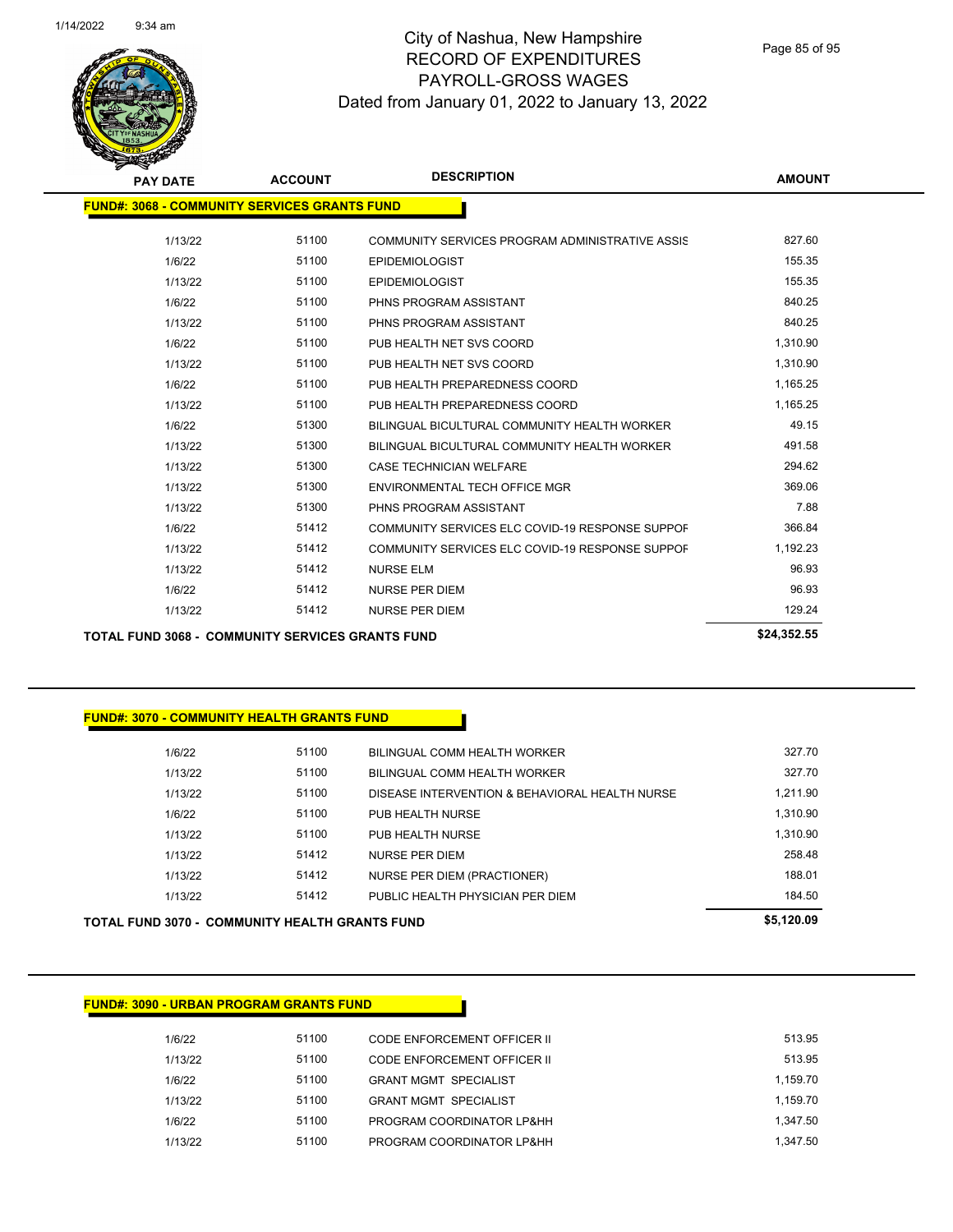

Page 86 of 95

| <b>PAY DATE</b>                                    | <b>ACCOUNT</b> | <b>DESCRIPTION</b>             | <b>AMOUNT</b> |  |  |  |  |
|----------------------------------------------------|----------------|--------------------------------|---------------|--|--|--|--|
| <b>FUND#: 3090 - URBAN PROGRAM GRANTS FUND</b>     |                |                                |               |  |  |  |  |
| 1/6/22                                             | 51100          | PROJECT ADMINISTRATOR          | 1,186.35      |  |  |  |  |
| 1/13/22                                            | 51100          | <b>PROJECT ADMINISTRATOR</b>   | 1,186.35      |  |  |  |  |
| 1/6/22                                             | 51100          | PROJECT ADMINISTRATOR LP&HH    | 1.321.05      |  |  |  |  |
| 1/13/22                                            | 51100          | PROJECT ADMINISTRATOR LP&HH    | 1.321.05      |  |  |  |  |
| 1/6/22                                             | 51100          | PROJECT SPECIALIST URBAN PROGR | 1.257.10      |  |  |  |  |
| 1/13/22                                            | 51100          | PROJECT SPECIALIST URBAN PROGR | 1.257.10      |  |  |  |  |
| <b>TOTAL FUND 3090 - URBAN PROGRAM GRANTS FUND</b> |                | \$13,571.30                    |               |  |  |  |  |

#### **FUND#: 3120 - TRANSIT GRANTS FUND**

| <b>TOTAL FUND 3120 - TRANSIT GRANTS FUND</b> |         | \$22,969.50 |                                       |          |
|----------------------------------------------|---------|-------------|---------------------------------------|----------|
|                                              | 1/13/22 | 51300       | <b>TRANSIT UTILITY SERVICE WORKER</b> | 119.76   |
|                                              | 1/6/22  | 51300       | <b>TRANSIT OPERATIONS COORDINATOR</b> | 167.28   |
|                                              | 1/13/22 | 51300       | <b>TRANSIT MECHANICS</b>              | 351.83   |
|                                              | 1/6/22  | 51300       | <b>TRANSIT MECHANICS</b>              | 546.65   |
|                                              | 1/13/22 | 51100       | <b>TRANSPORTATION ANALYST</b>         | 193.50   |
|                                              | 1/6/22  | 51100       | <b>TRANSPORTATION ANALYST</b>         | 193.50   |
|                                              | 1/13/22 | 51100       | <b>TRANSIT UTILITY SERVICE WORKER</b> | 798.35   |
|                                              | 1/6/22  | 51100       | <b>TRANSIT UTILITY SERVICE WORKER</b> | 798.35   |
|                                              | 1/13/22 | 51100       | <b>TRANSIT OPERATIONS COORDINATOR</b> | 1,115.20 |
|                                              | 1/6/22  | 51100       | <b>TRANSIT OPERATIONS COORDINATOR</b> | 1,115.20 |
|                                              | 1/13/22 | 51100       | <b>TRANSIT MOBILITY MANAGER</b>       | 1,136.10 |
|                                              | 1/6/22  | 51100       | <b>TRANSIT MOBILITY MANAGER</b>       | 1,136.10 |
|                                              | 1/13/22 | 51100       | <b>TRANSIT MECHANICS</b>              | 2,129.73 |
|                                              | 1/6/22  | 51100       | <b>TRANSIT MECHANICS</b>              | 2,133.85 |
|                                              | 1/13/22 | 51100       | <b>TRANSIT FLEET FACILITIES SUPV</b>  | 1,159.70 |
|                                              | 1/6/22  | 51100       | <b>TRANSIT FLEET FACILITIES SUPV</b>  | 1,159.70 |
|                                              | 1/13/22 | 51100       | <b>TRANSIT FINANCE COORDINATOR</b>    | 1,374.40 |
|                                              | 1/6/22  | 51100       | <b>TRANSIT FINANCE COORDINATOR</b>    | 1,374.40 |
|                                              | 1/13/22 | 51100       | <b>TRANSIT ADMINISTRATOR</b>          | 1,890.60 |
|                                              | 1/6/22  | 51100       | <b>TRANSIT ADMINISTRATOR</b>          | 1,890.60 |
|                                              | 1/13/22 | 51100       | <b>COMMUNICATION SPEC</b>             | 1,092.35 |
|                                              | 1/6/22  | 51100       | <b>COMMUNICATION SPEC</b>             | 1,092.35 |

#### **FUND#: 3800 - SCHOOL GRANTS FUND**

| 1/13/22 | 51100 | 21 CENTURY ASST COORDINATOR    | 1.923.10 |
|---------|-------|--------------------------------|----------|
| 1/13/22 | 51100 | 21 CENTURY ELEM MFAM RES COORD | 7.614.80 |
| 1/13/22 | 51100 | ASSISTANT PRINCIPAL AMH        | 1.437.50 |
| 1/13/22 | 51100 | ASSISTANT PRINCIPAL DR CRSP    | 1.461.57 |
| 1/13/22 | 51100 | ASSISTANT PRINCIPAL MTP        | 1.485.59 |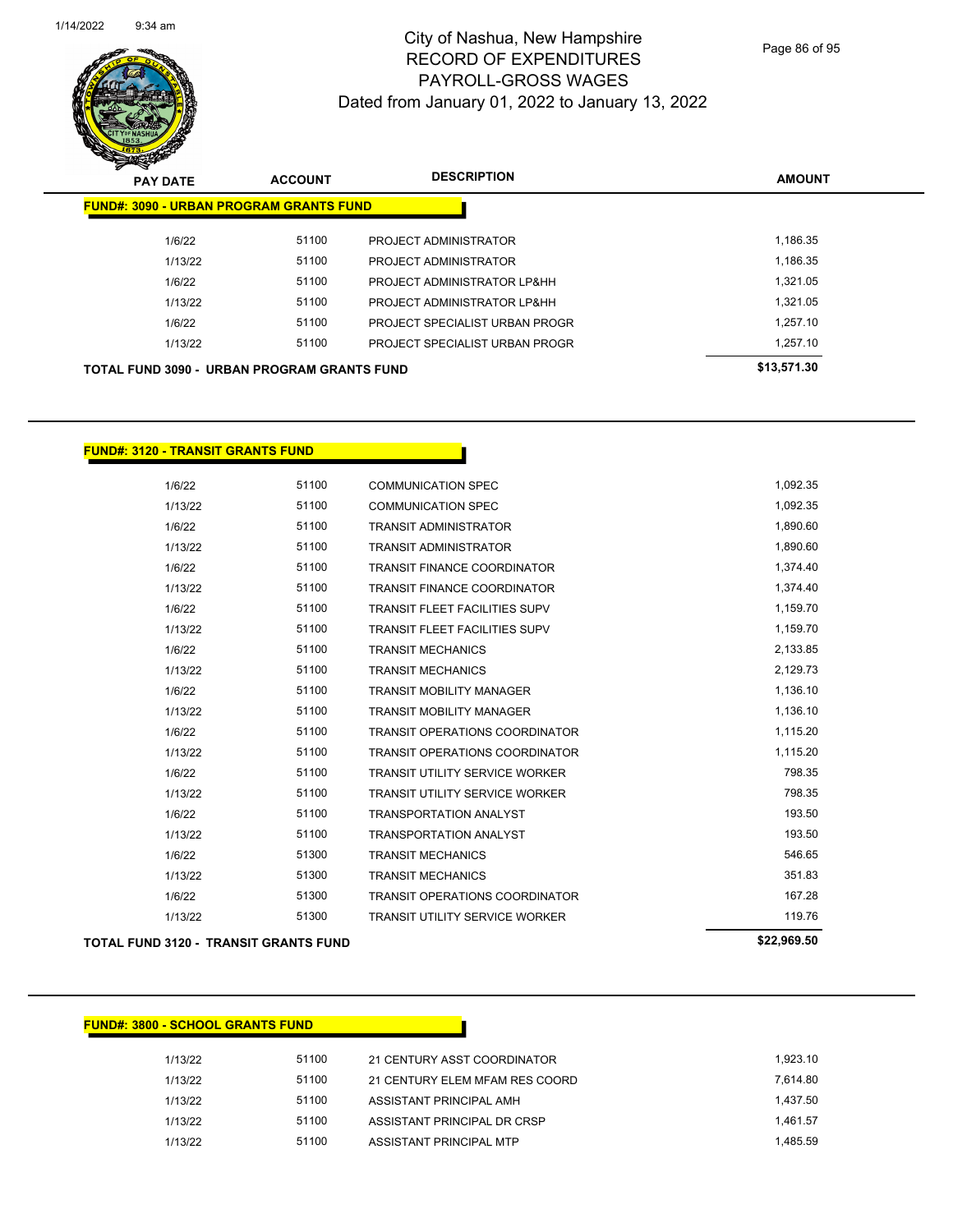

| <b>PAY DATE</b>                          | <b>ACCOUNT</b> | <b>DESCRIPTION</b>                 | <b>AMOUNT</b> |
|------------------------------------------|----------------|------------------------------------|---------------|
| <u> FUND#: 3800 - SCHOOL GRANTS FUND</u> |                |                                    |               |
|                                          |                |                                    |               |
| 1/13/22                                  | 51100          | ASST SYSTEMS ADMIN FULL YEAR       | 1,853.09      |
| 1/13/22                                  | 51100          | ATTENDANCE OFFICER                 | 2,387.21      |
| 1/6/22                                   | 51100          | <b>CLERICAL 21 CENTURY</b>         | 167.40        |
| 1/13/22                                  | 51100          | <b>CLERICAL 21 CENTURY</b>         | 943.02        |
| 1/13/22                                  | 51100          | <b>DIRECTOR TITLE 1</b>            | 3,379.30      |
| 1/13/22                                  | 51100          | ELL OUTREACH WORKER HOURLY         | 1,486.05      |
| 1/13/22                                  | 51100          | HOME SCHOOL CORD TTI               | 2,010.22      |
| 1/13/22                                  | 51100          | <b>HOMELESS LIASION</b>            | 1,215.68      |
| 1/13/22                                  | 51100          | INSTRUCTIONAL LEADER-DISTRICT WIDE | 4,002.50      |
| 1/13/22                                  | 51100          | LICENSED PRACTICAL NURSE NHS       | 1,496.12      |
| 1/13/22                                  | 51100          | OFFICE MANAGER TITLE 1             | 1,607.60      |
| 1/6/22                                   | 51100          | PARA DW SPEC ED AMH                | 140.21        |
| 1/13/22                                  | 51100          | PARA DW SPEC ED AMH                | 415.23        |
| 1/6/22                                   | 51100          | PARA DW SPEC ED NSE                | 91.68         |
| 1/13/22                                  | 51100          | PARA DW SPEC ED NSE                | 339.98        |
| 1/6/22                                   | 51100          | PARA INST AMH                      | 86.64         |
| 1/13/22                                  | 51100          | PARA INST AMH                      | 346.56        |
| 1/6/22                                   | 51100          | PARA INST LDG                      | 123.18        |
| 1/13/22                                  | 51100          | PARA INST LDG                      | 492.72        |
| 1/6/22                                   | 51100          | PARA INST SHE                      | 100.17        |
| 1/13/22                                  | 51100          | PARA INST SHE                      | 389.11        |
| 1/6/22                                   | 51100          | PARA KIND NSE                      | 124.02        |
| 1/13/22                                  | 51100          | PARA KIND NSE                      | 511.59        |
| 1/6/22                                   | 51100          | PARA TTI AMH                       | 183.54        |
| 1/13/22                                  | 51100          | PARA TTI AMH                       | 742.05        |
| 1/6/22                                   | 51100          | PARA TTI DRC                       | 91.08         |
| 1/13/22                                  | 51100          | PARA TTI DRC                       | 364.32        |
| 1/6/22                                   | 51100          | PARA TTI LDG                       | 499.80        |
| 1/13/22                                  | 51100          | PARA TTI LDG                       | 1,501.17      |
| 1/13/22                                  | 51100          | PEER COACH                         | 15,745.62     |
| 1/13/22                                  | 51100          | PRINCIPAL SHE                      | 1,793.30      |
| 1/13/22                                  | 51100          | SEL TITLE 1 - LDG                  | 3,409.60      |
| 1/13/22                                  | 51100          | SIGN LANGUAGE INTERPRETER          | 1,148.00      |
| 1/13/22                                  | 51100          | SOCIAL WORKER                      | 12,429.91     |
| 1/13/22                                  | 51100          | SYSTEMS ADMIN FULL YEAR            | 3,793.30      |
| 1/13/22                                  | 51100          | TEACHER BEHAVIOR SPEC WID          | 2,979.48      |
| 1/13/22                                  | 51100          | TEACHER DWSE BRO                   | 1,888.78      |
| 1/13/22                                  | 51100          | TEACHER DWSE CHA                   | 3,932.46      |
| 1/13/22                                  | 51100          | TEACHER DWSE ELM                   | 1,971.58      |
| 1/13/22                                  | 51100          | TEACHER DWSE NHS                   | 5,179.64      |
| 1/13/22                                  | 51100          | TEACHER ELL DRC                    | 2,019.51      |
| 1/13/22                                  | 51100          | TEACHER ELL LDG                    | 2,022.09      |
| 1/13/22                                  | 51100          | TEACHER ELL MTP                    | 2,266.08      |
| 1/13/22                                  | 51100          | TEACHER ELL NHS                    | 749.28        |
| 1/13/22                                  | 51100          | TEACHER PRESCHOOL NHS              | 2,283.59      |
|                                          |                |                                    |               |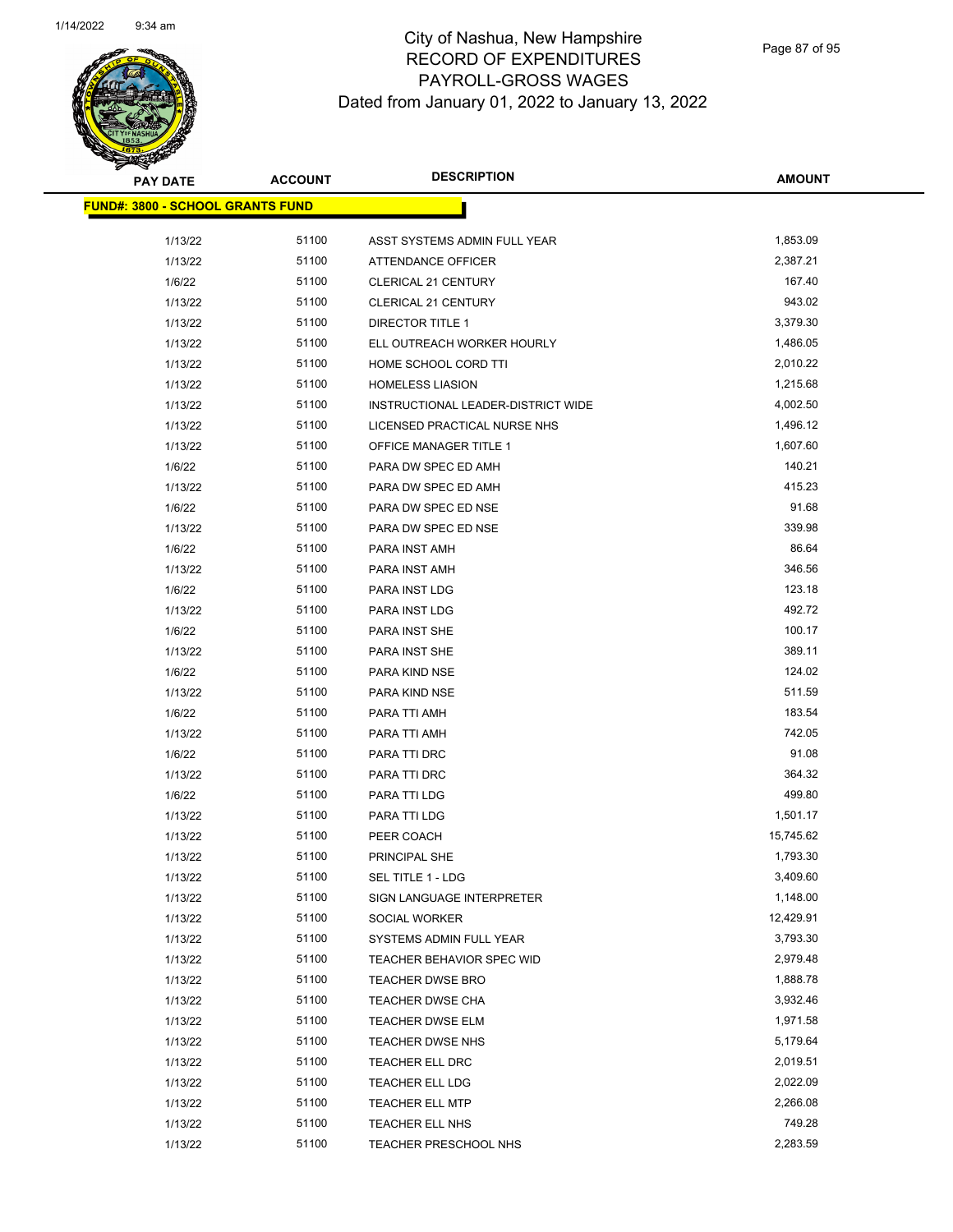

Page 88 of 95

| <b>PAY DATE</b>                          | <b>ACCOUNT</b> | <b>DESCRIPTION</b>           | <b>AMOUNT</b> |
|------------------------------------------|----------------|------------------------------|---------------|
| <u> FUND#: 3800 - SCHOOL GRANTS FUND</u> |                |                              |               |
|                                          |                |                              |               |
| 1/13/22                                  | 51100          | TEACHER READ CHA             | 1,764.19      |
| 1/13/22                                  | 51100          | <b>TEACHER READ MDE</b>      | 1,697.69      |
| 1/13/22                                  | 51100          | <b>TEACHER SPED AMH</b>      | 1,744.91      |
| 1/13/22                                  | 51100          | TEACHER SPED BIC             | 2,168.59      |
| 1/13/22                                  | 51100          | <b>TEACHER SPED BRO</b>      | 1,792.59      |
| 1/13/22                                  | 51100          | TEACHER SPED DRC             | 3,862.43      |
| 1/13/22                                  | 51100          | <b>TEACHER SPED FES</b>      | 3,420.22      |
| 1/13/22                                  | 51100          | <b>TEACHER SPED FMS</b>      | 2,876.80      |
| 1/13/22                                  | 51100          | TEACHER SPED LDG             | 1,605.17      |
| 1/13/22                                  | 51100          | TEACHER SPED MDE             | 2,168.59      |
| 1/13/22                                  | 51100          | <b>TEACHER SPED NHN</b>      | 9,904.41      |
| 1/13/22                                  | 51100          | TEACHER SPED NHS             | 2,091.50      |
| 1/13/22                                  | 51100          | <b>TEACHER SPED NSE</b>      | 6,624.70      |
| 1/13/22                                  | 51100          | <b>TEACHER SPED PMS</b>      | 5,539.81      |
| 1/13/22                                  | 51100          | TEACHER TTI NURSERY          | 2,979.48      |
| 1/6/22                                   | 51100          | TITLE ONE PARA FES           | 215.10        |
| 1/13/22                                  | 51100          | TITLE ONE PARA FES           | 1,614.86      |
| 1/13/22                                  | 51200          | 21 CENTURY PROGRAM ASSISTANT | 1,655.60      |
| 1/13/22                                  | 51200          | ELL OUTREACH WORKER HOURLY   | 567.20        |
| 1/13/22                                  | 51200          | HOME SCHOOL CORD TTI         | 2,388.75      |
| 1/13/22                                  | 51200          | <b>LIBRARIAN SHE</b>         | 75.00         |
| 1/13/22                                  | 51200          | PARA INST SHE                | 31.47         |
| 1/13/22                                  | 51200          | PARA KIND SHE                | 62.01         |
| 1/13/22                                  | 51200          | PARA TTI NURSERY             | 433.20        |
| 1/13/22                                  | 51200          | <b>SUB TEACHER</b>           | 4,370.00      |
| 1/13/22                                  | 51200          | SUB TEACHER LONG TERM        | 1,265.00      |
| 1/13/22                                  | 51200          | TEACHER BEHAVIOR SPEC WID    | 193.75        |
| 1/13/22                                  | 51200          | <b>TEACHER ELL FMS</b>       | 175.00        |
| 1/13/22                                  | 51200          | TEACHER ELL SHE              | 112.50        |
| 1/13/22                                  | 51200          | <b>TEACHER FACS ELM</b>      | 460.00        |
| 1/13/22                                  | 51200          | TEACHER FOREIGN LANG PMS     | 2,193.80      |
| 1/13/22                                  | 51200          | TEACHER GR1 FES              | 50.00         |
| 1/13/22                                  | 51200          | <b>TEACHER GR3 DRC</b>       | 125.00        |
| 1/13/22                                  | 51200          | TEACHER GR3 SHE              | 25.00         |
| 1/13/22                                  | 51200          | <b>TEACHER GR4 DRC</b>       | 50.00         |
| 1/13/22                                  | 51200          | <b>TEACHER GR4 FES</b>       | 150.00        |
| 1/13/22                                  | 51200          | <b>TEACHER GR5 AMH</b>       | 25.00         |
| 1/13/22                                  | 51200          | <b>TEACHER GR5 LDG</b>       | 50.00         |
| 1/13/22                                  | 51200          | <b>TEACHER MATH FMS</b>      | 25.00         |
| 1/13/22                                  | 51200          | <b>TEACHER MUSIC FES</b>     | 300.00        |
| 1/13/22                                  | 51200          | <b>TEACHER MUSIC SHE</b>     | 35.50         |
| 1/13/22                                  | 51200          | <b>TEACHER READ FMS</b>      | 150.00        |
| 1/13/22                                  | 51200          | <b>TEACHER READ WID</b>      | 1,842.91      |
| 1/13/22                                  | 51200          | TEACHER SPED FES             | 25.00         |
| 1/13/22                                  | 51200          | <b>TEACHER TTI AMH</b>       | 7,248.37      |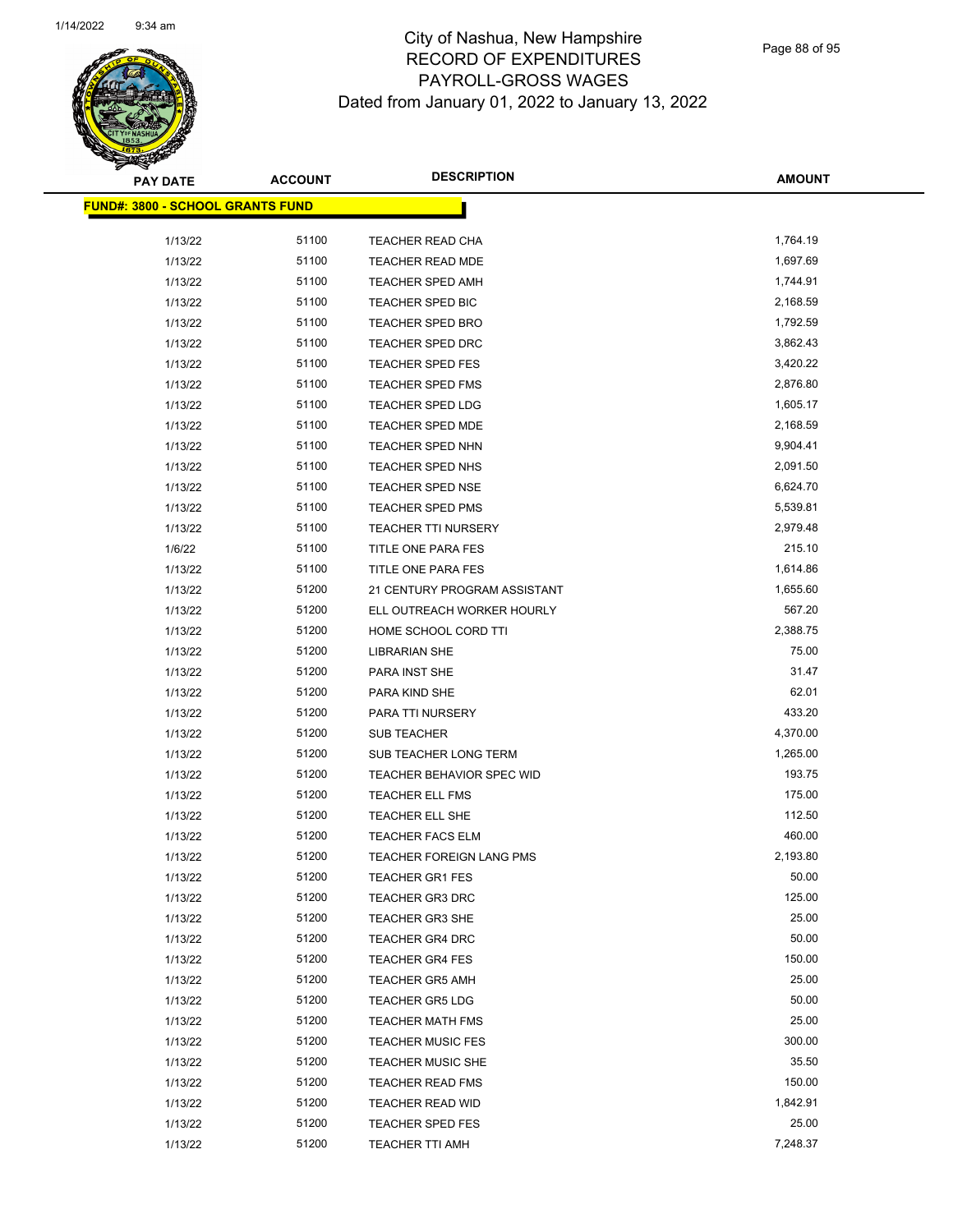

Page 89 of 95

| PAY DATE                                    | <b>ACCOUNT</b> | <b>DESCRIPTION</b>         | <b>AMOUNT</b> |
|---------------------------------------------|----------------|----------------------------|---------------|
| <b>FUND#: 3800 - SCHOOL GRANTS FUND</b>     |                |                            |               |
| 1/13/22                                     | 51200          | <b>TEACHER TTI FES</b>     | 1,485.35      |
| 1/13/22                                     | 51200          | <b>TEACHER TTI LDG</b>     | 7,367.58      |
| 1/13/22                                     | 51200          | <b>TEACHER TTI MTP</b>     | 5,625.33      |
| 1/13/22                                     | 51200          | <b>TEACHER TTI NURSERY</b> | 5,877.83      |
| 1/13/22                                     | 51200          | TEACHER TTI SHE            | 2,383.58      |
| 1/13/22                                     | 51200          | <b>TEACHER TTIDRC</b>      | 7,132.21      |
| 1/13/22                                     | 51200          | TECH INTERGRATION ASST SHE | 50.00         |
| 1/13/22                                     | 51650          | ADULT ED DIPOLMA TEACHER   | 275.00        |
| 1/13/22                                     | 51650          | ADULT ED INSTRUCTOR        | 100.00        |
| 1/13/22                                     | 51650          | ASSISTANT PRINCIPAL NHS    | 250.00        |
| 1/6/22                                      | 51650          | CLERICAL GUIDANCE NHN      | 81.99         |
| 1/13/22                                     | 51650          | GUIDANCE COUNSELOR NHS     | 100.00        |
| 1/6/22                                      | 51650          | <b>INTERPRETER</b>         | 37.50         |
| 1/13/22                                     | 51650          | <b>LIBRARIAN NHN</b>       | 50.00         |
| 1/13/22                                     | 51650          | SUB ADMIN LONG TERM        | 1,209.40      |
| 1/13/22                                     | 51650          | TEACHER COMPUTER NHN       | 100.00        |
| 1/13/22                                     | 51650          | <b>TEACHER DWSE ELM</b>    | 237.50        |
| 1/13/22                                     | 51650          | TEACHER ELL NHN            | 380.00        |
| 1/13/22                                     | 51650          | TEACHER ELL NHS            | 450.00        |
| 1/13/22                                     | 51650          | <b>TEACHER ENGLISH NHN</b> | 410.00        |
| 1/13/22                                     | 51650          | <b>TEACHER ENGLISH NHS</b> | 300.00        |
| 1/13/22                                     | 51650          | TEACHER MATH NHN           | 642.50        |
| 1/13/22                                     | 51650          | <b>TEACHER MATH NHS</b>    | 475.00        |
| 1/13/22                                     | 51650          | TEACHER READ NHN           | 70.00         |
| 1/13/22                                     | 51650          | <b>TEACHER SCIENCE NHN</b> | 380.00        |
| 1/13/22                                     | 51650          | TEACHER SOCIAL STUDIES NHN | 100.00        |
| 1/13/22                                     | 51650          | TEACHER SOCIAL STUDIES NHS | 525.00        |
| 1/13/22                                     | 51650          | TEACHER SPED NHN           | 455.00        |
| 1/13/22                                     | 51650          | TEACHER SPED NHS           | 100.00        |
| <b>TOTAL FUND 3800 - SCHOOL GRANTS FUND</b> |                |                            | \$217,432.89  |

|  |  | <b>FUND#: 3810 - FOOD SERVICE GRANTS FUND.</b> |  |
|--|--|------------------------------------------------|--|
|  |  |                                                |  |
|  |  |                                                |  |

| <b>TOTAL FUND 3810 - FOOD SERVICE GRANTS FUND</b> | \$365.80 |                          |        |
|---------------------------------------------------|----------|--------------------------|--------|
| 1/13/22                                           | 51650    | FOOD SERVICE ASST PT LDG | 52.52  |
| 1/13/22                                           | 51650    | FOOD SERVICE ASST PT ELM | 50.40  |
| 1/13/22                                           | 51650    | FOOD SERVICE ASST PT DRC | 50.40  |
| 1/13/22                                           | 51650    | FOOD SERVICE ASST PT BRO | 53.04  |
| 1/13/22                                           | 51650    | FOOD SERVICE ASST PT BIR | 50.40  |
| 1/13/22                                           | 51650    | FOOD SERVICE ASST PT AMH | 109.04 |
|                                                   |          |                          |        |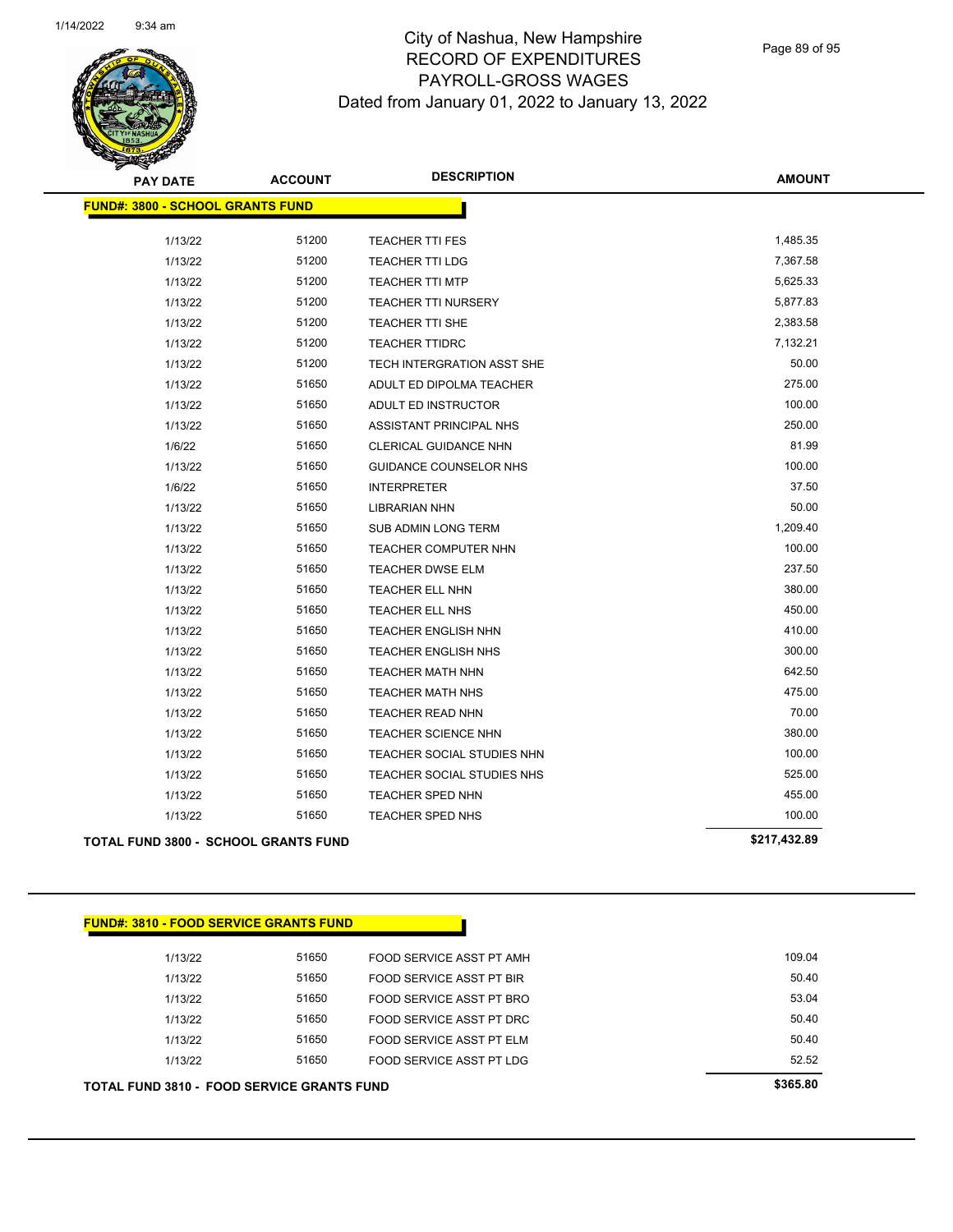

Page 90 of 95

| <b>PAY DATE</b>                       |                   | <b>ACCOUNT</b>                                                          | <b>DESCRIPTION</b>                         | <b>AMOUNT</b>                    |
|---------------------------------------|-------------------|-------------------------------------------------------------------------|--------------------------------------------|----------------------------------|
|                                       |                   | <b>FUND#: 4010 - MOTOR VEHICLE ADMIN FUND</b>                           |                                            |                                  |
|                                       | 1/6/22            | 51100                                                                   | MVR CLERK II                               | 346.25                           |
|                                       | 1/13/22           | 51100                                                                   | <b>MVR CLERK II</b>                        | 346.25                           |
|                                       | 1/13/22           | 51300                                                                   | <b>MVR CLERK II</b>                        | 6.49                             |
|                                       |                   | <b>TOTAL FUND 4010 - MOTOR VEHICLE ADMIN FUND</b>                       |                                            | \$698.99                         |
|                                       |                   | <b>FUND#: 4030 - POLICE SPECIAL DETAILS FUND</b>                        |                                            |                                  |
|                                       | 1/6/22            | 51710                                                                   | <b>1ST YEAR OFFICERS</b>                   | 536.72                           |
|                                       | 1/13/22           | 51710                                                                   | <b>1ST YEAR OFFICERS</b>                   | 637.36                           |
|                                       | 1/6/22            | 51710                                                                   | PATROLMAN ALL RANKS                        | 5,391.27                         |
|                                       | 1/13/22           | 51710                                                                   | PATROLMAN ALL RANKS                        | 5,760.27                         |
|                                       | 1/6/22            | 51712                                                                   | PATROLMAN ALL RANKS                        | 300.66                           |
|                                       | 1/13/22           | 51712                                                                   | <b>SERGEANT</b>                            | 1,578.47                         |
|                                       |                   | TOTAL FUND 4030 - POLICE SPECIAL DETAILS FUND                           |                                            | \$14,204.75                      |
|                                       | 1/6/22<br>1/13/22 | 51300<br>51300<br><b>TOTAL FUND 4035 - POLICE OVERTIME BILLING FUND</b> | PATROLMAN ALL RANKS<br>PATROLMAN ALL RANKS | 129.02<br>1,608.15<br>\$1,737.17 |
|                                       |                   |                                                                         |                                            |                                  |
|                                       |                   | <b>FUND#: 4053 - FIRE REGIONAL HAZMAT FUND</b>                          |                                            |                                  |
|                                       | 1/13/22           | 51300                                                                   | CAPTAIN                                    | 212.58                           |
|                                       |                   | TOTAL FUND 4053 - FIRE REGIONAL HAZMAT FUND                             |                                            | \$212.58                         |
| <b>FUND#: 6000 - SOLID WASTE FUND</b> |                   |                                                                         |                                            |                                  |
|                                       | 1/6/22            | 51100                                                                   | ADMINISTRATIVE ASSISTANT II                | 798.85                           |
|                                       | 1/13/22           | 51100                                                                   | ADMINISTRATIVE ASSISTANT II                | 798.85                           |
|                                       | 1/6/22            | 51100                                                                   | ASSISTANT DIRECTOR OF PUBLIC WORKS         | 229.05                           |
|                                       |                   |                                                                         |                                            |                                  |
|                                       | 1/13/22           | 51100                                                                   | ASSISTANT DIRECTOR OF PUBLIC WORKS         | 229.05                           |
|                                       | 1/13/22           | 51100                                                                   | AUTO MECH 1ST CLASS NIGHTS                 | 7.28                             |
|                                       | 1/13/22           | 51100                                                                   | AUTO MECHANIC 1ST CLASS                    | 14.57                            |

1/13/22 51100 AUTOMATED TRASH COLLECTION OPR 5,302.00 1/6/22 51100 CITY ENGINEER 392.65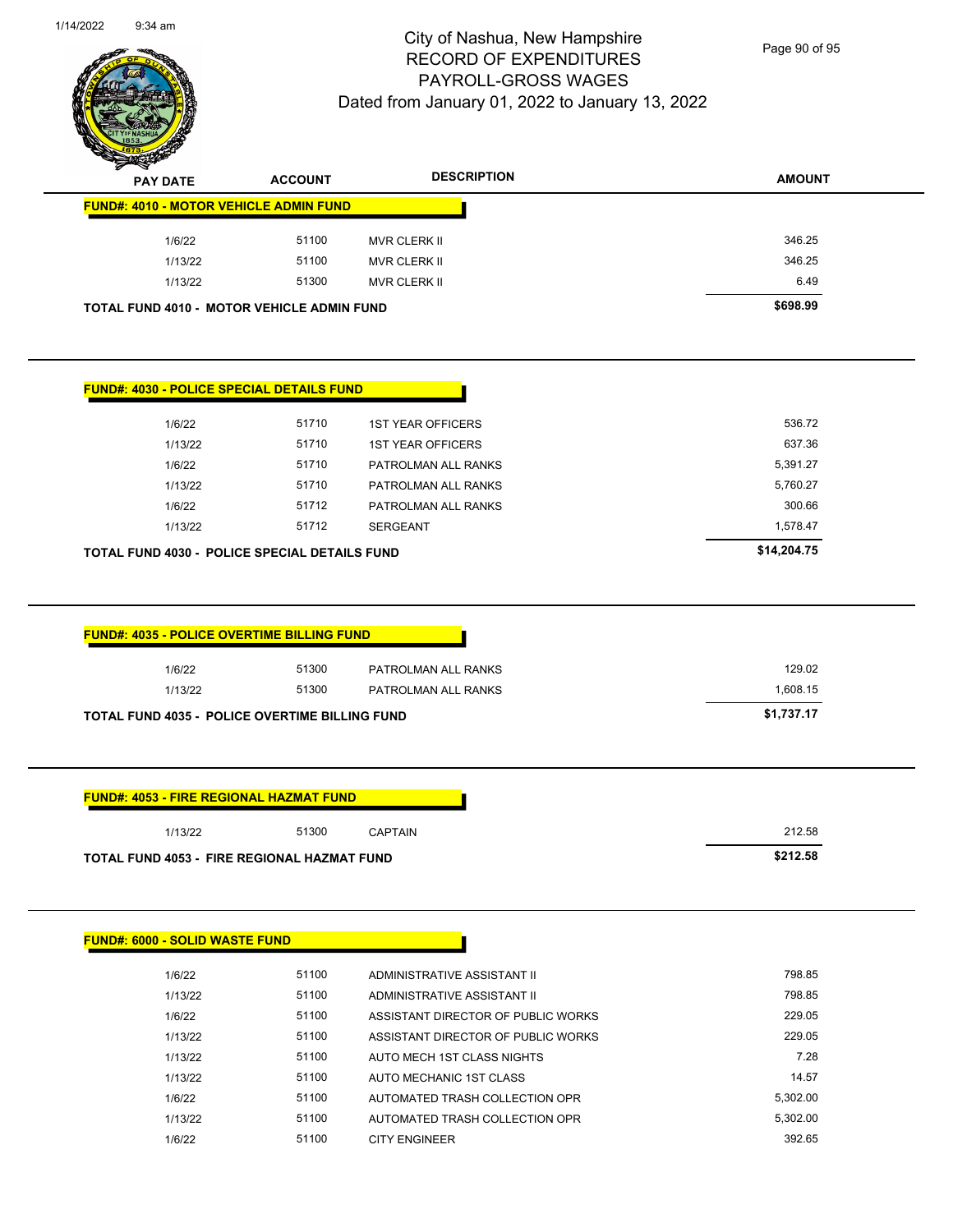

| <b>PAY DATE</b>                        | <b>ACCOUNT</b> | <b>DESCRIPTION</b>                          | <b>AMOUNT</b> |
|----------------------------------------|----------------|---------------------------------------------|---------------|
| <u> FUND#: 6000 - SOLID WASTE FUND</u> |                |                                             |               |
|                                        |                |                                             |               |
| 1/13/22                                | 51100          | <b>CITY ENGINEER</b>                        | 392.65        |
| 1/6/22                                 | 51100          | <b>COLLECTION EQUIP OPR</b>                 | 8,025.60      |
| 1/13/22                                | 51100          | <b>COLLECTION EQUIP OPR</b>                 | 8,059.92      |
| 1/6/22                                 | 51100          | COLLECTION EQUIP OPR LANDFILL               | 2,101.60      |
| 1/13/22                                | 51100          | <b>COLLECTION EQUIP OPR LANDFILL</b>        | 2,101.60      |
| 1/6/22                                 | 51100          | <b>COMPTROLLER</b>                          | 223.55        |
| 1/13/22                                | 51100          | <b>COMPTROLLER</b>                          | 223.55        |
| 1/6/22                                 | 51100          | DEPUTY CITY ENGINEER                        | 92.05         |
| 1/13/22                                | 51100          | DEPUTY CITY ENGINEER                        | 92.05         |
| 1/6/22                                 | 51100          | <b>DIRECTOR PUBLIC WORKS</b>                | 286.30        |
| 1/13/22                                | 51100          | DIRECTOR PUBLIC WORKS                       | 286.30        |
| 1/6/22                                 | 51100          | DPW BILLING ACCOUNTANT                      | 535.70        |
| 1/13/22                                | 51100          | DPW BILLING ACCOUNTANT                      | 535.70        |
| 1/6/22                                 | 51100          | DPW COLLECTIONS SPEC III                    | 435.90        |
| 1/13/22                                | 51100          | DPW COLLECTIONS SPEC III                    | 435.89        |
| 1/6/22                                 | 51100          | DPW CONTRACT ADMINISTRATOR                  | 130.60        |
| 1/13/22                                | 51100          | DPW CONTRACT ADMINISTRATOR                  | 130.60        |
| 1/6/22                                 | 51100          | <b>ENVIRONMENTAL ENGINEER</b>               | 3,453.85      |
| 1/13/22                                | 51100          | <b>ENVIRONMENTAL ENGINEER</b>               | 3,453.86      |
| 1/6/22                                 | 51100          | EQUIPMENT OPR LANDFILL                      | 4,347.22      |
| 1/13/22                                | 51100          | EQUIPMENT OPR LANDFILL                      | 4,347.22      |
| 1/6/22                                 | 51100          | <b>EXECUTIVE ASSISTANT</b>                  | 184.05        |
| 1/13/22                                | 51100          | <b>EXECUTIVE ASSISTANT</b>                  | 184.05        |
| 1/6/22                                 | 51100          | FLEET MANAGER STREET DEPT                   | 365.00        |
| 1/13/22                                | 51100          | FLEET MANAGER STREET DEPT                   | 365.00        |
| 1/6/22                                 | 51100          | LICENSED SCALE OPERATOR                     | 1,864.51      |
| 1/13/22                                | 51100          | LICENSED SCALE OPERATOR                     | 1,864.50      |
| 1/6/22                                 | 51100          | PUBLIC RELATIONS ADMINISTRATOR              | 184.06        |
| 1/13/22                                | 51100          | PUBLIC RELATIONS ADMINISTRATOR              | 184.05        |
| 1/6/22                                 | 51100          | RECYCLING ADMINISTRATOR                     | 1,159.70      |
| 1/13/22                                | 51100          | <b>RECYCLING ADMINISTRATOR</b>              | 1,159.70      |
| 1/6/22                                 | 51100          | SENIOR MANAGER DPW FINANCE & ADMINISTRATION | 491.60        |
| 1/13/22                                | 51100          | SENIOR MANAGER DPW FINANCE & ADMINISTRATION | 491.60        |
| 1/6/22                                 | 51100          | SENIOR STAFF ENGINEER                       | 163.60        |
| 1/13/22                                | 51100          | SENIOR STAFF ENGINEER                       | 163.60        |
| 1/6/22                                 | 51100          | <b>SOLID WASTE FOREMAN</b>                  | 2,783.80      |
| 1/13/22                                | 51100          | <b>SOLID WASTE FOREMAN</b>                  | 2,783.80      |
| 1/6/22                                 | 51100          | SOLID WASTE TECHNICIAN                      | 1,227.05      |
| 1/13/22                                | 51100          | SOLID WASTE TECHNICIAN                      | 1,227.05      |
| 1/6/22                                 | 51100          | SUPERINTENDENT OF SOLID WASTE               | 2,045.05      |
| 1/13/22                                | 51100          | SUPERINTENDENT OF SOLID WASTE               | 2,045.06      |
| 1/6/22                                 | 51300          | AUTO MECH 1ST CLASS NIGHTS                  | 699.12        |
| 1/13/22                                | 51300          | AUTO MECH 1ST CLASS NIGHTS                  | 338.64        |
| 1/6/22                                 | 51300          | AUTO MECH 2ND CLASS                         | 320.40        |
| 1/13/22                                | 51300          | AUTO MECH 2ND CLASS                         | 320.40        |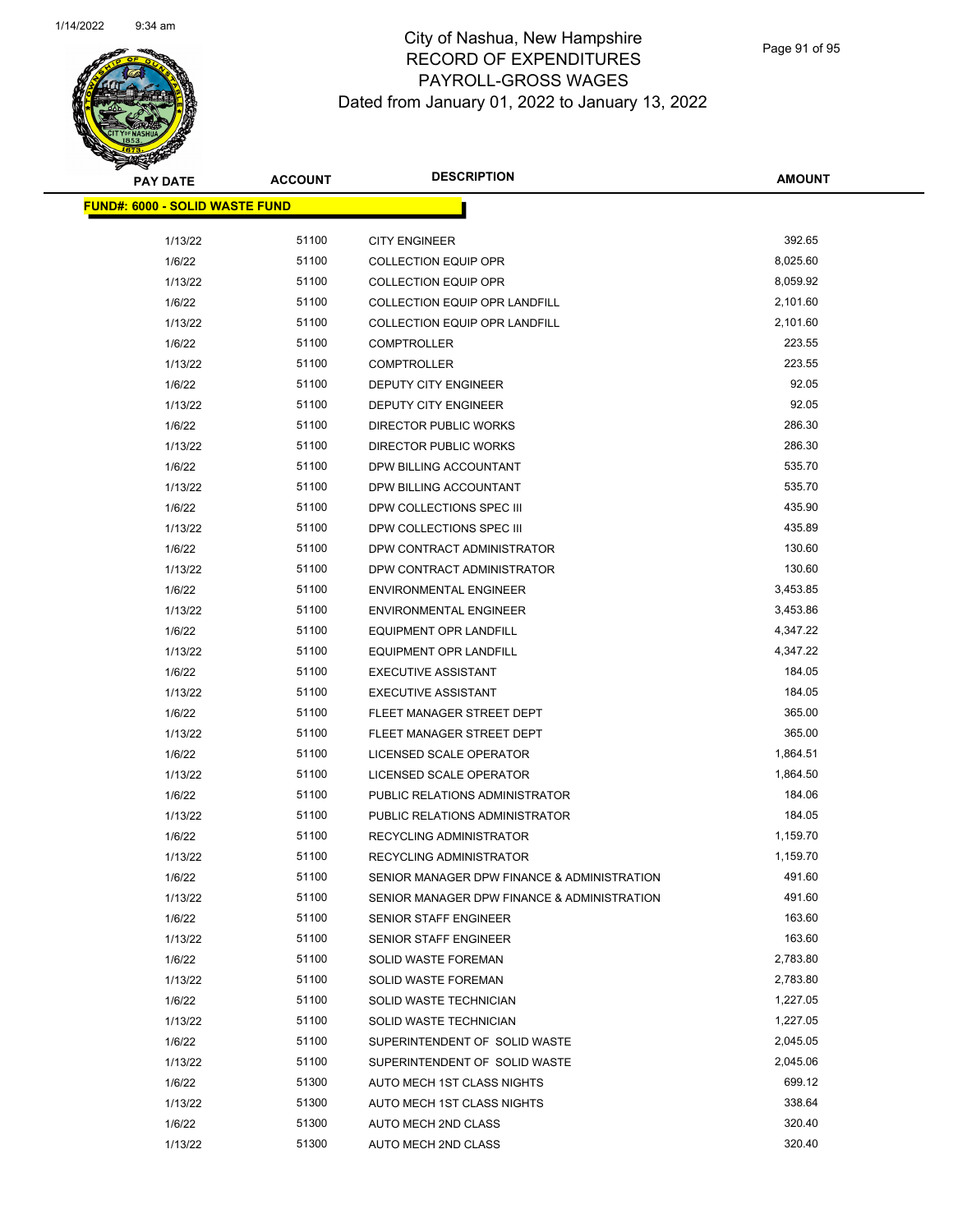

Page 92 of 95

| <b>PAY DATE</b>                           | <b>ACCOUNT</b> | <b>DESCRIPTION</b>                   | <b>AMOUNT</b> |
|-------------------------------------------|----------------|--------------------------------------|---------------|
| <b>FUND#: 6000 - SOLID WASTE FUND</b>     |                |                                      |               |
| 1/13/22                                   | 51300          | AUTO MECHANIC 1ST CLASS              | 329.85        |
| 1/6/22                                    | 51300          | AUTOMATED TRASH COLLECTION OPR       | 1,853.52      |
| 1/13/22                                   | 51300          | AUTOMATED TRASH COLLECTION OPR       | 1,528.37      |
| 1/6/22                                    | 51300          | <b>COLLECTION EQUIP OPR</b>          | 1,817.16      |
| 1/13/22                                   | 51300          | <b>COLLECTION EQUIP OPR</b>          | 666.17        |
| 1/6/22                                    | 51300          | COLLECTION EQUIP OPR LANDFILL        | 642.00        |
| 1/13/22                                   | 51300          | <b>COLLECTION EQUIP OPR LANDFILL</b> | 342.19        |
| 1/6/22                                    | 51300          | DPW COLLECTIONS SPEC III             | 4.08          |
| 1/13/22                                   | 51300          | DPW COLLECTIONS SPEC III             | 8.17          |
| 1/6/22                                    | 51300          | <b>EQUIP OPR STREET REPAIR</b>       | 331.65        |
| 1/13/22                                   | 51300          | <b>EQUIP OPR STREET REPAIR</b>       | 318.12        |
| 1/6/22                                    | 51300          | <b>EQUIPMENT OPR LANDFILL</b>        | 1,626.61      |
| 1/13/22                                   | 51300          | <b>EQUIPMENT OPR LANDFILL</b>        | 1,688.05      |
| 1/6/22                                    | 51300          | LICENSED SCALE OPERATOR              | 517.55        |
| 1/13/22                                   | 51300          | LICENSED SCALE OPERATOR              | 731.38        |
| 1/6/22                                    | 51300          | <b>MASON PIPELAYER</b>               | 399.42        |
| 1/13/22                                   | 51300          | <b>MASON PIPELAYER</b>               | 622.56        |
| 1/6/22                                    | 51300          | <b>SIGN MAINTENANCE</b>              | 306.36        |
| 1/13/22                                   | 51300          | <b>SIGN MAINTENANCE</b>              | 306.36        |
| 1/6/22                                    | 51300          | <b>SOLID WASTE FOREMAN</b>           | 1,174.43      |
| 1/13/22                                   | 51300          | <b>SOLID WASTE FOREMAN</b>           | 221.85        |
| 1/13/22                                   | 51300          | <b>TRUCK DRIVER STREET REPAIR</b>    | 601.92        |
| 1/6/22                                    | 51300          | <b>WELDER FIRST CLASS</b>            | 352.80        |
| 1/6/22                                    | 51400          | <b>INTERN</b>                        | 306.00        |
| <b>TOTAL FUND 6000 - SOLID WASTE FUND</b> |                |                                      | \$92,077.97   |

#### **FUND#: 6200 - WASTEWATER FUND**

| 1/6/22  | 51100 | ADMINISTRATIVE ASSISTANT II        | 798.83   |
|---------|-------|------------------------------------|----------|
| 1/13/22 | 51100 | ADMINISTRATIVE ASSISTANT II        | 798.85   |
| 1/6/22  | 51100 | ANALYTICAL CHEMIST                 | 889.30   |
| 1/13/22 | 51100 | ANALYTICAL CHEMIST                 | 889.30   |
| 1/6/22  | 51100 | ASSISTANT DIRECTOR OF PUBLIC WORKS | 229.05   |
| 1/13/22 | 51100 | ASSISTANT DIRECTOR OF PUBLIC WORKS | 229.05   |
| 1/6/22  | 51100 | <b>CITY ENGINEER</b>               | 916.15   |
| 1/13/22 | 51100 | <b>CITY ENGINEER</b>               | 916.15   |
| 1/6/22  | 51100 | COLLECTION SYSTEMS OPERATOR        | 4,241.60 |
| 1/13/22 | 51100 | COLLECTION SYSTEMS OPERATOR        | 4,241.60 |
| 1/6/22  | 51100 | COLLECTION SYSTEMS TECHNICIAN      | 2.276.81 |
| 1/13/22 | 51100 | COLLECTION SYSTEMS TECHNICIAN      | 2,276.80 |
| 1/6/22  | 51100 | COLLECTIONS SPEC II                | 864.70   |
| 1/13/22 | 51100 | <b>COLLECTIONS SPEC II</b>         | 864.70   |
| 1/6/22  | 51100 | <b>COMPTROLLER</b>                 | 447.20   |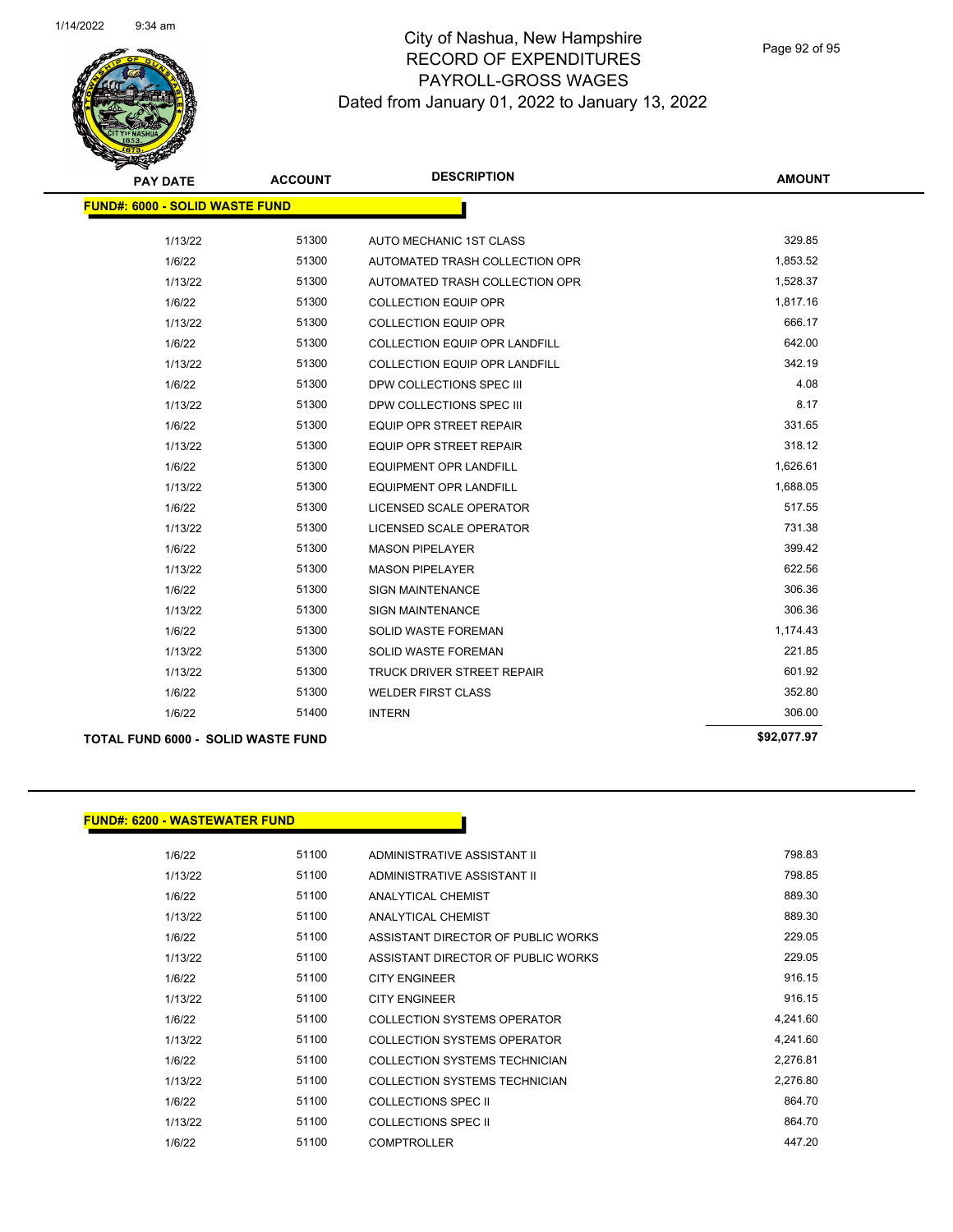

Page 93 of 95

| <u> FUND#: 6200 - WASTEWATER FUND</u><br>51100<br>447.20<br>1/13/22<br><b>COMPTROLLER</b><br>1/6/22<br>51100<br>920.25<br><b>DEPUTY CITY ENGINEER</b><br>920.25<br>51100<br>1/13/22<br>DEPUTY CITY ENGINEER<br>51100<br>572.60<br>1/6/22<br>DIRECTOR PUBLIC WORKS<br>51100<br>572.60<br>1/13/22<br>DIRECTOR PUBLIC WORKS<br>535.70<br>1/6/22<br>51100<br>DPW BILLING ACCOUNTANT<br>51100<br>535.70<br>1/13/22<br>DPW BILLING ACCOUNTANT<br>435.90<br>1/6/22<br>51100<br>DPW COLLECTIONS SPEC III<br>435.91<br>51100<br>1/13/22<br>DPW COLLECTIONS SPEC III<br>783.60<br>51100<br>1/6/22<br>DPW CONTRACT ADMINISTRATOR<br>783.60<br>1/13/22<br>51100<br>DPW CONTRACT ADMINISTRATOR<br>1/6/22<br>51100<br>2,856.00<br>ELECTRICAL DIAGNOSTIC TECH I<br>51100<br>2,856.01<br>1/13/22<br>ELECTRICAL DIAGNOSTIC TECH I<br>51100<br>1,429.90<br>1/6/22<br>ENVIRONMENTAL PERMIT & PROGRAMS COORDINATOR<br>51100<br>1,429.90<br>1/13/22<br>ENVIRONMENTAL PERMIT & PROGRAMS COORDINATOR<br>1/6/22<br>51100<br><b>EXECUTIVE ASSISTANT</b><br>184.05<br>51100<br>184.05<br>1/13/22<br><b>EXECUTIVE ASSISTANT</b><br>51100<br>121.70<br>1/6/22<br>FLEET MANAGER STREET DEPT<br>121.70<br>51100<br>1/13/22<br>FLEET MANAGER STREET DEPT<br>51100<br>806.65<br>1/6/22<br><b>GIS SPECIALIST</b><br>806.65<br>1/13/22<br>51100<br><b>GIS SPECIALIST</b><br>1/6/22<br>51100<br>4,670.40<br>MECHANIC WWTP 1ST CLASS<br>51100<br>3,502.80<br>1/13/22<br>MECHANIC WWTP 1ST CLASS<br>51100<br>5,816.00<br>1/6/22<br>OPERATOR II WWTP 1st<br>51100<br>5,816.00<br>1/13/22<br>OPERATOR II WWTP 1st<br>1/6/22<br>51100<br>OPERATOR II WWTP 2nd<br>1,175.20<br>51100<br>1,175.20<br>1/13/22<br>OPERATOR II WWTP 2nd<br>51100<br>2,358.40<br>1/6/22<br>OPERATOR II WWTP 3rd<br>51100<br>2,357.90<br>1/13/22<br>OPERATOR II WWTP 3rd<br>51100<br>2,453.60<br>1/6/22<br>OPERATOR III WWTP 1st<br>1/13/22<br>51100<br><b>OPERATOR III WWTP 1st</b><br>2,456.00<br>51100<br>1,601.65<br>1/6/22<br>PLANT OPERATIONS SUPERVISOR<br>51100<br>1,601.65<br>1/13/22<br>PLANT OPERATIONS SUPERVISOR<br>51100<br>1,053.45<br>1/6/22<br>PROCESS CHEMIST<br>51100<br>1,053.45<br>1/13/22<br>PROCESS CHEMIST<br>245.38<br>1/6/22<br>51100<br>PUBLIC RELATIONS ADMINISTRATOR<br>51100<br>245.40<br>1/13/22<br>PUBLIC RELATIONS ADMINISTRATOR<br>51100<br>491.60<br>1/6/22<br>SENIOR MANAGER DPW FINANCE & ADMINISTRATION<br>491.60<br>51100<br>1/13/22<br>SENIOR MANAGER DPW FINANCE & ADMINISTRATION<br>51100<br>2,631.53<br>1/6/22<br>SENIOR STAFF ENGINEER<br>51100<br>1/13/22<br><b>SENIOR STAFF ENGINEER</b><br>2,631.54<br>1/6/22<br>51100<br>1,258.80<br><b>STAFF ENGINEER</b><br>51100<br>1,258.80<br>1/13/22<br><b>STAFF ENGINEER</b><br>51100<br>2,236.59<br>1/6/22<br>SUPERINTENDENT OF WASTEWATER<br>2,236.60<br>51100<br>1/13/22<br>SUPERINTENDENT OF WASTEWATER | <b>PAY DATE</b> | <b>ACCOUNT</b> | <b>DESCRIPTION</b> | <b>AMOUNT</b> |  |
|------------------------------------------------------------------------------------------------------------------------------------------------------------------------------------------------------------------------------------------------------------------------------------------------------------------------------------------------------------------------------------------------------------------------------------------------------------------------------------------------------------------------------------------------------------------------------------------------------------------------------------------------------------------------------------------------------------------------------------------------------------------------------------------------------------------------------------------------------------------------------------------------------------------------------------------------------------------------------------------------------------------------------------------------------------------------------------------------------------------------------------------------------------------------------------------------------------------------------------------------------------------------------------------------------------------------------------------------------------------------------------------------------------------------------------------------------------------------------------------------------------------------------------------------------------------------------------------------------------------------------------------------------------------------------------------------------------------------------------------------------------------------------------------------------------------------------------------------------------------------------------------------------------------------------------------------------------------------------------------------------------------------------------------------------------------------------------------------------------------------------------------------------------------------------------------------------------------------------------------------------------------------------------------------------------------------------------------------------------------------------------------------------------------------------------------------------------------------------------------------------------------------------------------------------------------------------------------------------------------------------------------------------------------------------------------------------------------------------------------------------------------------------------------------------------------------------------|-----------------|----------------|--------------------|---------------|--|
|                                                                                                                                                                                                                                                                                                                                                                                                                                                                                                                                                                                                                                                                                                                                                                                                                                                                                                                                                                                                                                                                                                                                                                                                                                                                                                                                                                                                                                                                                                                                                                                                                                                                                                                                                                                                                                                                                                                                                                                                                                                                                                                                                                                                                                                                                                                                                                                                                                                                                                                                                                                                                                                                                                                                                                                                                                    |                 |                |                    |               |  |
|                                                                                                                                                                                                                                                                                                                                                                                                                                                                                                                                                                                                                                                                                                                                                                                                                                                                                                                                                                                                                                                                                                                                                                                                                                                                                                                                                                                                                                                                                                                                                                                                                                                                                                                                                                                                                                                                                                                                                                                                                                                                                                                                                                                                                                                                                                                                                                                                                                                                                                                                                                                                                                                                                                                                                                                                                                    |                 |                |                    |               |  |
|                                                                                                                                                                                                                                                                                                                                                                                                                                                                                                                                                                                                                                                                                                                                                                                                                                                                                                                                                                                                                                                                                                                                                                                                                                                                                                                                                                                                                                                                                                                                                                                                                                                                                                                                                                                                                                                                                                                                                                                                                                                                                                                                                                                                                                                                                                                                                                                                                                                                                                                                                                                                                                                                                                                                                                                                                                    |                 |                |                    |               |  |
|                                                                                                                                                                                                                                                                                                                                                                                                                                                                                                                                                                                                                                                                                                                                                                                                                                                                                                                                                                                                                                                                                                                                                                                                                                                                                                                                                                                                                                                                                                                                                                                                                                                                                                                                                                                                                                                                                                                                                                                                                                                                                                                                                                                                                                                                                                                                                                                                                                                                                                                                                                                                                                                                                                                                                                                                                                    |                 |                |                    |               |  |
|                                                                                                                                                                                                                                                                                                                                                                                                                                                                                                                                                                                                                                                                                                                                                                                                                                                                                                                                                                                                                                                                                                                                                                                                                                                                                                                                                                                                                                                                                                                                                                                                                                                                                                                                                                                                                                                                                                                                                                                                                                                                                                                                                                                                                                                                                                                                                                                                                                                                                                                                                                                                                                                                                                                                                                                                                                    |                 |                |                    |               |  |
|                                                                                                                                                                                                                                                                                                                                                                                                                                                                                                                                                                                                                                                                                                                                                                                                                                                                                                                                                                                                                                                                                                                                                                                                                                                                                                                                                                                                                                                                                                                                                                                                                                                                                                                                                                                                                                                                                                                                                                                                                                                                                                                                                                                                                                                                                                                                                                                                                                                                                                                                                                                                                                                                                                                                                                                                                                    |                 |                |                    |               |  |
|                                                                                                                                                                                                                                                                                                                                                                                                                                                                                                                                                                                                                                                                                                                                                                                                                                                                                                                                                                                                                                                                                                                                                                                                                                                                                                                                                                                                                                                                                                                                                                                                                                                                                                                                                                                                                                                                                                                                                                                                                                                                                                                                                                                                                                                                                                                                                                                                                                                                                                                                                                                                                                                                                                                                                                                                                                    |                 |                |                    |               |  |
|                                                                                                                                                                                                                                                                                                                                                                                                                                                                                                                                                                                                                                                                                                                                                                                                                                                                                                                                                                                                                                                                                                                                                                                                                                                                                                                                                                                                                                                                                                                                                                                                                                                                                                                                                                                                                                                                                                                                                                                                                                                                                                                                                                                                                                                                                                                                                                                                                                                                                                                                                                                                                                                                                                                                                                                                                                    |                 |                |                    |               |  |
|                                                                                                                                                                                                                                                                                                                                                                                                                                                                                                                                                                                                                                                                                                                                                                                                                                                                                                                                                                                                                                                                                                                                                                                                                                                                                                                                                                                                                                                                                                                                                                                                                                                                                                                                                                                                                                                                                                                                                                                                                                                                                                                                                                                                                                                                                                                                                                                                                                                                                                                                                                                                                                                                                                                                                                                                                                    |                 |                |                    |               |  |
|                                                                                                                                                                                                                                                                                                                                                                                                                                                                                                                                                                                                                                                                                                                                                                                                                                                                                                                                                                                                                                                                                                                                                                                                                                                                                                                                                                                                                                                                                                                                                                                                                                                                                                                                                                                                                                                                                                                                                                                                                                                                                                                                                                                                                                                                                                                                                                                                                                                                                                                                                                                                                                                                                                                                                                                                                                    |                 |                |                    |               |  |
|                                                                                                                                                                                                                                                                                                                                                                                                                                                                                                                                                                                                                                                                                                                                                                                                                                                                                                                                                                                                                                                                                                                                                                                                                                                                                                                                                                                                                                                                                                                                                                                                                                                                                                                                                                                                                                                                                                                                                                                                                                                                                                                                                                                                                                                                                                                                                                                                                                                                                                                                                                                                                                                                                                                                                                                                                                    |                 |                |                    |               |  |
|                                                                                                                                                                                                                                                                                                                                                                                                                                                                                                                                                                                                                                                                                                                                                                                                                                                                                                                                                                                                                                                                                                                                                                                                                                                                                                                                                                                                                                                                                                                                                                                                                                                                                                                                                                                                                                                                                                                                                                                                                                                                                                                                                                                                                                                                                                                                                                                                                                                                                                                                                                                                                                                                                                                                                                                                                                    |                 |                |                    |               |  |
|                                                                                                                                                                                                                                                                                                                                                                                                                                                                                                                                                                                                                                                                                                                                                                                                                                                                                                                                                                                                                                                                                                                                                                                                                                                                                                                                                                                                                                                                                                                                                                                                                                                                                                                                                                                                                                                                                                                                                                                                                                                                                                                                                                                                                                                                                                                                                                                                                                                                                                                                                                                                                                                                                                                                                                                                                                    |                 |                |                    |               |  |
|                                                                                                                                                                                                                                                                                                                                                                                                                                                                                                                                                                                                                                                                                                                                                                                                                                                                                                                                                                                                                                                                                                                                                                                                                                                                                                                                                                                                                                                                                                                                                                                                                                                                                                                                                                                                                                                                                                                                                                                                                                                                                                                                                                                                                                                                                                                                                                                                                                                                                                                                                                                                                                                                                                                                                                                                                                    |                 |                |                    |               |  |
|                                                                                                                                                                                                                                                                                                                                                                                                                                                                                                                                                                                                                                                                                                                                                                                                                                                                                                                                                                                                                                                                                                                                                                                                                                                                                                                                                                                                                                                                                                                                                                                                                                                                                                                                                                                                                                                                                                                                                                                                                                                                                                                                                                                                                                                                                                                                                                                                                                                                                                                                                                                                                                                                                                                                                                                                                                    |                 |                |                    |               |  |
|                                                                                                                                                                                                                                                                                                                                                                                                                                                                                                                                                                                                                                                                                                                                                                                                                                                                                                                                                                                                                                                                                                                                                                                                                                                                                                                                                                                                                                                                                                                                                                                                                                                                                                                                                                                                                                                                                                                                                                                                                                                                                                                                                                                                                                                                                                                                                                                                                                                                                                                                                                                                                                                                                                                                                                                                                                    |                 |                |                    |               |  |
|                                                                                                                                                                                                                                                                                                                                                                                                                                                                                                                                                                                                                                                                                                                                                                                                                                                                                                                                                                                                                                                                                                                                                                                                                                                                                                                                                                                                                                                                                                                                                                                                                                                                                                                                                                                                                                                                                                                                                                                                                                                                                                                                                                                                                                                                                                                                                                                                                                                                                                                                                                                                                                                                                                                                                                                                                                    |                 |                |                    |               |  |
|                                                                                                                                                                                                                                                                                                                                                                                                                                                                                                                                                                                                                                                                                                                                                                                                                                                                                                                                                                                                                                                                                                                                                                                                                                                                                                                                                                                                                                                                                                                                                                                                                                                                                                                                                                                                                                                                                                                                                                                                                                                                                                                                                                                                                                                                                                                                                                                                                                                                                                                                                                                                                                                                                                                                                                                                                                    |                 |                |                    |               |  |
|                                                                                                                                                                                                                                                                                                                                                                                                                                                                                                                                                                                                                                                                                                                                                                                                                                                                                                                                                                                                                                                                                                                                                                                                                                                                                                                                                                                                                                                                                                                                                                                                                                                                                                                                                                                                                                                                                                                                                                                                                                                                                                                                                                                                                                                                                                                                                                                                                                                                                                                                                                                                                                                                                                                                                                                                                                    |                 |                |                    |               |  |
|                                                                                                                                                                                                                                                                                                                                                                                                                                                                                                                                                                                                                                                                                                                                                                                                                                                                                                                                                                                                                                                                                                                                                                                                                                                                                                                                                                                                                                                                                                                                                                                                                                                                                                                                                                                                                                                                                                                                                                                                                                                                                                                                                                                                                                                                                                                                                                                                                                                                                                                                                                                                                                                                                                                                                                                                                                    |                 |                |                    |               |  |
|                                                                                                                                                                                                                                                                                                                                                                                                                                                                                                                                                                                                                                                                                                                                                                                                                                                                                                                                                                                                                                                                                                                                                                                                                                                                                                                                                                                                                                                                                                                                                                                                                                                                                                                                                                                                                                                                                                                                                                                                                                                                                                                                                                                                                                                                                                                                                                                                                                                                                                                                                                                                                                                                                                                                                                                                                                    |                 |                |                    |               |  |
|                                                                                                                                                                                                                                                                                                                                                                                                                                                                                                                                                                                                                                                                                                                                                                                                                                                                                                                                                                                                                                                                                                                                                                                                                                                                                                                                                                                                                                                                                                                                                                                                                                                                                                                                                                                                                                                                                                                                                                                                                                                                                                                                                                                                                                                                                                                                                                                                                                                                                                                                                                                                                                                                                                                                                                                                                                    |                 |                |                    |               |  |
|                                                                                                                                                                                                                                                                                                                                                                                                                                                                                                                                                                                                                                                                                                                                                                                                                                                                                                                                                                                                                                                                                                                                                                                                                                                                                                                                                                                                                                                                                                                                                                                                                                                                                                                                                                                                                                                                                                                                                                                                                                                                                                                                                                                                                                                                                                                                                                                                                                                                                                                                                                                                                                                                                                                                                                                                                                    |                 |                |                    |               |  |
|                                                                                                                                                                                                                                                                                                                                                                                                                                                                                                                                                                                                                                                                                                                                                                                                                                                                                                                                                                                                                                                                                                                                                                                                                                                                                                                                                                                                                                                                                                                                                                                                                                                                                                                                                                                                                                                                                                                                                                                                                                                                                                                                                                                                                                                                                                                                                                                                                                                                                                                                                                                                                                                                                                                                                                                                                                    |                 |                |                    |               |  |
|                                                                                                                                                                                                                                                                                                                                                                                                                                                                                                                                                                                                                                                                                                                                                                                                                                                                                                                                                                                                                                                                                                                                                                                                                                                                                                                                                                                                                                                                                                                                                                                                                                                                                                                                                                                                                                                                                                                                                                                                                                                                                                                                                                                                                                                                                                                                                                                                                                                                                                                                                                                                                                                                                                                                                                                                                                    |                 |                |                    |               |  |
|                                                                                                                                                                                                                                                                                                                                                                                                                                                                                                                                                                                                                                                                                                                                                                                                                                                                                                                                                                                                                                                                                                                                                                                                                                                                                                                                                                                                                                                                                                                                                                                                                                                                                                                                                                                                                                                                                                                                                                                                                                                                                                                                                                                                                                                                                                                                                                                                                                                                                                                                                                                                                                                                                                                                                                                                                                    |                 |                |                    |               |  |
|                                                                                                                                                                                                                                                                                                                                                                                                                                                                                                                                                                                                                                                                                                                                                                                                                                                                                                                                                                                                                                                                                                                                                                                                                                                                                                                                                                                                                                                                                                                                                                                                                                                                                                                                                                                                                                                                                                                                                                                                                                                                                                                                                                                                                                                                                                                                                                                                                                                                                                                                                                                                                                                                                                                                                                                                                                    |                 |                |                    |               |  |
|                                                                                                                                                                                                                                                                                                                                                                                                                                                                                                                                                                                                                                                                                                                                                                                                                                                                                                                                                                                                                                                                                                                                                                                                                                                                                                                                                                                                                                                                                                                                                                                                                                                                                                                                                                                                                                                                                                                                                                                                                                                                                                                                                                                                                                                                                                                                                                                                                                                                                                                                                                                                                                                                                                                                                                                                                                    |                 |                |                    |               |  |
|                                                                                                                                                                                                                                                                                                                                                                                                                                                                                                                                                                                                                                                                                                                                                                                                                                                                                                                                                                                                                                                                                                                                                                                                                                                                                                                                                                                                                                                                                                                                                                                                                                                                                                                                                                                                                                                                                                                                                                                                                                                                                                                                                                                                                                                                                                                                                                                                                                                                                                                                                                                                                                                                                                                                                                                                                                    |                 |                |                    |               |  |
|                                                                                                                                                                                                                                                                                                                                                                                                                                                                                                                                                                                                                                                                                                                                                                                                                                                                                                                                                                                                                                                                                                                                                                                                                                                                                                                                                                                                                                                                                                                                                                                                                                                                                                                                                                                                                                                                                                                                                                                                                                                                                                                                                                                                                                                                                                                                                                                                                                                                                                                                                                                                                                                                                                                                                                                                                                    |                 |                |                    |               |  |
|                                                                                                                                                                                                                                                                                                                                                                                                                                                                                                                                                                                                                                                                                                                                                                                                                                                                                                                                                                                                                                                                                                                                                                                                                                                                                                                                                                                                                                                                                                                                                                                                                                                                                                                                                                                                                                                                                                                                                                                                                                                                                                                                                                                                                                                                                                                                                                                                                                                                                                                                                                                                                                                                                                                                                                                                                                    |                 |                |                    |               |  |
|                                                                                                                                                                                                                                                                                                                                                                                                                                                                                                                                                                                                                                                                                                                                                                                                                                                                                                                                                                                                                                                                                                                                                                                                                                                                                                                                                                                                                                                                                                                                                                                                                                                                                                                                                                                                                                                                                                                                                                                                                                                                                                                                                                                                                                                                                                                                                                                                                                                                                                                                                                                                                                                                                                                                                                                                                                    |                 |                |                    |               |  |
|                                                                                                                                                                                                                                                                                                                                                                                                                                                                                                                                                                                                                                                                                                                                                                                                                                                                                                                                                                                                                                                                                                                                                                                                                                                                                                                                                                                                                                                                                                                                                                                                                                                                                                                                                                                                                                                                                                                                                                                                                                                                                                                                                                                                                                                                                                                                                                                                                                                                                                                                                                                                                                                                                                                                                                                                                                    |                 |                |                    |               |  |
|                                                                                                                                                                                                                                                                                                                                                                                                                                                                                                                                                                                                                                                                                                                                                                                                                                                                                                                                                                                                                                                                                                                                                                                                                                                                                                                                                                                                                                                                                                                                                                                                                                                                                                                                                                                                                                                                                                                                                                                                                                                                                                                                                                                                                                                                                                                                                                                                                                                                                                                                                                                                                                                                                                                                                                                                                                    |                 |                |                    |               |  |
|                                                                                                                                                                                                                                                                                                                                                                                                                                                                                                                                                                                                                                                                                                                                                                                                                                                                                                                                                                                                                                                                                                                                                                                                                                                                                                                                                                                                                                                                                                                                                                                                                                                                                                                                                                                                                                                                                                                                                                                                                                                                                                                                                                                                                                                                                                                                                                                                                                                                                                                                                                                                                                                                                                                                                                                                                                    |                 |                |                    |               |  |
|                                                                                                                                                                                                                                                                                                                                                                                                                                                                                                                                                                                                                                                                                                                                                                                                                                                                                                                                                                                                                                                                                                                                                                                                                                                                                                                                                                                                                                                                                                                                                                                                                                                                                                                                                                                                                                                                                                                                                                                                                                                                                                                                                                                                                                                                                                                                                                                                                                                                                                                                                                                                                                                                                                                                                                                                                                    |                 |                |                    |               |  |
|                                                                                                                                                                                                                                                                                                                                                                                                                                                                                                                                                                                                                                                                                                                                                                                                                                                                                                                                                                                                                                                                                                                                                                                                                                                                                                                                                                                                                                                                                                                                                                                                                                                                                                                                                                                                                                                                                                                                                                                                                                                                                                                                                                                                                                                                                                                                                                                                                                                                                                                                                                                                                                                                                                                                                                                                                                    |                 |                |                    |               |  |
|                                                                                                                                                                                                                                                                                                                                                                                                                                                                                                                                                                                                                                                                                                                                                                                                                                                                                                                                                                                                                                                                                                                                                                                                                                                                                                                                                                                                                                                                                                                                                                                                                                                                                                                                                                                                                                                                                                                                                                                                                                                                                                                                                                                                                                                                                                                                                                                                                                                                                                                                                                                                                                                                                                                                                                                                                                    |                 |                |                    |               |  |
|                                                                                                                                                                                                                                                                                                                                                                                                                                                                                                                                                                                                                                                                                                                                                                                                                                                                                                                                                                                                                                                                                                                                                                                                                                                                                                                                                                                                                                                                                                                                                                                                                                                                                                                                                                                                                                                                                                                                                                                                                                                                                                                                                                                                                                                                                                                                                                                                                                                                                                                                                                                                                                                                                                                                                                                                                                    |                 |                |                    |               |  |
|                                                                                                                                                                                                                                                                                                                                                                                                                                                                                                                                                                                                                                                                                                                                                                                                                                                                                                                                                                                                                                                                                                                                                                                                                                                                                                                                                                                                                                                                                                                                                                                                                                                                                                                                                                                                                                                                                                                                                                                                                                                                                                                                                                                                                                                                                                                                                                                                                                                                                                                                                                                                                                                                                                                                                                                                                                    |                 |                |                    |               |  |
|                                                                                                                                                                                                                                                                                                                                                                                                                                                                                                                                                                                                                                                                                                                                                                                                                                                                                                                                                                                                                                                                                                                                                                                                                                                                                                                                                                                                                                                                                                                                                                                                                                                                                                                                                                                                                                                                                                                                                                                                                                                                                                                                                                                                                                                                                                                                                                                                                                                                                                                                                                                                                                                                                                                                                                                                                                    |                 |                |                    |               |  |
|                                                                                                                                                                                                                                                                                                                                                                                                                                                                                                                                                                                                                                                                                                                                                                                                                                                                                                                                                                                                                                                                                                                                                                                                                                                                                                                                                                                                                                                                                                                                                                                                                                                                                                                                                                                                                                                                                                                                                                                                                                                                                                                                                                                                                                                                                                                                                                                                                                                                                                                                                                                                                                                                                                                                                                                                                                    |                 |                |                    |               |  |
|                                                                                                                                                                                                                                                                                                                                                                                                                                                                                                                                                                                                                                                                                                                                                                                                                                                                                                                                                                                                                                                                                                                                                                                                                                                                                                                                                                                                                                                                                                                                                                                                                                                                                                                                                                                                                                                                                                                                                                                                                                                                                                                                                                                                                                                                                                                                                                                                                                                                                                                                                                                                                                                                                                                                                                                                                                    |                 |                |                    |               |  |
|                                                                                                                                                                                                                                                                                                                                                                                                                                                                                                                                                                                                                                                                                                                                                                                                                                                                                                                                                                                                                                                                                                                                                                                                                                                                                                                                                                                                                                                                                                                                                                                                                                                                                                                                                                                                                                                                                                                                                                                                                                                                                                                                                                                                                                                                                                                                                                                                                                                                                                                                                                                                                                                                                                                                                                                                                                    |                 |                |                    |               |  |
|                                                                                                                                                                                                                                                                                                                                                                                                                                                                                                                                                                                                                                                                                                                                                                                                                                                                                                                                                                                                                                                                                                                                                                                                                                                                                                                                                                                                                                                                                                                                                                                                                                                                                                                                                                                                                                                                                                                                                                                                                                                                                                                                                                                                                                                                                                                                                                                                                                                                                                                                                                                                                                                                                                                                                                                                                                    |                 |                |                    |               |  |
|                                                                                                                                                                                                                                                                                                                                                                                                                                                                                                                                                                                                                                                                                                                                                                                                                                                                                                                                                                                                                                                                                                                                                                                                                                                                                                                                                                                                                                                                                                                                                                                                                                                                                                                                                                                                                                                                                                                                                                                                                                                                                                                                                                                                                                                                                                                                                                                                                                                                                                                                                                                                                                                                                                                                                                                                                                    |                 |                |                    |               |  |
|                                                                                                                                                                                                                                                                                                                                                                                                                                                                                                                                                                                                                                                                                                                                                                                                                                                                                                                                                                                                                                                                                                                                                                                                                                                                                                                                                                                                                                                                                                                                                                                                                                                                                                                                                                                                                                                                                                                                                                                                                                                                                                                                                                                                                                                                                                                                                                                                                                                                                                                                                                                                                                                                                                                                                                                                                                    |                 |                |                    |               |  |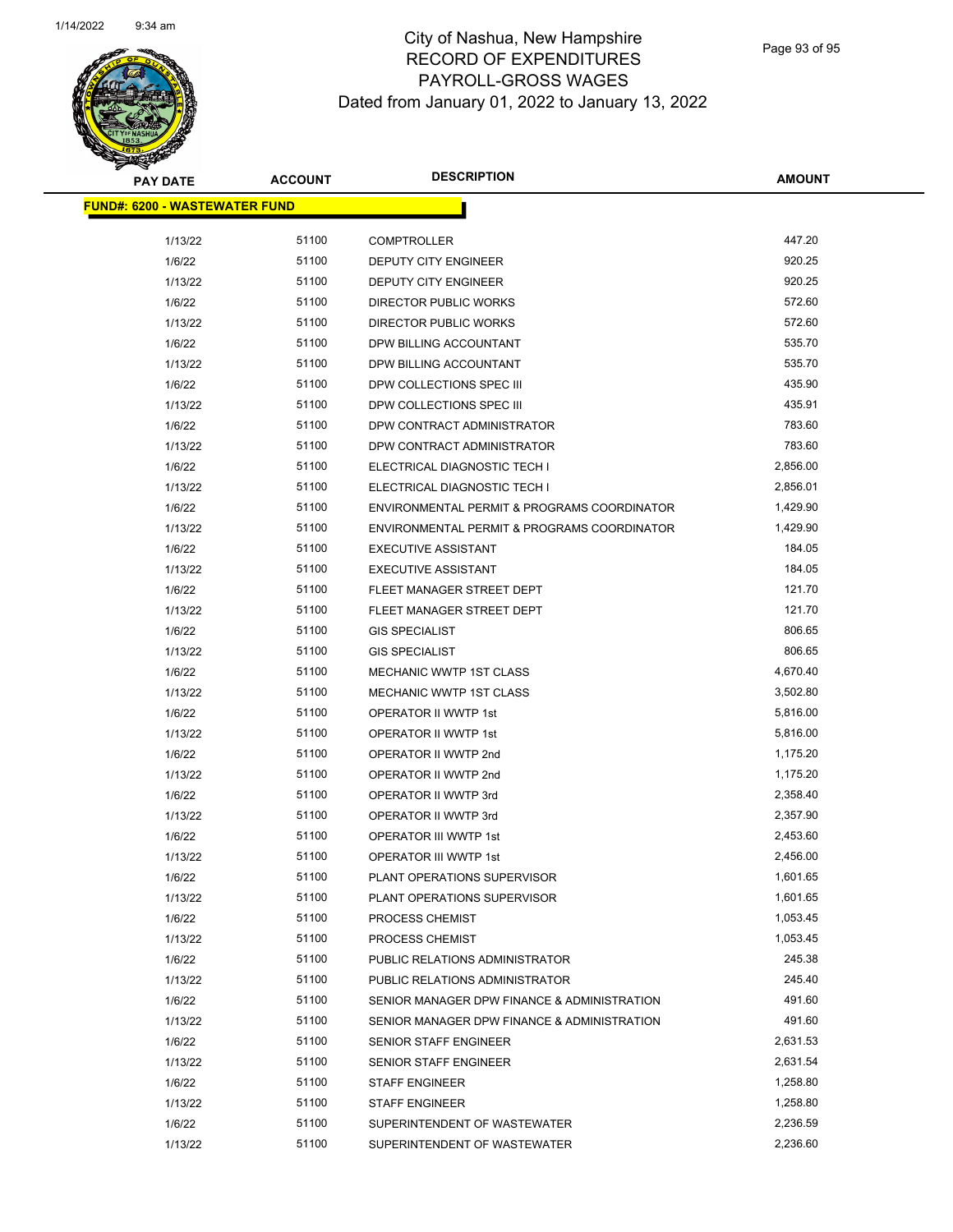

Page 94 of 95

**AMOUNT**

| <b>FUND#: 6200 - WASTEWATER FUND</b> |       |                                    |              |
|--------------------------------------|-------|------------------------------------|--------------|
|                                      |       |                                    |              |
| 1/6/22                               | 51100 | <b>SUPV LABORATORY</b>             | 1,300.50     |
| 1/13/22                              | 51100 | <b>SUPV LABORATORY</b>             | 1,300.50     |
| 1/6/22                               | 51100 | <b>WASTEWATER ASSISTANT</b>        | 1,940.80     |
| 1/13/22                              | 51100 | <b>WASTEWATER ASSISTANT</b>        | 1,947.36     |
| 1/6/22                               | 51100 | WASTEWATER ASSISTANT 2ND SHIFT     | 982.40       |
| 1/13/22                              | 51100 | WASTEWATER ASSISTANT 2ND SHIFT     | 1,142.15     |
| 1/6/22                               | 51100 | <b>WASTEWATER FOREMAN</b>          | 1,391.89     |
| 1/13/22                              | 51100 | <b>WASTEWATER FOREMAN</b>          | 1,391.89     |
| 1/6/22                               | 51100 | WASTEWATER PROJECT ENGINEER        | 1,636.05     |
| 1/13/22                              | 51100 | <b>WASTEWATER PROJECT ENGINEER</b> | 1,636.05     |
| 1/6/22                               | 51300 | <b>ANALYTICAL CHEMIST</b>          | 266.79       |
| 1/6/22                               | 51300 | <b>COLLECTION SYSTEMS OPERATOR</b> | 120.15       |
| 1/13/22                              | 51300 | <b>COLLECTION SYSTEMS OPERATOR</b> | 741.51       |
| 1/6/22                               | 51300 | DPW COLLECTIONS SPEC III           | 4.09         |
| 1/13/22                              | 51300 | DPW COLLECTIONS SPEC III           | 8.18         |
| 1/6/22                               | 51300 | ELECTRICAL DIAGNOSTIC TECH I       | 161.51       |
| 1/13/22                              | 51300 | ELECTRICAL DIAGNOSTIC TECH I       | 174.96       |
| 1/6/22                               | 51300 | MECHANIC WWTP 1ST CLASS            | 350.28       |
| 1/13/22                              | 51300 | MECHANIC WWTP 1ST CLASS            | 503.53       |
| 1/6/22                               | 51300 | OPERATOR II WWTP 1st               | 2,100.60     |
| 1/13/22                              | 51300 | OPERATOR II WWTP 1st               | 316.25       |
| 1/6/22                               | 51300 | OPERATOR II WWTP 2nd               | 705.14       |
| 1/13/22                              | 51300 | OPERATOR II WWTP 2nd               | 705.13       |
| 1/6/22                               | 51300 | OPERATOR II WWTP 3rd               | 1,719.95     |
| 1/13/22                              | 51300 | OPERATOR II WWTP 3rd               | 2,460.62     |
| 1/6/22                               | 51300 | OPERATOR III WWTP 1st              | 377.28       |
| 1/13/22                              | 51300 | OPERATOR III WWTP 1st              | 366.66       |
| 1/6/22                               | 51300 | <b>SUPV LABORATORY</b>             | 182.88       |
| 1/13/22                              | 51300 | <b>WASTEWATER ASSISTANT</b>        | 374.72       |
| 1/13/22                              | 51300 | WASTEWATER ASSISTANT 2ND SHIFT     | 465.95       |
| 1/6/22                               | 51300 | <b>WASTEWATER FOREMAN</b>          | 404.52       |
| 1/13/22                              | 51300 | <b>WASTEWATER FOREMAN</b>          | 443.67       |
| 1/6/22                               | 51400 | <b>INTERN</b>                      | 459.00       |
| TOTAL FUND 6200 - WASTEWATER FUND    |       |                                    | \$117,522.51 |

#### **FUND#: 6500 - PROPERTY & CASUALTY FUND**

1/6/22 51100 DEPUTY RISK MANAGER 1,607.00 1/13/22 51100 DEPUTY RISK MANAGER 1,607.00 1/6/22 51100 LOSS & ADA SPECIALIST 1,442.35 1/13/22 51100 LOSS & ADA SPECIALIST 1,442.35 1/6/22 51100 PROPERTY AND CASUALTY ADJUSTER 1,329.30 1/13/22 51100 PROPERTY AND CASUALTY ADJUSTER 1,329.30